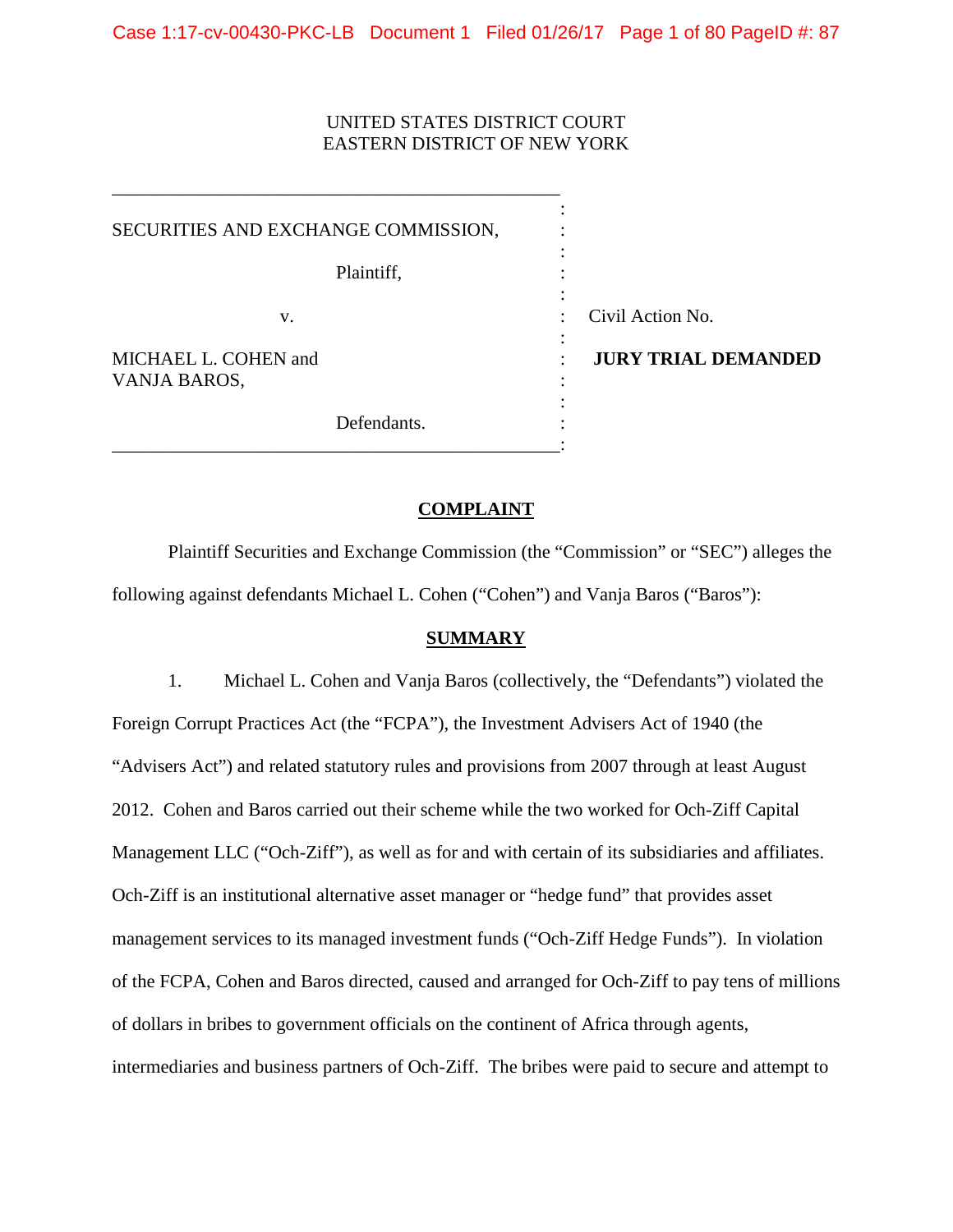#### Case 1:17-cv-00430-PKC-LB Document 1 Filed 01/26/17 Page 2 of 80 PageID #: 88

 of profitable business in Africa. The Advisers Act violations by Cohen and Baros resulted from ("OZ Management"), to Och-Ziff investors regarding multiple transactions in Africa, as well as secure special access, special opportunities and preferential treatment for Och-Ziff in its pursuit material misrepresentations and omissions by Cohen, Baros, Och-Ziff and OZ Management LP failures by Och-Ziff and OZ Management to disclose conflicts of interest to investors, and undisclosed, improper uses of investor funds by Och-Ziff and OZ Management.

 2. Beginning in 2007 and continuing through at least August 2012, Cohen and Baros ranking government officials in African countries, including the State of Libya, the Republics of scheme. Cohen and Baros intended that the bribery scheme get Och-Ziff special access to agents, intermediaries and business partners of Och-Ziff who participated with them in the corrupt transactions. corrupt transactions. 3. As part of the scheme, Cohen and Baros worked on behalf of Och-Ziff to explore executed a sprawling scheme involving serial corrupt transactions and bribes paid to high-Chad, Niger and Guinea, and the Democratic Republic of the Congo (the "DRC"). Cohen spearheaded and participated in all of the corrupt transactions. Baros began working with Cohen at Och-Ziff in 2007 and participated in multiple corrupt transactions that were part of the investment opportunities in African countries; obtain or retain business for Och-Ziff, its subsidiaries and its business partners; and financially benefit Cohen and Baros, as well as the

 and obtain business opportunities in and to operate in African countries and industries known for industries. The agents, intermediaries and business partners promoted themselves, and were corrupt business dealings. Cohen, Baros, and Och-Ziff specifically targeted, pursued, retained, engaged and worked with agents, intermediaries and business partners in those countries and known to Cohen, Baros, and Och-Ziff, as having close relationships and connections with high-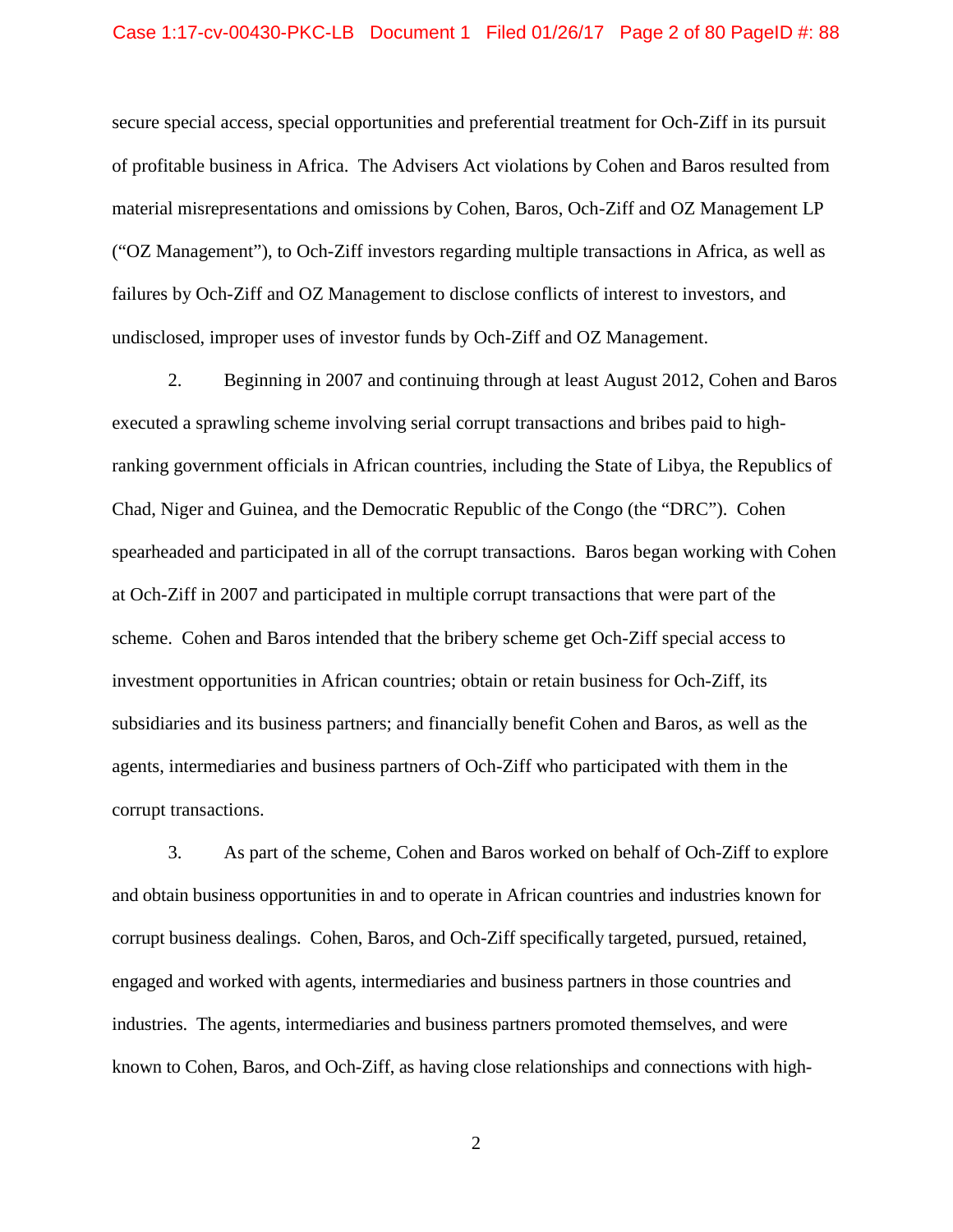#### Case 1:17-cv-00430-PKC-LB Document 1 Filed 01/26/17 Page 3 of 80 PageID #: 89

 government officials. Cohen and Baros structured, championed and arranged for Och-Ziff to enter into a series of corrupt transactions and investments in which bribes were paid through agents, intermediaries and business partners to various high-ranking government officials. Cohen and Baros identified, developed and carried out these corrupt transactions with the knowledge, the partners would be forwarded and paid as bribes to high-ranking foreign government officials.<br>4. In most instances, bribes were paid with Och-Ziff Hedge Fund investors' money ranking foreign government officials and typically had reputations for engaging in unsavory business practices that, among other things, exploited relationships and connections with firm belief, or under circumstances that made it substantially certain that all or a portion of the money paid, loaned or otherwise provided to and through agents, intermediaries and business

In most instances, bribes were paid with Och-Ziff Hedge Fund investors' money rather than Och-Ziff's own capital. Cohen and Baros arranged for and structured transactions for Och-Ziff and OZ Management to authorize the use of money from Och-Ziff Hedge Funds in transactions in which bribes were paid to high-ranking foreign government officials. In doing so, substantially certain that investor funds would be used to pay bribes. Cohen and Baros knew, held the firm belief, or operated under circumstances that made it

5. The scheme also included the use of investor funds in self-dealing transactions to

benefit Cohen, Och-Ziff's agents, intermediaries and business partners, and Och-Ziff itself.<br>6. Cohen and Baros crafted, developed and carried out the scheme, including the use of funding from the Och-Ziff Hedge Funds in most of the corrupt transactions, with the knowledge, the firm belief, or under circumstances that made it substantially certain that all or a and opportunities and preferential treatment for Och-Ziff in its pursuit and retention of profitable portion of the money paid or loaned to agents, intermediaries and business partners subsequently would be paid as bribes to high-ranking government officials in order to secure special access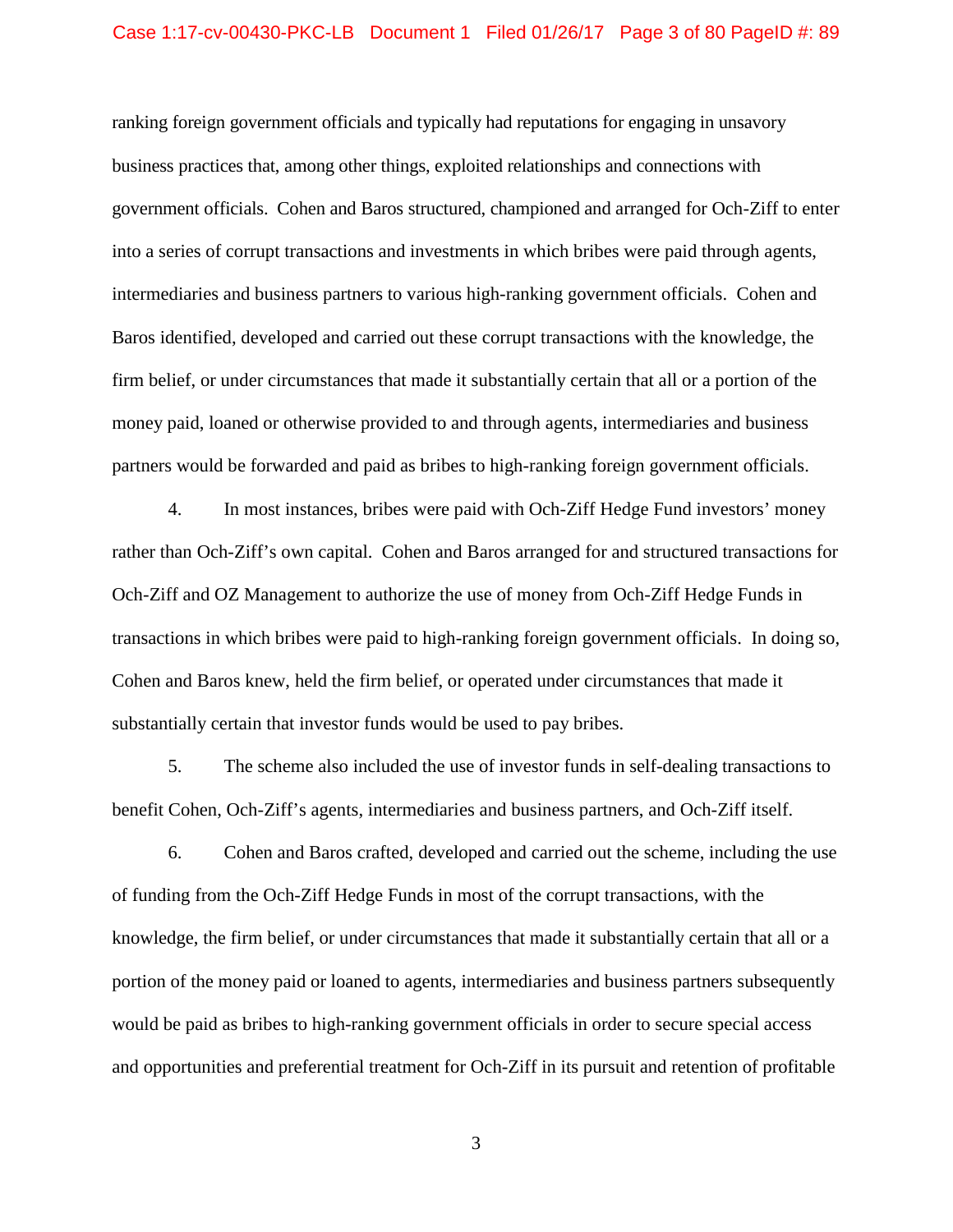business in Africa. The corrupt transactions included:

- from the Libyan Investment Authority ("LIA") of \$300 million into the Och-Ziff Hedge Funds. To pursue the LIA investment, Cohen used the services of an agent ("Agent 1") to act on his and Och-Ziff's behalf. Cohen arranged for Och-Ziff to retain Agent 1's services knowing, holding the firm belief, or operating under circumstances that made it substantially certain, that Agent 1 would bribe high- ranking Libyan government officials to secure the investment. In fact, Agent 1 with securing and retaining the LIA investment for Och-Ziff. • In or about 2007, Cohen engaged in a corrupt transaction to secure an investment paid more than \$3 million in bribes to Libyan government officials in connection
- was a main actor. The Project had the blessing of the Libyan government's ruling family, secured and maintained through the payment and promise of bribes, which positioned it to be highly profitable. Cohen arranged for Och-Ziff to use investor funds to pay a bogus \$400,000 "deal fee" to an entity controlled by Agent 1 as part of its investment. Cohen knew, held the firm belief, or operated under fee for the continuing payment of bribes to high-ranking government officials in • In a second corrupt transaction that began in or about 2007, Cohen arranged for an investment of approximately \$40 million of Och-Ziff funds in a Libyan real estate development project (the "Libya Real Estate Project") in which Agent 1 circumstances that made it substantially certain, that Agent 1 would use the deal Libya, whose support was needed to maintain government support and protection for the Project.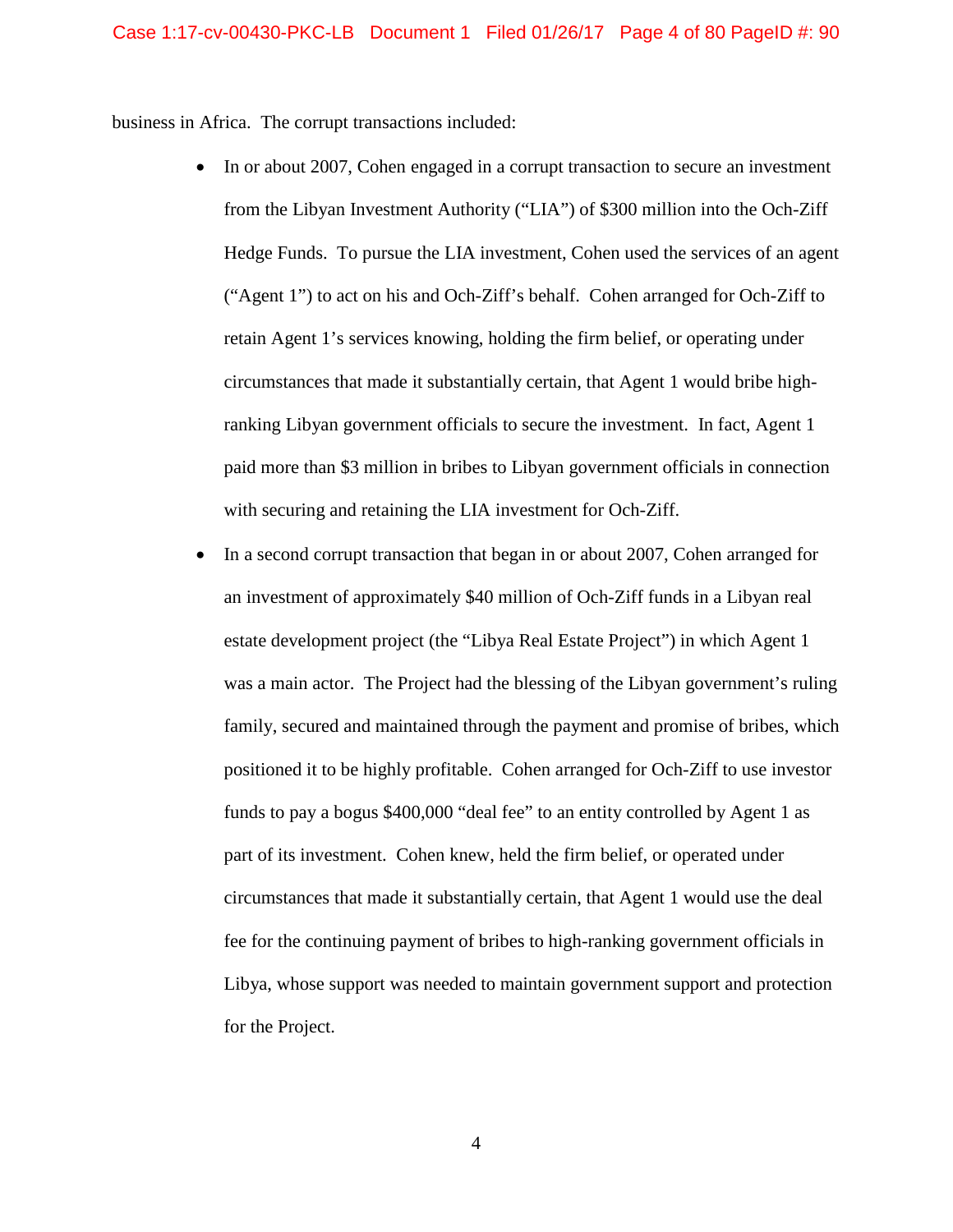- In a third corrupt transaction that also began in or about 2007, Cohen and Baros than \$10 million of Och-Ziff Hedge Funds investor money to one of Och-Ziff's South African partners in African Global Capital I ("AGC I"), an Africa mining- focused fund formed by Och-Ziff. A substantial amount of that money was high-ranking government officials. Of the Och-Ziff Hedge Funds investor money Och-Ziff provided to its AGC I business partner, millions went towards a) bribes the investment. Cohen and Baros knew, held the firm belief, or operated under arranged for a loan of more than \$86 million and additional payments of more ultimately funneled through a consultant working with AGC I ("Agent 2"), who acquired assets on behalf of AGC I, primarily through the payment of bribes to to high-ranking government officials, b) illicit payments to middlemen, c) the personal benefit of Och-Ziff's business partners, and d) expenditures unrelated to circumstances that made it substantially certain, that monies from the loan and additional payments would be used in those manners.
- Och-Ziff investor funds through AGC I to an entity in the DRC, purportedly to purchase mining assets. During the same time frame, Och-Ziff invested \$150 million in another DRC mining company using investor funds. Both DRC entities as agent for and on behalf of Och-Ziff to purchase mining assets in the DRC. • In a fourth corrupt transaction that began in or about December 2007 and continued through at least October 2008, Och-Ziff Hedge Funds made a convertible loan (the "Convertible Loan") of approximately \$124 million from were controlled by a notorious Israeli businessman ("Agent 3") who Och-Ziff partnered with at the behest of Cohen and Baros. Agent 3 purportedly would act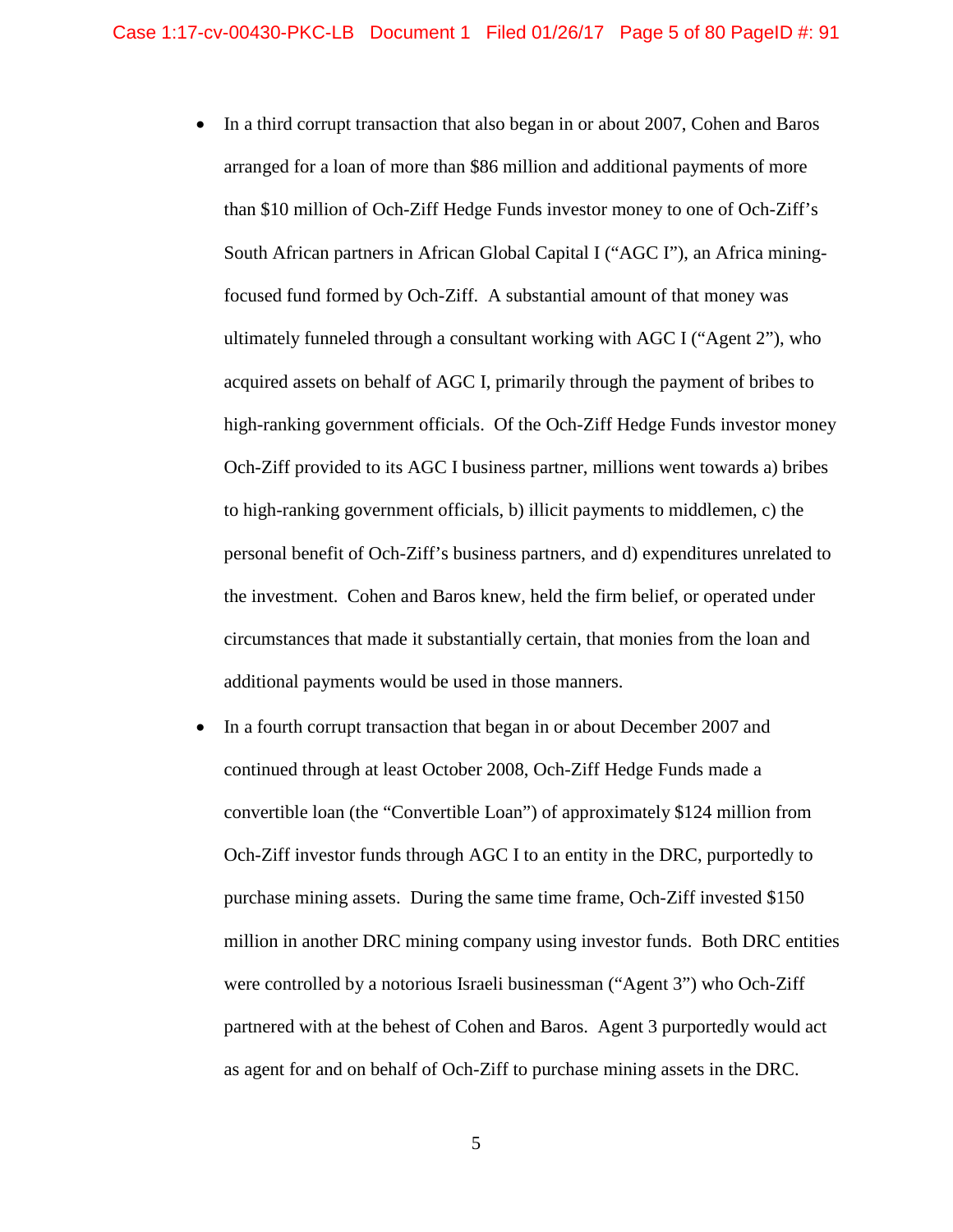government officials related to the acquisition of such assets. Cohen and Baros assets on behalf of Och-Ziff. Monies from the Convertible Loan were used to pay bribes to high-ranking knew, held the firm belief, or operated under circumstances that made it substantially certain, that monies from the Convertible Loan would be used to bribe high-ranking government officials in connection with the acquisition of

- In a fifth corrupt transaction, in or about November 2010 and February 2011, Cohen and Baros arranged for a margin loan (the "Margin Loan") of approximately \$130 million to be made from Och-Ziff Hedge Funds investor funds to a third entity controlled by Agent 3. Cohen and Baros arranged for and structured the transaction restrictions or oversight by Och-Ziff as to how Agent 3 used the money. Cohen behalf of Och-Ziff. so that approximately \$84.1 million of the loan proceeds went to Agent 3 with no and Baros knew, held the firm belief, or operated under circumstances that made it substantially certain, that money from the Margin Loan would be used to bribe high-ranking government officials in connection with the acquisition of assets on
- In a sixth corrupt transaction, in or about 2010 and 2011, and continuing to at Och-Ziff caused AGC II to purchase the shares from a South African business the payment of bribes. With the proceeds from the AGC II purchase, the South least April 2012, Cohen and Baros arranged for African Global Capital II ("AGC II"), a second Africa-focused fund formed by Och-Ziff, to purchase shares in a London-based oil exploration company. Through the efforts of Cohen and Baros, partner in order to provide him with capital to use for other purposes, including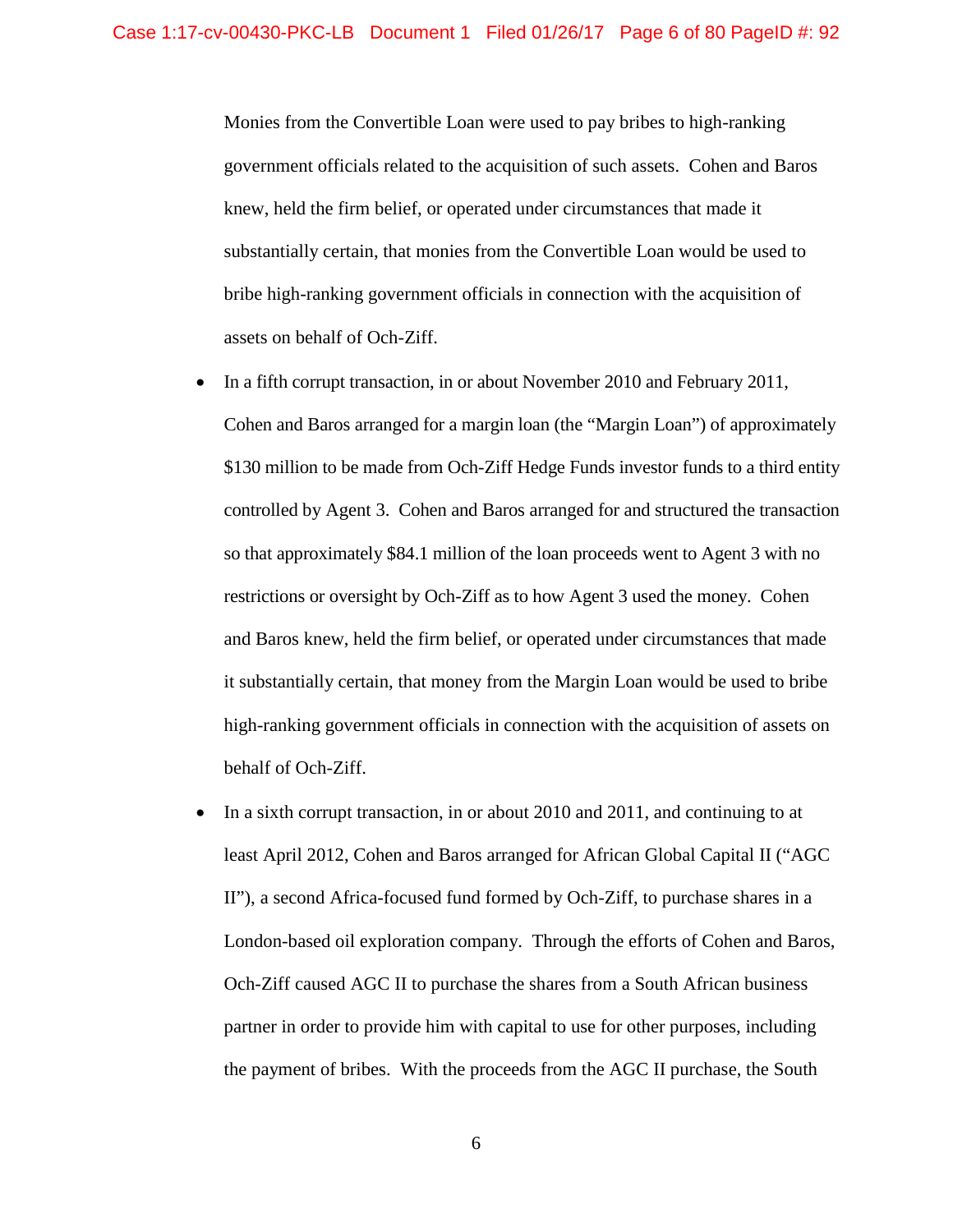control of the government of Guinea and \$1 million to Agent 2, who then used a portion of those funds to bribe high-ranking government officials in Guinea. proceeds from the purchase by AGC to bribe high-ranking government officials related to the acquisition of assets on behalf of Och-Ziff. African business partner paid more than \$25 million to an account under the Cohen and Baros knew, held the firm belief, or operated under circumstances that made it substantially certain, that the South African business partner would use

related to the acquisition of assets on behalf of Och-Ziff.<br>7. As part of their corrupt scheme, Cohen and Baros failed to disclose all material facts in communications with Och-Ziff and OZ Management investors and potential investors proceed. Cohen and Baros also aided and abetted OZ Management's failures to disclose all abetted failures by OZ Management to disclose conflicts of interest and to control the use of investor funds. Cohen, Baros, Och-Ziff and OZ Management made material misrepresentations and omissions to investors and potential investors regarding the corrupt transactions detailed in paragraph 5 above, as well as in additional AGC II transactions as follows: and, in certain circumstances, purposely omitted facts to ensure that corrupt transactions would material facts to their investors in connection with several African transactions, and aided and

> • With respect to the AGC II purchase of shares in a London-based mining would be used to fund, among other things, a \$2.1 million payment back to Och- Ziff to satisfy an outstanding loan relating to AGC I, \$25 million in payments to company for \$77 million in 2011, Cohen and Baros knew, and failed to disclose to investors, that the \$77 million transaction price would result in a \$52 million windfall for Och-Ziff's business partners. Nor did they disclose that the windfall the government of Guinea to try to gain access to other business opportunities, \$1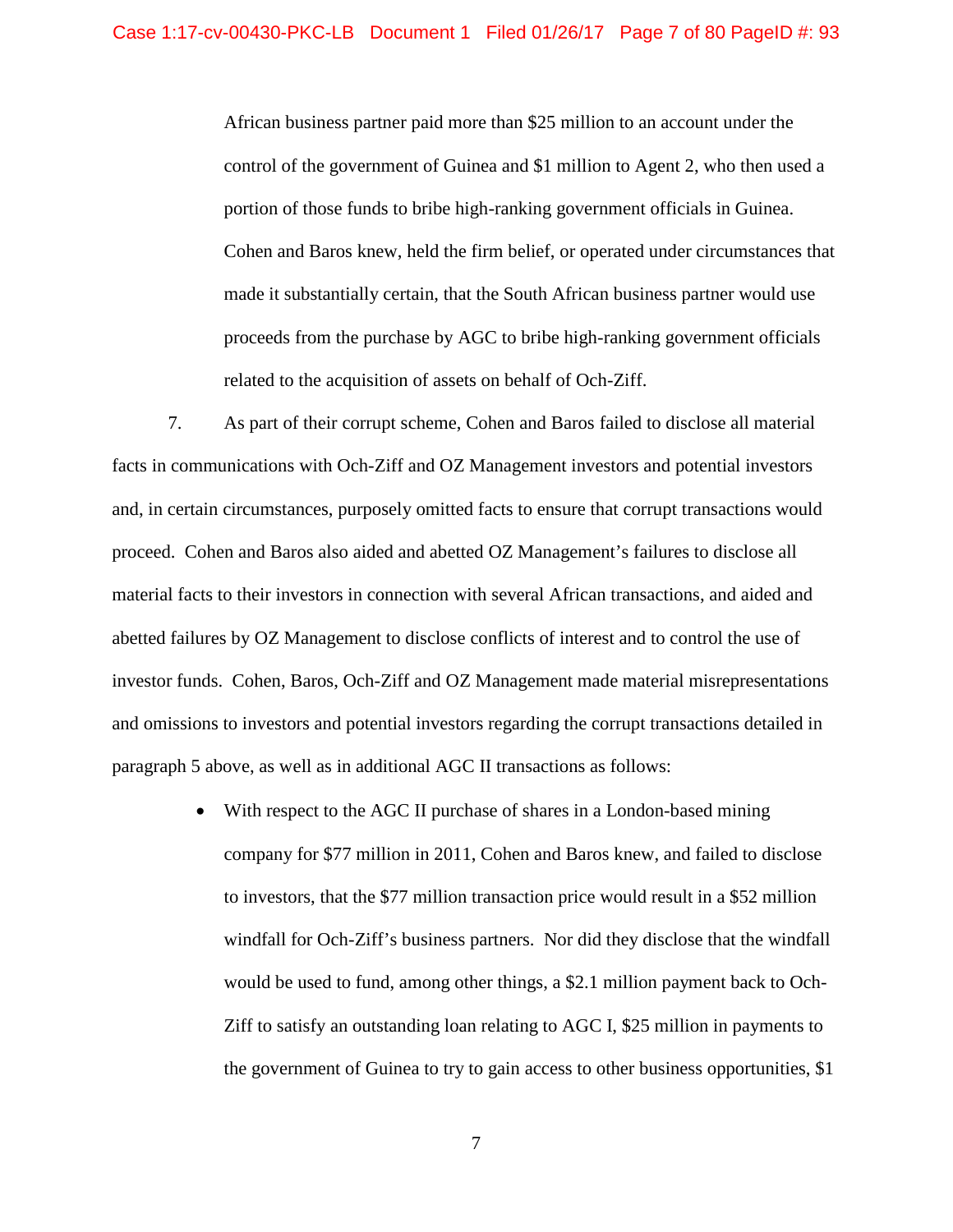million to a consultant (Agent 2), in part to pay a \$150,000 bribe to a high- ranking government official in Guinea, and millions of dollars of personal benefit to other agents, intermediaries and business partners of Och-Ziff.

- As to a 2010 investment by AGC II in oil rights in the Republic of the Congo ("Congo-Brazzaville") through an Africa-focused oil exploration company, the origin of the transaction, the self-interest of AGC II business partners in the transaction, and the bases for payments to intermediaries. Cohen knew and failed to disclose to investors, among other things, details about
- London-based mining holding company, Cohen knew and failed to disclose to investors, among other things, that of the \$20 million purchase price, \$4 million to an AGC II business partner for his personal benefit. • As to a 2010 AGC II purchase of \$20 million of shares in a privately held would be diverted to Cohen's personal benefit. Further, Cohen and Baros knew and failed to disclose to investors that an additional \$4 million would be funneled

 records, and accounts, which, in reasonable detail, accurately and fairly reflected its transactions and disposition of its assets. 8. Cohen and Baros also aided and abetted and caused Och-Ziff's violations of Section 13(b)(2)(A) of the Exchange Act in which Och-Ziff failed to make and keep books,

9. In addition, Och-Ziff lacked sufficient internal accounting controls to prevent and detect violations of the FCPA and to provide reasonable assurances that the transactions were legitimate and recorded appropriately; that the transactions were executed in accordance with management's general or specific authorization; that transactions were recorded as necessary to permit preparation of financial statements in conformity with generally accepted accounting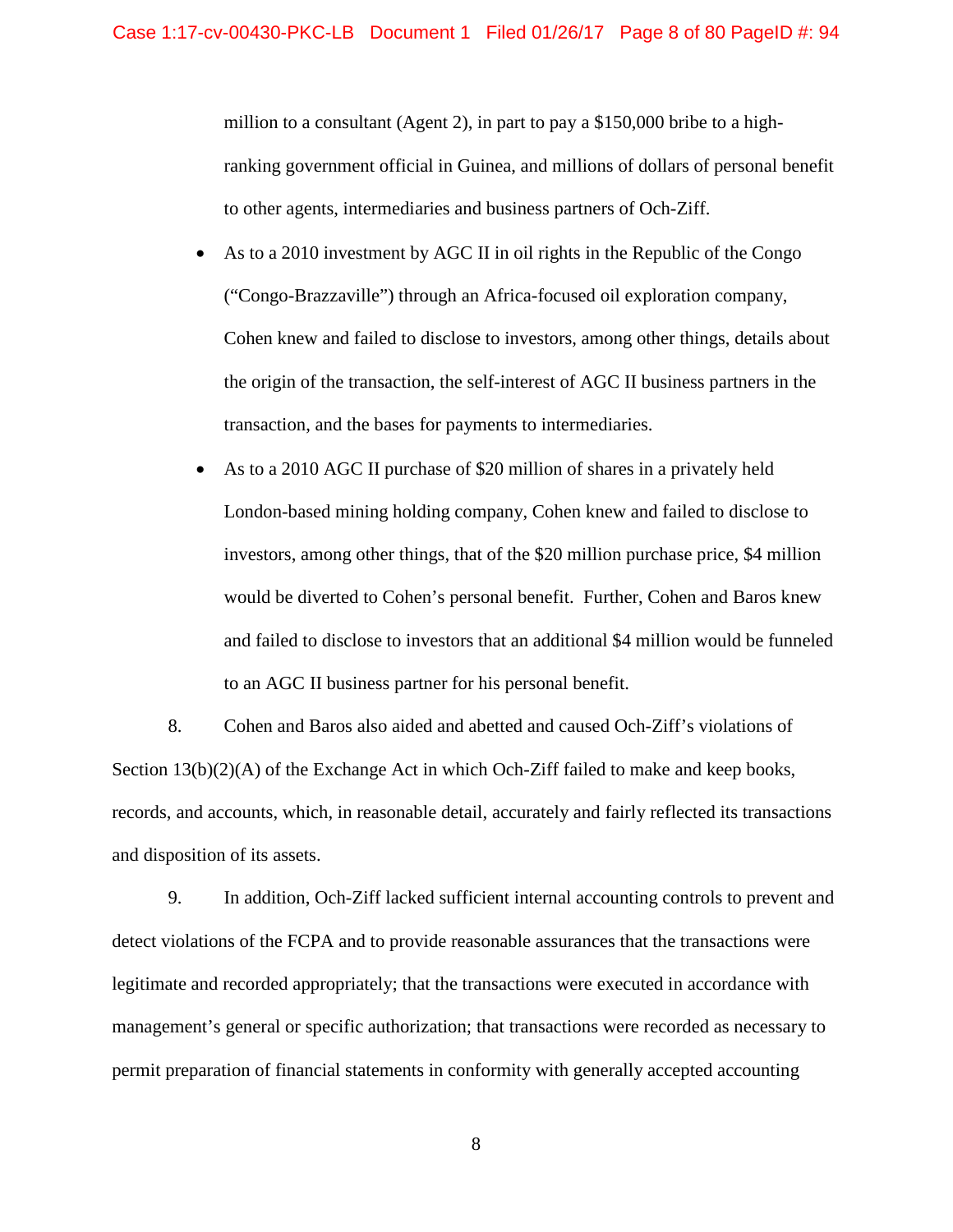### Case 1:17-cv-00430-PKC-LB Document 1 Filed 01/26/17 Page 9 of 80 PageID #: 95

 principles or any other criteria applicable to such statements; and, to maintain accountability for assets. Despite being aware of and understanding the nature and extent of the corruption risk investments, payments and loans to agents, intermediaries and/or business partners detailed which permitted the bribe payments to be made. posed by doing business in, among other places, Libya, Chad, Niger, Congo-Brazzaville, Guinea and the DRC, Och-Ziff failed to implement an adequate system of internal accounting controls and failed to enforce the accounting controls it did have in place. As a result, the various above were not subject to meaningful review. Substantially all of the corrupt payments detailed above were made without adequate and appropriate due diligence inquiries and investigation,

 Och-Ziff would falsely record the bribes detailed above as legitimate investments and/or operating expenses on Och-Ziff's books and records, thereby violating Section 13(b)(5) of the Exchange Act and Exchange Act Rule 13b2-1. 10. Cohen and Baros took steps to circumvent Och-Ziff's internal controls so that

#### **AUTHORITY, JURISDICTION AND VENUE**

U.S.C.  $$78u(d)(3)]$ , and Section 209(e) of the Advisers Act [15 U.S.C.  $$80b-9(e)]$ . 11. The Commission brings this action pursuant to enforcement authority conferred by Section 21(d), 21(e) and 27 of the Exchange Act [15 U.S.C.  $\S$  $\S$ 78u(d), 78u(e) and 78aa] and Section 209(d) of the Advisers Act [15 U.S.C. §80b-9(d)]. The Commission seeks imposition of a civil penalty as to Cohen and Baros pursuant to Section  $21(d)(3)$  of the Exchange Act [15]

12. This Court has jurisdiction over this action pursuant to Sections  $21(d)$ ,  $21(e)$  and 27 of the Exchange Act [15 U.S.C. §§78u(d), 78u(e) and 78aa], and Sections 209(d), 209(e) and 214 of the Advisers Act [15 U.S.C. §§80b-9(d), 80b-9(e), 80b-14].

13. Venue is appropriate in this Court under Section 27 of the Exchange Act [15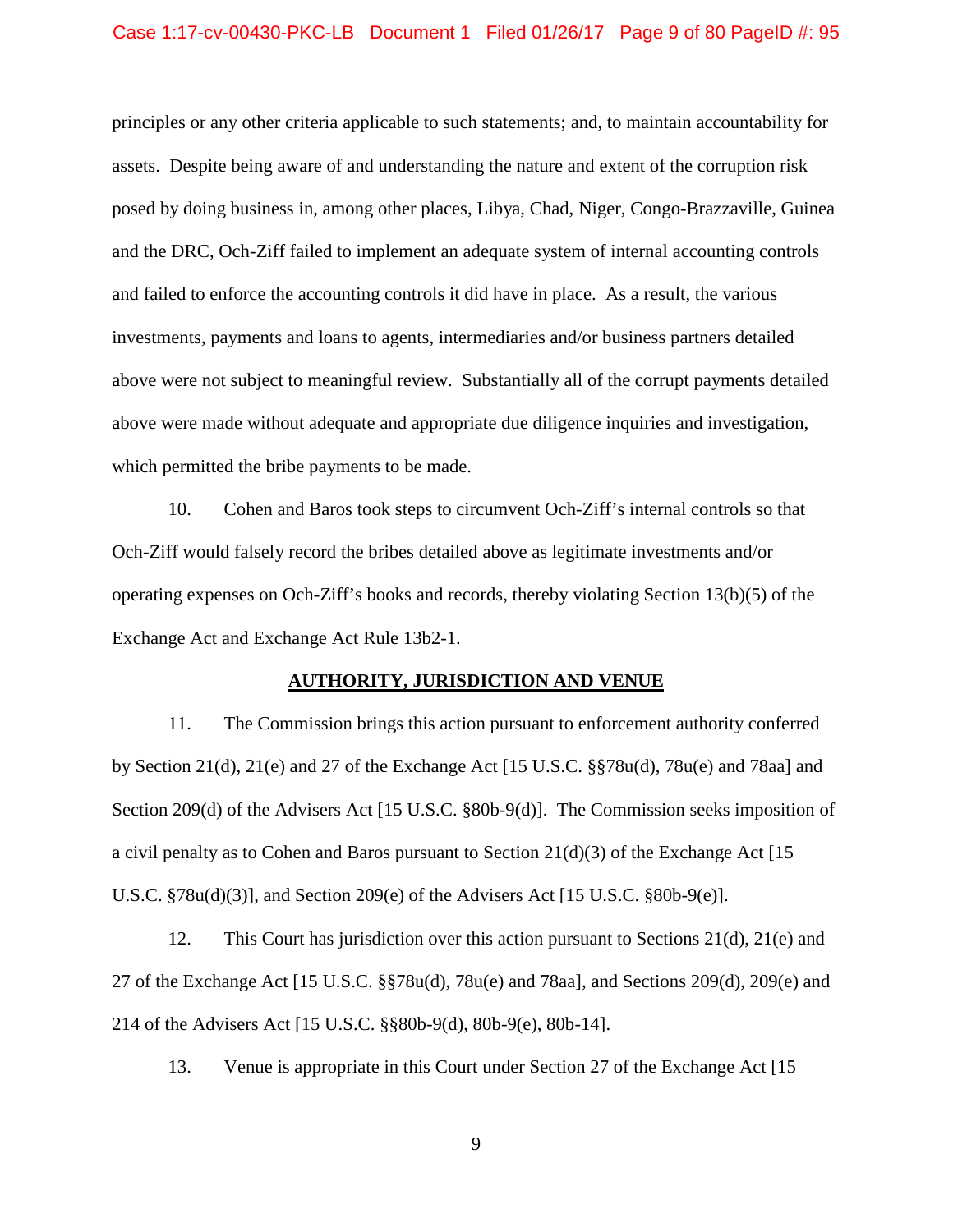U.S.C. §§78aa], Section 214 of the Advisers Act [15 U.S.C. §80b-14] and 28 U.S.C. § 1391(d) because, among other things, certain acts or transactions constituting the violations of the federal securities laws detailed herein occurred in this district, including travel, wire transfers and the transmission of telephonic and electronic messages in connection with those violations.

 acts, practices, and courses of business alleged herein, including travel, the mails, telephonic communications and electronic messaging. Cohen and Baros routinely communicated telephonically and via email with officers and employees at Och-Ziff's and OZ Management's New York headquarters, from London and other locations outside the United States regarding a) the corrupt transactions, and b) for each of the transactions involving AGC I and AGC II, as well as all other Och-Ziff investments in Africa, in which Cohen and/or OZ Management, acting as investment advisers, defrauded clients or prospective clients. 14. The Defendants, directly or indirectly, made use of the means and instrumentalities of United States interstate commerce, or of the mail, in connection with the

 sprawling illegal schemes outlined herein were routed through this district and through servers at Och-Ziff's New York headquarters. Wire transfers and electronic communications relating to the sprawling illegal schemes outlined herein were routed through this district. Cohen also travelled to and from London and other international venues through the district in furtherance of the transactions detailed herein. the transactions detailed herein.<br>16. Cohen and Baros arranged for, perpetrated and participated in the transactions 15. Electronic messages sent and received by Cohen and Baros relating to the

detailed herein understanding that final documentation relating to the transactions would be sent and communicated to senior officers and employees of Och-Ziff and OZ Management at their New York headquarters, and further understood that money or funds paid, loaned or invested by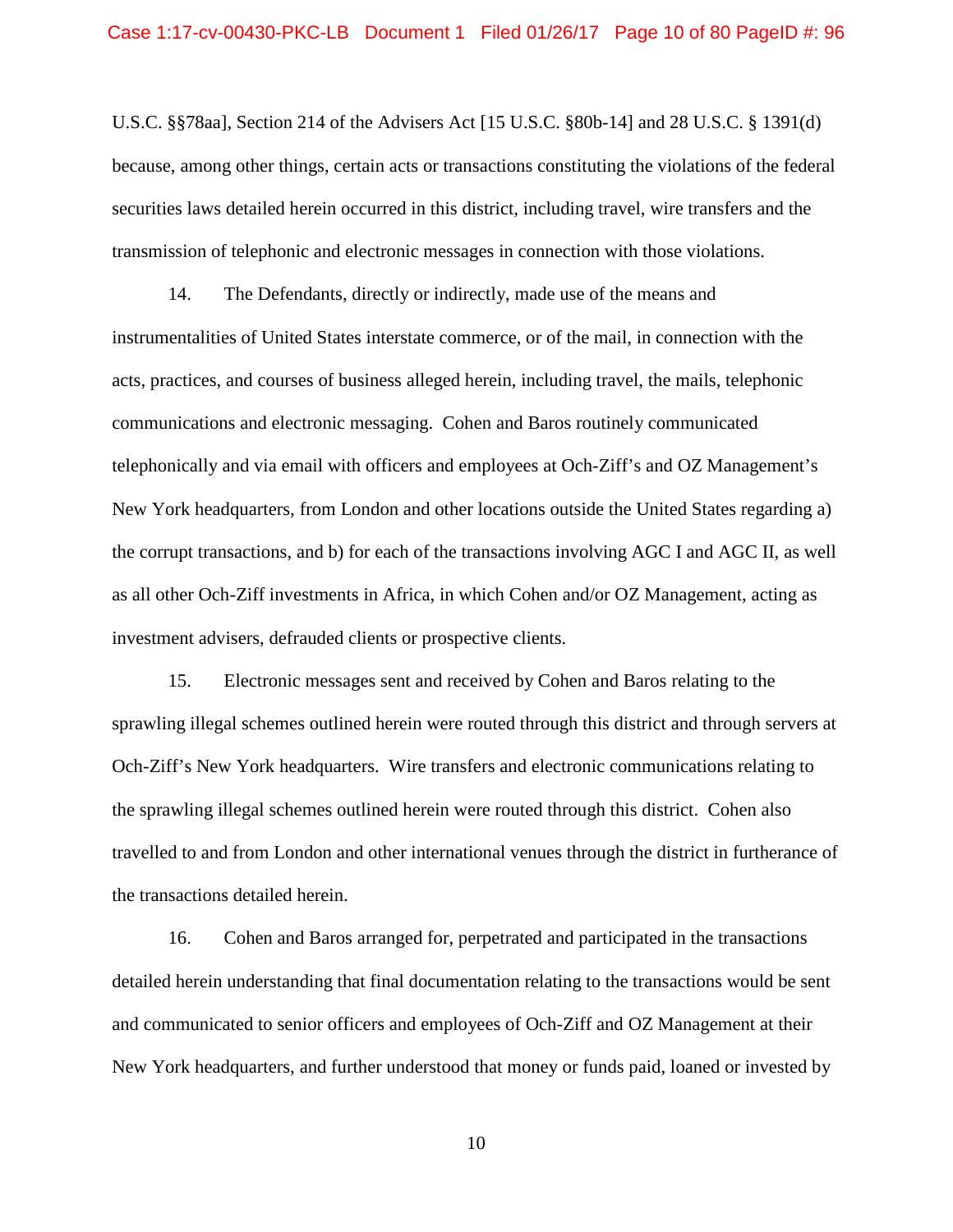accounts in New York, including accounts in this district. Och-Ziff, as well as the agents, intermediaries and business partners of Och-Ziff, related to the transactions would originate in and/or be transferred through Och-Ziff and/or OZ Management

## **DEFENDANTS**

 Ziff's European office (based in London), as well as a member of Och-Ziff's management committee. He had primary responsibility in Och-Ziff's European office for transactions and investments in Europe, the Middle East, and Africa. Cohen was also an owner and executive officer of OZ Management. Cohen was born in the United States, owned a residence in 17. Michael L. Cohen, age 45, is a former Och-Ziff partner who resides in London, United Kingdom (the "UK"). During the period 2007 through 2012, Cohen was the head of Och-

 Massachusetts during the relevant time period, and holds dual UK/US citizenship. 18. Vanja Baros, age 44, is a former analyst in the private investments group at Och- Ziff's European office, focusing on natural resources, mining and minerals deals. Baros was an an affiliated investment adviser to OZ Management. Baros was as a member of Och-Ziff's African Special Investment Team from 2007 through at least 2013. In that capacity, Baros reported to and investments involving natural resources in Africa. He is an Australian citizen residing in the UK. employee of Och-Ziff Management Europe Limited, a wholly owned subsidiary of Och-Ziff and worked closely with Cohen on Africa-related deals, with significant oversight responsibilities for

#### **RELATED ENTITIES AND INDIVIDUALS**

 alternative asset manager or "hedge fund" incorporated in Delaware with its principal place of business in New York, New York, and offices in New York, London and Hong Kong. Och-Ziff's 19. Och-Ziff Capital Management Group LLC ("Och-Ziff") is an institutional common stock is registered with the Securities and Exchange Commission pursuant to Section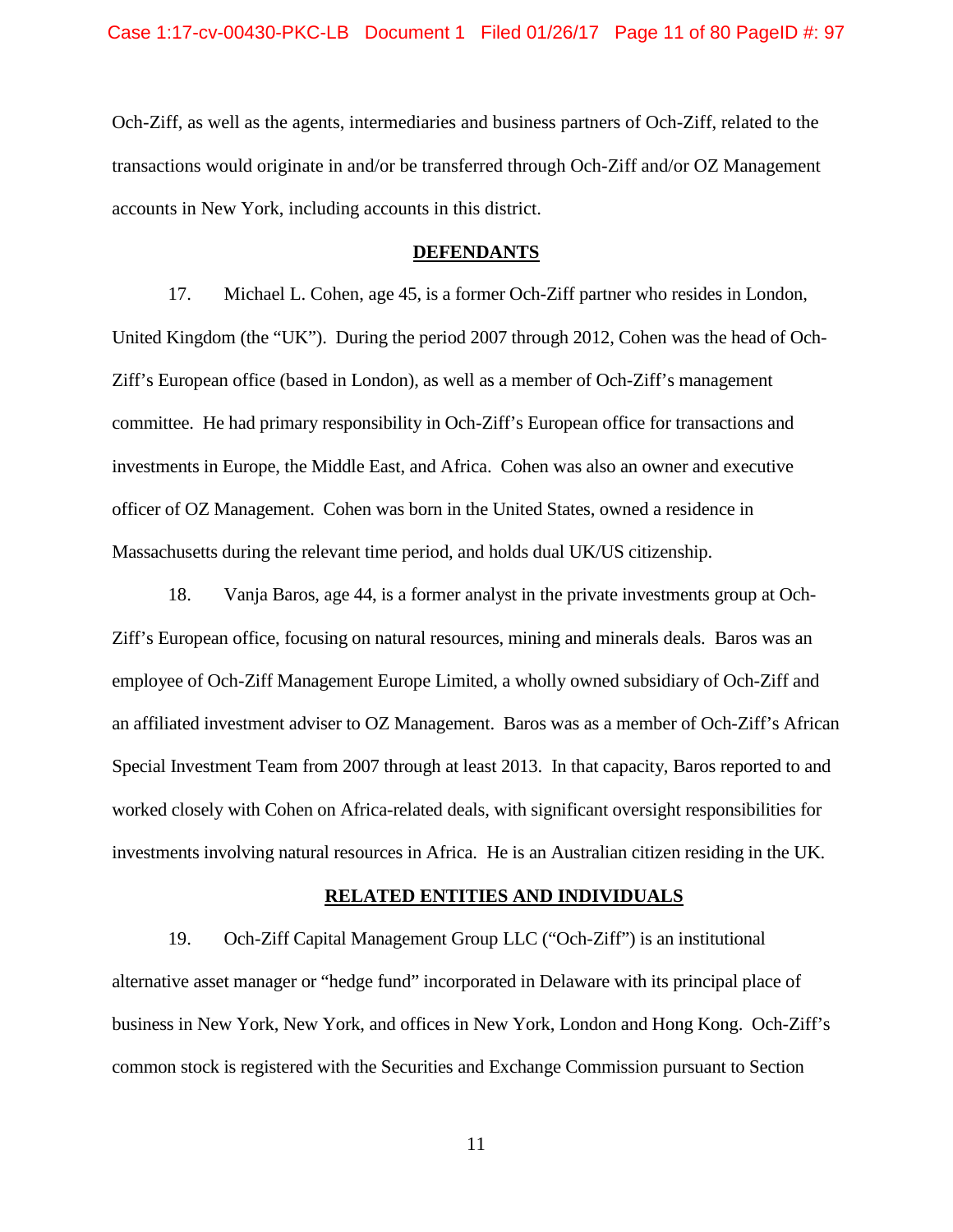## Case 1:17-cv-00430-PKC-LB Document 1 Filed 01/26/17 Page 12 of 80 PageID #: 98

 12(b) of the Exchange Act. The stock became listed on the New York Stock Exchange (ticker: OZM) after an initial public offering on or about November 14, 2007. Since then, Och-Ziff has been an "issuer" and prior to that was a "domestic concern," within the meaning of the FCPA. Och-Ziff controls numerous consolidated subsidiaries and affiliates through which it operates and income. Och-Ziff is one of the largest hedge funds in the world. In the 2007-2012 timeframe, it provides investment advisory and management services to various hedge funds and alternative investment vehicles, the Och-Ziff Hedge Funds, in return for management fees and incentive had approximately \$30 billion in assets under management.

 20. OZ Management LP ("OZ Management") is a registered investment adviser and a wholly-owned subsidiary of Och-Ziff, with its primary place of business in New York, New York. Since 1999, OZ Management has been registered with the Commission as an investment adviser. Since 1999, OZ Management has been registered with the Commission as an investment adviser. OZ Management provides asset management services to the Och-Ziff Hedge Funds. The financial affiliates, are ultimately consolidated into the financial statements of Och-Ziff. During 2007-2012, OZ Management was a domestic concern and an "agent" of an issuer, as those terms are defined in results of Och-Ziff's wholly-owned subsidiaries, including OZ Management and its subsidiaries and the FCPA.

 owned subsidiary of OZ Management. OZ Africa held certain of Och-Ziff's management and 21. OZ Africa Management GP, LLC ("OZ Africa") is a Delaware-based whollyadvisory interests for private investments in Africa in approximately 2007-2012.

 22. Africa Management Limited ("AML") was a joint venture started in 2007 by Och- Ziff, OZ Africa, and entities affiliated with various South African business partners of Och-Ziff and its subsidiaries. AML established investment funds, including AGC I and AGC II, through which it pursued and held natural resource, mining and mineral assets and rights in various African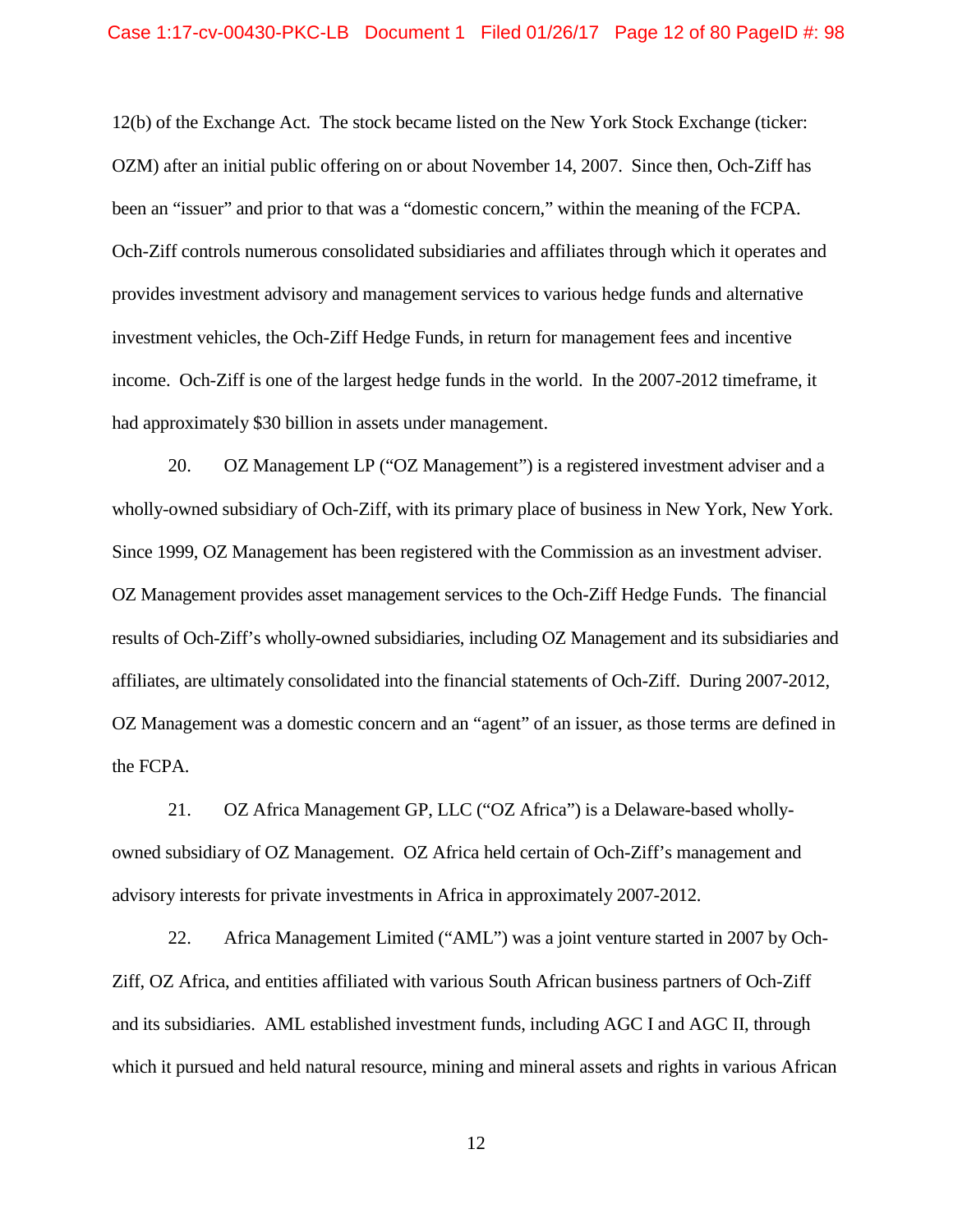countries from approximately 2007-2012.

 countries from approximately 2007-2012. 23. "Och-Ziff Employee 1" is a United States citizen who is a high-ranking officer and executive at Och-Ziff, based in the firm's New York office. executive at Och-Ziff, based in the firm's New York office.<br>24. "Och-Ziff Employee 2" is a United States citizen who was a high-ranking officer

and financial executive at Och-Ziff, based in the firm's New York office.

long-standing and extensive connections to high-ranking government officials in Libya. 25. "Agent 1" was a London-based businessman with a multi-national network of companies, including a real estate development company doing business in Libya. He had a history of doing business with Och-Ziff that predated the transactions detailed here. Agent 1 had

 Business Associate 3. Agent 2's job included, among other things, sourcing and attempting to secure mining opportunities in Africa for AGC I and affiliated entities. 26. "Agent 2" was a Gabonese national who worked as a consultant for AGC I in or about 2007 through at least 2012. Agent 2 was a close business associate of South African

 mining industries in the DRC. Agent 3 had long-standing and extensive connections to high- ranking government officials in the DRC. Och-Ziff entered into business partnerships with Agent 27. "Agent 3" was an Israeli businessman with significant interests in the diamond and 3 both directly and through OZ Africa and various Och-Ziff subsidiary companies and affiliates, including partnering with Agent 3 to pursue natural resource, mining and mineral opportunities in the DRC. Och-Ziff used Agent 3 as its agent in dealings with high-ranking government officials in the DRC related to those opportunities.

28. "South African Business Associate 1" was a former South African government official, a prominent figure within the ruling party in South Africa, the African National Congress ("ANC"), and a businessman who operated through a South Africa-based business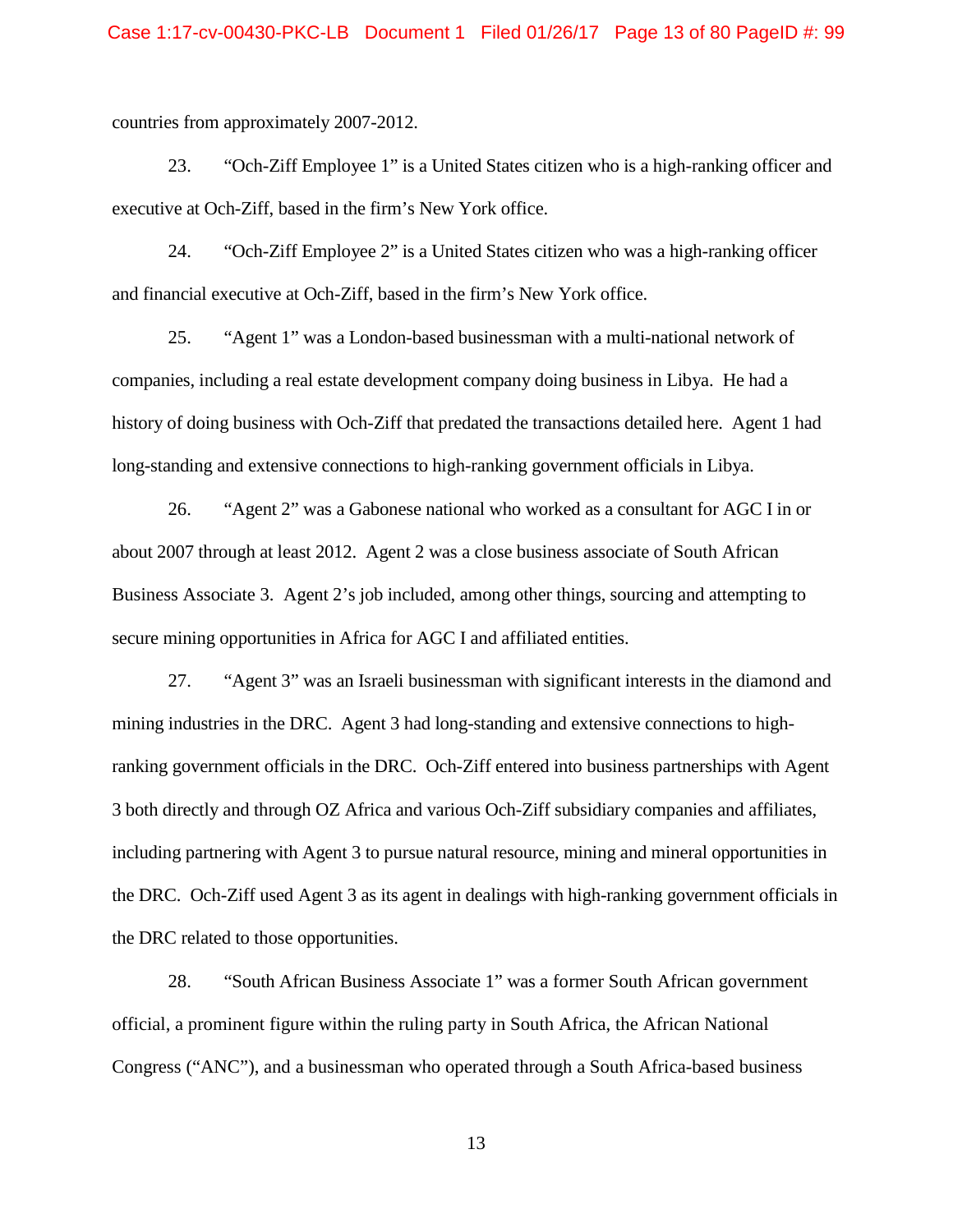## Case 1:17-cv-00430-PKC-LB Document 1 Filed 01/26/17 Page 14 of 80 PageID #: 100

 partner with him in the AGC joint ventures (AGC I and II). Although Cohen and others at Ochconglomerate ("SA Business Conglomerate"). Cohen successfully advocated for Och-Ziff to Ziff promoted South African Business Associate 1 to potential investors as a partner, he never formally became part of any AGC joint venture.

 29. "South African Business Associate 2" was the co-founder of the SA Business Officer. He became the Chief Executive Officer of AML. Conglomerate with South African Business Associate 1, and functioned as its Chief Executive

 to South African Business Associate 1 and other members of the ANC. He founded and controlled a private investment company in the Turks & Caicos Islands (the "Turks & Caicos Caicos Entity owned or controlled a number of natural resource, mining, energy and other assets, and participated in the AGC joint business venture. 30. "South African Business Associate 3" was a businessman with close connections Entity") that did business in the United Kingdom, South Africa and elsewhere. The Turks &

#### **FOREIGN GOVERNMENT OFFICIALS**

 31. "Libyan Government Official 1" was the son of Colonel Muammar Gaddafi (who, in 2007, was in his thirty-eighth year of absolute rule in Libya). He was a Libyan government over the LIA's business, financial and investment decisions and wielded significant power in the official. Libyan Government Official 1 was the driving force behind the creation of the LIA. As a government official and member of the *de facto* ruling family, he exercised significant control Libyan government.

 32. "Libyan Government Official 2" was a high-ranking executive officer in the LIA investment decisions made by the LIA.<br>14 who, with Libyan Government Official 1, had significant control over business, financial and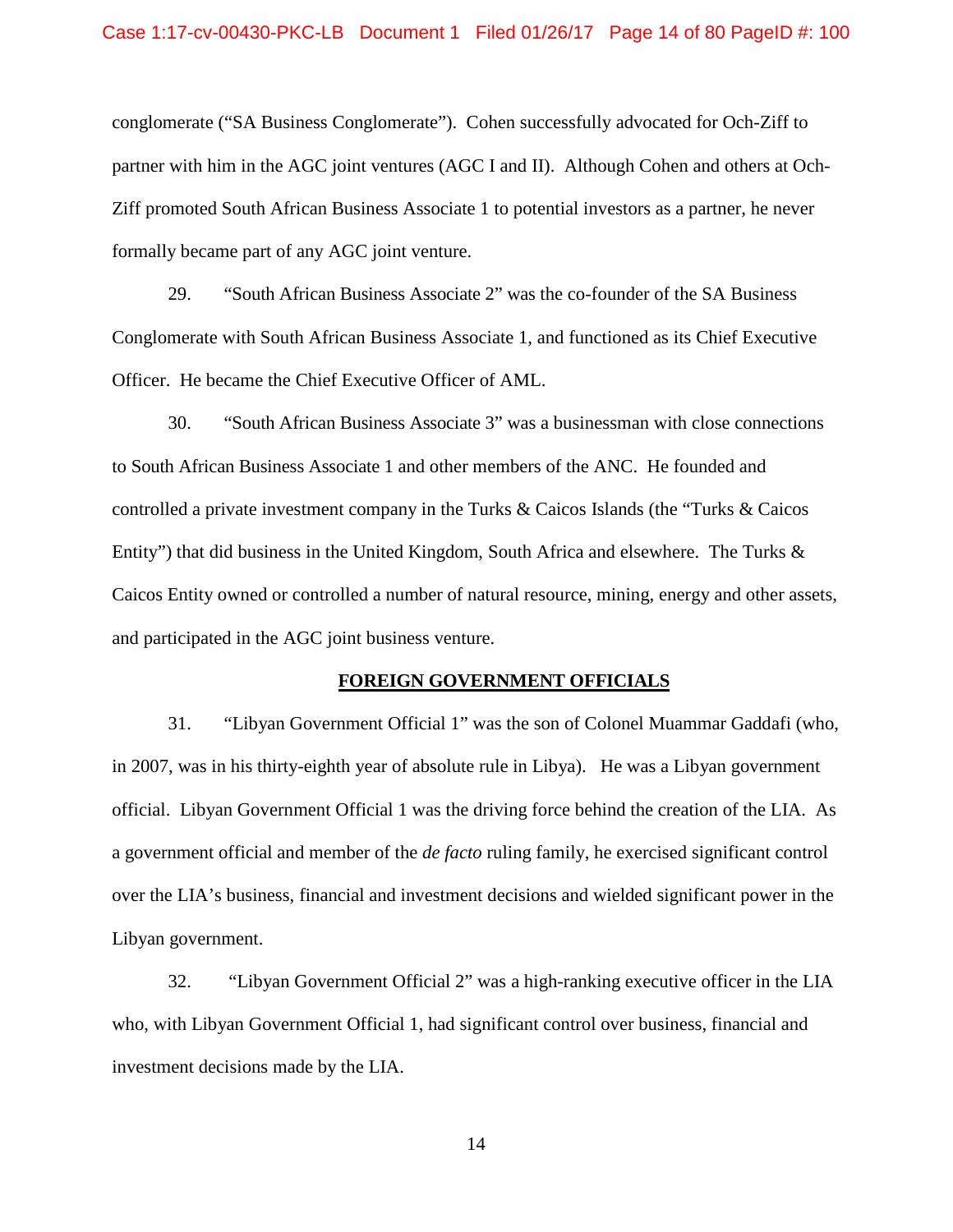## Case 1:17-cv-00430-PKC-LB Document 1 Filed 01/26/17 Page 15 of 80 PageID #: 101

 Libya, including the granting of visas and landing permits for foreign visitors. 33. "Libyan Government Official 3" was a high-ranking executive officer in Libya's state security services with significant influence over security and commercial matters in

34. "DRC Government Official 1" was a high-ranking executive official in the DRC who had the ability to take official executive action and exert official influence over mining matters in the DRC.

 DRC and close advisor to DRC Government Official 1. During the relevant time period, DRC Government Official 2 was an Ambassador-at-Large for the DRC government and, at certain 35. "DRC Government Official 2," was a high-ranking government official in the times, a national parliamentarian.

mining matters in Niger 36. "Niger Government Official 1" was a high-ranking government official in Niger who was married to Niger Official 2, and who had the ability to exert official influence over

exert official influence over mining matters in Niger. 37. "Niger Government Official 2" was a high-ranking government official in Niger who was married to Niger Official 1, and who had the ability to take official executive action and

38. "Chad Government Official 1" was a high-ranking government official in Chad who had the ability to take official executive action and exert official influence over mining matters in Chad.

 39. "Guinea Government Official 1" was a high-ranking government official in Guinea who had the ability to take official executive action and exert official influence over mining matters in Guinea.

40. "Guinea Government Official 2" was a high-ranking government official in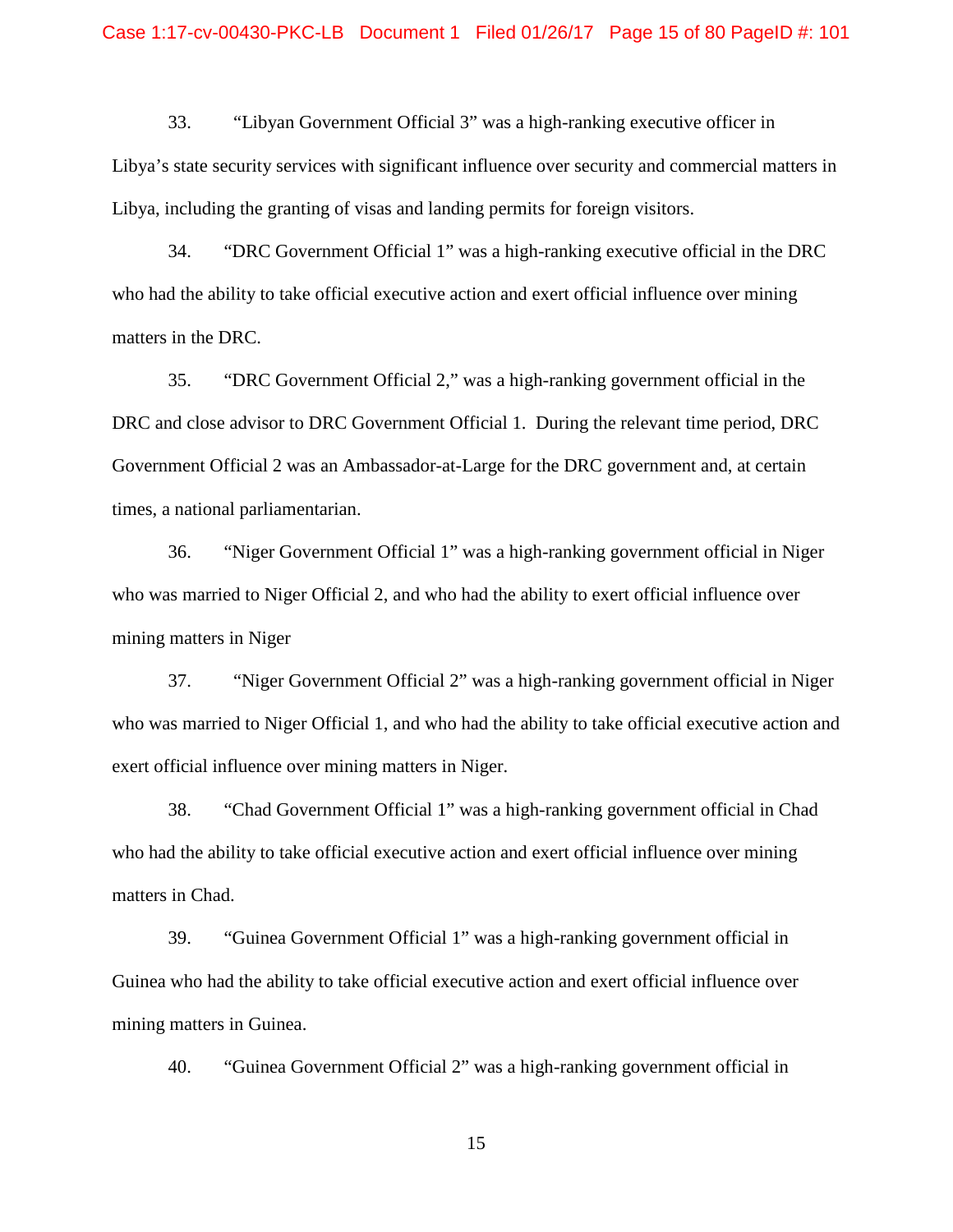Guinea who had the ability to take official executive action and exert official influence over mining matters in Guinea.

## **FACTUAL ALLEGATIONS**

### **A. Violations of the FCPA Relating to the Libyan Investment Authority**

 In 2006, the Libyan government created a sovereign wealth fund, the LIA, to manage the began attempts to obtain clients and investment opportunities in Libya for Och-Ziff. 41. In 2003, Libya had emerged from a lengthy period of economic sanctions imposed by the United Nations and was opening to global investment and business opportunities. country's oil and other assets and to encourage foreign investment. In or about 2007, Cohen

 42. Cohen enlisted Agent 1 to assist him and Och-Ziff in pursuing investment and business opportunities in Libya and with the LIA. Cohen knew that Agent 1 had contacts within the highest levels of the Libyan government. Through previous business dealings and the country's ruling family (the Gaddafis) and senior officials in the Libyan security services. the country's ruling family (the Gaddafis) and senior officials in the Libyan security services. Cohen and others at Och-Ziff knew that Agent 1 was not a financial consultant or advisor, but network of offshore entities in connection with financial transactions and understood that Agent communications with Agent 1, Cohen knew that Agent 1's close connections in Libya included rather a middleman whose primary contribution to transactions was his connections to highranking foreign government officials. Cohen also was aware that Agent 1 used an opaque 1's purpose in doing so was to shield financial transactions from scrutiny.

 43. In or about February 2007, Cohen requested that Agent 1 work as Och-Ziff's agent to secure a LIA investment in the Och-Ziff Hedge Funds. Prior to engaging Agent 1, Och-Ziff and Cohen did not conduct adequate or appropriate due diligence or investigation as to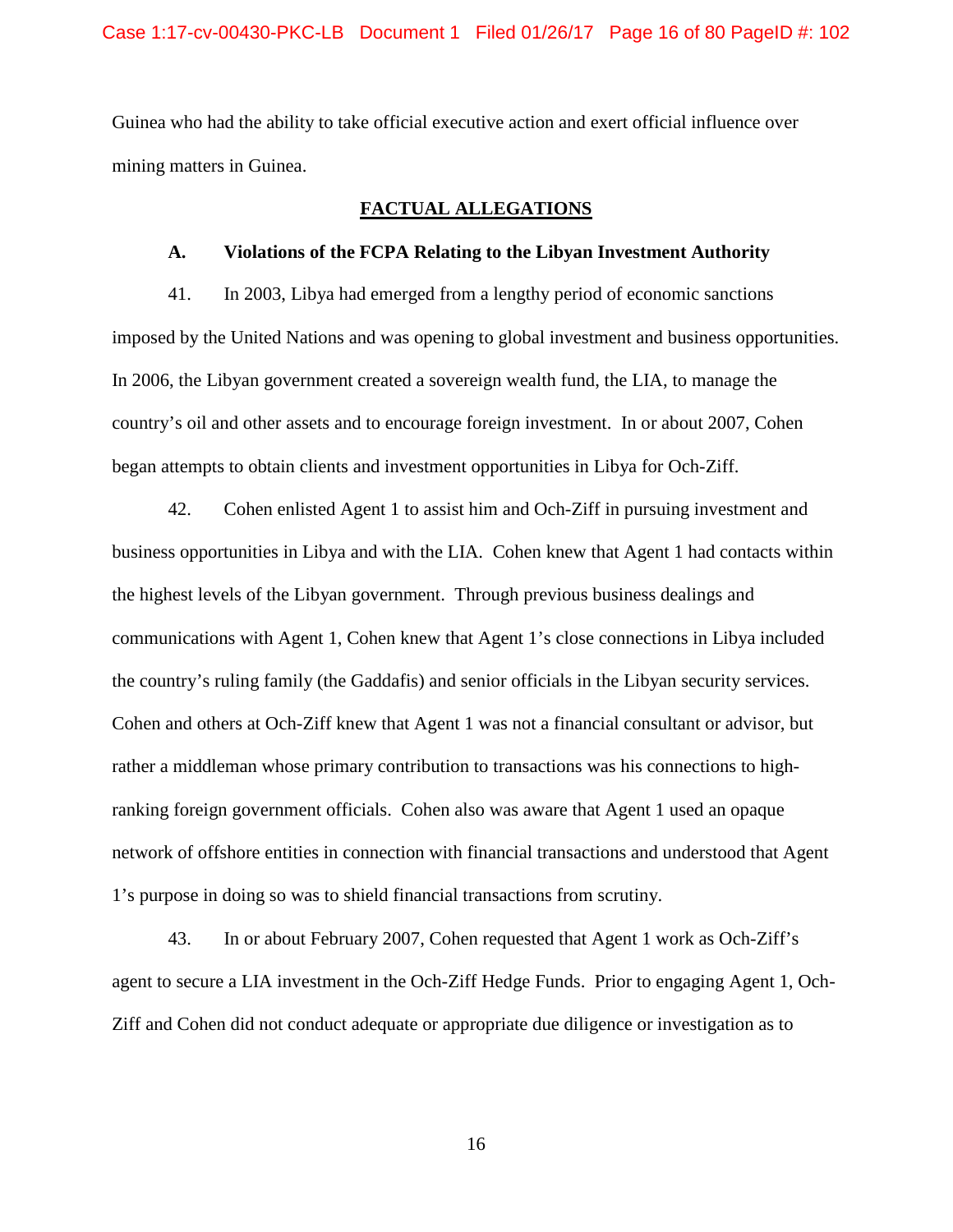as to the nature of Agent 1's relationship with Libyan government officials. Agent 1, and specifically did not conduct adequate or appropriate due diligence or investigation

 of the LIA and explained that it was largely controlled, directly and through proxies, by Libyan driving force behind the creation of the LIA and a powerful government official in his own right. 44. In or about February and March 2007, Agent 1 discussed with Cohen the structure Government Official 1. Agent 1 described Libyan Government Official 1 to Cohen as the

 45. Agent 1 arranged a meeting in Vienna, Austria, in or about March 2007, at which Official 2, a senior official at the LIA. Cohen travelled to Vienna from London, England, for the meeting. No one else from Och-Ziff attended the Vienna meeting. Libyan Government Officials 1 and 2 had significant control over investment decisions made by the LIA. In a later email, Official 1's "right hand man at the lia (sic)." Subsequent due diligence conducted by Och-Ziff stated that Libyan Government Official 2 "looks after" the interests of Libyan Government Official 1, at the LIA and in a private commercial business. he introduced Cohen to Libyan Government Official 1 and his main proxy, Libyan Government Cohen described Libyan Government Official 2 to others at Och-Ziff as Libyan Government

 Ziff's business, the LIA and the possibility of the LIA making an investment in the Och-Ziff was a member of Libyan Government Official 1's entourage (the "Tunisian Business Associate"). The Tunisian Business Associate would play a critical role in facilitating bribery exchange for the LIA investing money with Och-Ziff and the Och-Ziff Hedge Funds.<br>
17 46. At the Vienna meeting, Cohen and Libyan Government Official 1 discussed Och-Hedge Funds. Agent 1 also introduced Cohen to a Tunisian business associate of Agent 1 who payments from Och-Ziff to Libyan Government Officials 1 and 2. The bribes were paid in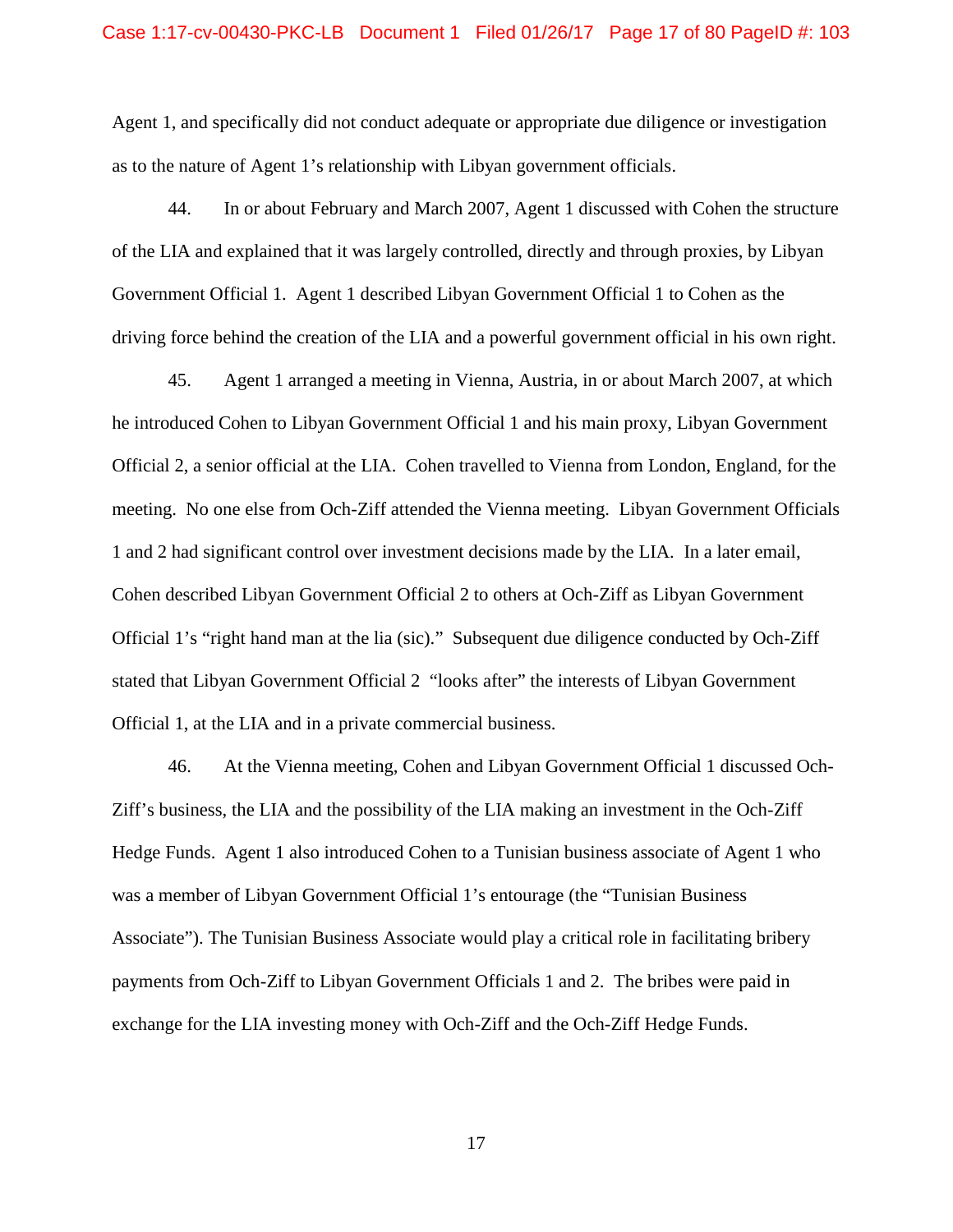been this excited in a while." Throughout 2007, Cohen continued to communicate with Och-Ziff Employee 1 regarding the progress of his pursuit of the LIA investment and the role of Och- Ziff's "agent," Agent 1. 47. In a subsequent email, Cohen told Och-Ziff Employee 1 that the "[m]eetings are amazing. They [the LIA] have 77 billion, half in cash and no idea who to give it to...I haven't

 there are many ways we can work together on the investment side. I have attached an overview of our main fund. I would love to get you in as an investor in one of our funds so we can start a dialogue and look at investments together." 48. Shortly after the Vienna meeting, on or about March 8, 2007, Cohen sent an email to Libyan Government Official 2, stating: "It was very nice meeting you yesterday. I think

 via emails sent between Cohen in Europe and Och-Ziff Employee 1 in New York. On or about see me this week. You OK with that?" Och-Ziff Employee 1 responded, "I will be ok. Will call Libya in for Sept 1?" Och-Ziff Employee 1 replied, "I think so. Will check." 49. Cohen and Agent 1's efforts to secure an LIA investment with Och-Ziff continued through the summer of 2007. Cohen updated Och-Ziff Employee 1 about those efforts, primarily May 29, 2007, Cohen emailed Och-Ziff Employee 1 stating, "[t]he agent wants to come in and you." Then, on or about August 9, 2007, Cohen emailed Och-Ziff Employee 1, asking, "[i]s

which stated, in part: which stated, in part:<br>
"These guys [Agent 1 and his partner] were hard to pin down because they have 50. On or about September 11, 2007, an employee of a background investigation firm sent Och-Ziff employees a report Och-Ziff had requested on Agent 1 and his business partner

always acted as advisors and kept their money and interests offshore...[Agent 1's company] uses special purpose vehicles ["SPV"] based offshore that have no subsidiaries, no employees and no operations other than relating to the transaction for which they were established. This, and their activities as 'fixers', means that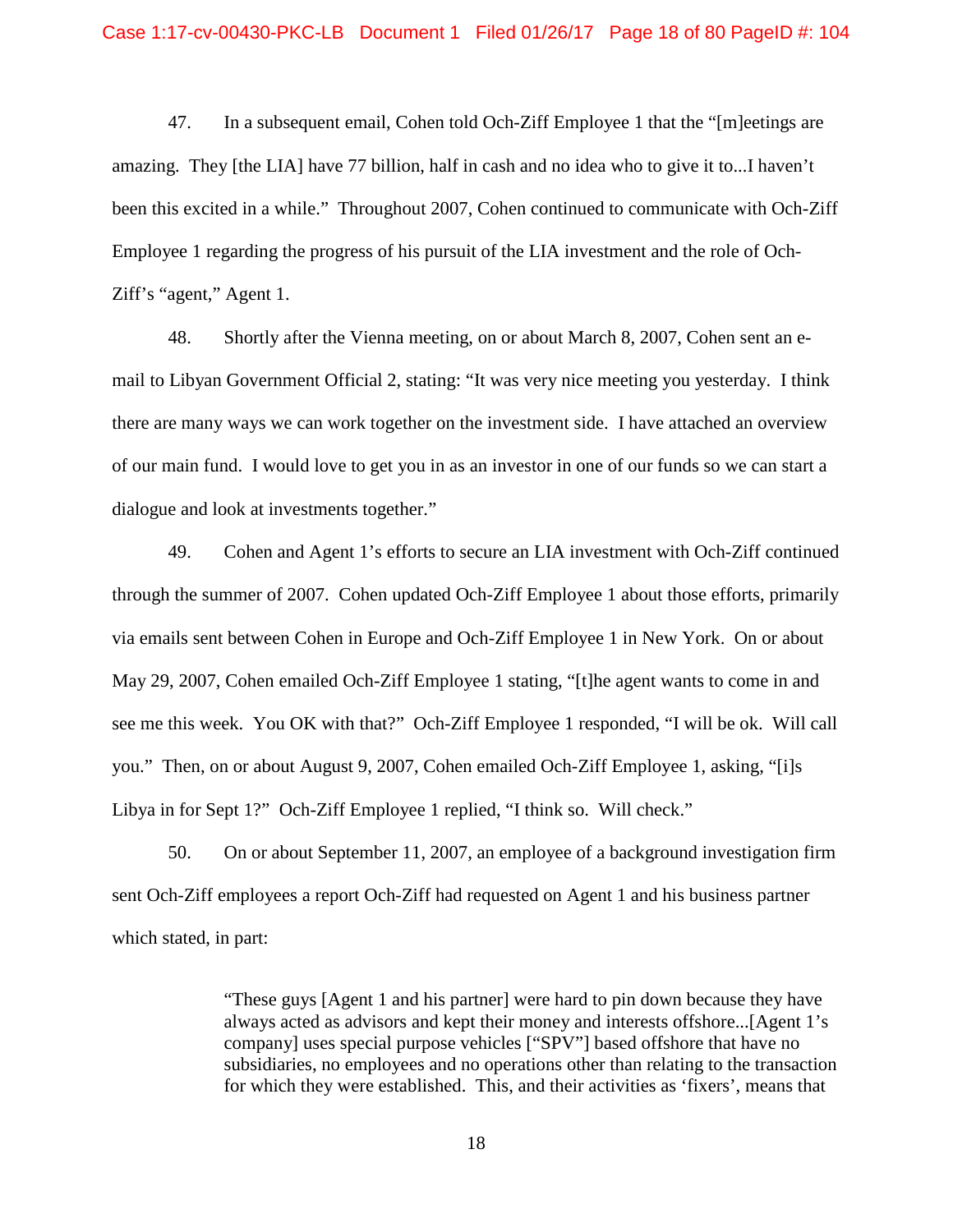there is little documented evidence of the company's activities either in the UK or internationally."

 51. On or about September 19 and 20, 2007, Agent 1 arranged a meeting for Cohen agent for Och-Ziff or the deal would be rejected. As a result, Agent 1 did not attend the Tripoli participants other than Libyan Government Officials 1 and 2. Both before and after the meeting, Agent 1 worked on Och-Ziff's behalf to secure an LIA investment with Och-Ziff without disclosing his role to members of the LIA other than Libyan Government Officials 1 and 2. Agent 1 regularly updated Cohen about his efforts and his progress. and two other Och-Ziff representatives with the LIA's investment management team in Tripoli, Libya. Agent 1 secured landing permits and visas for the trip through Libyan Government Official 3. Agent 1 told Cohen that other members of the LIA could not be told of his role as an meeting and his involvement was shielded from the other Och-Ziff participants and from LIA

 or not the proposed size of the fee was acceptable to its actual recipients. In late 2007, when it to the amount after conferring with a representative of the Libyan government officials. As a 52. During his communications with Cohen, Agent 1 broached the issue of a fee that needed to be paid if and when Och-Ziff received an investment from the LIA. During these discussions, Agent 1 told Cohen that he would have to confer with "others" to confirm whether became clear that the LIA intended to make a \$300 million investment with Och-Ziff, Cohen and Agent 1 agreed on a "fee" payment of \$3,750,000 to be paid in two installments. Agent 1 agreed result of these discussions, Cohen knew, held the firm belief, or operated under circumstances that made it substantially certain, that all or most of the "fee" paid to Agent 1 would, in fact, go to Libyan Government Officials 1 and 2 in return for the LIA's \$300 million investment.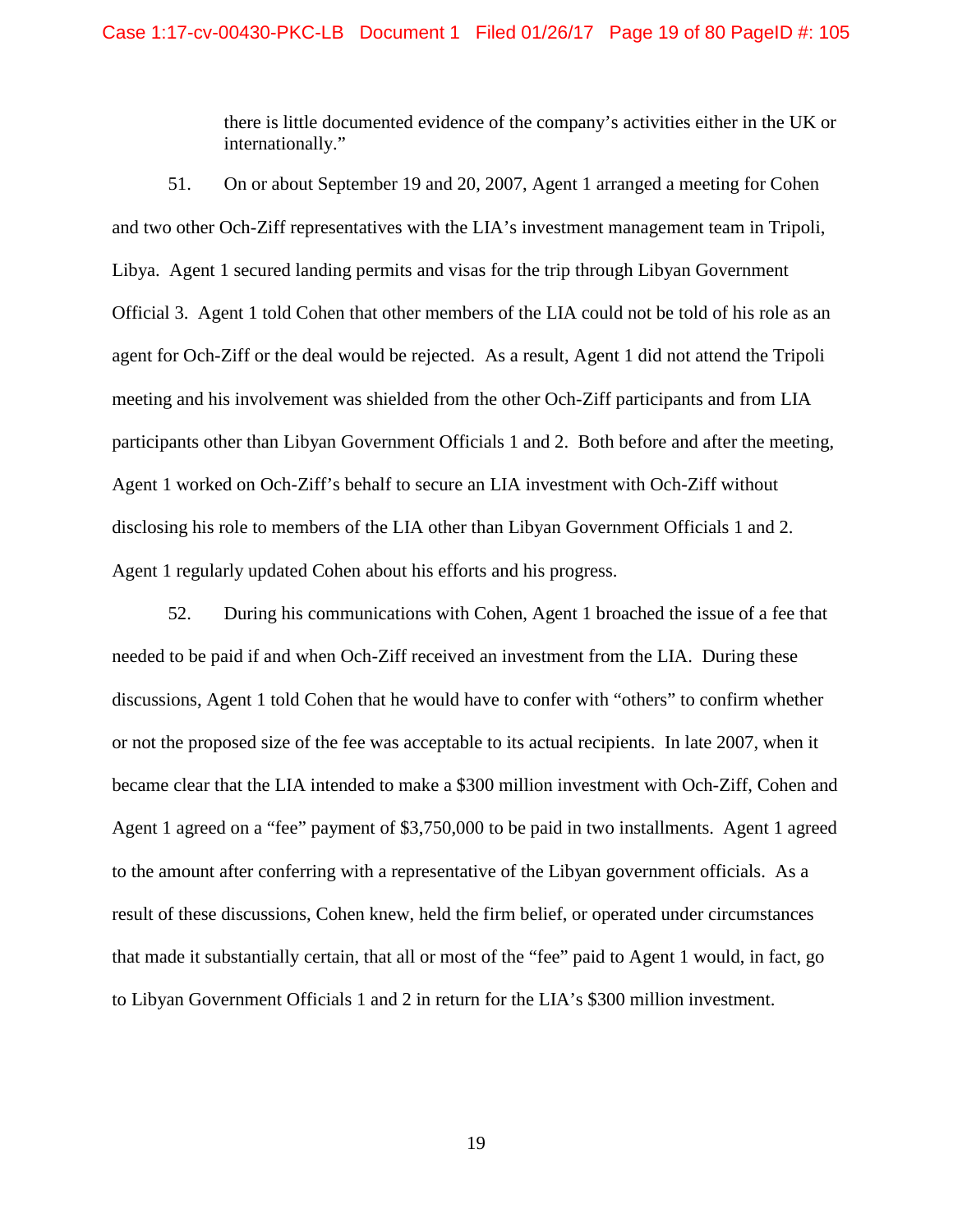53. On or about November 26, 2007, Cohen told Och-Ziff Employee 1 that the firm needed to pay a fee of \$3,750,000 to Agent 1 in connection with the LIA's \$300 million investment. The investment was set to be finalized on or about November 30, 2007.

 Cohen that set out possible legal and compliance conditions that had to be met before the fee 54. On or about November 27, 2007, Och-Ziff Employee 1 forwarded an email to could be paid, stating:

> $document[.]$ … There has to be a written agreement between OZ [Och-Ziff] and the person who receives payment that … requires the solicitor, at the time of any solicitation, to provide the client with a copy of the [investment adviser registration] and a separate written disclosure document containing information relating to the solicitation arrangemen [sic] (including the comp to be paid); and the adviser receives from the client an executed acknowledgment showing that the client received the separate written disclosure

document[.]<br>55. Cohen told Agent 1 about these legal and compliance conditions, including

 to accept the conditions or disclose his role to the LIA, and discussed with Cohen the negative and Agent 1 then discussed ways to evade the legal and compliance requirements, including understanding that he would, in fact, make no such disclosure to the LIA. disclosing Agent 1's role as Och-Ziff's agent and his compensation to the LIA. Agent 1 refused ramifications such disclosure would have on the potential LIA investment with Och-Ziff. Cohen providing a false representation to Och-Ziff or simply having Agent 1 agree to deliver notice

 Hedge Funds. The wire transfers flowed from the LIA's custodial account in Luxembourg, 56. On or about November 30, 2007, Och-Ziff received signed subscription documents and wire transfers from the LIA for the \$300 million investment in the Och-Ziff through an account in the United States, and were deposited in an Och-Ziff account in the Cayman Islands.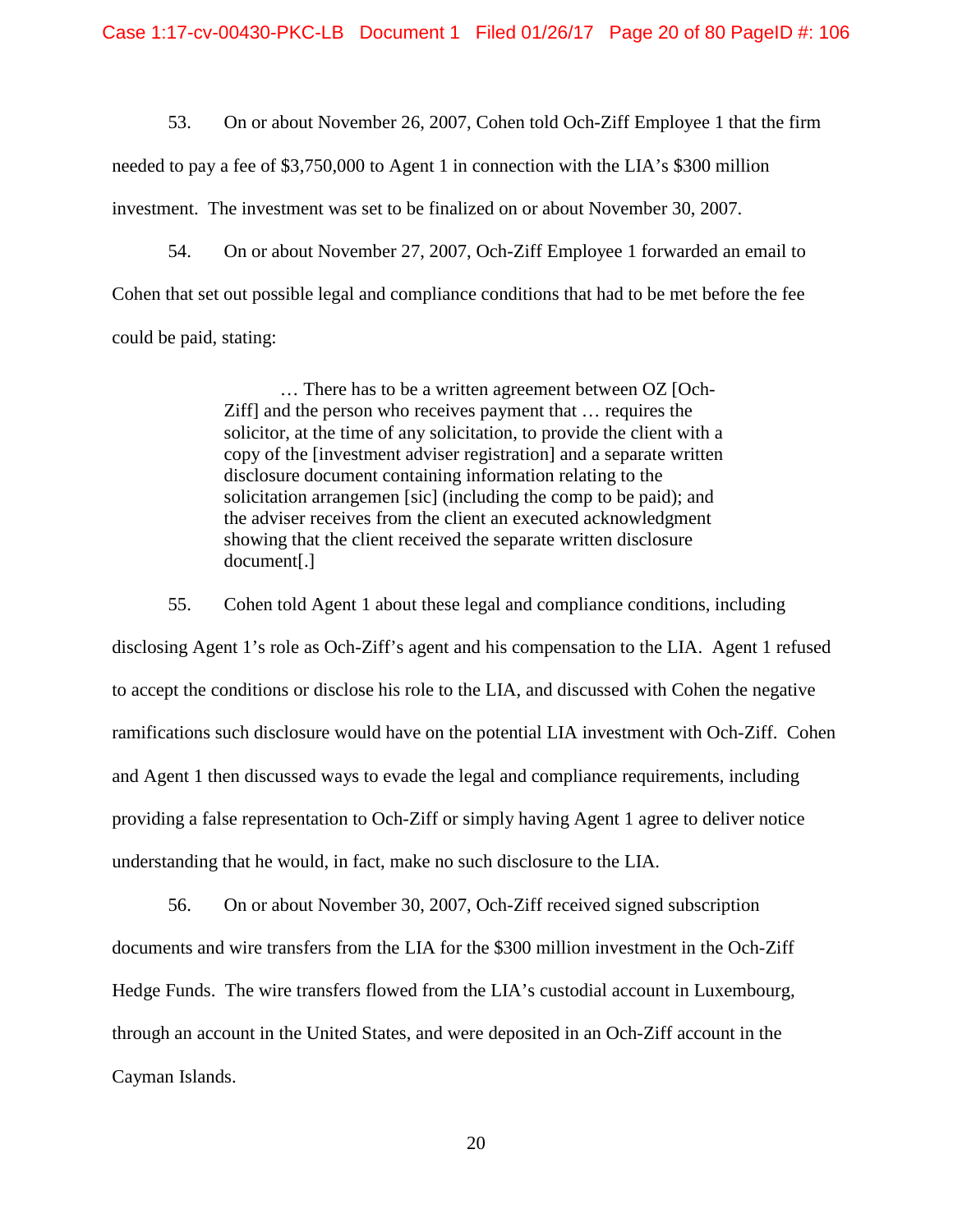payment. Instead, at the urging and behest of Cohen, Och-Ziff, through OZ Management, "Guernsey SPV"). The Guernsey SPV was a shell company that Agent 1 intended to use to contract for and receive the \$3,750,000 LIA transaction fee. Neither the Consultancy Agreement nor the Anti-Corruption Side Letter was executed prior to Och-Ziff receiving the \$300 million investment from the LIA on or about November 30, 2007. 57. Och-Ziff did not enter into a written agreement with Agent 1 for the \$3,750,000 entered into two agreements, a Consultancy Agreement and an Anti-Corruption Side Letter, with a separate legal entity, an SPV formed by Agent 1 and based in St. Peter Port, Guernsey (the

 58. On or about December 4, 2007, an Och-Ziff employee sent an email to Cohen, which attached the Consultancy Agreement and Side Letter between OZ Management and the described the Guernsey SPV as follows: "[the Guernsey SPV] has technical and commercial expertise in Libya as a consultant to companies (in particular in information gathering, strategic analysis, high-level introduction, negotiations and promotion of projects and implementation)." analysis, high-level introduction, negotiations and promotion of projects and implementation)." The description was false, as Cohen knew based on his dealings and discussions with Agent 1. elsewhere to any company. Guernsey SPV. Cohen replied to the email stating: "looks good." The Consultancy Agreement The SPV had no employees, no expertise and had never acted as a consultant in Libya or

 elsewhere to any company. 59. The Consultancy Agreement further stated that: "[the Guernsey SPV] has offered Libyan Investment Authority ... developing and coordinating strategy and tactics to promote and to provide assistance to [OZ Management] with respect to introducing the Company to the encourage LIA to invest in [OZ Management] by cash injection into the account of [OZ Management] or any of its funds[.]" Under the terms of the Consultancy Agreement, the Guernsey SPV undertook to "assist OZ Management LP in connection with the introduction of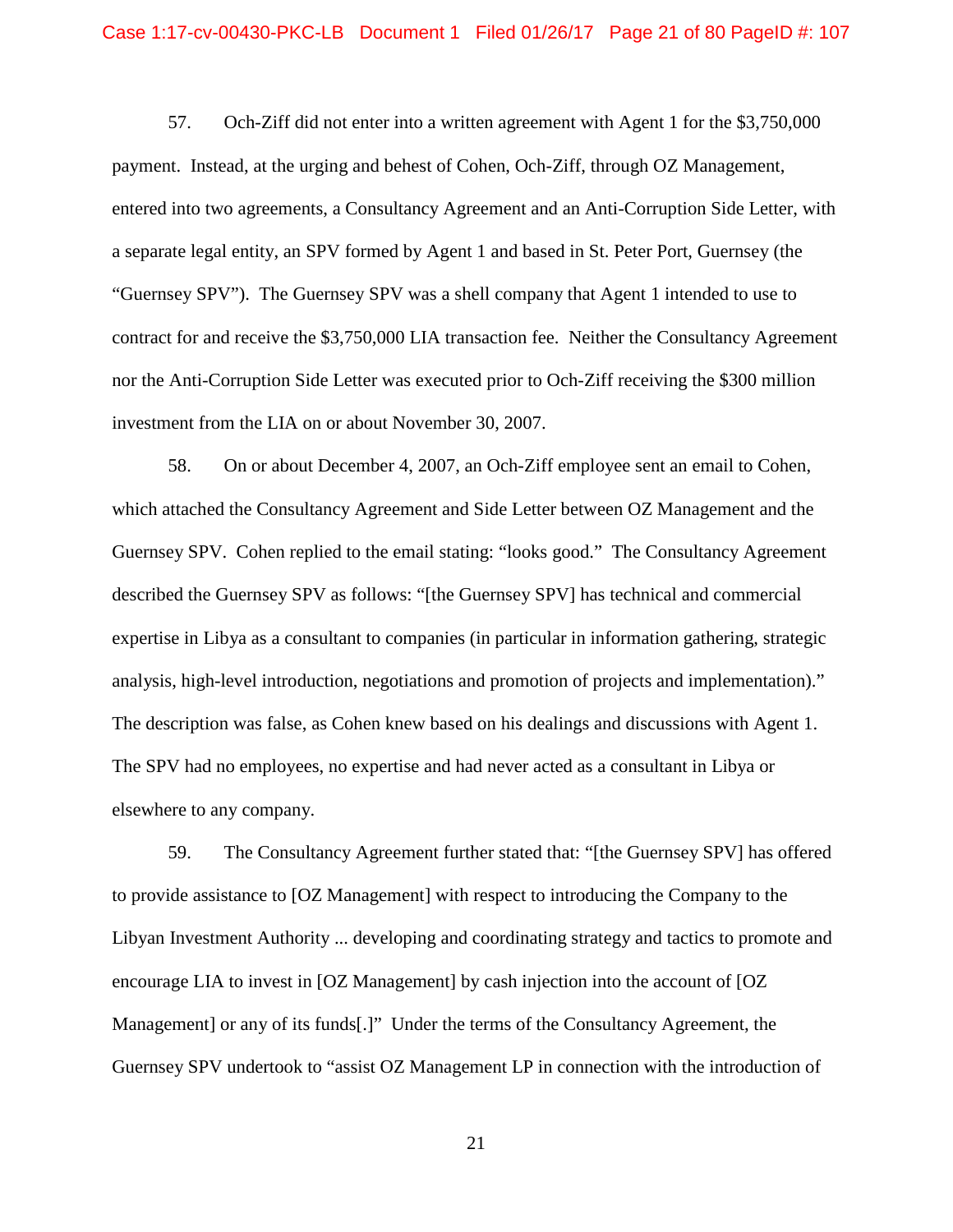[OZ Management] to and promoting its interests and reputation with LIA." Och-Ziff and the them to December 5, 2007. The agreements, which only referenced future actions, did not disclose or otherwise reflect that Agent 1 had been working on Och-Ziff's behalf since at least Guernsey SPV entered into the two agreements on or about January 15, 2008, but backdated February 2007.

 60. The Anti-Corruption Side Letter stated that the LIA "has been informed in writing of the Agreement and the consideration payable to ourselves thereunder." That statement was neither Agent 1 nor the Guernsey SPV had informed anyone at the LIA who was not involved in request a copy of the purported written notification and did not notify the LIA directly of the fee payment. In fact, Cohen and Agent 1 took great pains to ensure that officials and employees at the LIA – other than the bribe recipients – did not learn of the fee payment or of Agent 1's role false, as Cohen knew because of his dealings and discussions with Agent 1. Cohen knew that the bribe scheme that Agent 1 had received payment of a fee from Och-Ziff relating to the transaction. As part of its agreements with the Guernsey SPV or otherwise, Och-Ziff did not in the transaction between Och-Ziff and the LIA.

 61. Och-Ziff paid the \$3,750,000 fee to Agent 1 through his Guernsey SPV with Cohen and other senior officers and employees at the firm fully aware of the risks in dealing with Agent 1 and with the LIA. Cohen and Och-Ziff knew Agent 1 had connections at the highest levels within the Libyan government, including with the Gaddafi family. Cohen and Och-Ziff also were aware that Agent 1 had a reputation for operating as a "fixer" in business transactions, and knew of his opaque network of business interests run through offshore holding companies that were, as reported to Och-Ziff, "hard to pin down."<br>
22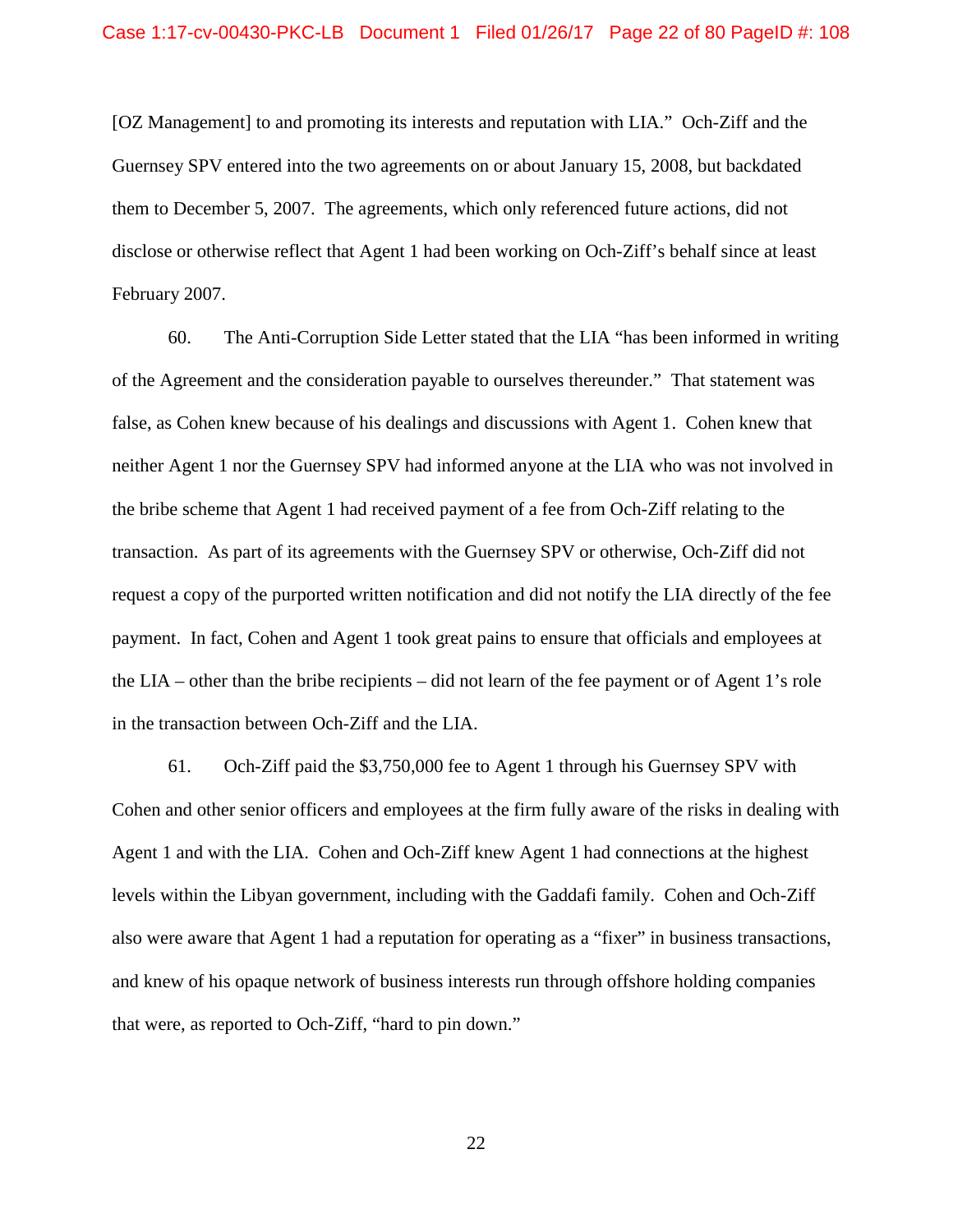62. Och-Ziff paid Agent 1 the \$3.75 million fee from funds originating in a New York financial institution, via his offshore shell company, the Guernsey SPV. Contrary to the contractual restrictions on Agent 1's conduct. Throughout the decision-making process at Ochfirm's anti-corruption guidelines and internal financial controls, Och-Ziff failed to conduct adequate or appropriate due diligence on the Guernsey SPV. Och-Ziff nonetheless entered into contractual obligations with the entity itself, rather than with Agent 1, and thus placed no Ziff, Cohen advocated strongly in favor of paying the fee to Agent 1 in this manner.

 Guernsey SPV to the Tunisian Business Associate who was a member of Libyan Government Official 1's entourage. Agent 1 then directed a wire transfer of \$1,507,659.61 from the 63. On or about January 16, 2008, Och-Ziff transferred the first \$2.25 million installment of its payment to Agent 1 from a New York account to an account in Guernsey held by the Guernsey SPV. At about the same time, Agent 1 transferred ownership of 66% of the Guernsey SPV's account, through an intermediary account held by the Tunisian Business Associate, to an account in Switzerland held for the benefit of Libyan Government Official 1.

 Libyan Government Official 3. On or about March 5, 2008, the Guernsey SPV transferred \$331,528 from its Guernsey account to an account of a British Virgin Islands SPV in the Bailiwick of Jersey that Agent 1 controlled. On or about March 6, 2008, Agent 1 transferred approximately €500,045 (Euro) from an account in Jersey to an account in Malta in the name of Government Official 3. That same day, Agent 1 transferred approximately \$400,000 from a Guernsey SPV account in London to the same account in Malta. 64. Agent 1 also used portions of the \$2.25 million installment to direct payments to Libyan Government Official 3's son, which he held for the benefit of his father, Libyan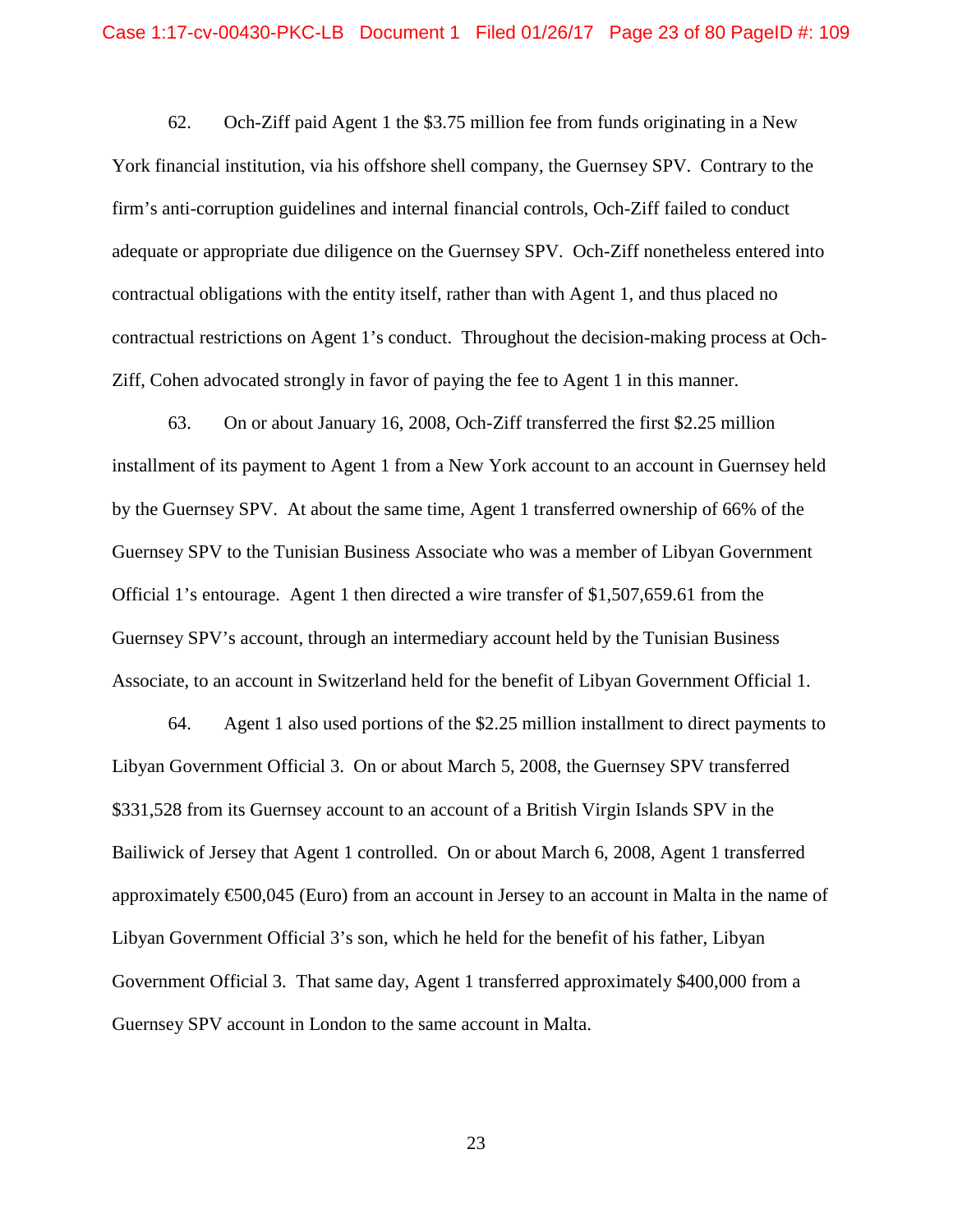## Case 1:17-cv-00430-PKC-LB Document 1 Filed 01/26/17 Page 24 of 80 PageID #: 110

 bribes to influence the granting of visas and landing permits for the LIA trip to Tripoli by Cohen and other Och-Ziff executives in September 2007 that helped facilitate the LIA investment. and other Och-Ziff executives in September 2007 that helped facilitate the LIA investment.<br>From approximately March to June 2008, Agent 1 paid Libyan Government Official 3 more than Libya and aided Agent 1's ability to do business in Libya, including on behalf of Och-Ziff. 65. These payments to Libyan Government Official 3 constituted, at least in part, \$3 million in bribes, which benefitted Agent 1's and Och-Ziff's continuing business ventures in

 payments to Libyan Government Official 2 for the purpose of influencing acts or decisions of his luxury hotel accommodations and jewelry. Agent 1 also paid living and medical expenses for Libyan Government Official 2's brother in London. 66. In addition to direct cash payments and transfers, Agent 1 regularly made in-kind at the LIA. The acts or decisions influenced by Agent 1's payments included the LIA's decision to invest \$300 million with Och-Ziff and general commercial business in Libya over which Libyan Government Official 2 exercised control. These included payments for luxury travel,

 Libyan Government Official 2's brother in London. 67. The second installment of the "fee" Och-Ziff owed Agent 1 in connection with Och-Ziff personnel to pay an invoice sent by Agent 1. The Guernsey SPV used by Agent 1 the \$300 million LIA investment was due on December 1, 2008. On or about October 30, 2008, Agent 1 asked Cohen if he could be paid early. Cohen agreed to an early payment and directed received payment of \$1.5 million from Och-Ziff shortly thereafter.

 account in Switzerland for the benefit of Libyan Government Official 1. Agent 1 arranged this payment to an account held for the benefit of Libyan Government Official 1 in return for his support and influence of the LIA's decision to invest \$300 million with Och-Ziff. 68. On or about November 5, 2008, the Guernsey SPV transferred approximately \$1,005,000 from its account to an intermediary account in the United Kingdom, then on to an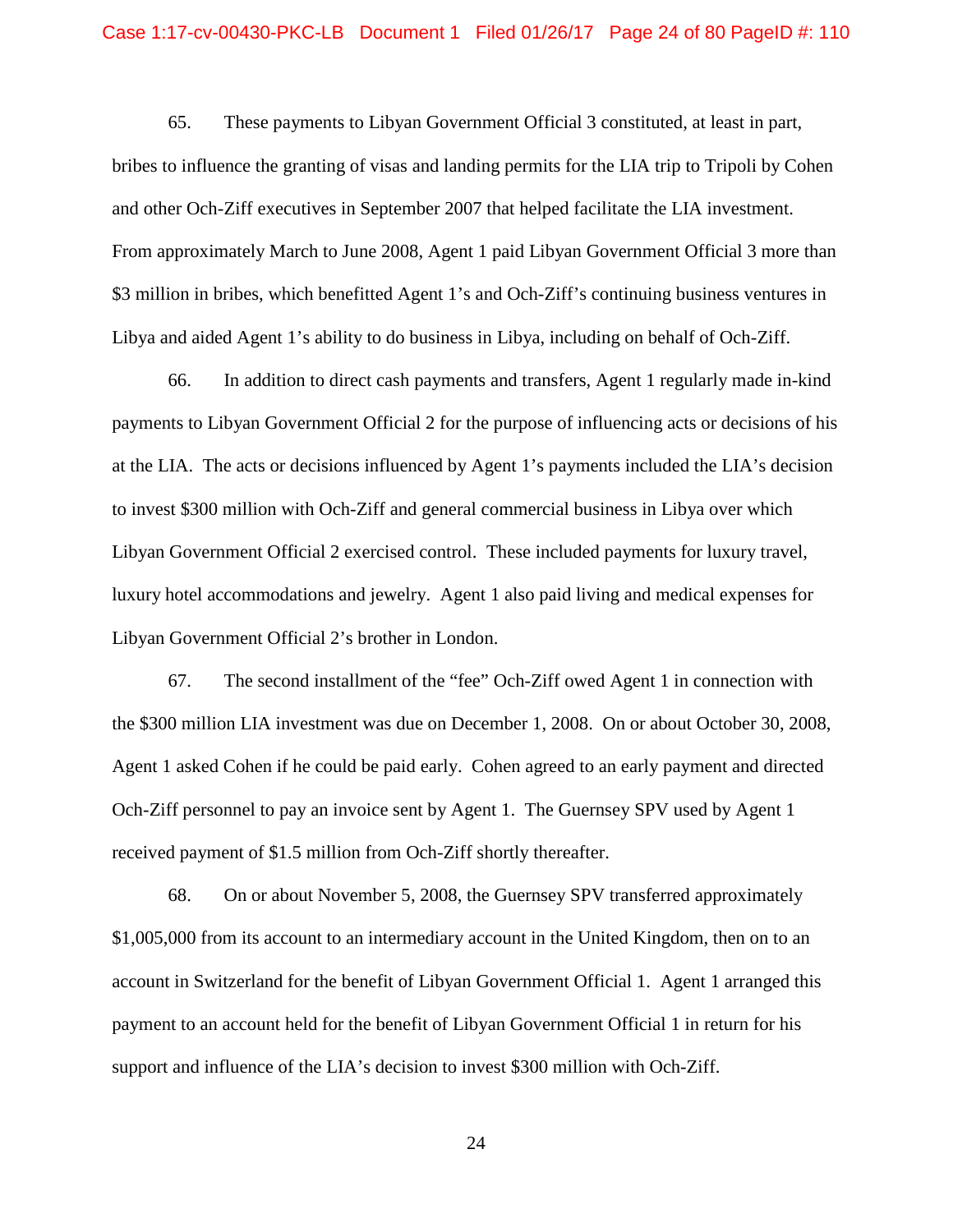69. Och-Ziff reaped substantial financial benefit from the bribes paid by Agent 1 on its behalf. Och-Ziff collected fees and incentive income from the LIA fund investment totaling approximately \$100 million.

 connection with the LIA investment. 70. Cohen arranged for Och-Ziff to retain the services of Agent 1, and for payments to be made to him, with the knowledge, the firm belief, or under circumstances that made it substantially certain, that all or a portion of the money paid to him, or to entities under his control, would be forwarded and paid as bribes to high-ranking Libyan government officials in

 71. Och-Ziff recorded the \$3.75 million paid to Agent 1 as "Professional Services – Other." This designation was false. The payment was for arranging introductions and meetings with corrupt foreign government officials and for Agent 1 to pay bribes to those officials. Och-Ziff thereby violated Section  $13(b)(2)(A)$  of the Exchange Act by failing to make and keep books, records and accounts, which, in reasonable detail, accurately and fairly reflected its transactions and disposition of its assets. By his actions, Cohen aided and abetted Och-Ziff's violations.

## **B. Violations of the FCPA Relating to the Libya Real Estate Project**

 in Libya, the Libya Real Estate Project. The venture included two hotels, an office tower and a proposed hospital complex in Tripoli, and was founded and controlled by Agent 1. Och-Ziff began its investment process for the Project at the same time it was using Agent 1 as an intermediary in its efforts to solicit an investment from the LIA. Cohen championed the investment by Och-Ziff in the Project, noting to colleagues at Och-Ziff that by investing in the Project the firm was "making a bet on Libya here and relationship [with Agent 1]." Based on 72. In or about October 2007, Och-Ziff invested in a real estate development venture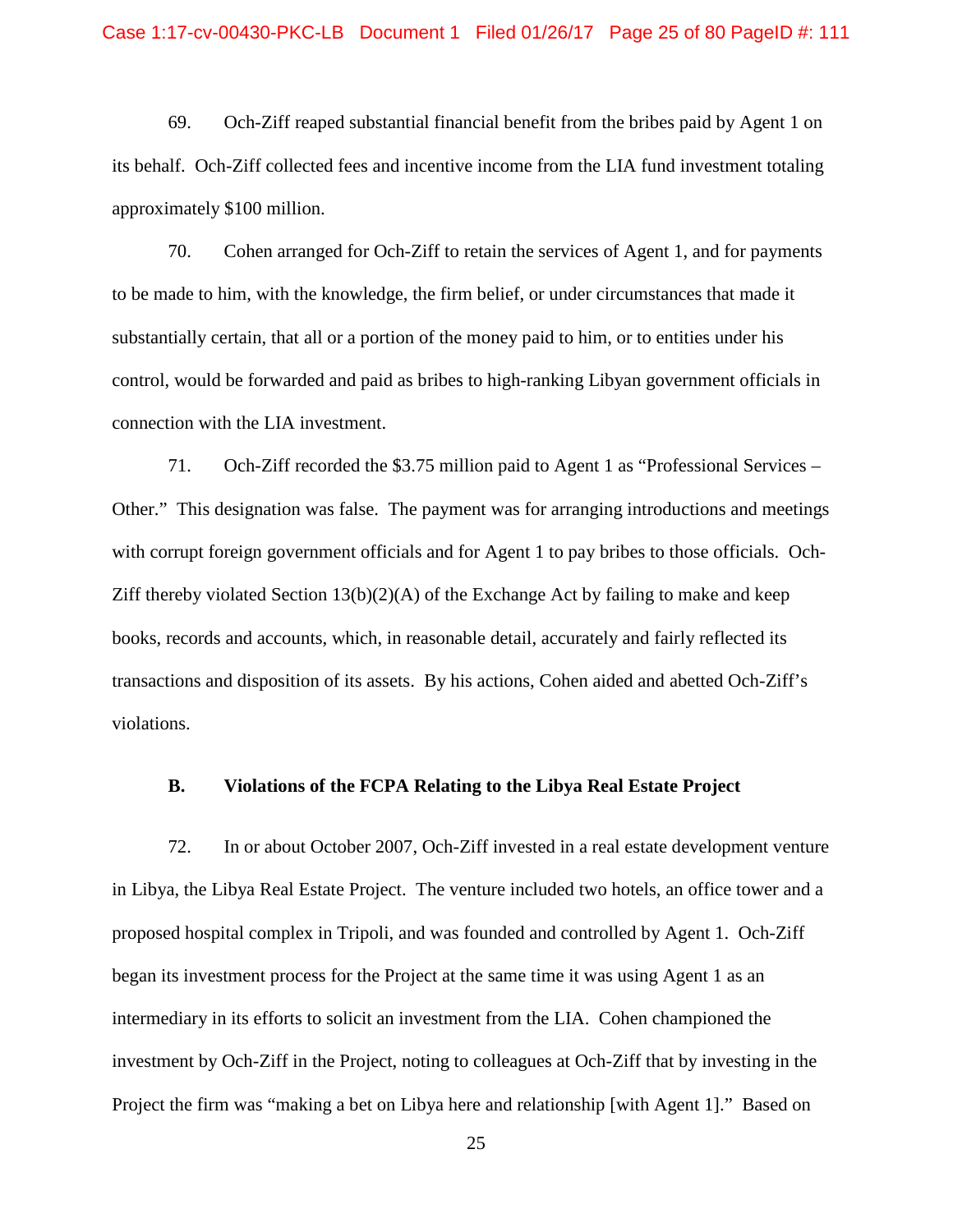#### Case 1:17-cv-00430-PKC-LB Document 1 Filed 01/26/17 Page 26 of 80 PageID #: 112

 government officials relating to the Project as well as to secure an investment from the LIA. The "bet" Cohen and Och-Ziff made involved cementing a relationship with Agent 1 leading to those corrupt payments and corresponding financial benefit for Och-Ziff and Cohen. discussions with Agent 1, Cohen knew that Agent 1 would make corrupt payments to Libyan

 development company to Libyan Government Official 3 and to the daughter of Colonel Gaddafi in exchange for valuable land leases on key properties on which the developments would be Gaddafi family and the Libya Real Estate Project. In one review of the project, Cohen wrote at a time when Och-Ziff held a board seat on the Project's development company, Och-Ziff's board representative received emails that described Colonel Gaddafi's daughter as "our JV partner" at the company. 73. Prior to Och-Ziff's investment, Agent 1 provided equity stakes in the Project's built. During its dealings with Agent 1, Och-Ziff and Cohen knew of the link between the "Gathafi Hotels" to describe a subsidiary of Agent 1's real estate development company. Later,

 74. At Cohen's urging, in or about October 2007, Och-Ziff provided a convertible company. As payment for purportedly sourcing the transaction, Cohen also arranged for Och- Ziff to pay a \$400,000 "deal fee" to a special purpose vehicle ("SPV"). Agent 1 controlled the company. Agent 1 told Cohen that, in reality, the deal fee was needed to compensate him for ongoing payment of bribes was necessary for the real estate development company that Och-Ziff now co-owned with Agent 1 to operate effectively in Libya. Cohen arranged for the deal fee to loan of \$40 million from Och-Ziff limited partner funds to Agent 1's real estate development company. Och-Ziff later converted the loan to equity, giving them an ownership stake in the SPV having created it specifically for the transaction. The SPV was nothing more than a shell certain expenses that he needed to keep "off the books." Agent 1 also told Cohen that the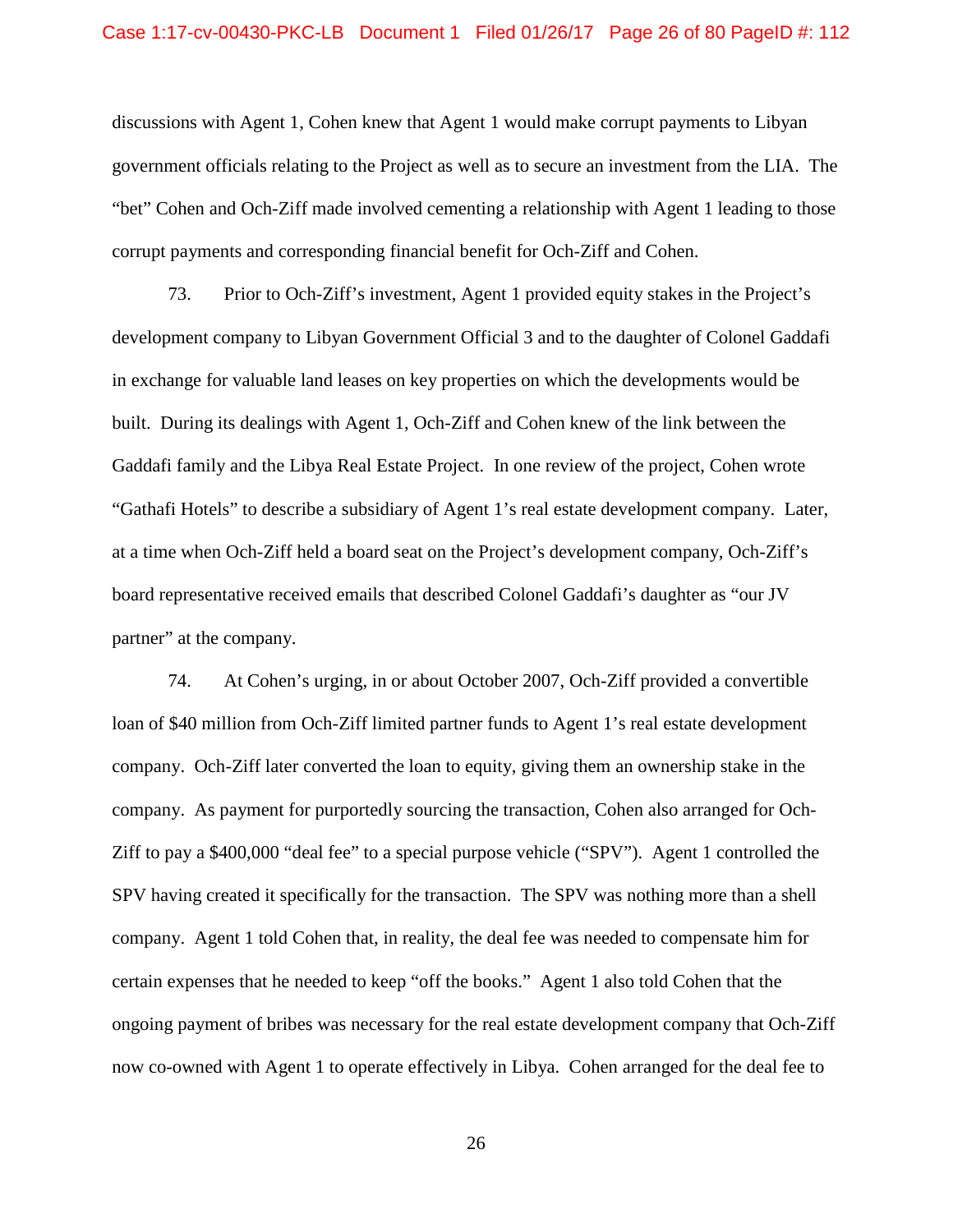## Case 1:17-cv-00430-PKC-LB Document 1 Filed 01/26/17 Page 27 of 80 PageID #: 113

 be paid knowing that ongoing bribes were necessary to operate and advance the Libya Real substantially certain that a portion of the deal fee paid to Agent 1 would be used to bribe Libyan government officials in connection with the Project. Estate Project with the knowledge, the firm belief, or under circumstances that made it

 it failed to conduct adequate and appropriate due diligence on the SPV receiving the funds. In addition, Cohen concealed the corrupt nature of Agent 1's role in the transaction and that a substantial portion of the fee would be used by Agent 1 to pay bribes. Cohen also arranged for payment by Och-Ziff to Agent 1's SPV without a contract between Och-Ziff and either Agent 1 without restricting the use of funds by Agent 1 and without taking adequate and appropriate steps 75. Och-Ziff approved the payment of the \$400,000 deal fee in November 2007. Yet or the SPV. As a result, contrary to its anti-corruption policies, Och-Ziff paid the deal fee to ensure that investor funds were not used for an improper purpose.

 arranged for a portion of the funds to be transferred to Libyan Government Official 3. The payment was a bribe to secure the ongoing support of Libyan Government Official 3, who in his country. The bribe ensured that Agent 1 could continue to operate under Libyan Government 76. Shortly after the SPV received the \$400,000 "deal fee" payment, Agent 1 senior position in Libya's security services had the power to influence commercial matters in the Official 3's protective cloak, and that the Libya Real Estate Project could go forward.

 paid to Agent 1's SPV as a "deal fee." This designation was false. The payment was to pay bribes, not for legitimate deal-related expenses. Och-Ziff thereby violated Section 13(b)(2)(A) 77. As a result of Cohen's conduct and concealment, Och-Ziff recorded the \$400,000 of the Exchange Act by failing to make and keep books, records and accounts, which, in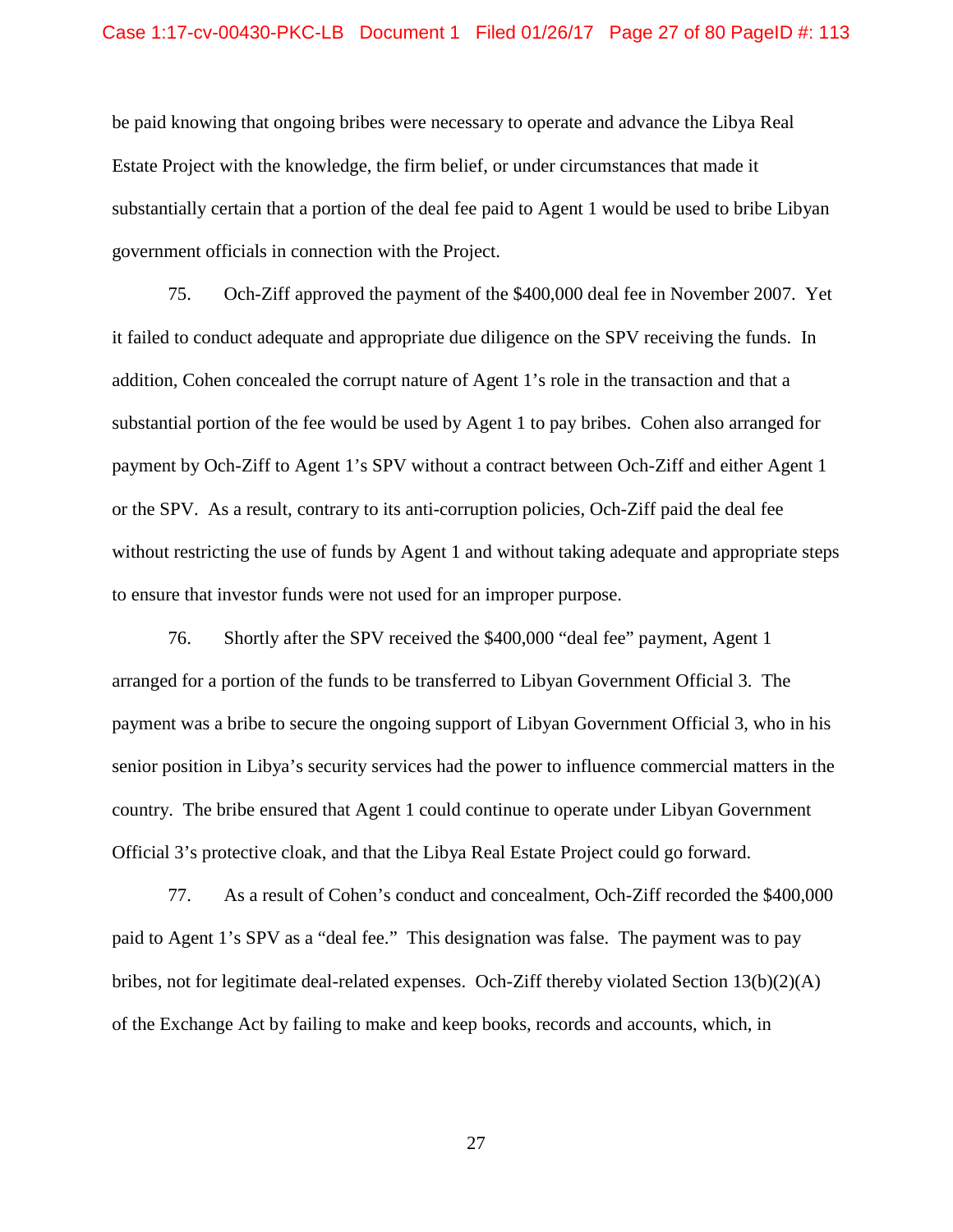reasonable detail, accurately and fairly reflected its transactions and disposition of its assets. By his actions, Cohen aided and abetted Och-Ziff's violations.

# **C. Violations of the FCPA, and the Misuse of Och-Ziff and AGC I Investor Funds in Violation of the Advisers Act, Relating to the AML Joint Venture in Niger and Chad**

 78. Beginning in or about 2007, Och-Ziff formed Africa Management Limited AGC I and AGC II, to invest in natural resource and mining assets in Africa. Cohen led the venture out of Och-Ziff's office in London. After joining Och-Ziff in late 2007, Baros's primary responsibilities at Och-Ziff related to AGC I and AGC II. Och-Ziff provided capital, and managed the funds using its own infrastructure, including the Och-Ziff compliance and legal teams. Och-Ziff also provided investment expertise and OZ Management played a significant role in the investment management of the joint venture. ("AML") as a joint venture that included Och-Ziff; its subsidiary, OZ Africa; and entities affiliated with various South African business partners. AML established two investment funds,

 agents, intermediaries and business partners misused investor funds and bribed government 79. OZ Management held its advisory and management interest in AGC I through OZ Africa, which initially was funded using existing Och-Ziff Hedge Fund investor funds. As part of its Africa investment strategy, Och-Ziff teamed with business partners with high-level political connections in Africa, who in turn used those connections to source deals for the fund and navigate political issues in the various countries. In pursuit of business, Och-Ziff and its officials in several countries, including the Democratic Republic of the Congo, Chad and Niger.

 ruling party for a primary role with AGC I (South African Business Associate 1). South African 80. At Cohen's urging, Och-Ziff chose a prominent figure within South Africa's Business Associate 1 was a former government official as well as a successful businessman who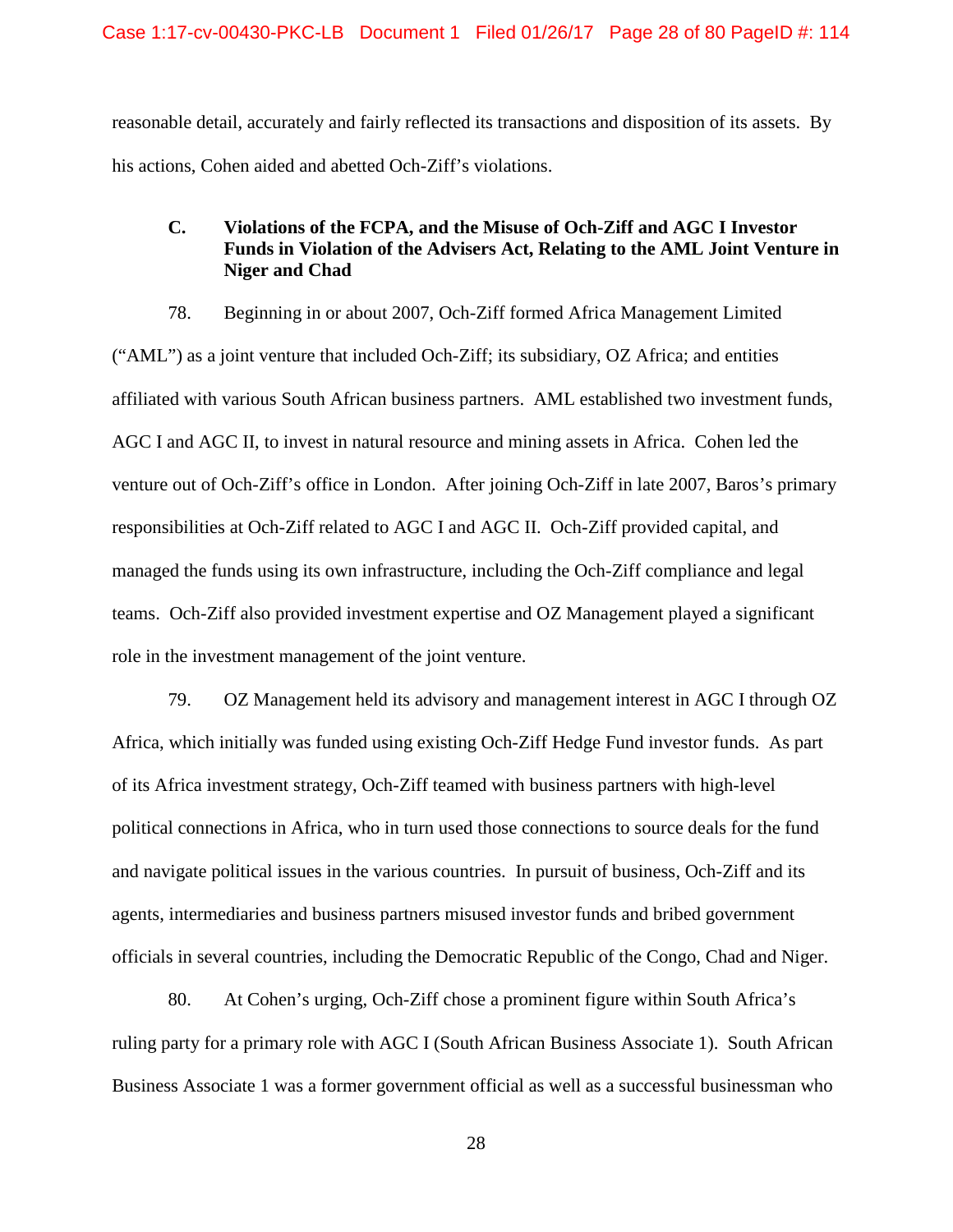operated through his SA Business Conglomerate. Although Cohen and others at Och-Ziff formally became part of AML, or directly involved in the AGC I fund, because of purported regulatory issues in South Africa. Instead, his partner and the co-founder of the SA Business AML. Another person with close connections to the two co-founders of the SA Business Conglomerate, South African Business Associate 3, also later became a partner in AML. promoted South African Business Associate 1 to potential investors as a partner, he never Conglomerate, South African Business Associate 2, became the Chief Executive Officer of

 Turks & Caicos Entity, was designated to source and acquire assets for AGC I. The Turks & Baros. Baros.<br>82. In or about May 2007, Och-Ziff entered into a series of loan agreements with the 81. A private investment company South African Business Associate 3 controlled, the Caicos Entity became a useful tool in several corrupt transactions involving Och-Ziff, Cohen and

 Turks & Caicos Entity. The loans totaled more than \$86 million and ostensibly were made to I upon its formation. Cohen advocated for Och-Ziff to work with the Turks & Caicos Entity to acquire African mining rights and later oversaw AGC I's efforts to carry out that strategy. South portion of the funds to pay bribes to facilitate the acquisitions. In 2008, some of the assets contributed to AGC I. Och-Ziff then converted its existing loans into an equity stake in AGC I. acquire natural resource and mining rights in Africa, which would then be contributed into AGC African Business Associate 3 used part of the funds loaned by Och-Ziff to the Turks & Caicos Entity to acquire mining rights in Chad and Niger and to invest in an Africa-focused oil company, (the "Oil Exploration Company"). South African Business Associate 3 also used a acquired by South African Business Associate 3 (via the Turks & Caicos Entity) were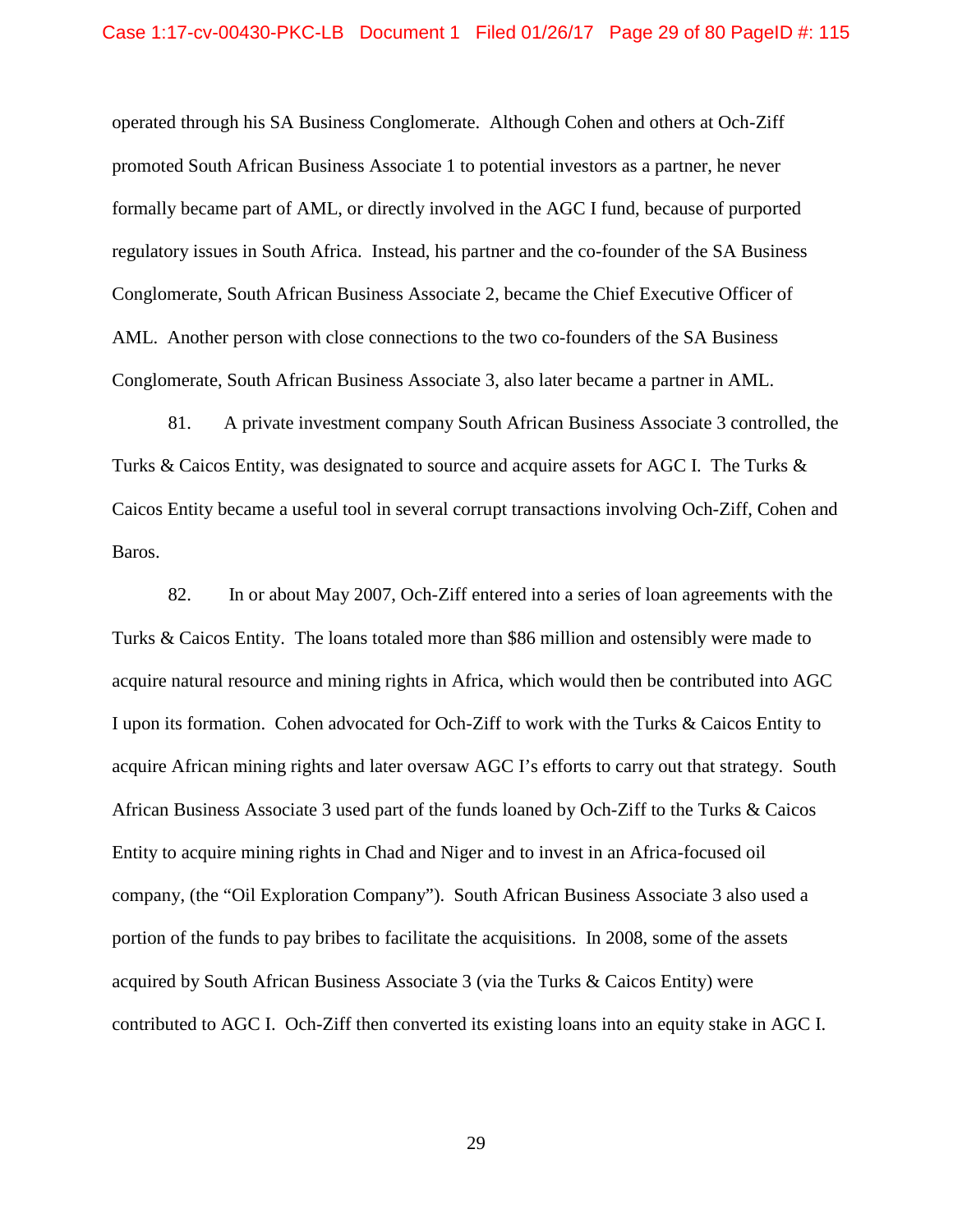83. In or about 2007, a consultant working with the Turks & Caicos Entity began functioning as an agent for Och-Ziff and its partners (Agent 2), and began paying bribes to facilitate AGC I's acquisition of assets. Agent 2 and South African Business Associate 3 worked Chad. Between approximately April 2007 and June 2012, Agent 2 was paid approximately \$3.5 services and for "delivering services" in Niger and Chad. The services Agent 2 provided commercial interests of AGC I. For example, beginning in or about June 2007, Agent 2 acquired the uranium mining rights for Och-Ziff by paying bribes to a high-ranking government official in over another high-ranking government official (Niger Government Official 2), who had the power to grant uranium mining licenses. closely together in connection with the acquisition of mining rights and assets in both Niger and million directly and indirectly by Och-Ziff and its business associates for purported consulting included bribing government officials in Chad and Niger to advance the business and Niger (Niger Government Official 1), in order to obtain Niger Government Official 1's influence

 84. Agent 2 and South African Business Associate 3 paid bribes to the two Nigerian other intermediaries. Agent 2 made these payments to obtain mining assets for, among others, government officials consisting of, among other things, payments for "nice cars;" a \$100,000 payment to a charity run by Niger Government Official 1; payments made to and through the nephew of the two Nigerian officials; payments made to and through the son of the Nigerian officials; and, payments made to the two Nigerian government officials through an attorney and AGC I.

 Associate 3 about a request for money made by Niger Government Official 1 to pay for an 85. On or about July 20, 2007, Agent 2 sent an email to South African Business upcoming conference she was planning. Agent 2 stated that the real objective of the payment "is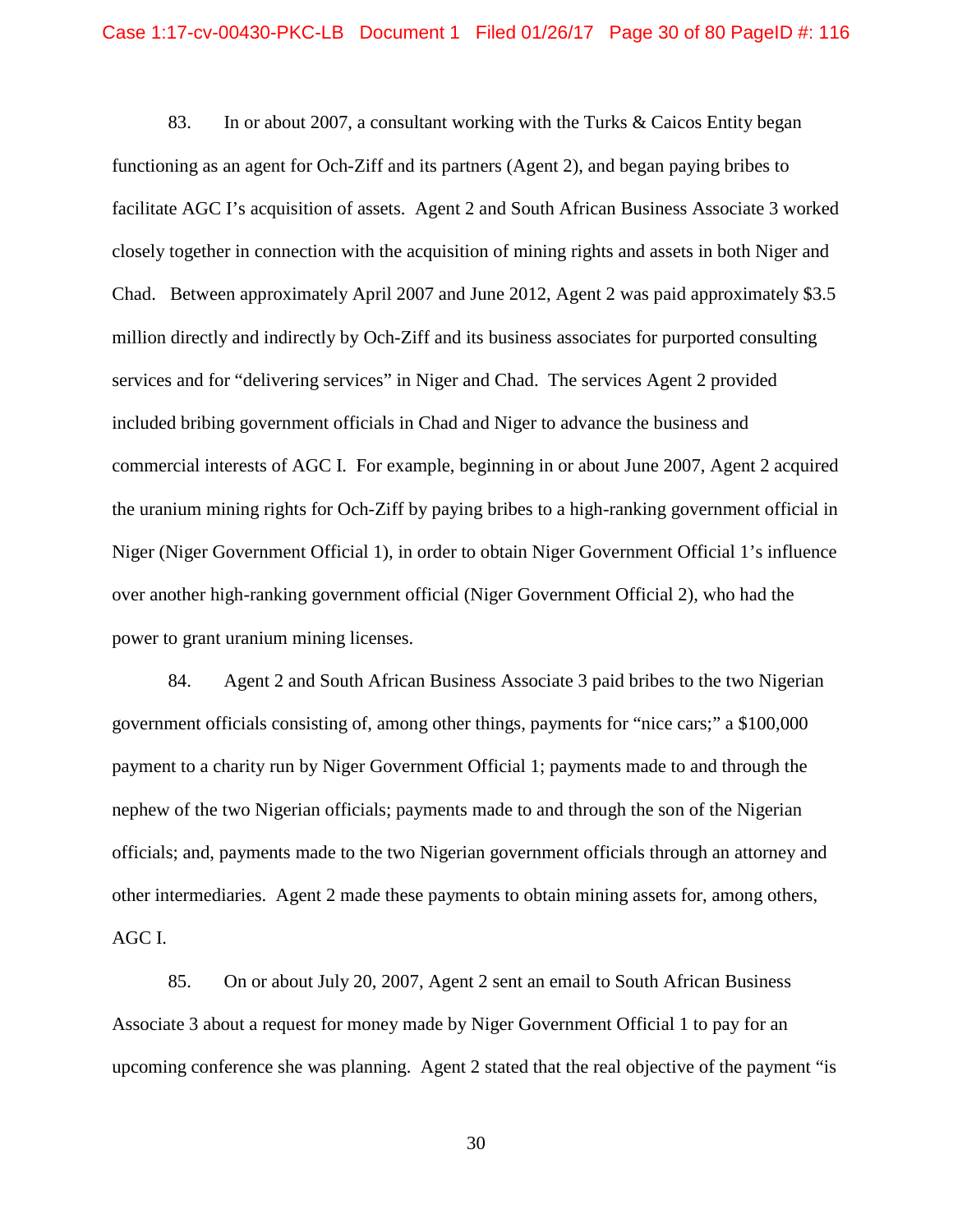Mining and Oil request we recently sent them." In response, South African Business Associate 3 to show [Niger Government Official 2] that we are making a strong contribution to [Niger Government Official 1's] Fondation [sic]...This must happen before they make a decision on the had a business associate and executive at his holding company write a letter to Niger Government Official 1 stating:

> We would like to thank you for giving our [Agent 2] an audience. We are most pleased to be entering the mining business in Niger, and we are hopeful that our license will be issued in the coming month...[our company] would be pleased to contribute \$100,000 to help finance your conference.

86. On or about August 8, 2007, the Turks & Caicos Entity transferred \$50,000 from a London account, through an account in New York, to a company account set up in July 2007 by Niger Government Official 1.

 \$1.3 million to the company account set up in July 2007 by Niger Government Official 1, again through the account in New York. On or about September 3, 2007, Agent 2 emailed the nephew "Services Rendered." In fact, this payment was a bribe to obtain mining assets for, among others, AGC I. 87. On or about August 29, 2007, the Turks & Caicos Entity transferred more than of the Niger officials a copy of the confirmation of the \$1.3 million bank transfer. The corporate records of the Turks & Caicos Entity identified the \$1.3 million transfer as purportedly for

88. On or about June 11, 2008, an attorney affiliated with Niger Government Officials 1 and 2 (the "Niger Attorney") submitted an invoice to an affiliate of South African Business Associate 2's holding company. The invoice billed \$2.7 million for services that included, "[s]taying by the Government of the Republic of NIGER." The attorney submitted the invoice through a Panama-registered company he controlled.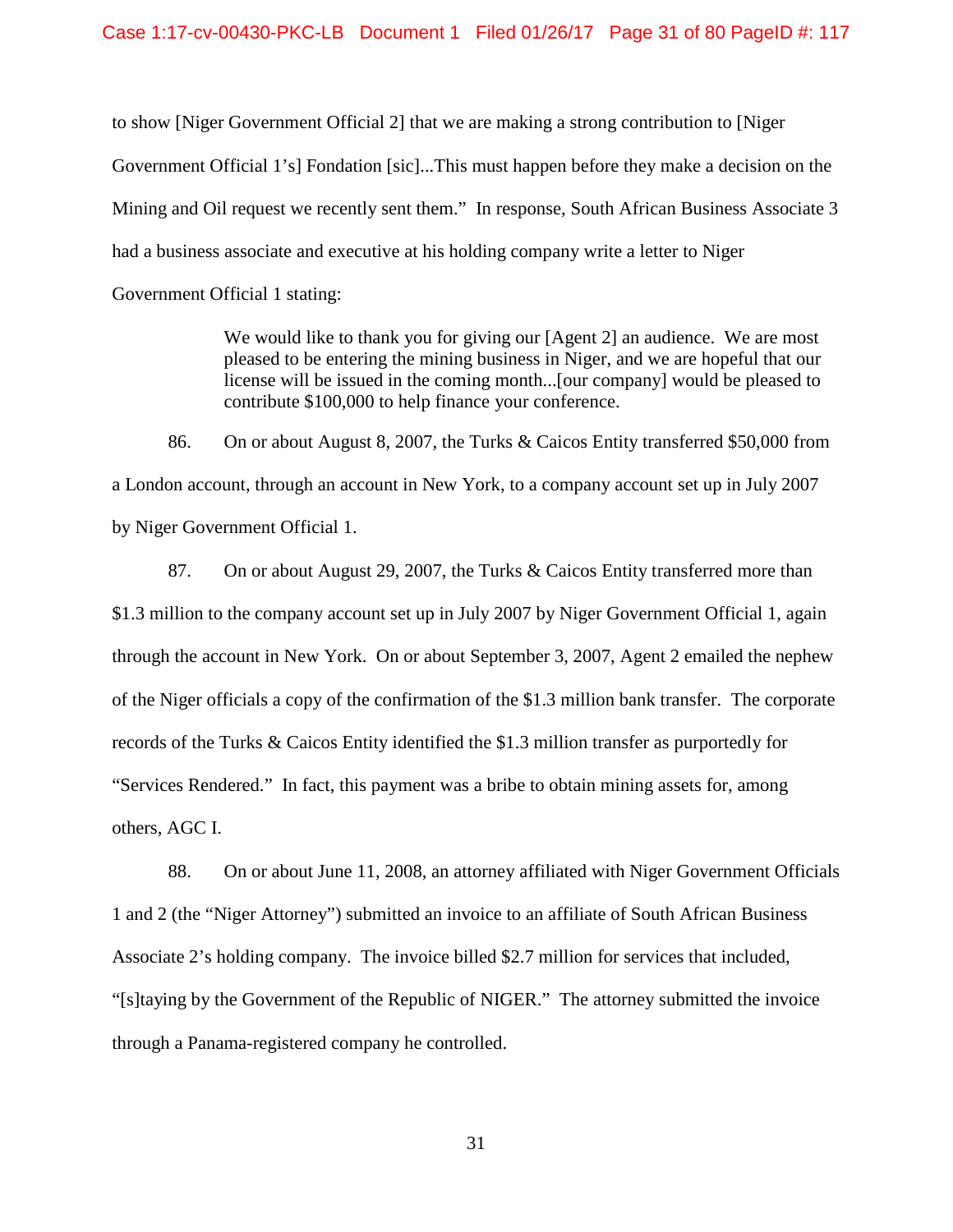89. On or about August 5, 2011, while Agent 2 was in the United States, he received a telephone call asking him to travel to Niger to meet with Niger Government Official 2 and propose a partnership between the Turks & Caicos Entity and a state-owned mining company in Niger.

 Kennedy International Airport in Queens, New York, for a meeting to discuss Niger and Agent 90. On or about September 22, 2011, Agent 2 traveled from Paris, France to John F. 2's role in acquiring mineral rights and mining assets in Niger on behalf of, among others, AGC I and Och-Ziff.

 of Agent 2, related to his efforts on behalf of Och-Ziff and the agents, intermediaries and 91. Between September 28, 2011, and April 23, 2012, Agent 2 received more than \$200,000 in wire transfers to a bank account in the United States, opened by and for the benefit business partners of Och-Ziff, to obtain mining assets in Niger and Guinea.

92. In addition, in or about January 2007 and June 2008, Agent 2 worked to obtain uranium mining rights and other natural resource opportunities in Chad on behalf of Och-Ziff and its business partners, specifically for inclusion in AGC I. In connection with these efforts, Agent 2 paid bribes to Chad Government Official 1 to obtain uranium mining rights, giving cash and paying for travel expenses and shopping excursions for Chad Government Official 1 and the official's spouse in Paris, France.

 93. Before loans were provided to South African Business Associate 3 and the Turks & Caicos Entity, Cohen (and others at Och-Ziff) learned that South African Business Associate 3 had access to certain deals through bribes or corrupt schemes. One deal in Niger presented to Cohen by South African Business Associate 3 would, as described to Cohen in a March 22, 2007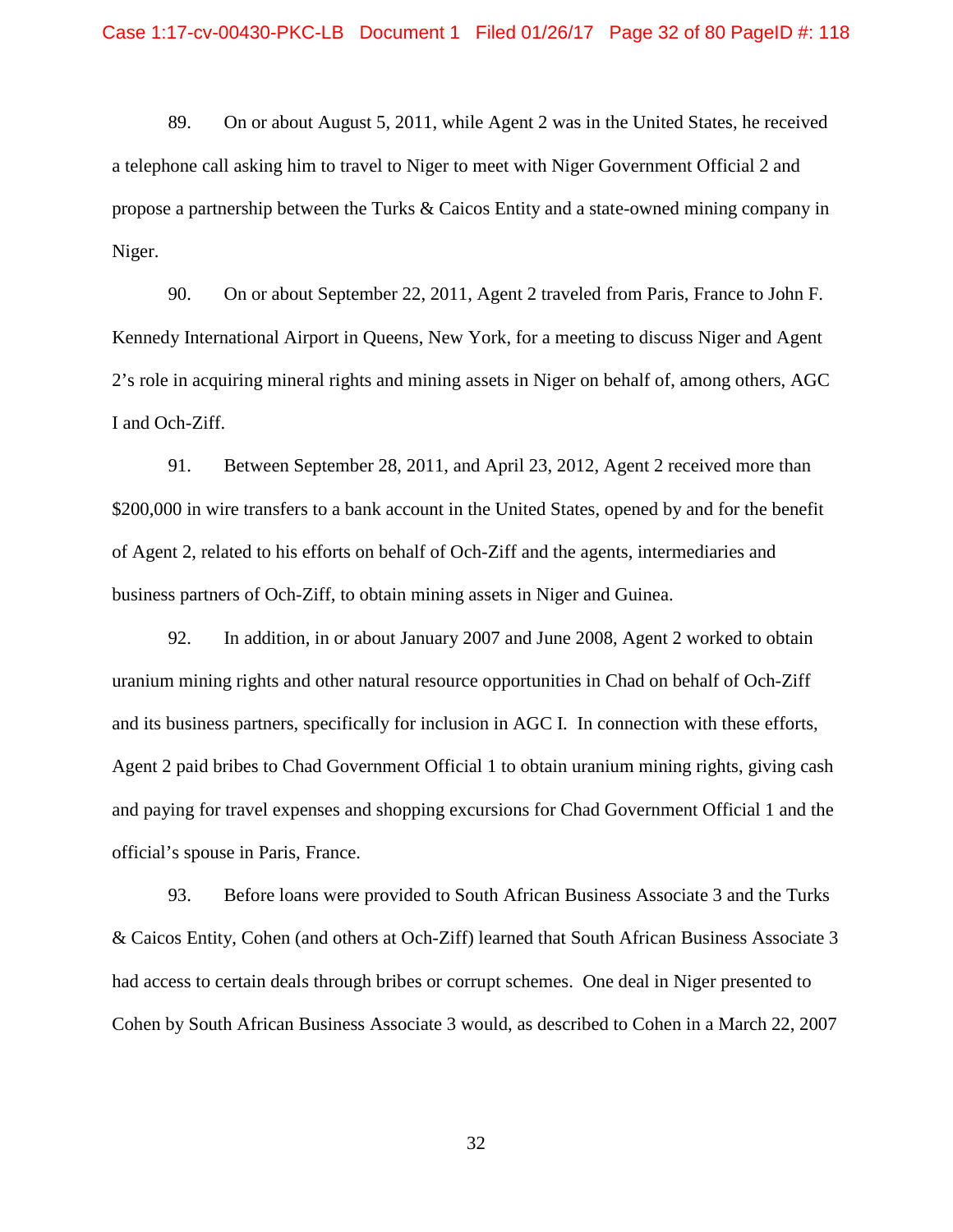email, have cost "\$20-\$25 million (includes \$5 million for the ongoing Presidential campaign…)"

 94. On or about June 26, 2007, AGC I received and considered an investment Entity. The memo recommended that AGC I invest \$3 million in a subsidiary of the holding the Niger Attorney's Panama-registered company. These payments were bribes to obtain mining assets for, among others, AGC I. memorandum from the senior executive at South African Business Associate 3's Turks & Caicos company to acquire uranium concessions. On or about July 1, 2008, the holding company transferred \$3 million to an account controlled by South African Business Associate 3, and on or about July 3, 2008, \$2.7 million was transferred from that account to an account in the name of

 95. In or about 2007 and 2008 Cohen and Baros worked closely with both South African Business Associates 2 and 3 on AGC I. Baros began working at Och-Ziff and with Cohen by late 2007. Cohen and Baros arranged for Och-Ziff to make the loan and payments emailed Cohen, copying Baros. The email forwarded an earlier email from Och-Ziff to South and its business partners in connection with the AGC I loan. related to Agent 2's activities in Niger. On or about November 18, 2007, an Och-Ziff employee African Business Associate 2 referencing a \$2.5 million payment to Agent 2 that required "confirmation/explanation." The "confirmation/explanation" sent to Cohen and Baros regarding the payment stated that, "[t]hese are large consultancy fees paid may to November." Cohen and Baros did not seek or obtain further explanation as to the \$2.5 million payment because they knew, held the firm belief, or were aware the payment to Agent 2 was made under circumstances that made it substantially certain, that Agent 2 would use all or a portion of the loan proceeds to pay bribes to high-ranking government officials in order obtain or retain business for Och-Ziff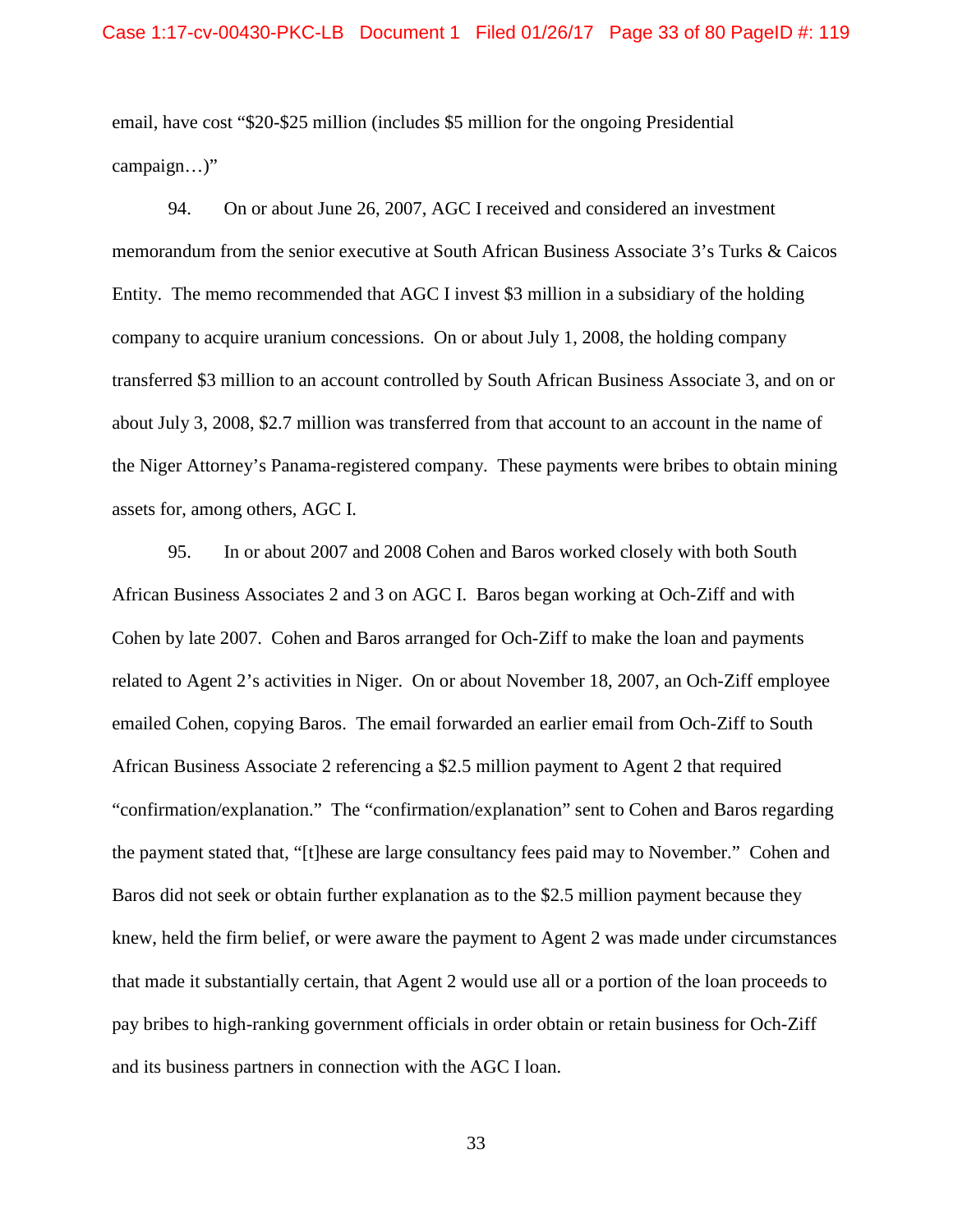in the AML joint venture, but failed to carry out those responsibilities properly. Cohen approval, but that's [sic] what you guys do best and we let you do it." 96. Cohen and Baros were responsible for oversight of Och-Ziff's business partners expressed his approach in a December 20, 2007 email to personnel involved with AML. He wrote that, as to Och-Ziff's business partners, "you buy assets and sign contracts without our

 knew that South African Business Associate 3 had engaged in illegal activities in the past. In group stopped a potential AGC I transaction in which the local Zimbabwean partner in a coal promote and orchestrate the payment of funds by Och-Ziff to South African Business Associate 3 and entities he controlled, through at least 2011, with no change in Och-Ziff's lax oversight of 97. Cohen, Baros and others at Och-Ziff, including the legal and compliance groups, one regulatory filing in early 2008, Och-Ziff itself informed a foreign government regulator that South African Business Associate 3 potentially had engaged in criminal activity in Angola relating to an asset he sought to sell to AGC I. In another, Och-Ziff's legal and compliance transaction identified by South African Business Associate 3 was reported to be a front for Zimbabwean government officials. Despite this information, Cohen and Baros continued to his use of investor funds.

 98. Cohen and Baros also knew that South African Business Associate 3 was using funds loaned to him by Och-Ziff to acquire mining rights either from foreign governments or amounts to "consultants" with little or no explanation for the work done to justify these payments. Cohen and Baros knew or held a firm belief that South African Business Associate 3 would use the loan proceeds to bribe government officials in Chad and Niger in order to win unknown third parties, buy out minority shareholders in various entities and pay substantial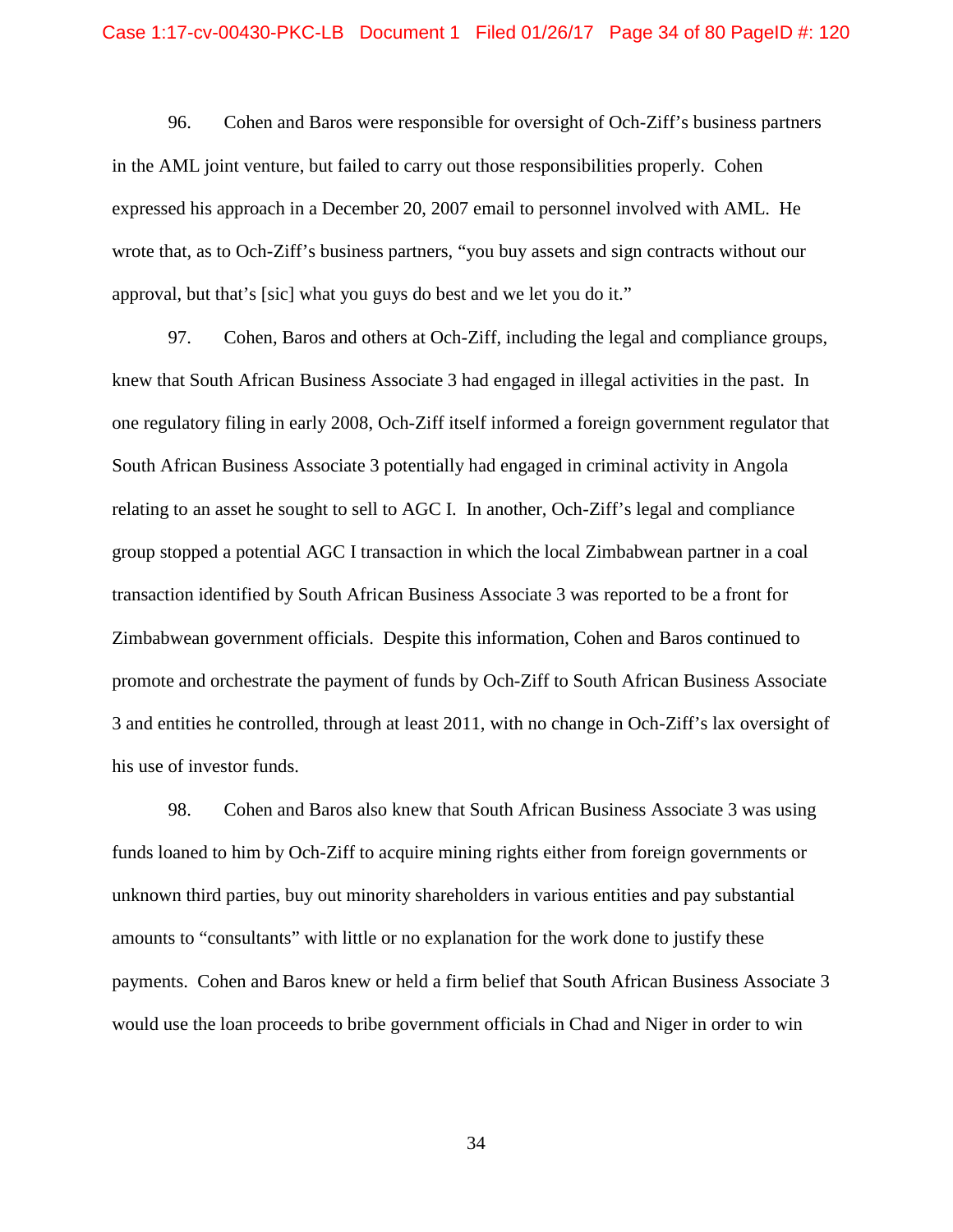## Case 1:17-cv-00430-PKC-LB Document 1 Filed 01/26/17 Page 35 of 80 PageID #: 121

or circumstances existed that made such a result substantially certain to occur. mining deals or otherwise acquire assets that would inure to the benefit of Och-Ziff and Cohen,

 secure assets for AGC I. As a result, of the total amount contributed by Och-Ziff towards the through at least 2012. through at least 2012.<br>100. Cohen and Baros were aware that these bribes would be, and were, falsely 99. South African Business Associate 3 used a significant portion of the "loans" to pay bribes to high-ranking government officials (through proxies) in Chad and Niger in order to Chad and Niger mining assets, just a portion went towards mining-related costs and only minimal mining activities ever took place at the assets, which remained in a "greenfield" state

 designations. Cohen and Baros also were aware that Och-Ziff's books and records setting out the authorizations for the provision of payments relating to AGC I relied on these false classified by the Turks & Caicos Entity, as well as by AML and its subsidiaries, as consultant payments, law firm payments, house rentals, and charitable contributions, among other classifications and, as a result, were inaccurate and did not reflect the true purpose of the transactions.

 101. In fact, "bribe accounts" were created and maintained in Chad by employees of a subsidiary of the Turks & Caicos Entity. Money provided by Och-Ziff to the Turks & Caicos Entity supposedly to fund mining operations actually went towards bribes to high-ranking government officials, and also paid for "house repairs" and medical assistance for these officials. Because Cohen and Baros were responsible for AGC I's record keeping and for Och-Ziff's Because Cohen and Baros were responsible for AGC I's record keeping and for Och-Ziff's oversight of AGC I, they had access to the records of AGC I and related entities, including those for the "bribe accounts." Cohen and Baros made sure that Och-Ziff failed to audit or review the expenditure of its funds by South African Business Associate 3 or AGC I, and thus knew of Och-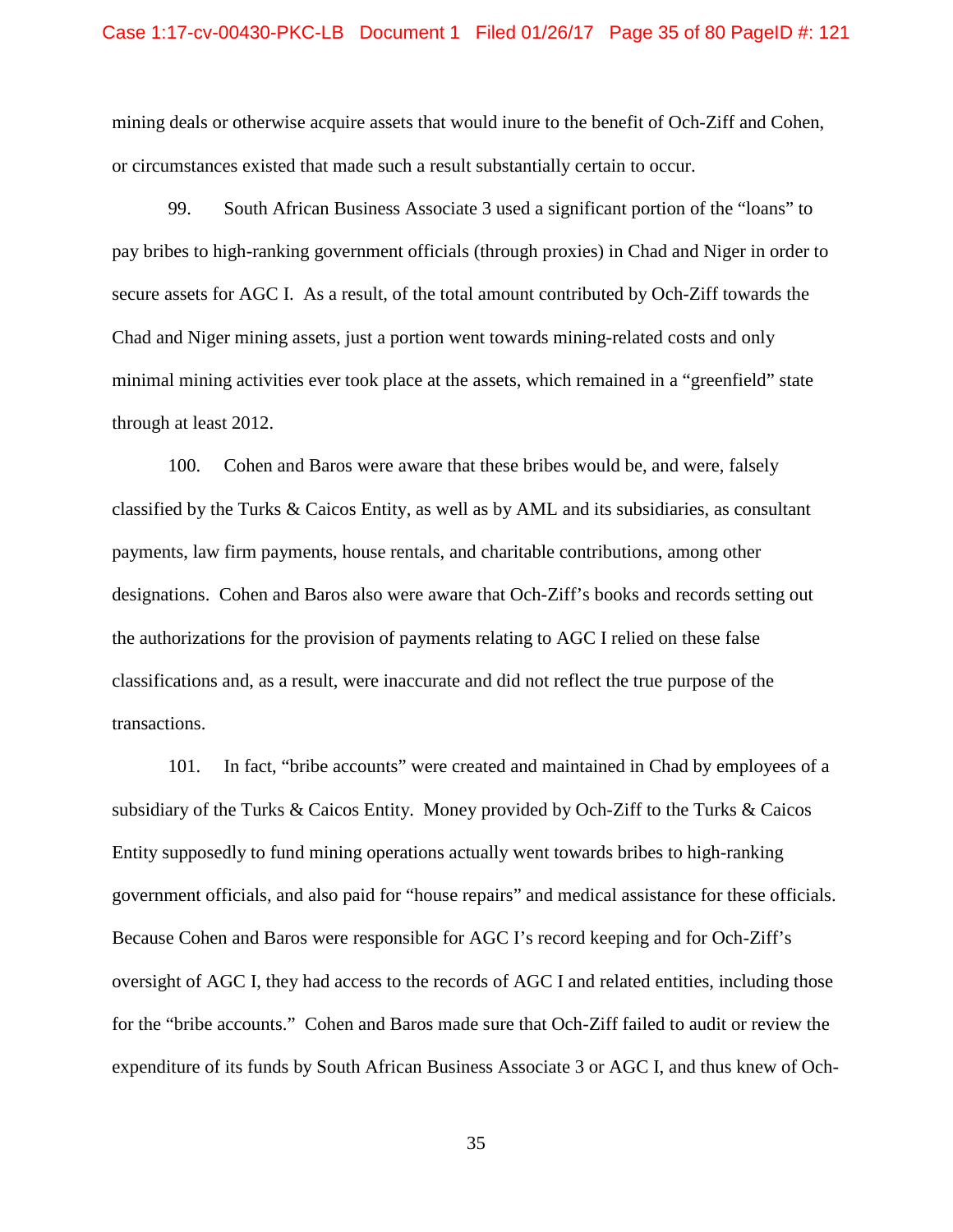and disposition of assets. Ziff's failure to comply with the firm's financial and anti-corruption policies and internal controls, and to maintain books and records that accurately and fairly reflected its transactions

 102. Cohen and Baros also knew or held a firm belief that Och-Ziff investor funds Ziff investor funds with no accountability or legitimate benefit to Och-Ziff's investors. For funds he received to purchase and refurbish a private jet. He used additional funds for yacht AML. Och-Ziff's business partners also used funds provided by Och-Ziff to provide travel to went to personally enrich South African Business Associates 1, 2 and 3, or circumstances existed that made such a result substantially certain to occur. Each of the three received millions in Ochexample, South African Business Associate 3 spent nearly \$7 million of the Och-Ziff investor rentals or deposited them in the accounts of the girlfriends of Och-Ziff's business partners in African government officials, including officials from Zimbabwe and South Africa. Cohen, Baros and Och-Ziff took no steps to review South African Business Associate 3's expenditures, prevent self-dealing by its partners, or disclose the substantial conflicts of interest and misappropriation of investor funds.

acquire the assets, and failed to investigate whether bribes were paid to acquire these assets. 103. In 2008, with support and recommendation from Cohen and Baros, Och-Ziff paid over \$10 million to South African Business Associate 3, ostensibly relating to assets owned by an African-based aircraft pilot who supposedly owned uranium claims in Niger and who Och-Ziff was told had expended significant funds to acquire those rights for AGC I. Och-Ziff agreed to reimburse him for those assets. In doing so, Och-Ziff failed to conduct a review of the claimed expenses, failed to confirm that the funds had actually been expended by the pilot to After approval by Och-Ziff, AGC I transmitted the funds to South African Business Associate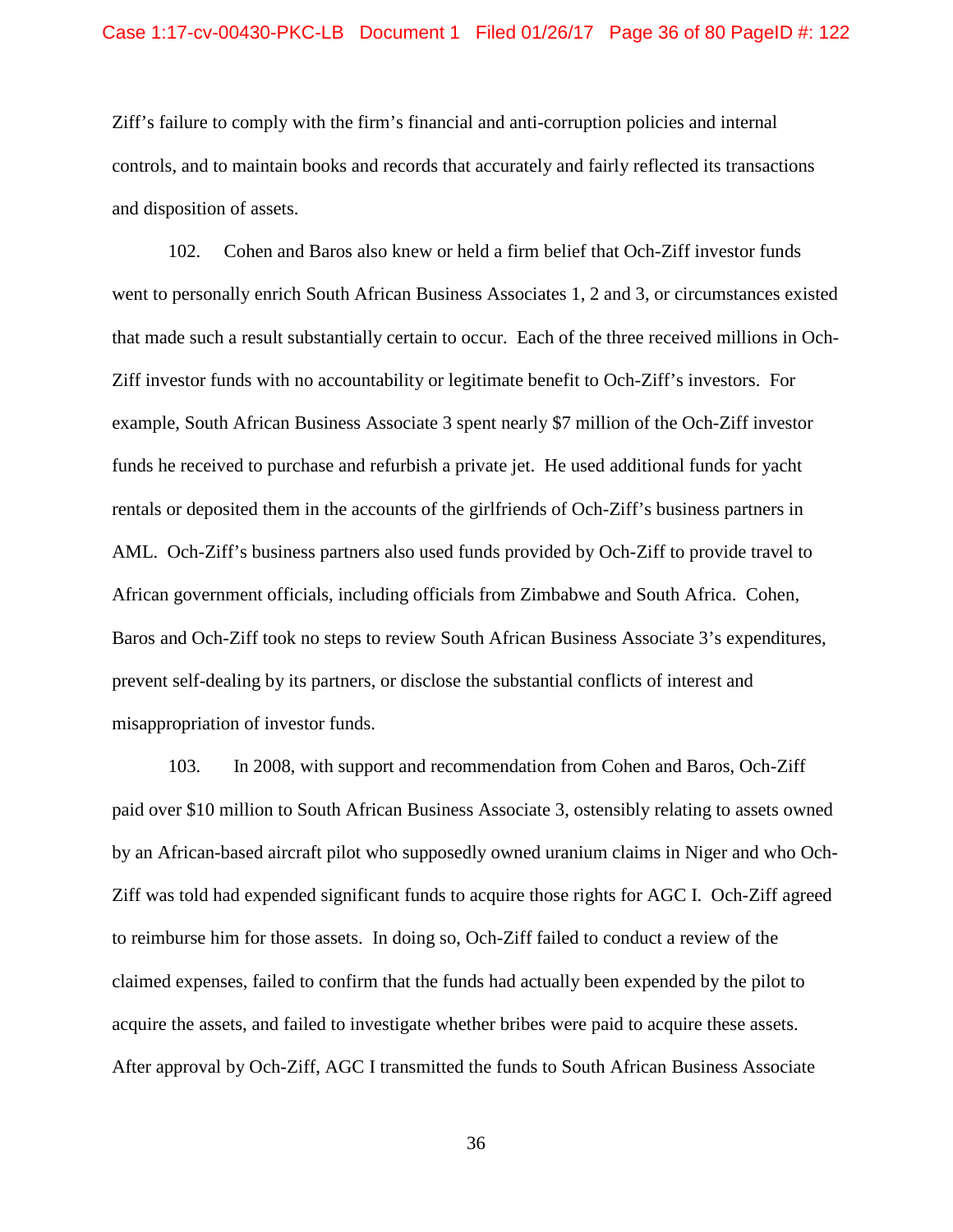3's entity, not to the pilot. South African Business Associate 3 then used these funds to pay including South African Business Associate 1 and South African Business Associate 2. South approximately \$10 million in funds from Och-Ziff to pay bribes and to enrich himself and his business partners. Cohen and Baros knew or held a firm belief that South African Business officials in Chad and Niger, or circumstances existed that made such a result substantially certain to occur. bribes to government officials in Chad and Niger and to enrich himself and his business partners, African Business Associate 3 undertook a similar scheme related to Chad, and again used Associates 1, 2 and 3 would use the more than \$20 million in Och-Ziff Managed Funds supposedly intended for the Niger and Chad uranium claims to pay bribes to government

# **D. Violations of the FCPA, and the Misuse of Och-Ziff and AGC I Investor Funds in Violation of the Advisers Act, Relating to the DRC: The \$124 Million Convertible Loan**

## **1. Och-Ziff Partnered With Agent 3 to Pursue Mining Interests in the DRC**

 he "has some suits outstanding regarding him bribing the drc gov." Baros also became aware 104. In or around December 2007, Cohen and Baros began discussions with Agent 3 and others about forming a joint venture for the purpose of acquiring and consolidating valuable mining assets in the DRC into one large mining company. At the time, Cohen knew that Agent 3 had personal connections with high-ranking government officials in the DRC and that Agent 3 previously had used those connections to buy and sell mining assets in suspect transactions. As early as 2006, Cohen communicated to a third party that Agent 3 "has some skeletons" and that that Agent 3 had personal connections with high-ranking government officials in the DRC and that he had used those connections to buy and sell mining assets in suspect transactions as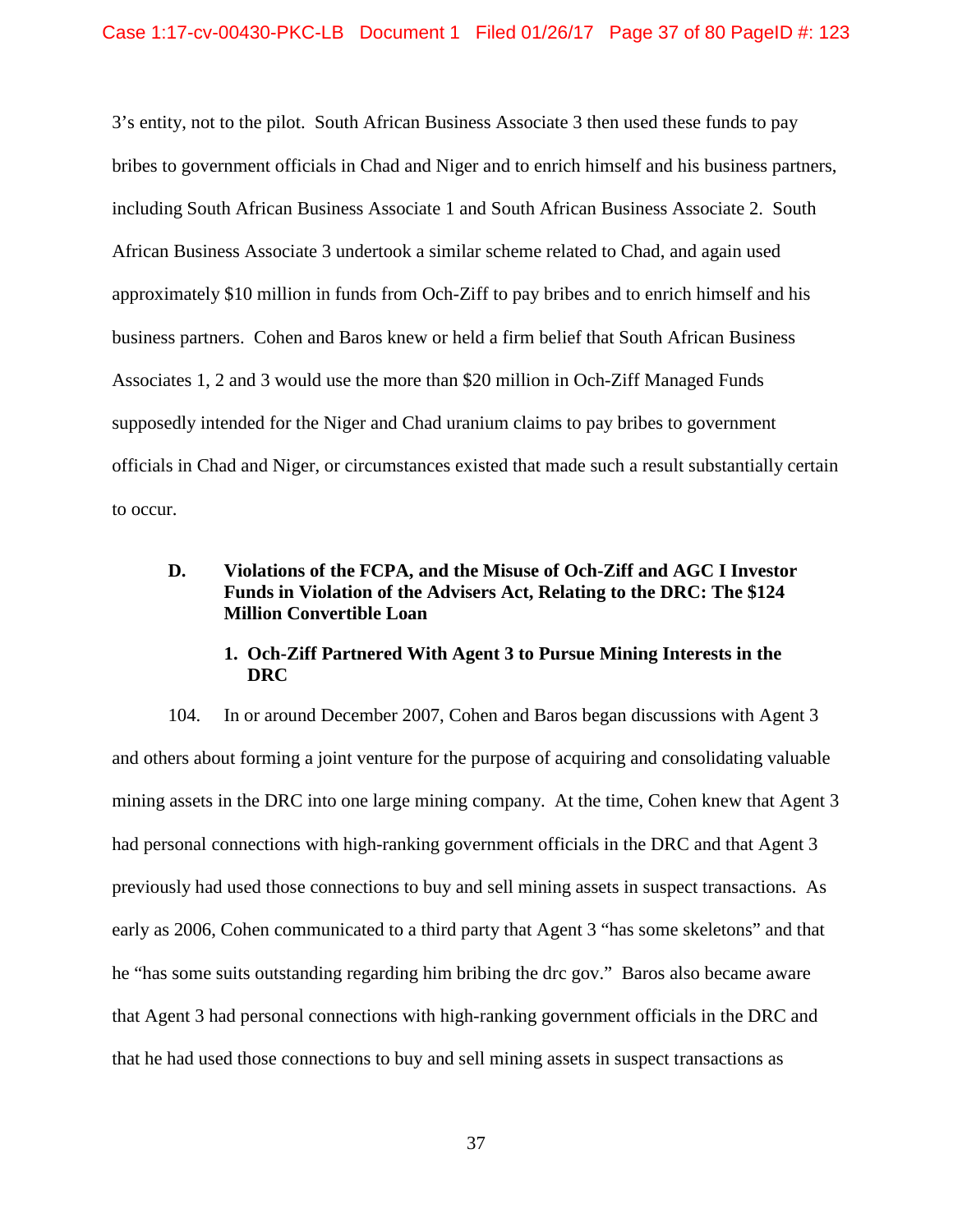#### Case 1:17-cv-00430-PKC-LB Document 1 Filed 01/26/17 Page 38 of 80 PageID #: 124

 enter into a partnership with Agent 3 that lasted from 2008 until at least 2012. recently as March 2008. Nevertheless, Cohen and Baros urged and arranged for Och-Ziff to

 that he would have to pay substantial sums of money as bribes to DRC government officials to 3 communicated to Cohen and Baros that he planned to use a portion of the money he was asking to "borrow" from Och-Ziff to pay bribes. In meetings involving Agent 3, Cohen, and Baros, in the DRC to succeed. Agent 3 and his associates kept records of their business operations that tracked Agent 3's bribe payments and related expenses. Those records show that Agent 3 frequently paid significant cash bribes to DRC government officials. 105. During face-to-face discussions with Cohen and Baros, Agent 3 communicated secure access to special opportunities in the DRC mining sector for himself and Och-Ziff. Agent which bribes were discussed, Agent 3 told Baros and Cohen that he had powerful "friends" in the DRC, and that those friendships were "expensive" to maintain but necessary for their business in

 106. Cohen and Baros were aware, including through direct conversations they had with Agent 3, of his corrupt relationships with DRC government officials, secret deal terms with Baros continued to champion Agent 3 within Och-Ziff for more than four years. Cohen and Baros concealed that Agent 3 paid bribes from Och-Ziff's legal and compliance departments. In addition, Cohen and Baros were aware that their concealment of this information would cause Och-Ziff to incorrectly, and improperly, record corrupt payments as legitimate transactions in its books and records. Cohen and Baros also understood that failing to communicate this extensive information about Agent 3's business practices (particularly his practice of bribing government third parties, ability to operate with impunity in the DRC, favorable treatment from the DRC government, and access to deals not available to others. Despite this information, Cohen and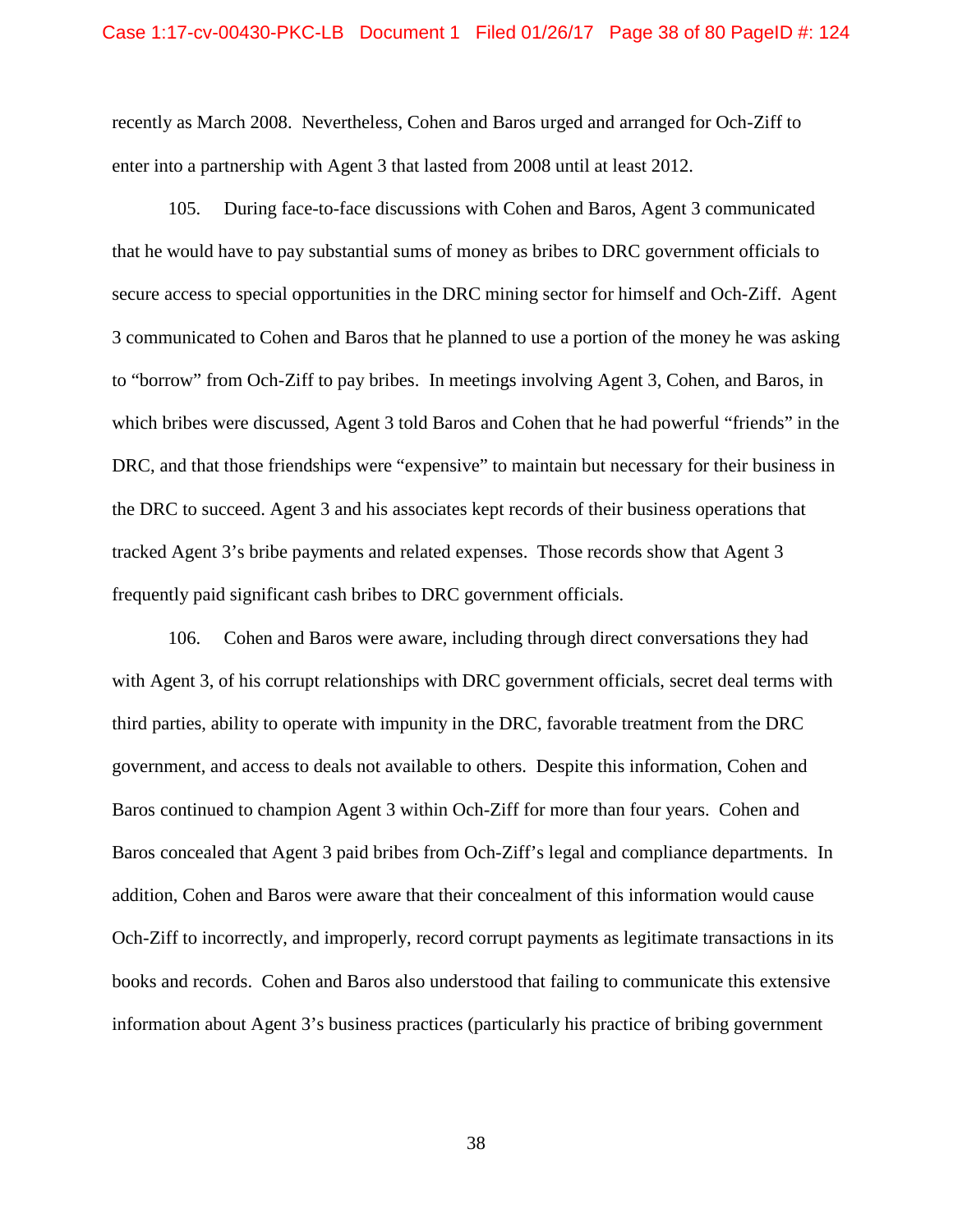controls. officials to acquire mining and natural resource assets) would circumvent Och-Ziff's internal

 business in the DRC. Consistent with Och-Ziff's anti-corruption policy concerning prospective business partners, on February 14, 2008, an attorney responsible for compliance at Och-Ziff's requesting a report on Agent 3. In his request, the attorney noted that Agent 3 "will be very easy to find . . . perhaps the impetus behind the movie 'Blood Diamonds." 107. Others within Och-Ziff, including multiple senior officers and employees, were aware of corruption accusations against Agent 3, as well as the high corruption risk when doing European office contacted a firm that conducted due diligence and background investigations

 initial background and due diligence findings from the firm. He forwarded it to Cohen and other senior officers and employees at Och-Ziff. Baros also received the report. The report detailed Agent 3's history of suspicious transactions, allegations of his illegal conduct, and his close 108. Approximately one week later, the Och-Ziff attorney received a report with connections at the highest levels in the DRC government, stating among other things that:

> a. Agent 3 "is considered one of the most well-connected foreigners in the DRC… He is known to enjoy an extremely close relationship with [DRC Government Official 1]";

b. Agent 3 was identified on several "compliance Watch Lists" as a "politically exposed individual as a result of his close ties to the DRC government;"

c. Agent 3 operated through a "complex" network of company structures "spread across multiple jurisdictions" using "more elaborate structures with trusts and investment companies acting as the investor on his behalf. The opacity of his company structures has been highlighted by interested parties as an issue of concern…;"

d. Agent 3's business dealings in the DRC began in 2000 when he was awarded a diamond export monopoly valued at \$600 million for which he allegedly paid only \$20 million. This payment was supposedly used to pay debts incurred by the then-president of the DRC during the civil war in that nation. It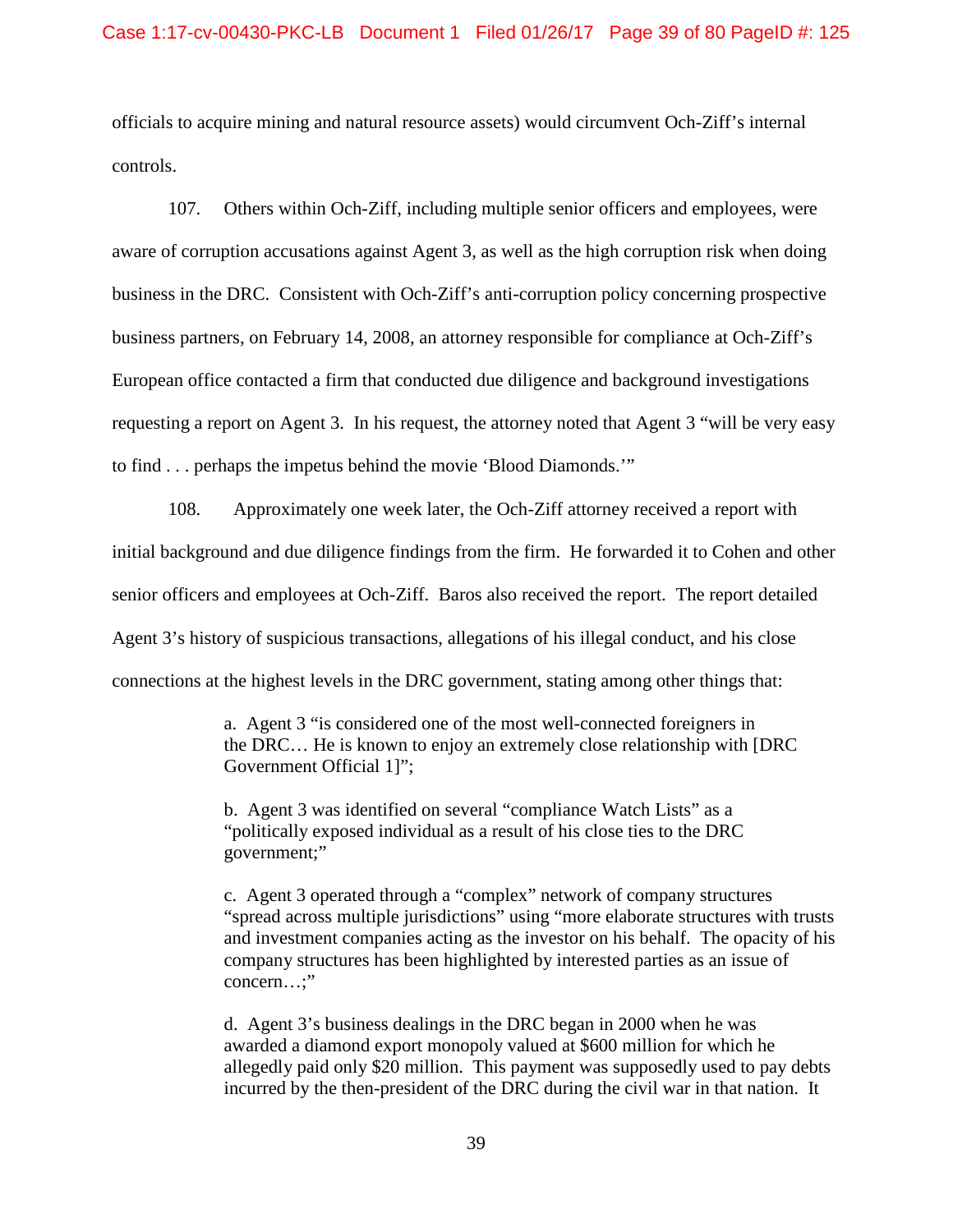was later alleged that Agent 3 secured his monopoly "in exchange for providing military training" to government forces in the DRC.

e. In a lawsuit against Agent 3, it was alleged that he had bribed DRC government officials and Angolan military officers in exchange for receiving an exclusive diamond export license.

f. Agent 3 was "happy" and "willing to use his significant political influence with [DRC Government Official 1] and his clique to facilitate acquisitions, settle disputes and frustrate competitors." In disputes with DRC mining rivals, Agent 3 was "rumoured to have used his influence with [DRC Government Official 2, DRC Government Official 1's] closest aide, and former [DRC provincial] governor in order to settle the dispute in his favour."

g. Agent 3's involvement in the DRC and other countries has "tarnished his reputation and has led some Western companies to question whether they should be involved with him." Based on his history and reputation "a number of London based advisors would not act for [a DRC mining company] or associated (sic) with the listing and many fund managers declined" investment deals "due to [Agent 3's] involvement."

109. Based upon the report and other publicly available information, the Och-Ziff

 with Agent 3. Och-Ziff Employee 2 and a senior legal officer at Och-Ziff expressed their attorney expressed objections to the firm doing business with Agent 3. Those objections, and objections voiced by others at the firm, resulted in a meeting in or about February 2008 involving senior Och-Ziff officers and employees, including senior legal and compliance officials, regarding the high risk of bribery and corruption that would exist in any relationship opinion to Och-Ziff Employee 1 that Och-Ziff should not do business with Agent 3. Their concerns included the reputational and legal risks inherent in dealing with Agent 3, including the risk of government investigations.

110. Cohen did not participate in the meeting but continued to lobby and advocate that the firm do business with Agent 3. Cohen succeeded. Och-Ziff Employee 1 overruled the concerns of his senior legal and compliance officers and instructed that the firm move forward on transactions with Agent 3 unless new information was uncovered.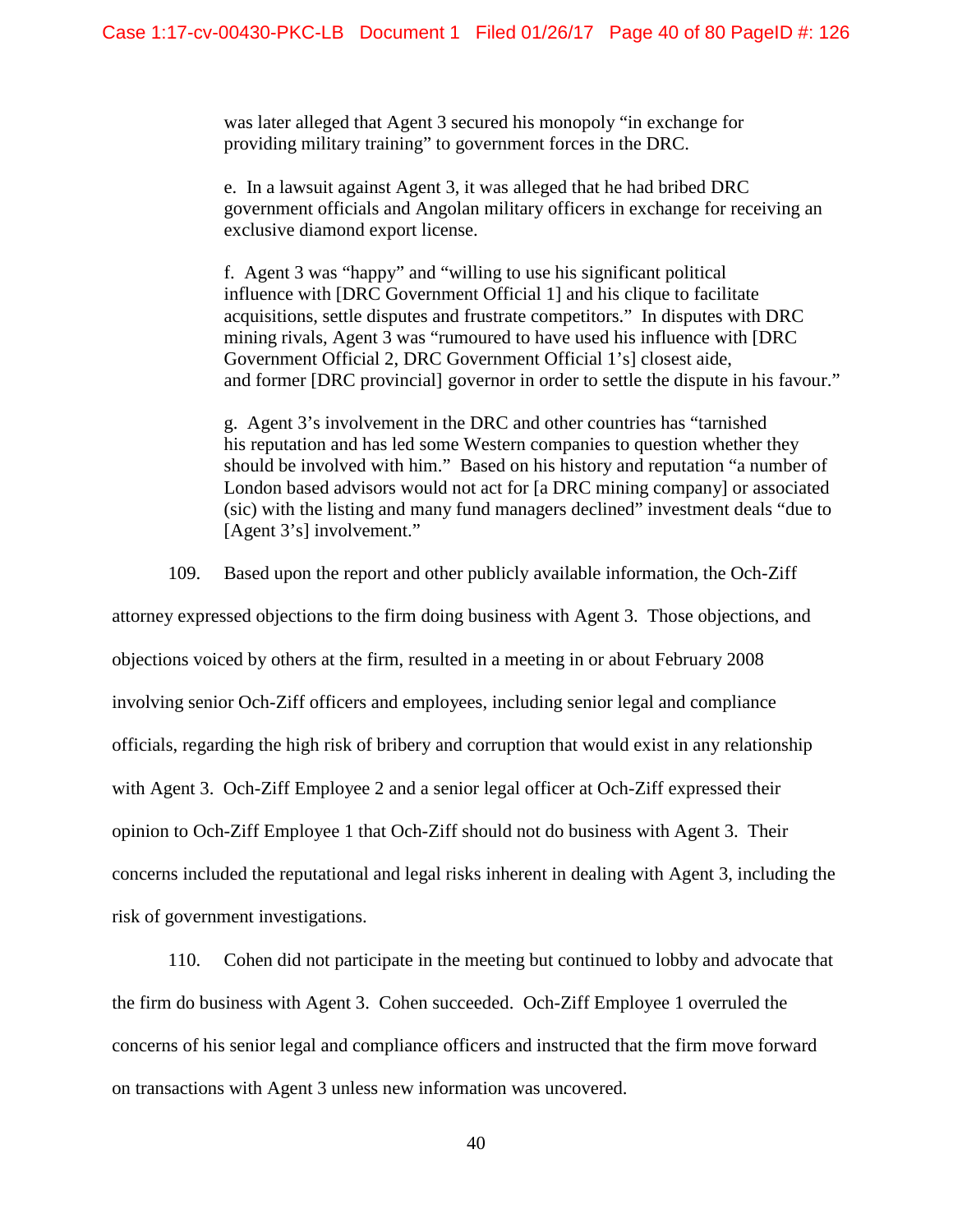dealings with Agent 3. An Och-Ziff attorney forwarded the background report regarding Agent to Agent 3 rather than partnering with him directly through an equity investment. Outside counsel advised that providing a convertible loan to Agent 3 would be high-risk, but that, unlike as long as Agent 3 "has no discretion with regard to how to spend the proceeds of the loan."<br>Notwithstanding this guidance, each of the subsequent loan agreements Och-Ziff entered into with Agent 3 made significant amounts of discretionary funds available to him. 111. Och-Ziff sought guidance from outside legal counsel on how to structure its 3 to an outside attorney representing Och-Ziff. The Och-Ziff attorney was seeking advice regarding business dealings with Agent 3, including the possibility of making a convertible loan a direct equity investment, there would be "no [anti-money laundering] or anti-corruption issue"

 112. Och-Ziff entered into a series of corrupt transactions with Agent 3. Och-Ziff carefully crafted each of these transactions to hide its relationship with Agent 3 from investors, through SPVs in offshore jurisdictions. Two of the transactions intersected and had significant overlap: (1) an April 2008 purchase of approximately \$150 million of shares in a publicly traded DRC-focused mining company controlled by Agent 3 (the "DRC Mining Company"); and, (2) a controlled by Agent 3 (the "DRC SPV"), funded between April and October 2008. The third involved a \$130 million Margin Loan to Company C, an Agent 3-controlled shell entity, in through the execution of these transactions, Cohen and Baros knew of the corrupt payments that Agent 3 made to various DRC officials to obtain and retain mining interests in DRC. Both the potential investors, business partners, and the public, by making indirect payments to Agent 3 \$124 million Convertible Loan through OZ Africa and AGC I to a shell company, an SPV November 2010 and February 2011 to assist Agent 3 in consolidating his DRC assets for sale to a third party and acquiring additional potential assets for Och-Ziff and AGC. From conception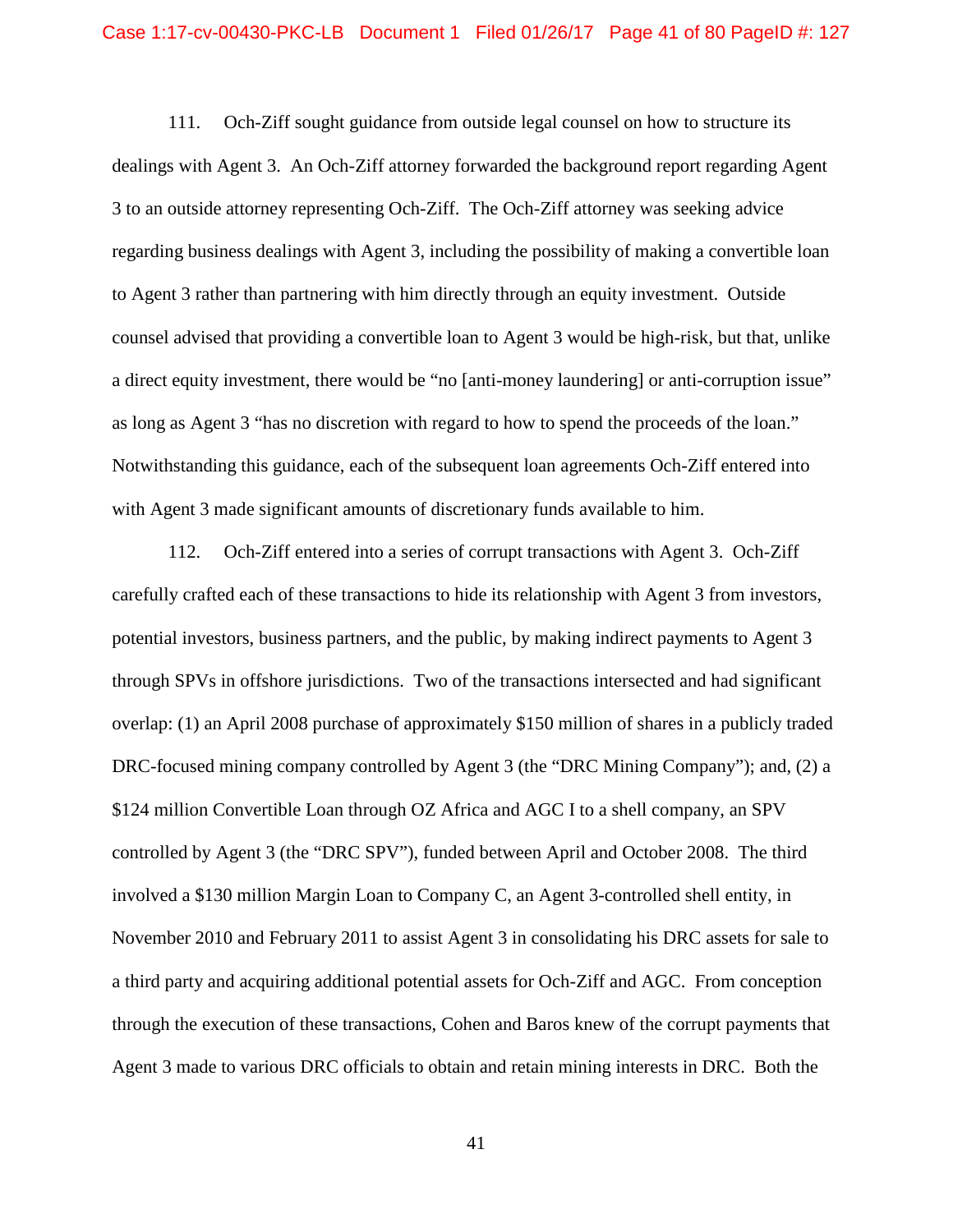**Ziff Hedge Funds.** Convertible Loan and the Margin Loan were funded in whole or in substantial part using Och-

 invest in and consolidate DRC mining assets. The stated purpose of the partnership was for Och- large publicly-traded mining company for a significant profit. Based on statements made by Agent 3 with Cohen present, Cohen and Baros knew that Agent 3 would use Och-Ziff funds to with the help of his government benefactors, acquire assets at a significant discount to the true value of the asset and gain favor for his mining interests in the DRC. 113. In or about March 2008, Och-Ziff embarked on an arrangement with Agent 3 to Ziff to fund Agent 3's multiple mining-related interests in the DRC while he used his government contacts to acquire assets and navigate the DRC business environment for his and Och-Ziff's benefit. Cohen, assisted by Baros, oversaw Och-Ziff's efforts to acquire and consolidate assets in the DRC into an entity controlled by Agent 3 that could then be sold to a pay bribes to government officials in order to maintain his corrupt relationships, acquire assets

### **2. The Purchase of a \$150 Million Stake in the DRC Mining Company**

 114. On or about March 7, 2008, Agent 3 emailed Cohen about the plan for Och-Ziff company with a DRC copper and cobalt mine. The first transaction involved the April 2008 purchase of approximately \$150 million of shares in the DRC Mining Company. to structure and fund simultaneous deals involving the DRC Mining Company and the DRC SPV, respectively, as part of a larger plan to acquire DRC assets and merge them into a single

 "The DRC landscape is in the making and I am shaping it - like no one else. I would love to 115. On or about March 16, 2008, Agent 3 sent Cohen an email which stated in part: have you beside me as a long-term partner. As a 40% [DRC Mining Company] shareholder, I facilitated your entry at an attractive time / price knowing that you see the bigger picture in all of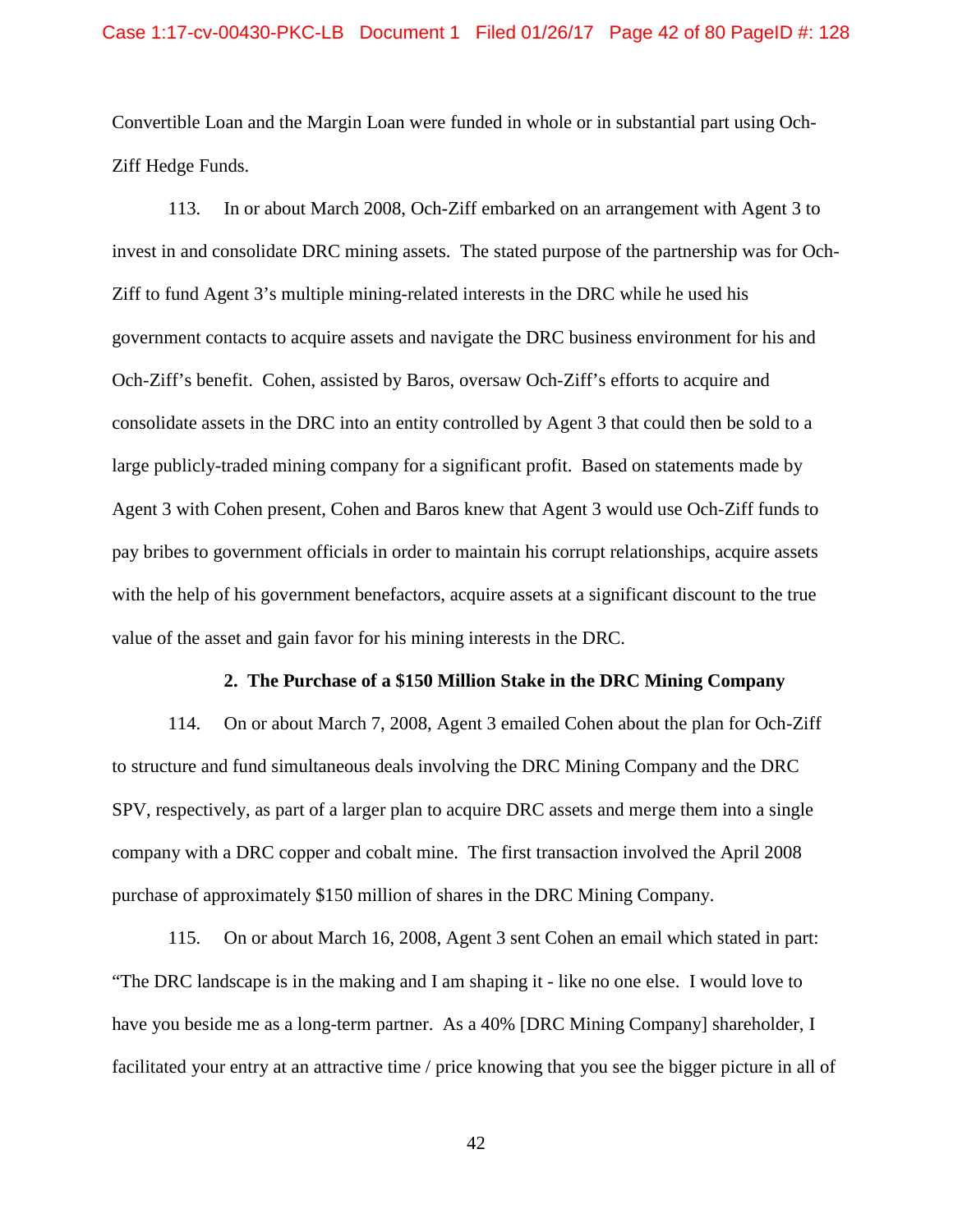this. What this bigger picture looks like, is yet to be determined, but it is your partner who is partnership." holding the pen - I just need flexibility on the drawing board [t] o create full value for our

 to assess the assets and infrastructure of the DRC Mining Company, and as part of Och-Ziff's 116. In March 2008, Baros traveled to Zimbabwe and the DRC. He met with a senior executive of the DRC Mining Company (the "DRC Mining Company Executive"), purportedly due diligence related to the proposed transaction.

 117. After the trip, Cohen and Baros advocated within Och-Ziff for the firm to increase investment to a total of \$150 million. The plan called for Och-Ziff to invest through an offering undertaken by Och-Ziff that revealed the DRC Mining Company's "troubled relationship with the DRC government," including accusations of money laundering against the company made by the DRC Minister of Mines, and the expulsion of one of the DRC Mining Company's major mining license was "under review" in the DRC. Cohen and Baros, as well as others at Och-Ziff, were aware of this history before arranging for the investment. its investment in the DRC Mining Company by essentially doubling an originally anticipated of new shares that supposedly would fund the company's ongoing mining efforts in the DRC. Cohen and Baros championed the investment notwithstanding a due diligence investigation shareholders from the DRC. The results of the investigation also noted that the company's

Agent 3 caused \$11 million to be delivered to DRC Government Official 2.<br>43 118. Following Agent 3's negotiations on behalf of Och-Ziff, and after Baros's visit to Zimbabwe and the DRC to meet DRC Mining Company executives, on or about March 27, 2008, Och Ziff entered into a supplemental subscription agreement with the DRC Mining Company to purchase a total of 150 million shares for a total of approximately \$150 million. That same day,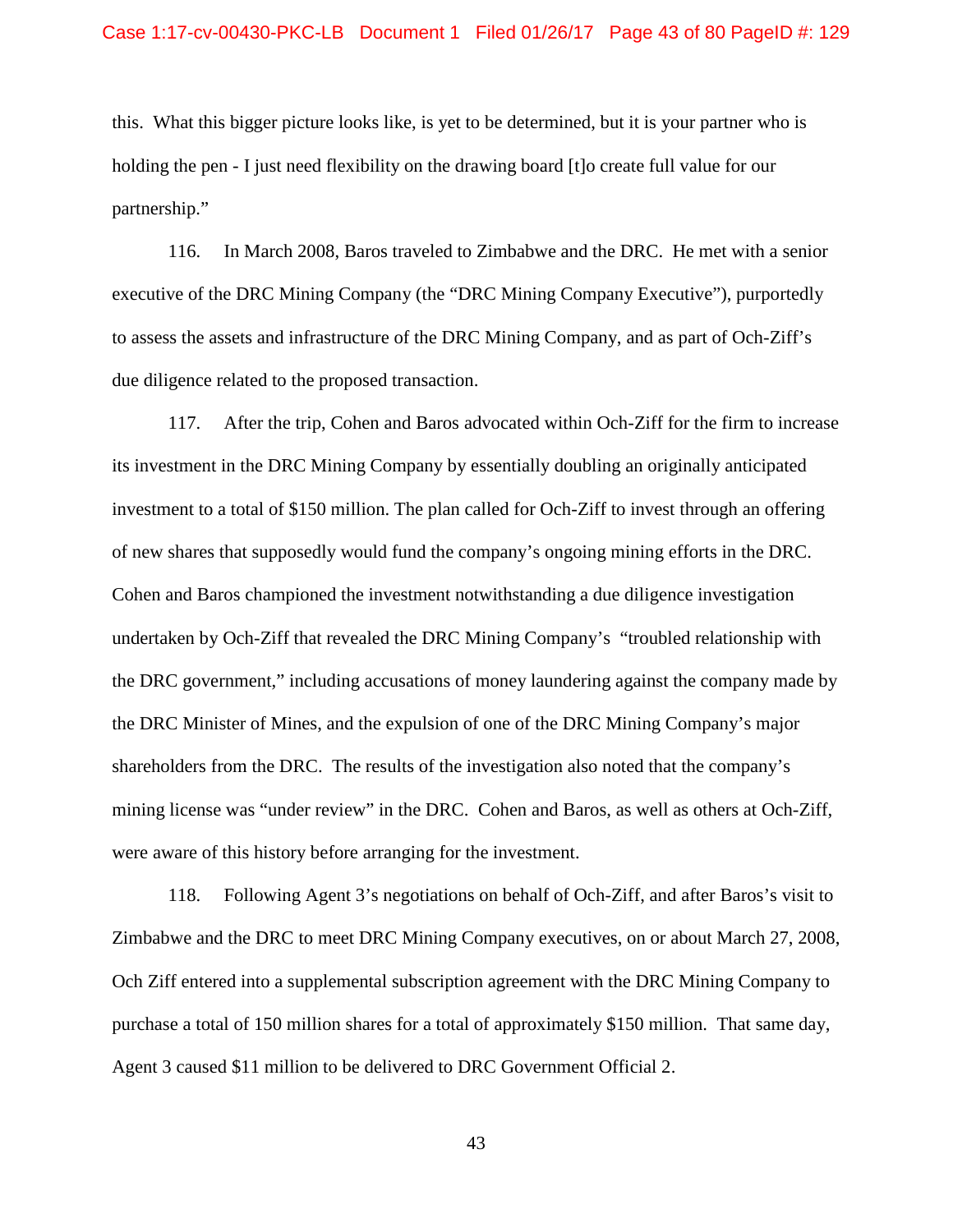### Case 1:17-cv-00430-PKC-LB Document 1 Filed 01/26/17 Page 44 of 80 PageID #: 130

 119. Within days of finalizing the investment, Cohen, Baros, and others at Och-Ziff, from another mining entity and then resold it to an entity affiliated with the same DRC Mining learned that the DRC Mining Company had used the funds provided by Och-Ziff via the subscription agreement and purchase of shares to acquire a platinum asset in Zimbabwe rather than towards its existing DRC mining operations, as had been outlined by representatives of the DRC Mining Company. The Zimbabwean government had recently seized this platinum asset Company Executive who Baros had met with during his March trip. That entity then "sold" the platinum assets to the DRC Mining Company in exchange for additional shares in the mining company.

 120. Och-Ziff officials later learned of allegations that the DRC Mining Company had embroiled in a contested presidential election at the time. used the funds invested in the company in April 2008, including funds from Och-Ziff, to make a \$100 million "loan" to an entity affiliated with the ruling political party of Zimbabwe, which was

 investigation focusing on the DRC Mining Company Executive who Baros had met on his trip to considered "an influential and dangerous man;" that he was wanted in South Africa for various acquisition of state assets, arms trafficking and bribery in the DRC. 121. Only after the transaction had been funded did Och-Ziff conduct a due diligence Zimbabwe and the DRC. The investigation revealed that in Zimbabwe the executive was crimes including fraud, tax evasion, and bribery; and, that he had been linked to the illegal

 Company Executive before the due diligence investigation began and before the \$150 million personnel at Och-Ziff. Subsequently, in 2008, the U.S. Department of the Treasury's Office of 122. Cohen and Baros were aware of this and other information about the DRC Mining stock purchase was completed, but did not convey the information to legal and compliance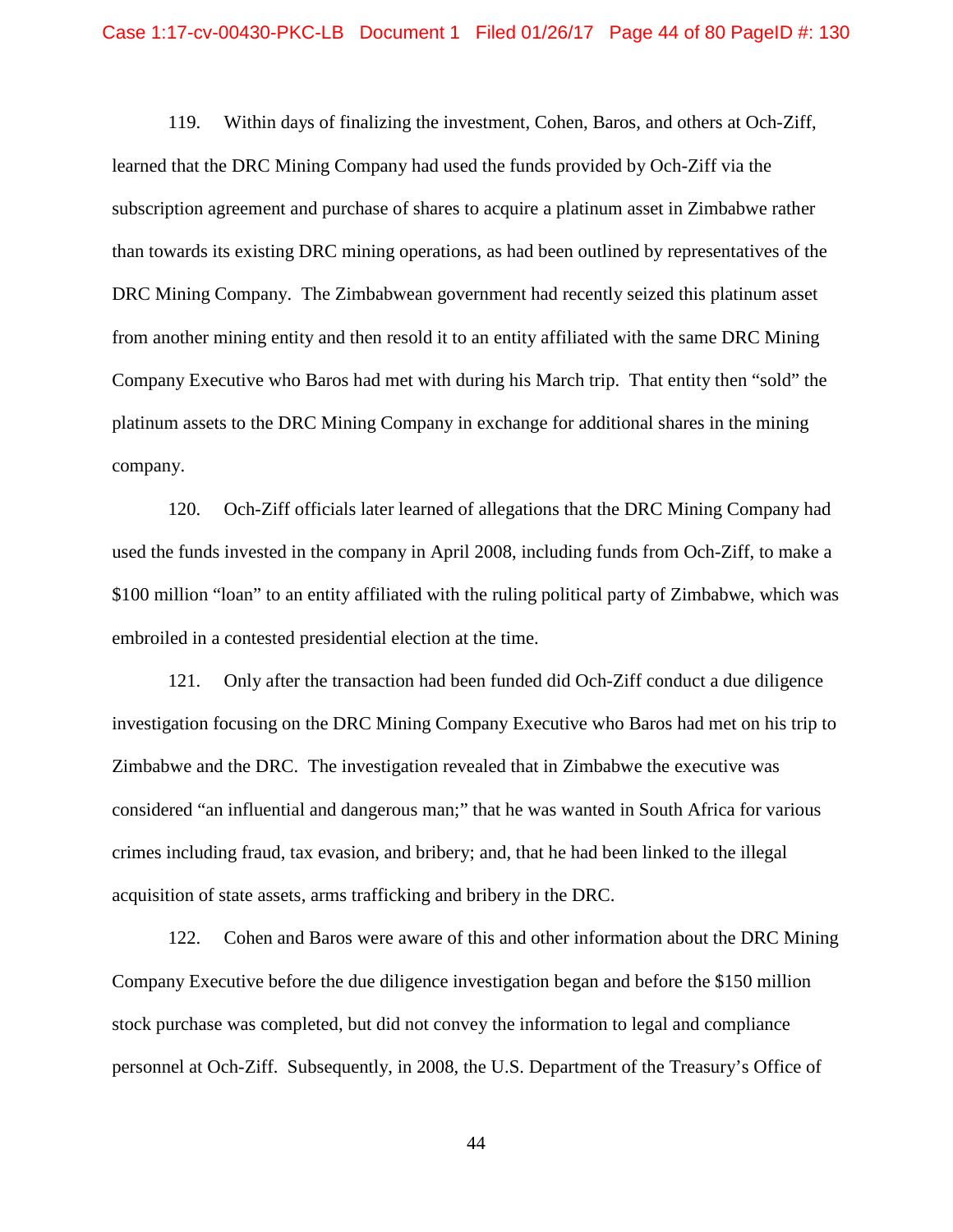projects in Zimbabwe that benefit a small number of corrupt senior officials there." 123. After learning of the Zimbabwe platinum investment, in June 2008 Cohen and Foreign Assets Control (OFAC) designated the DRC Mining Company Executive as a "regime cron[y]" of the Zimbabwean government. OFAC froze his assets and placed him and several entities affiliated with him on the sanctions list for "logistical support for large-scale mining

 transaction and with these business partners, Och-Ziff continued its partnership with Agent 3 and Baros were told by South African Business Associate 2 that a reporter had bank records demonstrating that the mining company Och-Ziff had just invested in had "paid 4 arms into zim[babwe], and rented boat from china." Neither Cohen nor Baros informed Och-Ziff's legal and compliance personnel about these accusations, took steps to uncover the truth of the accusations, or limited Och-Ziff's relationship with any of the individuals allegedly involved. In fact, Cohen and Baros continued to advocate and support Och-Ziff's partnerships with Agent 3. Even after the due diligence investigation had identified the serious corruption risk in the kept its ownership interest in the DRC Mining Company.

#### **3. The \$124 Million Convertible Loan to the DRC SPV**

 arranged for Och-Ziff to cause AGC I to enter into an approximately \$124 million Convertible Loan agreement with the DRC SPV, a holding company affiliated with Agent 3. At the time, a Canadian mining company (the "Canadian Mining Company") was engaged in a public dispute 124. Also during the April 2008 through June 2008 timeframe, Cohen and Baros concerning its ownership interest in a DRC copper mine. The dispute involved a Congolese entity, which had obtained an *ex parte* default judgment against the Canadian Mining Company. In reality, DRC Government Official 2 had orchestrated the taking of the Canadian Mining Company's legal interest in the DRC copper mine and had made it available to Agent 3. The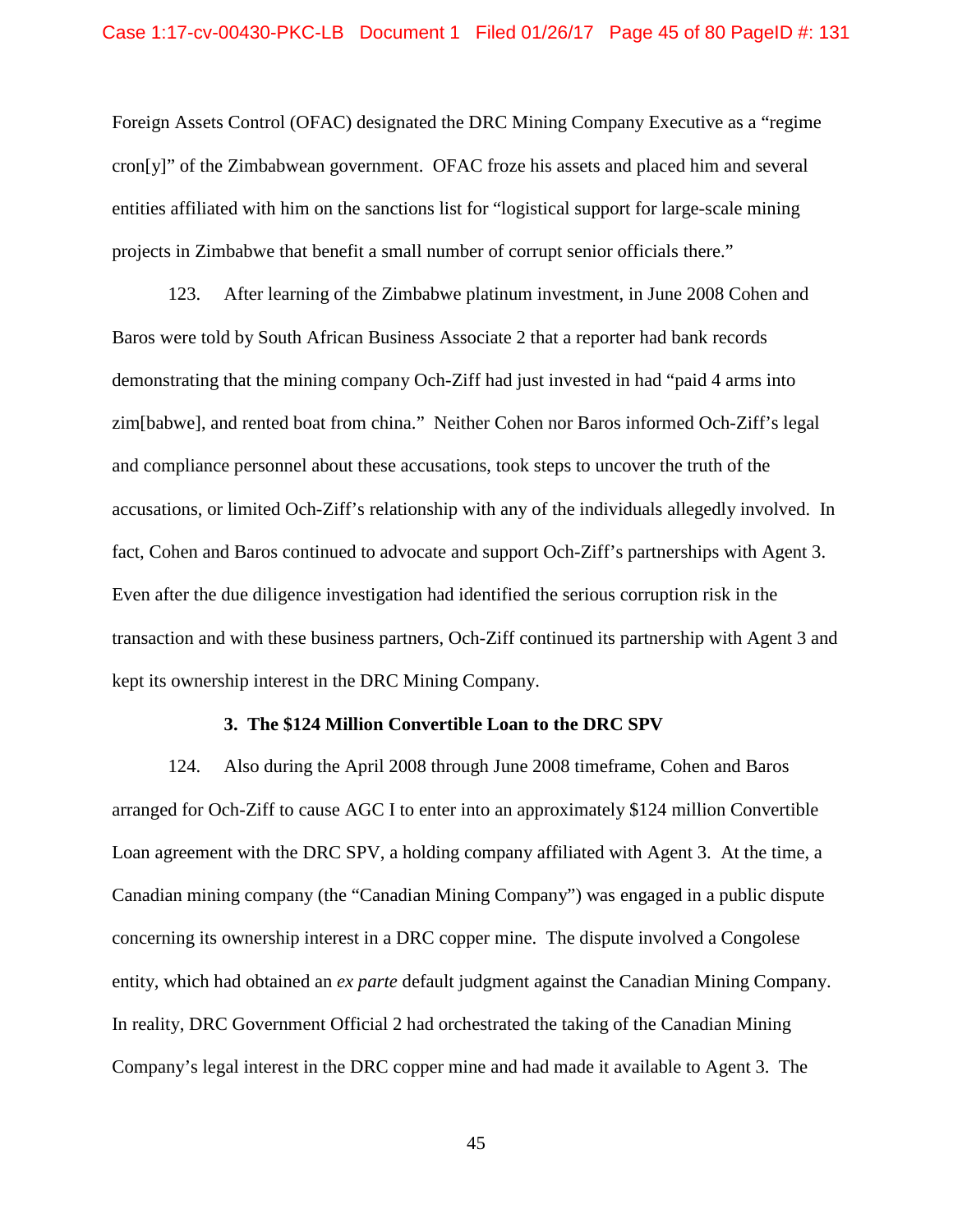Canadian Mining Company initiated legal proceedings in the DRC courts attempting to nullify the seizure of its interest. The dispute remained outstanding in June 2008.

 entity using Och-Ziff funds, and then resolving the legal dispute over the DRC copper mine. As part of its arrangement with Agent 3, Och-Ziff (through AGC I) provided him and his SPV with financing to carry out the resolution of the DRC legal dispute by purportedly buying the a total of \$124 million. 125. Cohen and Baros successfully advocated for Och-Ziff to work with Agent 3 pursuing a multi-step plan to obtain the disputed mining interest by acquiring the Congolese Congolese entity, and then gaining control of the Canadian Mining Company by purchasing shares in exchange for resolving its legal dispute. This financing was provided through the Convertible Loan agreement, funded in tranches of \$15 million, \$100 million, and \$9 million, for

a total of \$124 million.<br>126. The three stated uses of these funds were: (1) to provide Agent 3 with stake in the Canadian Mining Company, in exchange for resolving its legal issues with the DRC entity; and (3) to advance an additional \$9 million to be used for future mining operations in the DRC. The unstated, but key, use of the funds loaned to the DRC SPV, which Cohen and Baros knew about from discussions and interaction with Agent 3 and his associates, was to provide Agent 3 with funds to pay bribes to DRC government officials so they would facilitate the takeover of the Canadian Mining Company for the benefit of Och-Ziff and Agent 3. 127. Och-Ziff structured the transaction as a Convertible Loan to justify not approximately \$15 million to purchase the Congolese entity that had acquired the rights to the DRC copper mine; (2) to provide Agent 3 with approximately \$100 million to buy a majority

Och-Ziff structured the transaction as a Convertible Loan to justify not conducting additional due diligence as to Agent 3 or the assets he owned or controlled. Cohen was aware that a direct equity investment with an entity affiliated with Agent 3 would require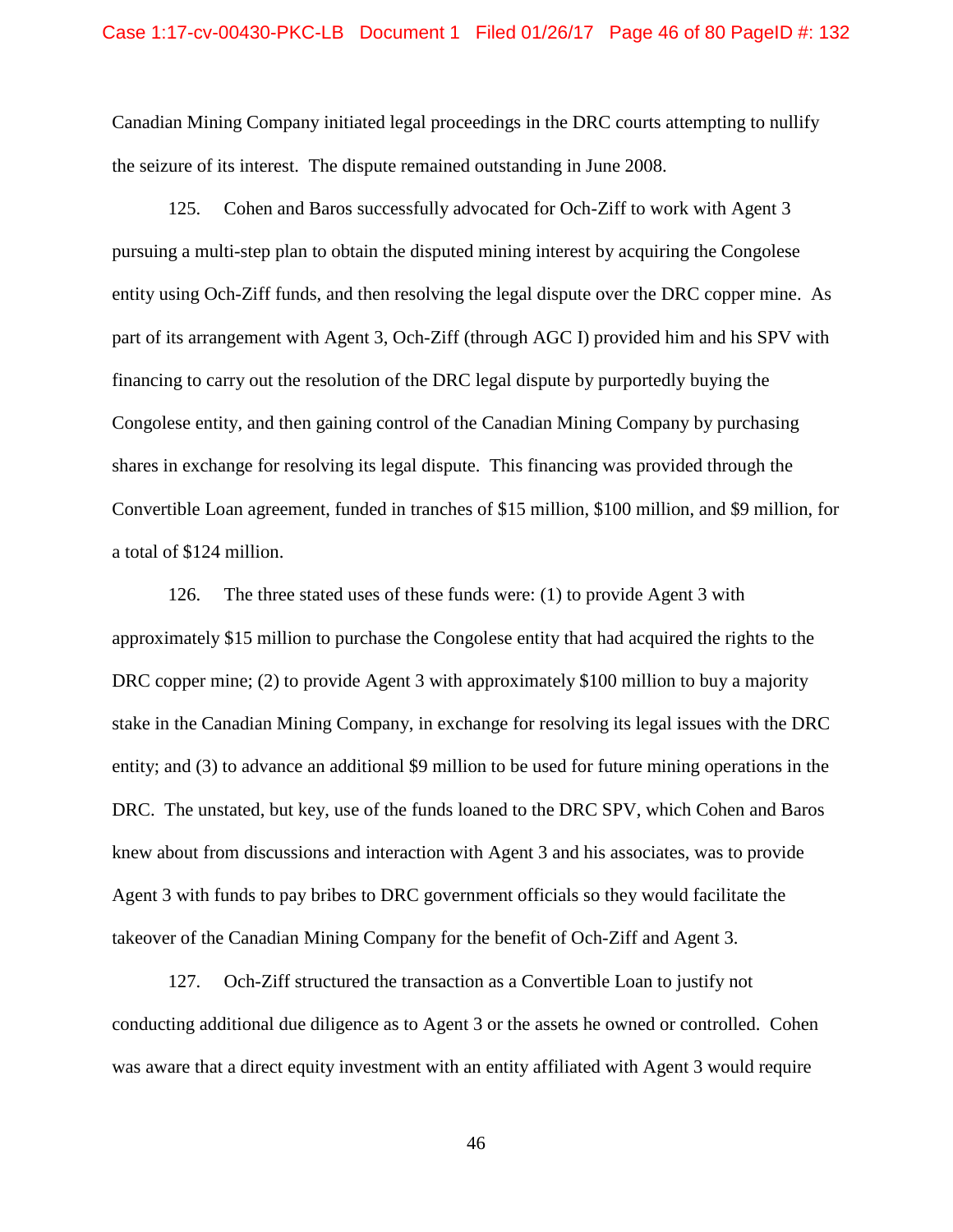Och-Ziff to conduct an additional investigation. Instead, with Cohen's influence, Och-Ziff characterized and treated the Convertible Loan transaction with Agent 3 as a standard 3's assets in the DRC, or his use of the funds provided by Och-Ziff. commercial loan, and conducted no additional due diligence on Agent 3, the DRC SPV, Agent

 128. But, Och-Ziff's transaction with Agent 3 was not a standard commercial loan. control over what assets could be bought or sold by the DRC SPV, the option to convert the loan Cohen and Baros understood the transaction was part of a broader, ongoing partnership with Agent 3, and not an arms-length lending arrangement. The transaction gave Och-Ziff some to an ownership interest in the DRC SPV, a secured interest in the shares of the Congolese mining company, and a right to future deals with Agent 3 in the DRC. Finally, the transaction gave Agent 3 complete discretion over how to use approximately \$24 million of the loan proceeds, which Cohen and Baros knew he would then use to pay bribes to DRC government officials.

 129. Cohen and Baros had learned from Agent 3 that he was going to use a portion of the loan proceeds to pay bribes to high-ranking government officials in order to further his business interests and those of Och-Ziff. They concealed this information from others within Och-Ziff and from outside counsel. As a result, Och-Ziff incorrectly and improperly recorded corrupt payments as legitimate payments or transfers of funds in its books and records and failed of assets. Cohen and Baros also understood that concealing that Agent 3 intended to pay bribes with the loan proceeds would circumvent financial and anti-corruption policies and internal controls at Och-Ziff. to maintain books and records that accurately and fairly reflected its transactions and disposition controls at Och-Ziff.<br>47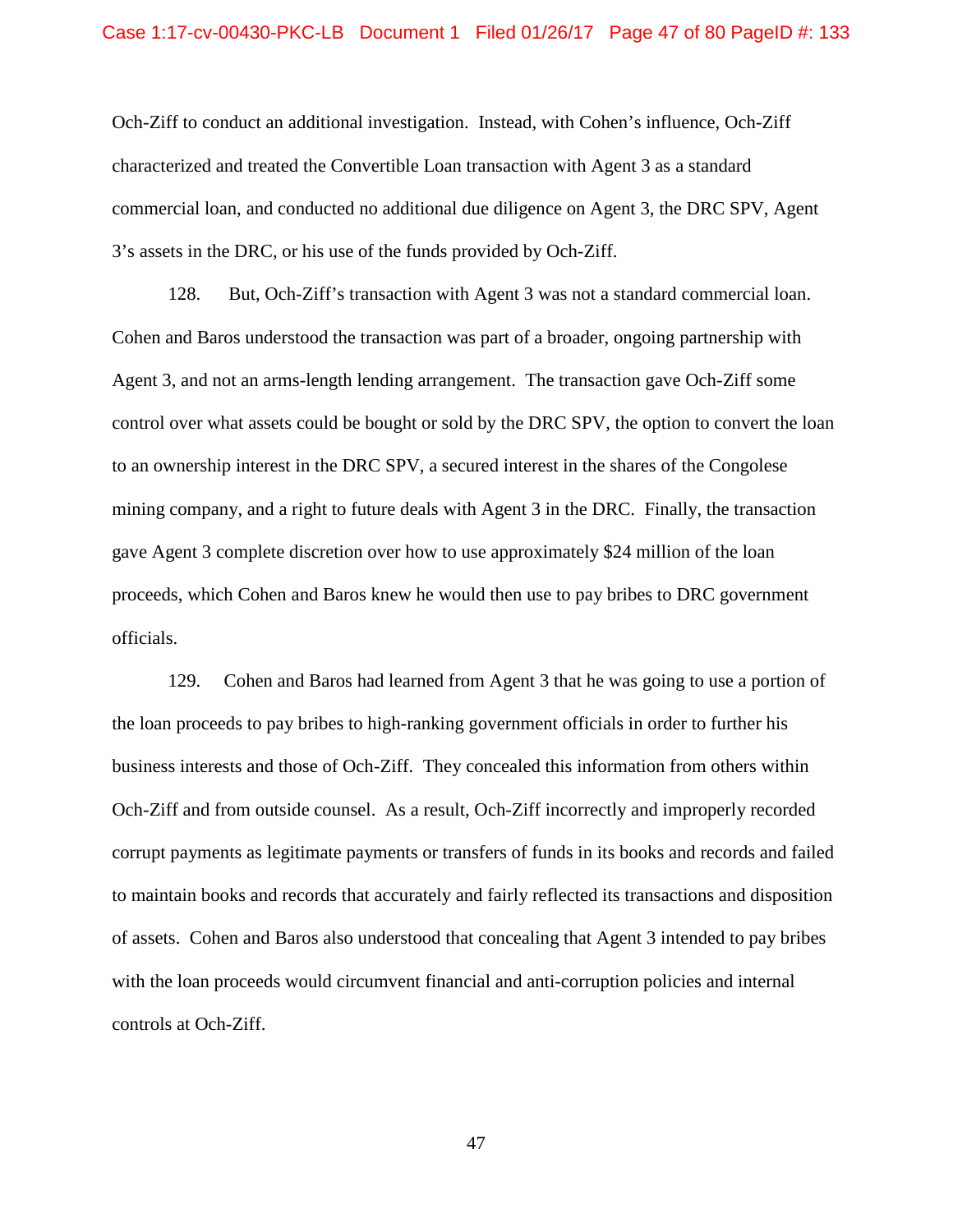Government Official 2, and or about April 10, 2008, Agent 3 caused another \$2.8 million to be 130. On or about April 7, 2008, Agent 3 caused \$2.2 million to be delivered to DRC delivered to DRC Government Official 2.

 131. On or about April 17, 2008, AGC I funded the first tranche of the Convertible Loan agreement through wire transfers authorized in New York. The first tranche of \$15.75 the Canadian Mining Company, and to pay legal expenses of Agent 3's SPV. Och-Ziff, through a subsidiary created specifically for this transaction, sent the funds through accounts located in New York to the bank account of a law firm in Gibraltar affiliated with Agent 3. From there, funds went. In addition to acquiring the Congolese mining company, Agent 3 used a portion of the proceeds from the first tranche of the Convertible Loan to bribe high-ranking DRC million purportedly was funded to acquire the Congolese entity, to make a shareholder loan to Och-Ziff had no ability to control or limit Agent 3's use of those funds or even to trace where the government officials.

 Official 2, and on or about on or about June 18, 2008, Agent 3 caused another \$2.5 million to be delivered to DRC Government Official 2. Cohen and Baros knew or held a firm belief that Agent 3 would use the loan proceeds in the above manner, or circumstances existed that made 132. On or about May 6, 2008, Agent 3 delivered \$2.5 million to DRC Government such a result substantially certain to occur.

 DRC government officials, including judges, who were involved in the court case involving the 133. On or about June 4, 2008, Agent 3 and his associate arranged to pay \$500,000 to Canadian Mining Company. The payments were made to corruptly influence the outcome of those proceedings to the benefit of Och-Ziff and Agent 3. At about the time of the payments, Agent 3's associate sent a text message to Agent 3, which stated, "Hi [Agent 3], im with the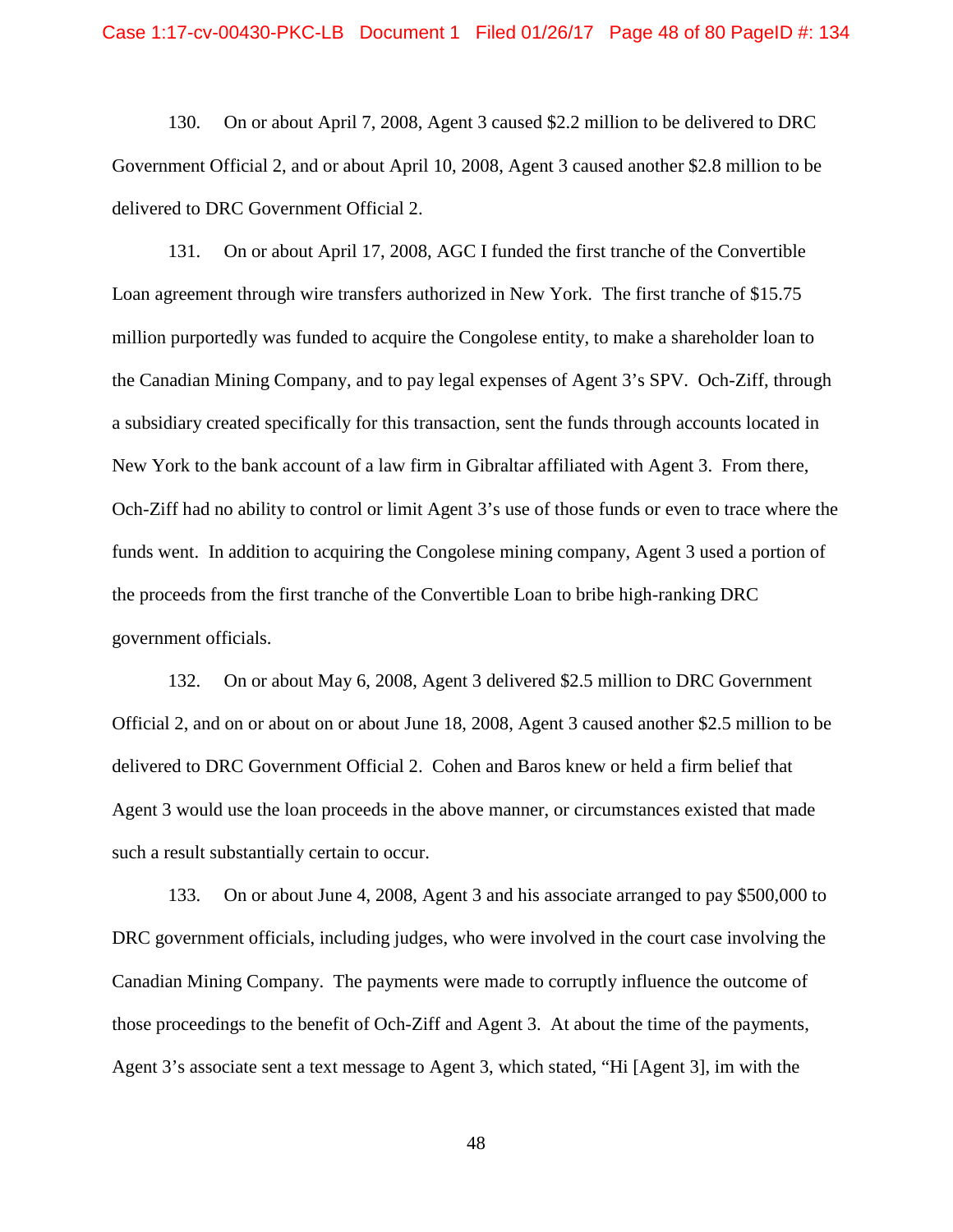### Case 1:17-cv-00430-PKC-LB Document 1 Filed 01/26/17 Page 49 of 80 PageID #: 135

 main lawyer… in the [Canadian Mining Company] story, he has to arrange with supreme court, vey tough. (while talking i said to ask money to [one of the Congolese company's shareholders], [the Congolese company shareholder] said he cant because most of the money has to go to [DRC Congolese company shareholder] invented...) but they are now at 1,1 in total…[.] [sic]" attorney genral and magistrates, he wants 500 to give to all the officials and 600 for 3 lawyers cabinets that worked on the file in defense [lawyer] and batonnier [lawyer]. the converstaion is Government Official 2]..i dont know if he wants to provoke me or it was something [the

 which stated, "he wants 500 for officials, 300 for them (3 lawyers office), 800 and in even in one 134. On or about June 4, 2008, the associate sent another text message to Agent 3, month an extra 100 to make 900, he is very categoric<sup>[.]"</sup>

 finished totally!!!! [sic]" 135. On or about June 4, 2008, Agent 3 responded to the associate's text message, stating, "We can't accept a mid result...[the Canadian Mining Company] must be screwd and

in the DRC courts. 136. Through these efforts, Agent 3 and Och-Ziff achieved a beneficial result for the Congolese company in the DRC courts. They then commenced efforts to acquire a majority stake in the Canadian Mining Company whose value had decreased because of the adverse action

 Ziff (via AGC I) to fund a second tranche of the Convertible Loan totaling \$98.275 million, through which Agent 3 and Och-Ziff acquired a majority stake in the listed shares of the 137. The Canadian Mining Company voted to approve the takeover by Agent 3 and Och-Ziff in late June 2008. Once approved, on or about June 24, 2008, Cohen arranged for Och-Canadian Mining Company.

138. A third tranche of the Convertible Loan went through on or about October 9,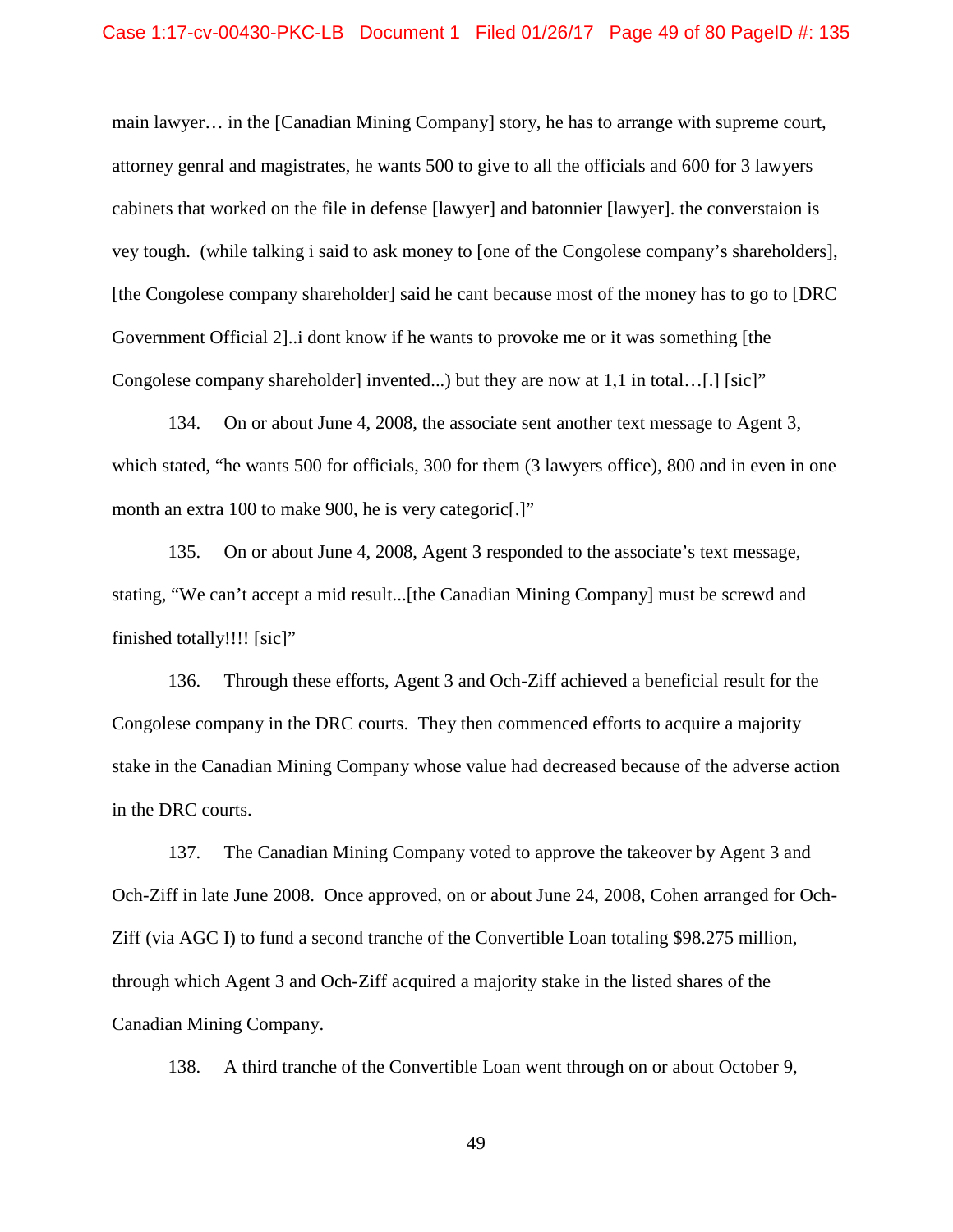third tranche, \$4.5 million, while the joint venture partner in AGC I contributed the remaining \$4.5 million. 2008. In total, Agent 3 received \$9 million in the third tranche. Och-Ziff funded its share of the

\$4.5 million.<br>139. Contrary to the original structure of the deal, which required Agent 3 to use the October 2008 to provide the \$9 million to Agent 3 supposedly to compensate him for funds on future mining expenses, Cohen successfully persuaded Och-Ziff management in "previously incurred" DRC expenses, thus giving him unfettered discretion over how he spent the money. As a result, Cohen ensured that Och-Ziff failed to conduct proper due diligence on the transaction and failed to limit Agent 3's discretion in his use of the funds.

 140. Och-Ziff transferred money for the third tranche from accounts in New York to the law firm account in Gibraltar. Agent 3 then used the money to fund more bribes in the DRC supported the efforts of Agent 3 to obtain the loan and structure it so that he retained discretion that supported his and Och-Ziff's acquisition of mining assets in the country. Cohen and Baros in his use of the loan proceeds. When doing so, Cohen and Baros knew or held a firm belief that Agent 3 would use the loan proceeds in the above manner, or circumstances existed that made such a result substantially certain to occur.

 operations, as had been agreed. During the review, Baros learned that records kept by Agent 3's ranking DRC government officials. An AML employee involved in the review noted in a draft audit report: "Satisfactory answers could not be extracted during my discussions … for some of 141. Beginning in November 2008, after providing the \$9 million to Agent 3, Och-Ziff reviewed his past expenses to determine whether he had legitimately spent funds on DRC mining entities disclosed payments for travel expenses, bribes, and "gratuities" for the benefit of highthese expenses and it leads one to believe that these are actually the costs of maintaining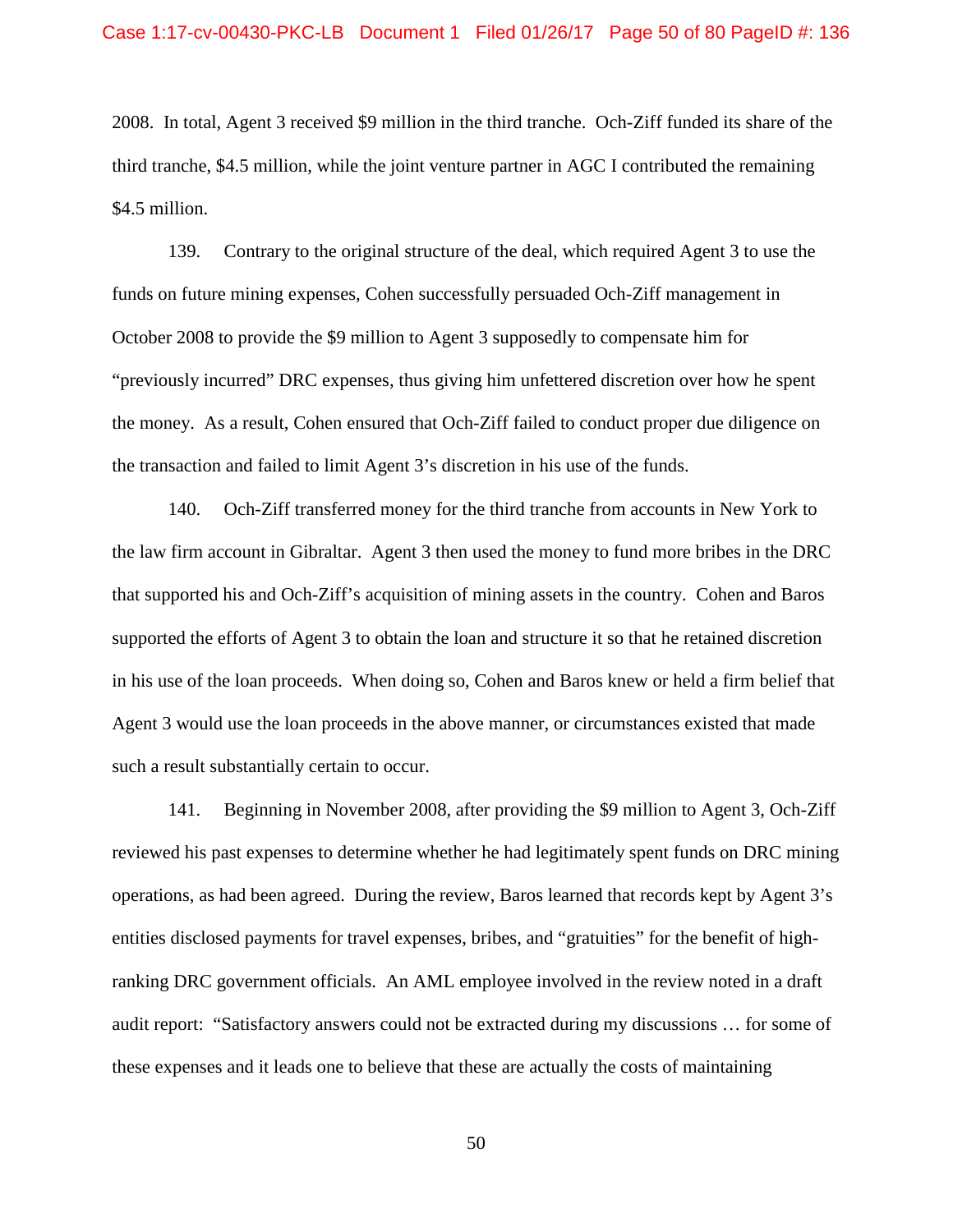#### Case 1:17-cv-00430-PKC-LB Document 1 Filed 01/26/17 Page 51 of 80 PageID #: 137

 'political alignment' and for 'protocol' with the authorities in the DRC – in other words with requirements." senior Government officials. This issue needs to be investigated at the highest level directly with [Agent 3]. This issue should be flagged as a concern considering AGC's compliance

 senior government officials. The employee did as Baros instructed. On or about December 9, referenced payments to senior government officials. At no time did Baros inform Och-Ziff's 142. Baros was responsible for reviewing the draft audit report. After doing so, Baros had a telephone conversation with one of the employees who drafted it and instructed him to remove from the report the paragraph that referenced payments for "political alignment" to 2008, the employee sent an e-mail to Baros, which stated, in part: "[Baros,] As discussed please find attached the revised report[.]" The attached revised report did not contain the paragraph that legal and compliance personnel of the payments to government officials uncovered during the audit review.

 143. On or about August 14, 2012, an Och-Ziff attorney who was responsible for compliance matters relating to the Convertible Loan transaction requested information from Baros regarding the transaction. Baros forwarded the attorney the revised report that did not contain the paragraph that referenced payments to senior government officials. Baros did not inform the attorney about the earlier version of the report, nor did he otherwise inform him about the concerns in that report about payments to senior government officials.

## **E. Violations of the FCPA, and the Misuse of Och-Ziff Investor Funds in Violation of the Advisers Act, Relating to the DRC: The \$130 Million Margin Loan**

 144. Och-Ziff's relationship with Agent 3 continued throughout 2009 and 2010. After 3 to obtain additional assets to add to the DRC SPV or sell alongside it, including two highly the acquisition of the DRC copper mining asset, Cohen and Baros continued to work with Agent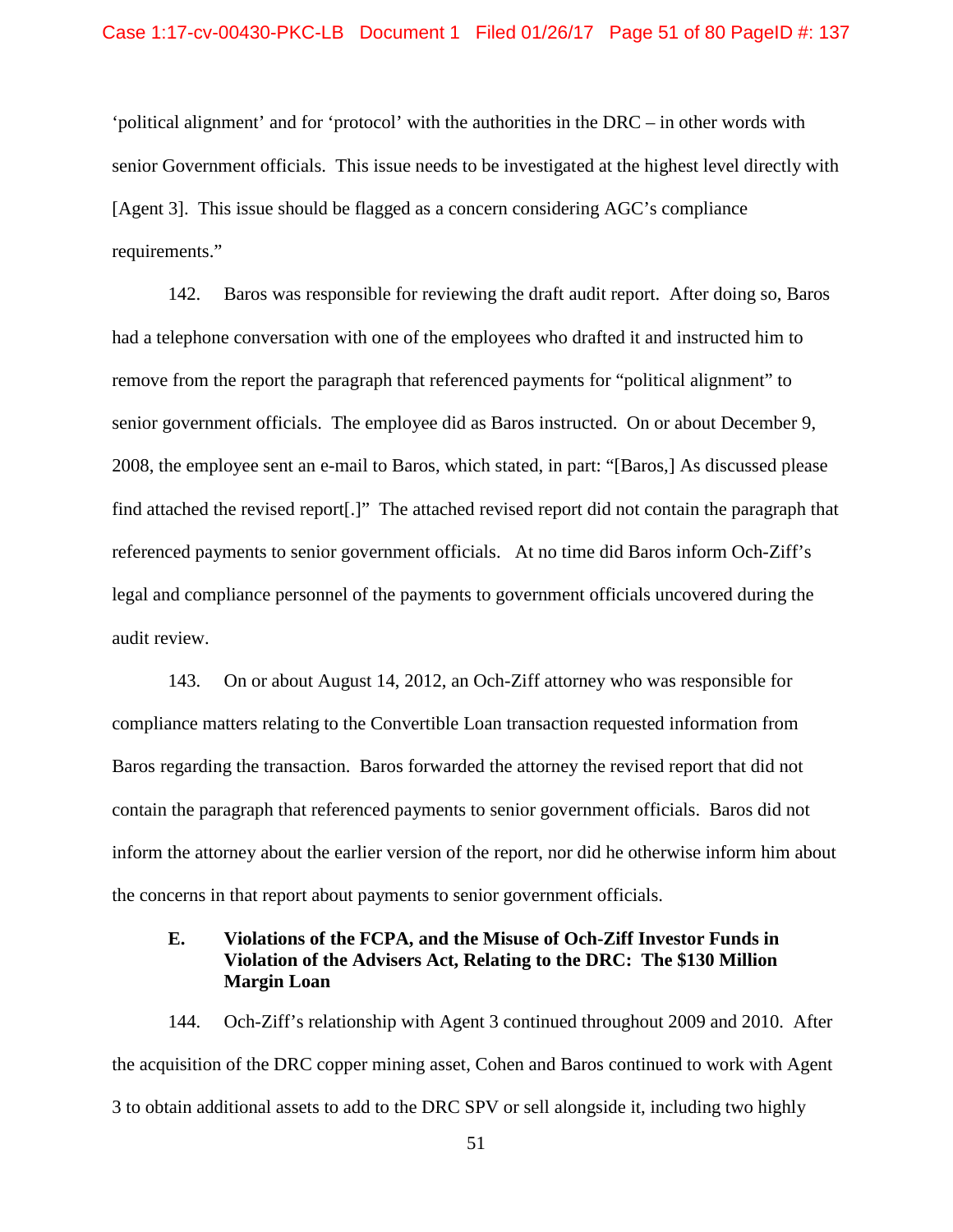valuable DRC mining assets (the "DRC Mining Asset K" and the "DRC Mining Asset S") company by the DRC government and then obtained by a group of companies controlled by a mining company owned and controlled by the DRC government, and immediately resell it for obtained by Agent 3 using his contacts and influence with high-ranking officials in the DRC government. Cohen and Baros knew that DRC Mining Asset K had been stripped from a mining Agent 3 and the DRC government. Cohen and Baros also knew that DRC Mining Asset S was the subject of a back-to-back sale that allowed Agent 3 to purchase the asset for \$15 million from \$75 million.

 million on or about December 23, 2009, and \$2 million on or about January 5, 2010. 145. Throughout the period of Agent 3's acquisition of DRC Mining Assets K and S, Agent 3 continued to make corrupt payments to DRC Government Official 2, including \$1

 million in cash to Agent 3. Cohen and Baros were informed by a close associate of Agent 3 that K. As part of the deal, the third-party mining company guaranteed repayment of the Convertible Loan, for which Och-Ziff ultimately received payment in full in 2012. Cohen and Baros remained Agent 3's primary Och-Ziff contacts during this time. In addition to the transactions on new transactions and funding ideas with Agent 3. 146. On or about August 20, 2010, a third-party mining company acquired 50.5% of the DRC SPV, agreeing to pay up to \$575 million over two years, including approximately \$50 the \$50 million was for Agent 3 to "use on the ground" to corruptly acquire DRC Mining Asset involving DRC Mining Asset K and DRC Mining Asset S, Cohen and Baros continued to work

 loan to further his efforts to consolidate his DRC assets for potential resale. On or about 147. In or about November 2010, Agent 3 asked Cohen to provide him with another November 11, 2010, Cohen sent an e-mail to an Och-Ziff employee, which stated: "[Agent 3]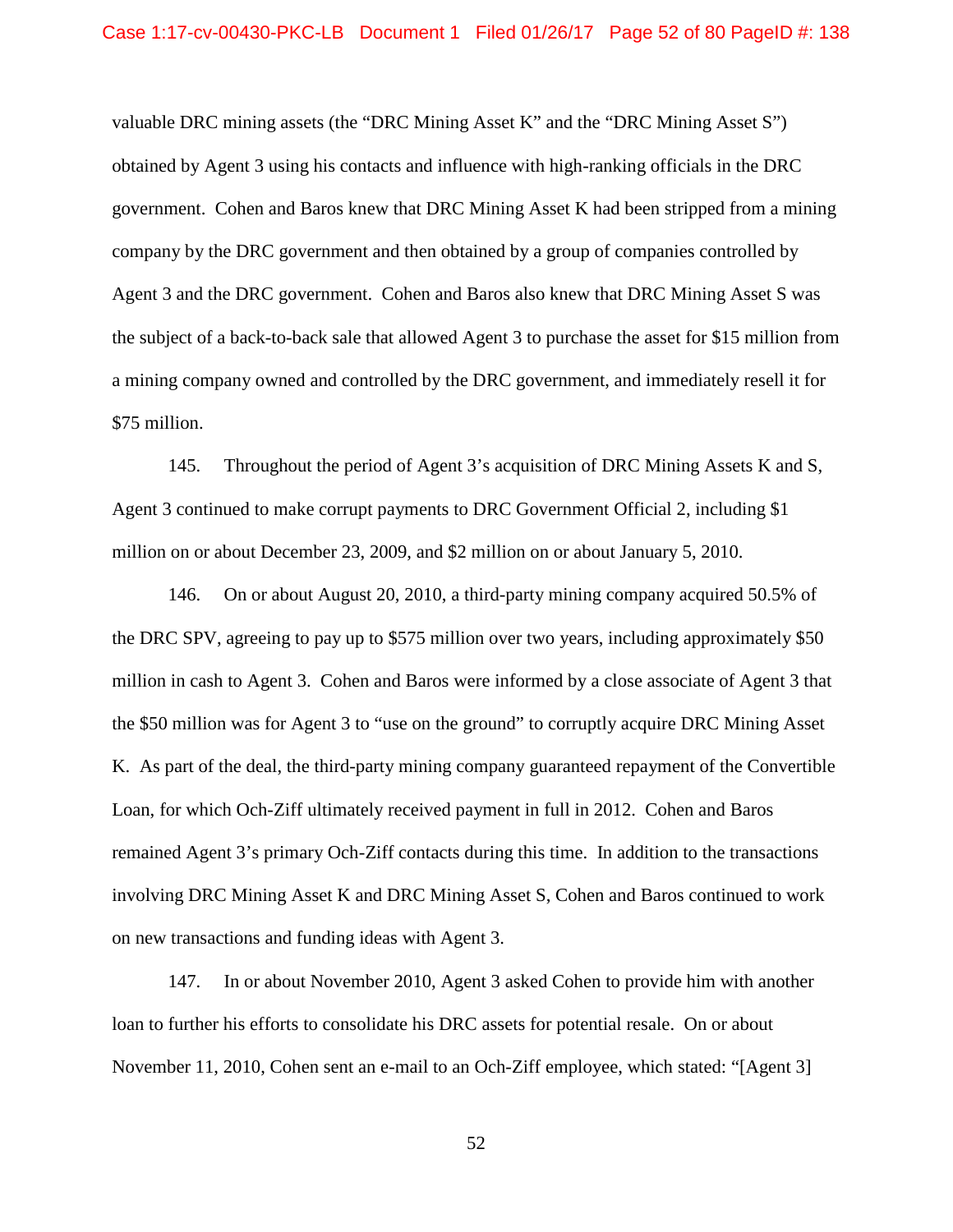### Case 1:17-cv-00430-PKC-LB Document 1 Filed 01/26/17 Page 53 of 80 PageID #: 139

 has asked for a margin loan on [a transaction] which want u to handle." At the time, Cohen and Baros knew or held a firm belief that Agent 3 would use a portion of the Margin Loan proceeds substantially certain to occur. substantially certain to occur.<br>148. Cohen and Baros did not disclose the purpose of the loan to others at Och-Ziff. to pay bribes to facilitate the transaction, or circumstances existed that made such a result

 Cohen did not disclose what Agent 3 had told him about the intended use of the proceeds. While make intercompany loans with the proceeds of the loan and that any "use of proceeds" provision in the loan document would have to be generic. Och-Ziff, at Cohen's urging, agreed to the negotiating the terms of the loan, Agent 3's representatives stressed that they would need to terms.

 149. Och-Ziff failed to conduct adequate and appropriate due diligence on the Agent 3 related entity receiving the Margin Loan or on its intended use of the loan proceeds. Och-Ziff made this loan direct from Och-Ziff Hedge Funds held in New York.

 Ltd. ("CML"), which Och-Ziff controlled. 150. To facilitate the Margin Loan, on or about November 18, 2010, Och-Ziff created a shell company, incorporating a new Cayman Island-based partnership called CML Investments

 by Agent 3 (the "BVI Shell Company"). The use of proceeds provision in the Margin Loan allowed for "(a) funding existing activities of Affiliates of the Borrower and acquisitions of other business interests by its Affiliates; and (b) other general purposes of the Borrower's Affiliates." 151. On or about November 24, 2010, Och-Ziff, in two separate transfers through CML, extended a \$110 million Margin Loan to a British Virgin Islands shell company controlled On or about February 17, 2011, CML and Agent 3 agreed to an amended and restated loan agreement which increased the amount of funding available to the BVI Shell Company by an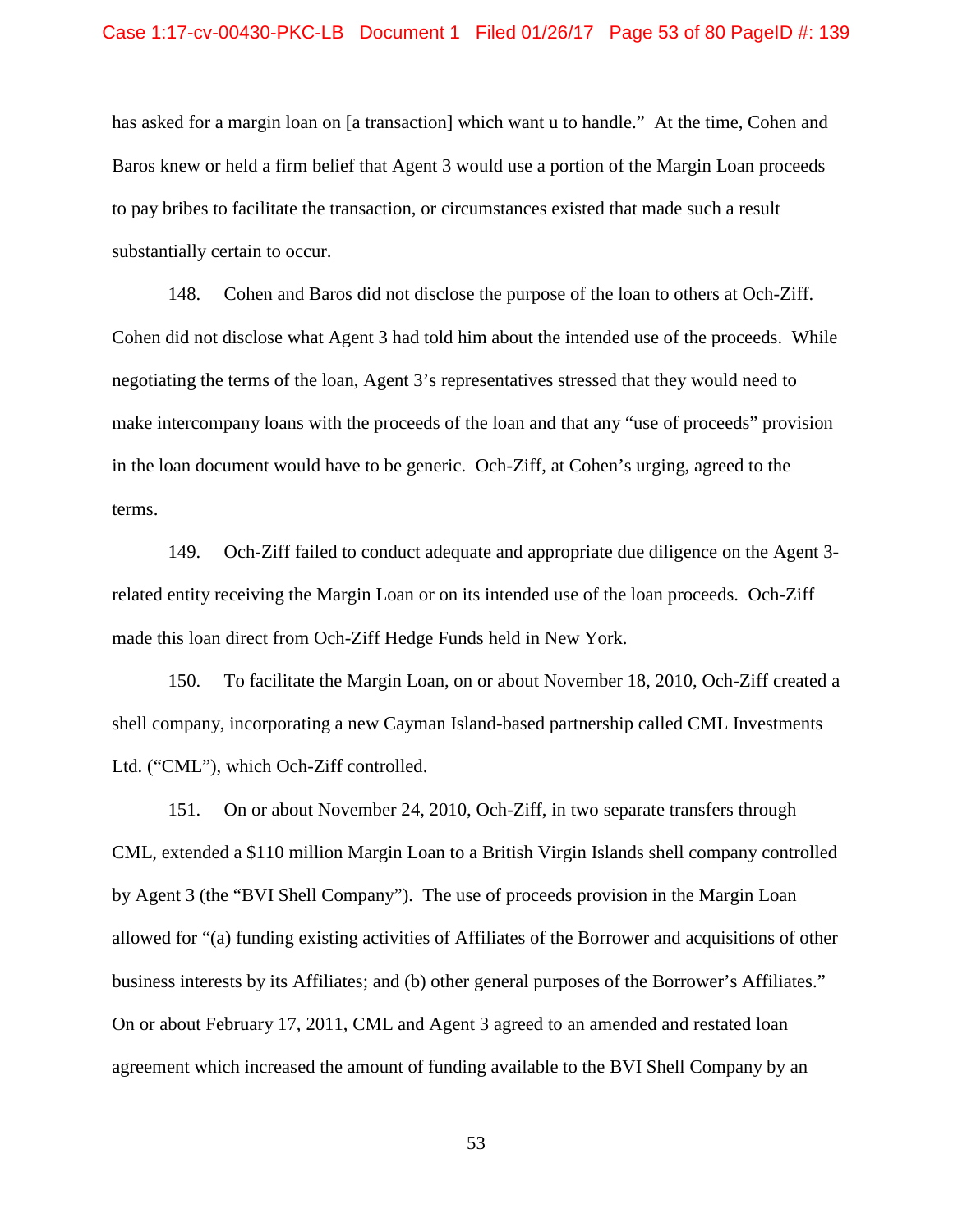additional \$20 million, for a total Margin Loan to Agent 3 of \$130 million.

 was used by Agent 3 to pay down an outstanding third-party debt. Och-Ziff provided the use of loan proceeds. Och-Ziff officials in New York authorized the transfer of money from its over how Agent 3 used the funds. Agent 3 used a portion of the funds provided by Och-Ziff to 152. Cohen, Baros, and Och-Ziff understood that a portion of the loan would be and remainder of the loan, more than \$84 million, to Agent 3 with no restrictions or insight into the investor funds to Agent 3's law firm in Gibraltar, after which Och-Ziff had no insight or control pay bribes in the DRC to high-ranking government officials.

153. Between in or about November 2010 and February 2011, using proceeds from the Margin Loan, Agent 3 caused millions in corrupt payments to various DRC officials, including the following payments made on or about the following dates:

| Date             | Amount      | Recipient                 |
|------------------|-------------|---------------------------|
| December 1, 2010 | \$1 million | DRC Government Official 1 |
| December 3, 2010 | \$2 million | DRC Government Official 1 |
| December 7, 2010 | \$2 million | DRC Government Official 1 |
| February 9, 2011 | \$4 million | DRC Government Official 1 |
| February 9, 2011 | \$1 million | DRC Government Official 2 |

 154. Cohen and Baros knew or held a firm belief that Agent 3 would use the money provided by Och-Ziff in the Margin Loan to pay bribes, or circumstances existed that made such a result substantially certain to occur. The bribes were part of Agent 3's efforts to acquire additional assets and consolidate his DRC holdings in order to sell those holdings to the thirdparty mining company. Cohen and Baros expected this consolidation to help Och-Ziff receive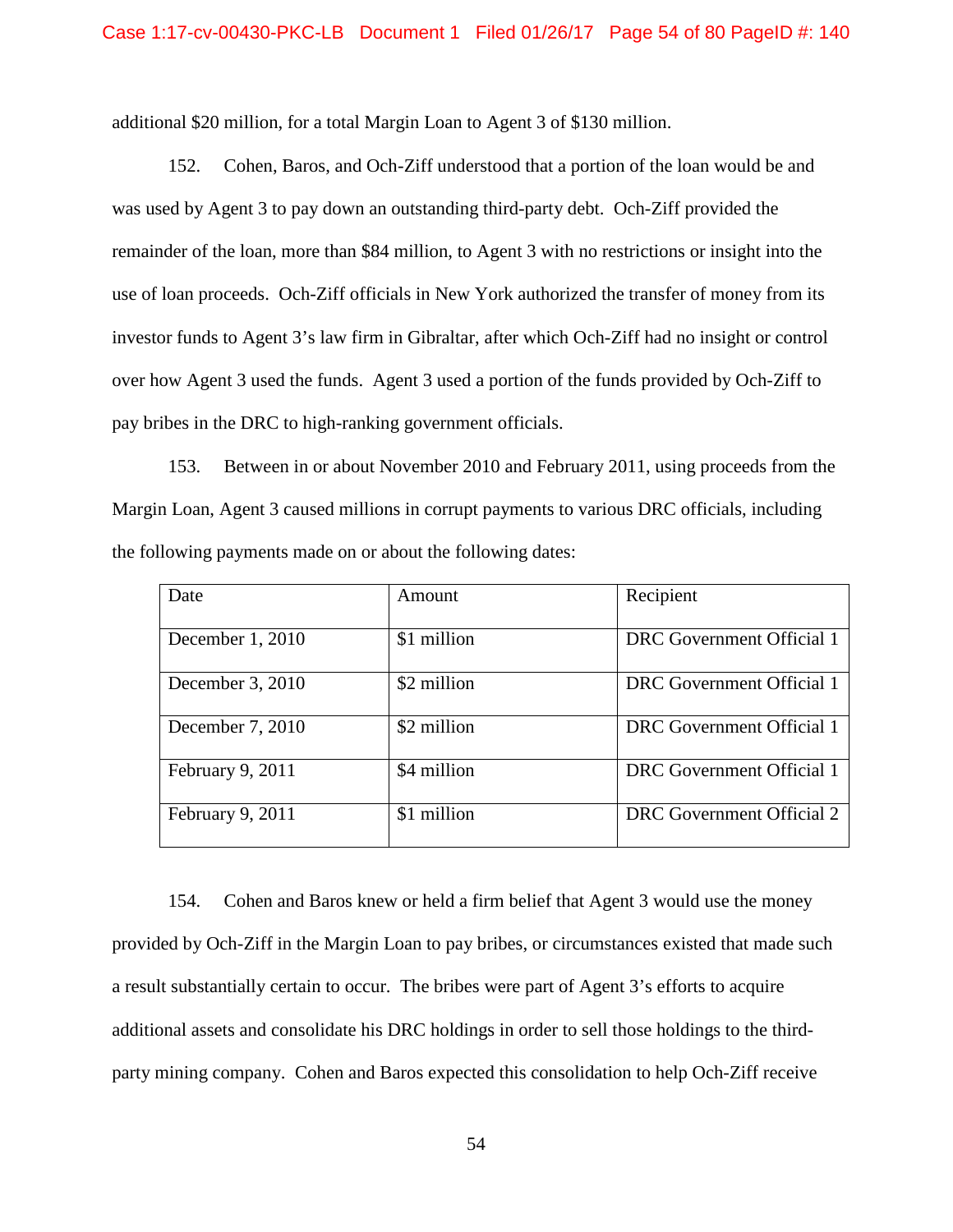#### Case 1:17-cv-00430-PKC-LB Document 1 Filed 01/26/17 Page 55 of 80 PageID #: 141

 repayment and profit on its loans, which it ultimately did. Och-Ziff received repayment on both government officials. the Convertible Loan and the Margin Loan in 2012 and 2013, directly as a result of the asset acquisitions and ongoing business activities by Agent 3, facilitated by bribing high-ranking DRC

transfers of \$342,091,110 as satisfaction of the outstanding loan agreements. 155. Between in or about August 2012 and January 2013, Och-Ziff received wire

 Agent 3, exploring additional corrupt transactions in the DRC. On or about February 12, 2012, DRC." The e-mail from Baros included the text of a Financial Times article on the official's and a former governor of Congo's copper heartlands province ... cut a shadowy figure. worst places to do business." worst places to do business."<br>157. On or about February 15, 2012, after an inquiry from Baros relating to the death 156. In addition to the loan repayments, Cohen and Baros continued their work with DRC Government Official 2 died. On or about February 13, 2012, Baros sent an e-mail message to Cohen, which stated: "FYI, [DRC Government Official 2] dead, [Agent 3's] key guy in death, which stated, among other things: "[DRC Government Official 2], member of parliament Diplomats associate him with Congo's entrenched corruption and a series of secret investments. Congo is one of the world's poorest countries despite its mineral wealth, and ranks among the

of DRC Government Official 2, Agent 3 sent a text message to Baros, which stated, "I'm fine…sad but fine…I will have to help [DRC Government Official 1] much more now…tomorrow the burial will take place."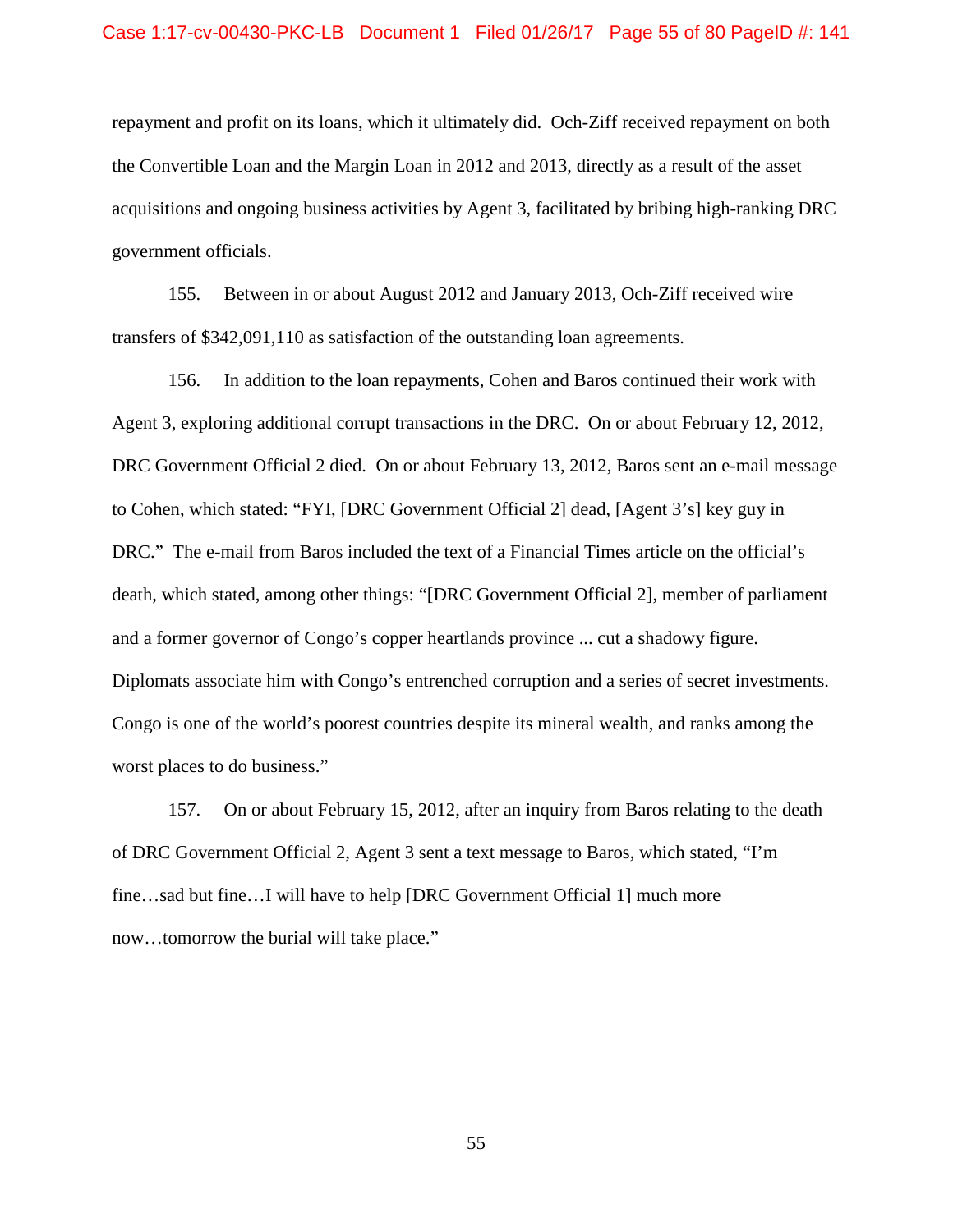# **Funds in Violation of the Advisers Act, Relating to the Republic of Guinea: The \$52 Million Stock Windfall The \$52 Million Stock Windfall F. Violations of the FCPA, and the Misuse of Och-Ziff and AGC II Investor**

#### **1. The Formation of AGC II**

 158. The second investment fund created as part of Och-Ziff's Africa strategy, AGC agreed to fund AGC II alongside the UK Investor. The investment agreement between Och-Ziff and the UK Investor provided that the Investor could review and reject any transaction involving potential conflicts of interest. As described below, at least three AGC II deals developed and overseen by Cohen and Baros involved conflicts of interest. The first also involved a corrupt payment to high-ranking officials in the Republic of Guinea. The disclosures by Och-Ziff, II, was formed in 2009. Och-Ziff sought capital for AGC II from multiple investors, and successfully marketed the fund to one existing investor in OZ Management, a United Kingdombased private institutional investor (the "UK Investor"). In addition, a separate fund made up of the investments by individual Och-Ziff partners including Cohen (the "OZ Partners Fund"), Cohen and Baros to the UK Investor in those deals either omitted or misrepresented material information in order to hide self-dealing, improper use of investor funds, or undisclosed conflicts of interest.

## **2. Och-Ziff, Cohen, and Baros Structure a \$77 Million Stock Transaction to Provide Agent 3 with a \$52 Million Windfall**

 to use for secret purposes, including self-dealing to benefit Och-Ziff. Baros drafted the 159. In April 2011, Cohen arranged for Och-Ziff, via AGC II, to purchase shares in a London-based mining company in which AGC I, South African Business Associate 3 and Och-Ziff already held significant interests (the "London Mining Company"). Cohen and Baros structured the transaction to provide South African Business Associate 3 with \$52 million in cash transaction documents to be intentionally misleading, so that the transaction would be approved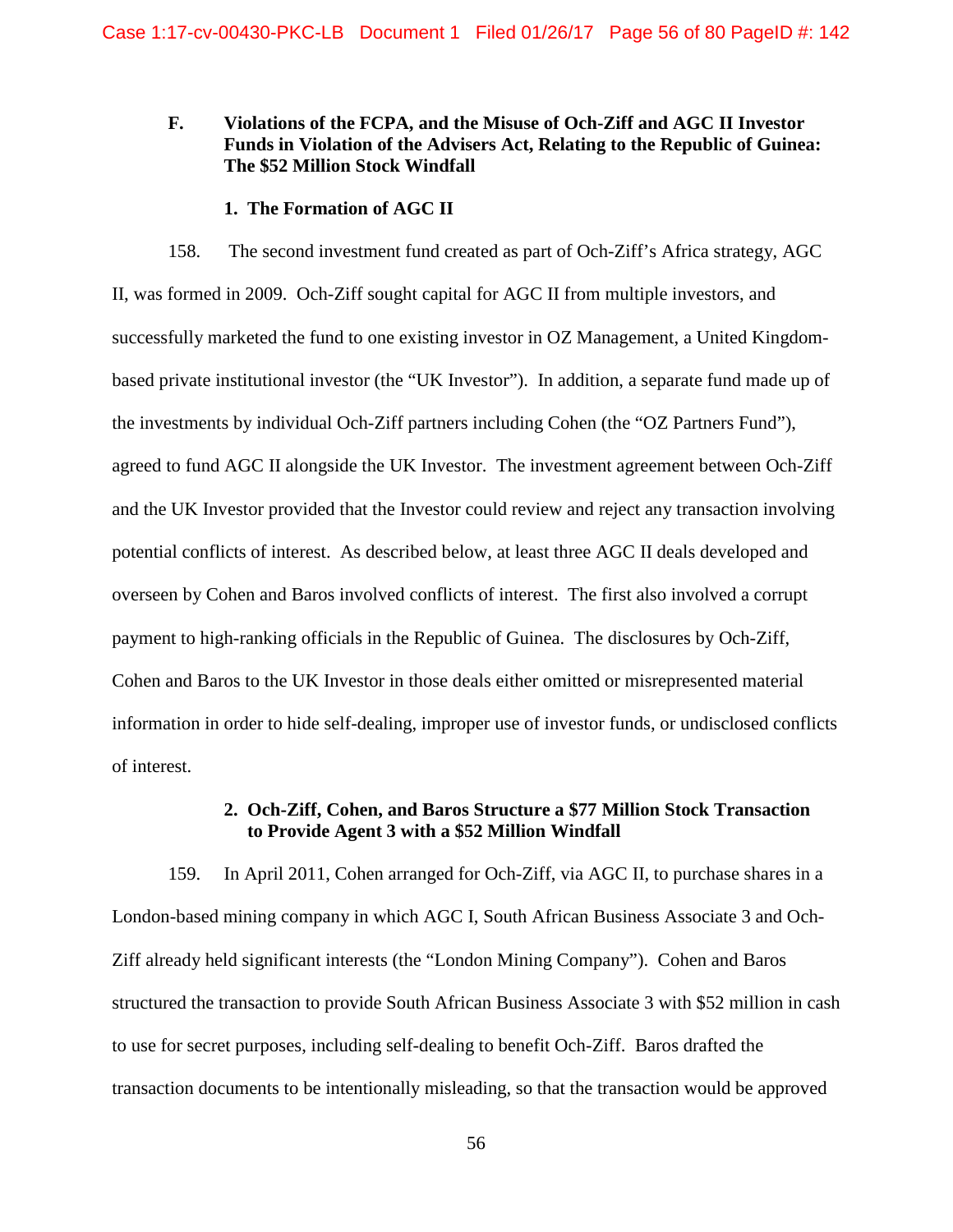by Och-Ziff and the UK Investor.

 160. The lead-up to the April 2011 transaction began in or about 2010. Cohen, Baros and other Och-Ziff officials and executives had become aware that South African Business AGC, and who had worked directly with South African Business Associate 3. Communications iF YOU ARE INTERESTED AND ABLE TO FULLFILL (sic) their request i can organize ASAP a meeting for you with the representative and the [senior Guinean government official's] son in Paris this week…" Agent 2 also told Baros that he had "access to Guinee Mining and Ennergy [sic] classified informations" through his contact with the Guinean government official and his family. Agent 2 also told AML representatives and Baros that he was traveling to the Associate 3 had a strong relationship with a high-ranking government official in the Republic of Guinea and his family, and that such contacts provided access to potential mining deals in that country. The primary source of the contacts was Agent 2, the Gabonese consultant who had worked with AGC I on the Chad and Niger transactions in 2007-08, who was under contract with involving Baros and others at AML with Agent 2 noted that "the [senior Guinean government official] has instructed [mining company] to deal only with me as a first proposal, exclusivity… United States with the senior Guinean government official.

 benefit financially from future Guinean government actions. Their far-flung plan involved helping Guinean government officials to revise the country's mining code, create a state-owned mining company in Guinea, and seize assets from other companies to put into the state entity. 161. South African Business Associate 3 sought assistance from Och-Ziff, including Cohen and Baros, to create a means for South African Business Associate 3 and Och-Ziff to Once those items were accomplished, South African Business Associate 3 and Och-Ziff were lined up to benefit financially through the London Mining Company's relationship with the state-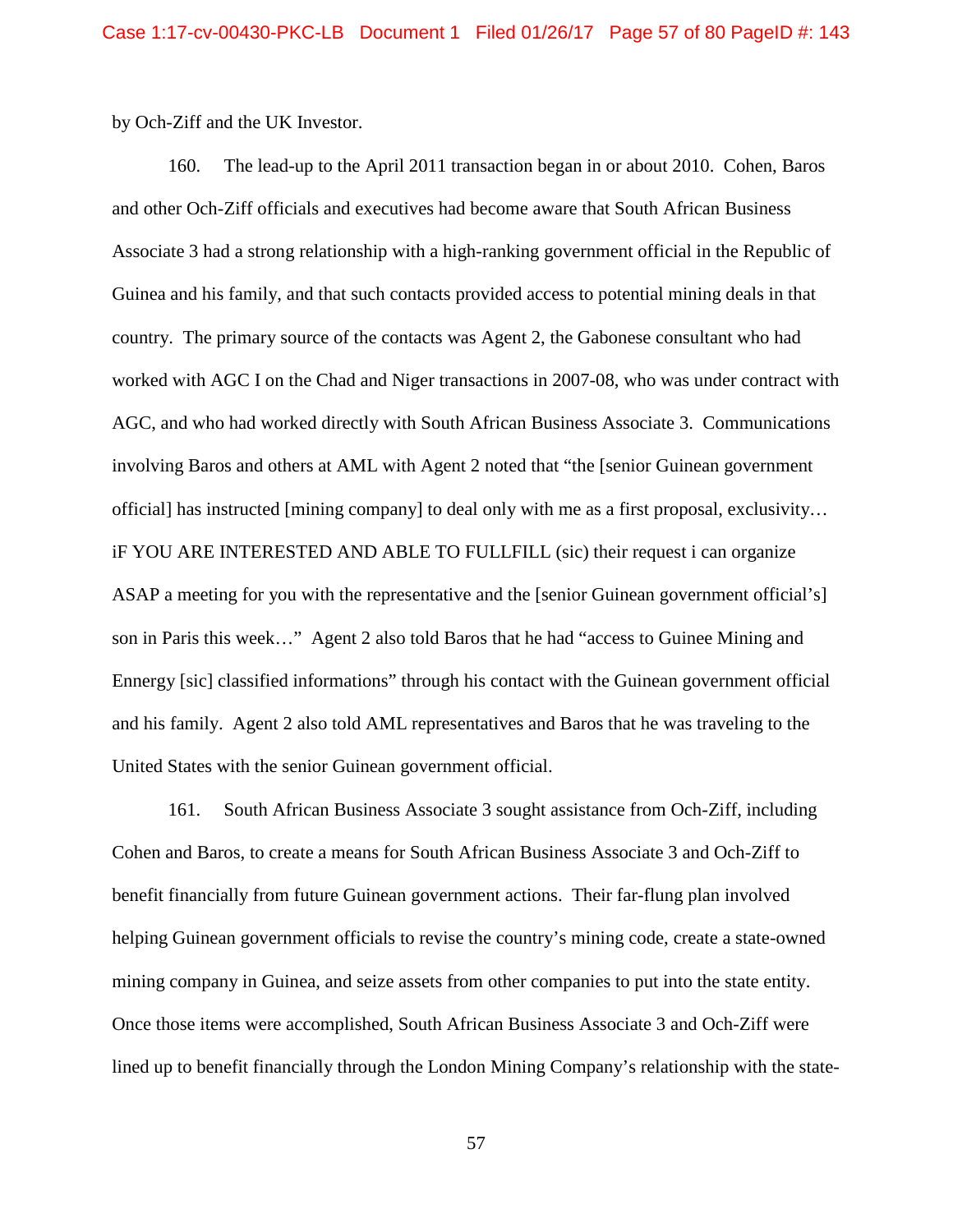owned mining company in Guinea.

 asking, "[h]ow can we get agc to put 50m into guinea?" The answer by Cohen and Baros was to others, the UK Investor. 162. The plan required a large infusion of cash to South African Business Associate 3 to fund his ongoing efforts in Guinea. South African Business Associate 2 emailed Baros structure a corrupt transaction that relied on material misrepresentations and omissions to, among

 the corrupt transaction, a related-party transaction that would advance their plan without disclosing to the UK Investor the full involvement of Och-Ziff and AGC II in South African London Mining Company held by the SA Business Conglomerate to AGC II in order to raise capital to fund their efforts in Guinea. That effort stalled, however, because South African law 163. Cohen and Baros, along with South African Business Associates 2 and 3, crafted Business Associate 3's efforts in Guinea. Most importantly, it would result in a \$52 million windfall for South African Business Associate 3. Initially they sought to sell shares in the limited the ability of the SA Business Conglomerate to transfer the proceeds of the sale outside of the country.

 164. In response, Cohen, Baros and South African Business Associates 2 and 3 devised AGC II and the Mining Company. In describing the transaction, Baros stated "[T]here was to be Guinea." The "50m" referred to by Baros was the difference between what South African Conglomerate, and what AGC II would pay to South African Business Associate for a subset of a new scheme that would result in AGC II overpaying South African Business Associate 3 by \$52 million for London Mining Company shares he controlled, by inserting a third party between at least GBP 1/share difference to leave [the South African Business Associate 3] with \$50m for Business Associate 3 would pay for shares in the London Mining Company to SA Business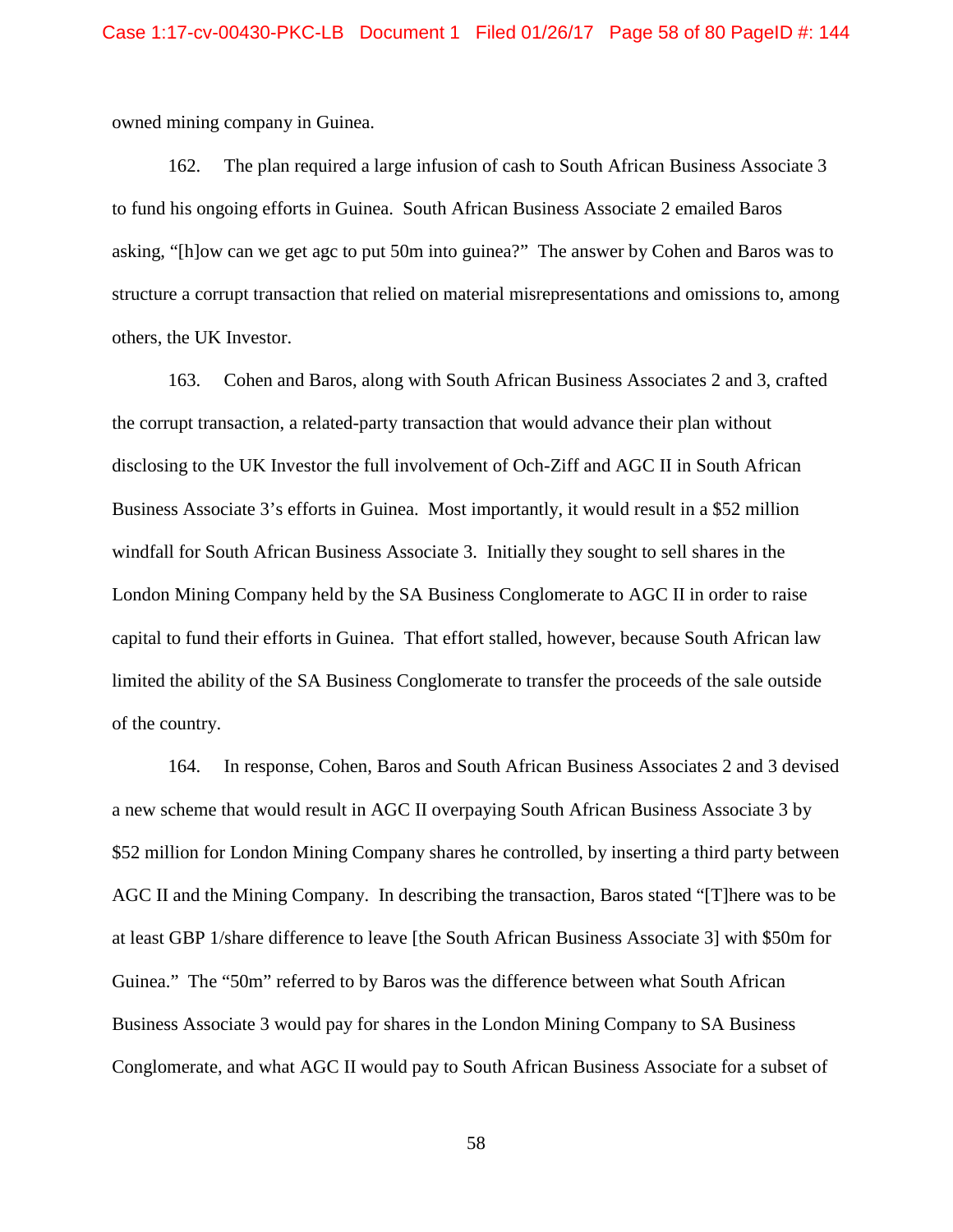those shares.

 by AGC II to pay SA Business Conglomerate \$25 million for the initial 31.5 million shares. The \$77 million purchase price represented at least a \$52 million mark-up to AGC II. With the \$52 million windfall, South African Business Associate 3 paid \$2.1 million to Och-Ziff to satisfy an outstanding loan relating to AGC I (in which the UK Investor had no interest), \$25 million to the Agent 2, and the remainder to personally benefit South African Business Associate 3 and his business partners, South African Business Associates 1 and 2. 165. In the revised transaction, South African Business Associate 3 used his offshore investment company (the Turks & Caicos Entity that had received an \$87 million loan from Och-Ziff in April 2007) to enter into an agreement with SA Business Conglomerate to purchase 31.5 million shares in the London Mining Company for \$25 million. He then agreed to immediately resell 18.5 million shares in that same company to AGC II for \$77 million. The transactions were virtually simultaneous, with South African Business Associate 3 using the \$77 million paid government of Guinea to try to obtain valuable mining investments in the country, \$1 million to

business partners, South African Business Associates 1 and 2.<br>166. Agent 2 directly transferred \$150,000 of the \$1 million he received to a high-ranking Guinean government official as a bribe payment in connection with the above scheme.

## **3. Violations of the Investment Advisers Act: Material Misrepresentations and Omissions by Och-Ziff, Cohen and Baros Relating to the \$77 Million Stock Transaction**

UK Investor. The UK Investor was told that the Turks & Caicos Entity already owned the shares in the London Mining Company after a "recently completed" transaction. The UK Investor was not informed that the transactions would be back-to-back, or that funds from AGC II would be used to purchase the shares from SA Business Conglomerate after AGC II funded the second 167. The actual terms of the back-to-back stock transactions were not disclosed to the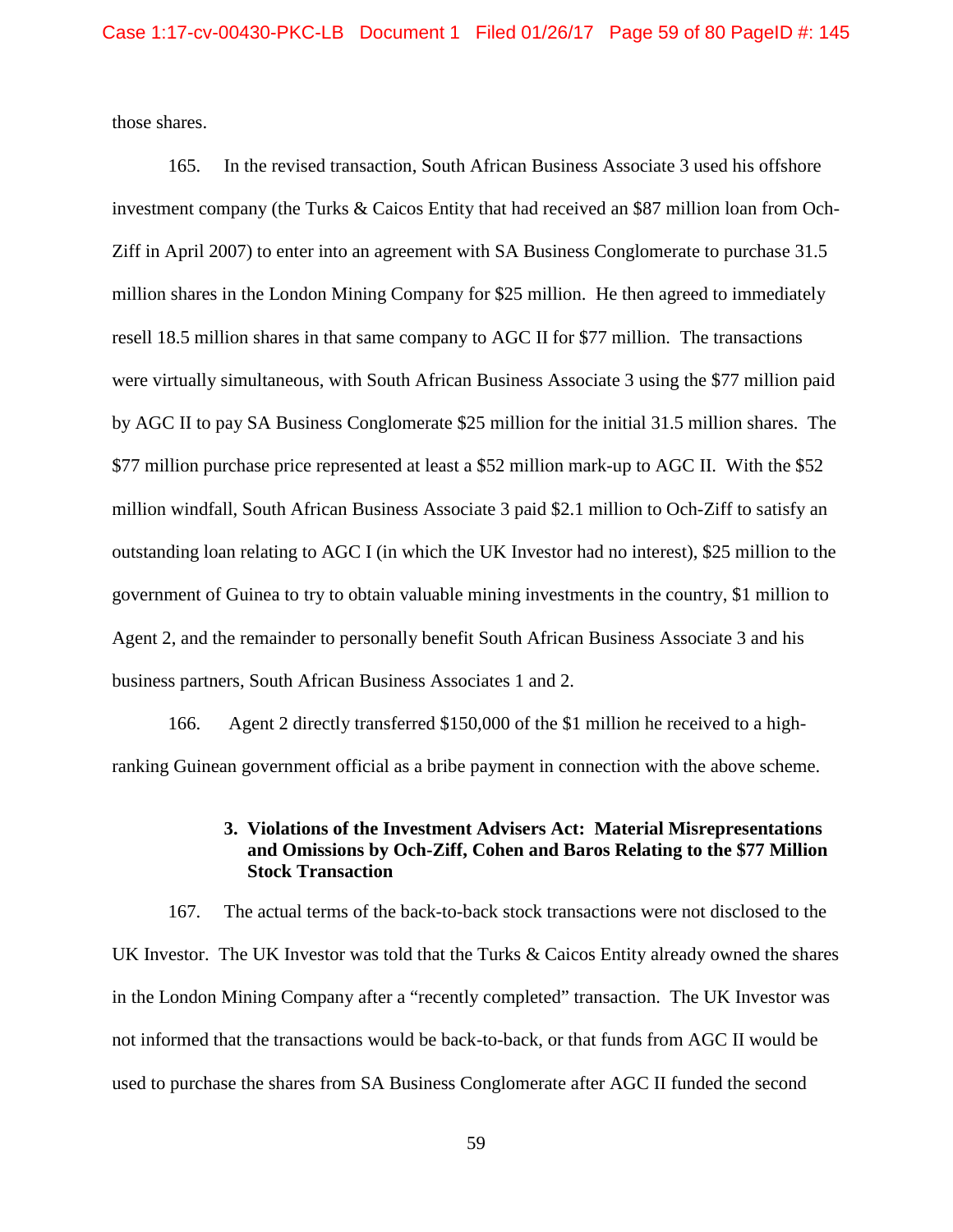million shares in the London Mining Company to AGC II for \$77 million, but was not told that the \$77 million price represented at least a \$52 million overpayment by AGC II over what the Turks & Caicos Entity would pay the SA Business Conglomerate for fewer shares in the London transaction. The UK Investor also understood that the Turks & Caicos Entity was to sell 18.5 Mining Company.

 168. Cohen and Baros knew that they also had omitted material terms about the originating transaction. South African Business Associate 3's assistant described the undisclosed debt" to the AGC CEO's company in South Africa. Further, Cohen and Baros arranged to divert approximately \$2.1 million from the transaction for the direct benefit of Och-Ziff. This also was not disclosed to the UK Investor. As Baros described to Cohen, they would "keep \$3m for AGC terms of the deal to Baros who shared them with Cohen. The undisclosed terms included additional "cash local out of [South African] registered co," and undisclosed cash to repay "bank I." That approximately \$3 million would give South African Business Associate 3 money to repay a loan to Och-Ziff relating to AGC I expenses. Cohen and Baros also knew that South African Business Associate 3 would use at least \$25 million from AGC II to fund his efforts in Guinea.

 169. Cohen and Baros knew that the description of the transaction that was given to the UK Investor was a sham. The UK Investor was not told that South African Business Associate 3 would reap a \$52 million windfall from the transaction. The UK Investor likewise was not transaction and South African Business Associate 3's payment to Guinea. The UK Investor was or lack of arms-length negotiations for AGC II and its business partners. The UK Investor was informed of the ulterior motives and secret terms of the transaction, or the link between the not informed of the related-party nature of the transaction, the changing terms of the transaction,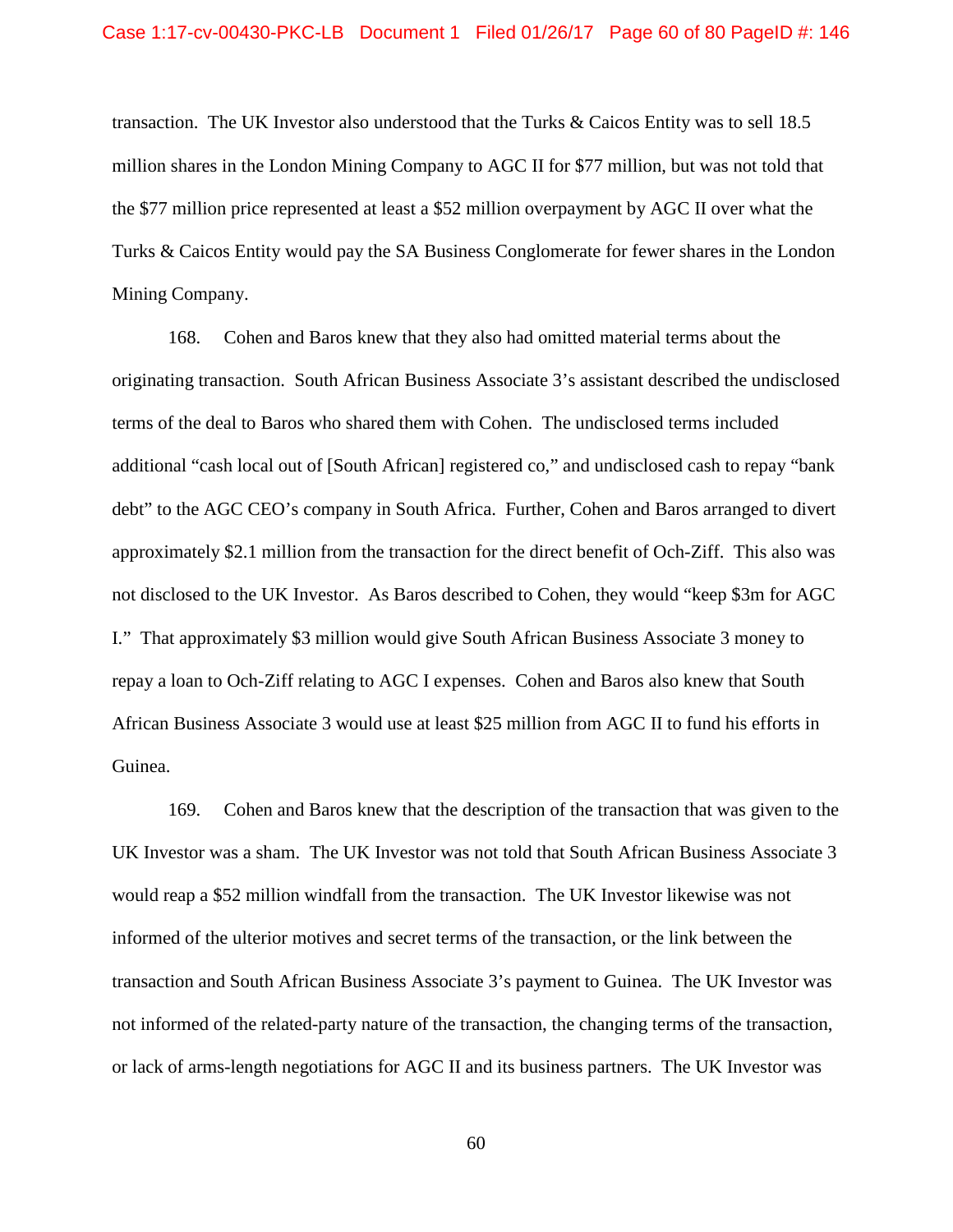#### Case 1:17-cv-00430-PKC-LB Document 1 Filed 01/26/17 Page 61 of 80 PageID #: 147

 million shares of the London Mining Company through the Turks & Caicos Entity had not even occurred at the time the \$77 million purchase by AGC II was being discussed. not told that the initial transaction in which South African Business Associate 3 would buy 31.5

 shares in the London Mining Company for \$25 million (not \$77 million). Och-Ziff, Cohen and Baros offered the false explanation to the UK Investor—that AGC II was paying the same shares—by claiming that the original purchase by the Turks & Caicos Entity had been initiated in 2009 and had been "recently completed." In fact, as Cohen and Baros knew, there was no 18.5 million shares, and would be funded out of the purchase price paid by AGC II. 170. The UK Investor was not told that South African Business Associate 3 would use the \$77 million he and his Turks & Caicos Entity received from AGC II to purchase the amount for 18.5 million shares that had been paid by the Turks & Caicos Entity for 31.5 million 2009 purchase, and the transactions by which SA Business Conglomerate sold the 31.5 million shares to the Turks & Caicos Entity would be virtually simultaneous with AGC II's purchase of

 171. The investment agreement between Och-Ziff and the UK Investor provided that UK Investor did not reject the \$77 million stock purchase by AGC II, but Cohen, Baros and Ochthe Investor could review and reject any transaction involving potential conflicts of interest. The Ziff obtained the consent of the UK Investor by making material misrepresentations and omissions about the nature of the transaction as described above.

 compliance and other personnel at Och-Ziff, the firm would fail to maintain books and records that accurately and fairly reflected its transactions and disposition of assets. Cohen and Baros 172. Cohen and Baros also failed to communicate complete and accurate information about the transaction internally at Och-Ziff. Cohen and Baros knew that by failing to communicate complete and accurate information about the above transaction to legal,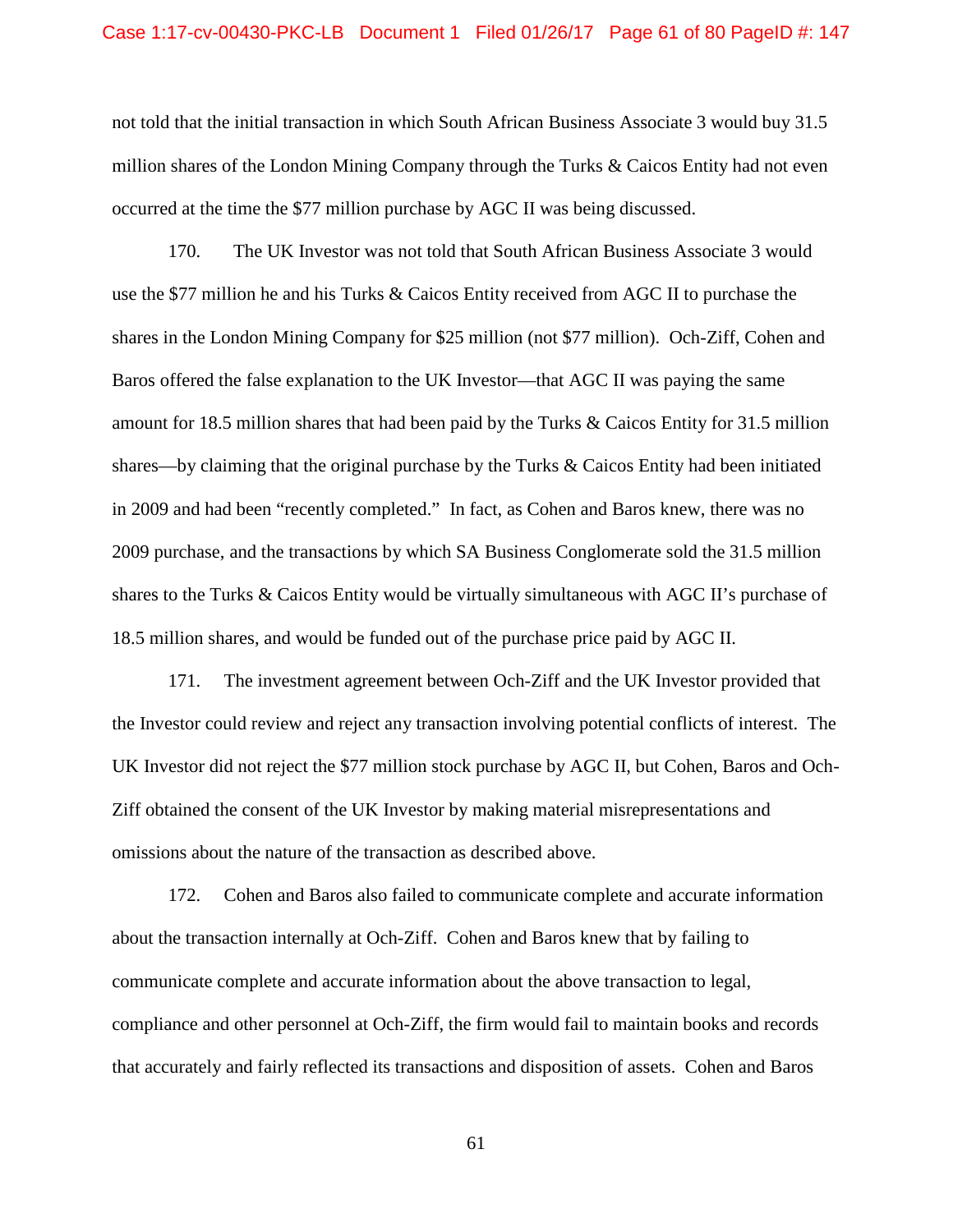proceeds to pay bribes, would circumvent financial and anti-corruption policies and internal controls at Och-Ziff. Finally, Och-Ziff failed to conduct adequate and appropriate due diligence also understood that concealing that, among other things, Agent 3 intended to use the loan investigation or impose adequate restrictions to prevent the secret aspects of the transaction from occurring.

# **G. Violations of the Investment Advisers Act: Material Misrepresentations and Omissions, Self-Dealing and Misuse of Investor Funds By Och-Ziff, Cohen and Baros Relating to Two Additional AGC II Transactions**

 fraudulently obtained consent from the UK Investor by making material misrepresentations and omissions about the nature of the transactions. Baros participated in the second of those 173. Cohen caused Och-Ziff to engage in two additional transactions in which he transactions.

## **1. The Congo-Brazzaville Oil Field Transaction**

 174. In May 2010, Cohen and other Och-Ziff officials learned that high-level opportunity to buy a 25% stake in an oil field off the coast of Congo-Brazzaville. Cohen pushed Och-Ziff to go forward with the deal. According to a public statement by the Oil Exploration Company's CEO at the time, this was "an excellent opportunity afforded to us from the close government officials from South Africa and Congo-Brazzaville had agreed to give an oil exploration company affiliated with the AML joint venture (the "Oil Exploration Company") the relationship between [the ruling political party in South Africa] and [senior Congo-Brazzaville government official] and our prior efforts in Congo B." Och-Ziff officials were told that the Oil Exploration Company had purportedly been designated by a high-ranking South African government official to participate in this transaction.

175. Cohen and other Och-Ziff officials later learned that a third-party South African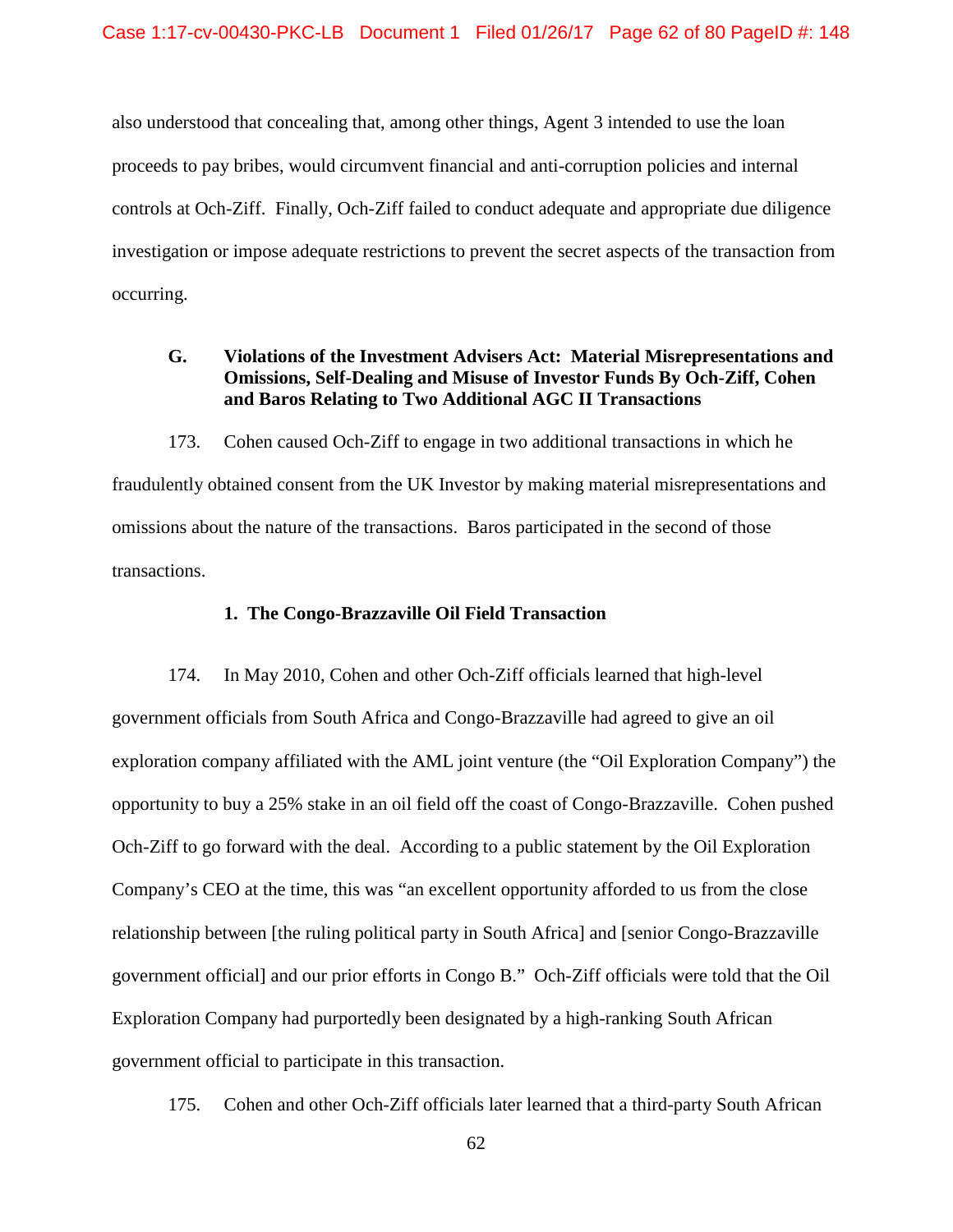entity was to be given a 25% interest in the Oil Exploration Company's stake in the oil asset. African-designated entity received a percentage of the equity at no cost. The Oil Exploration government." This interest was to be a "free carry" for the South African-designated entity, meaning the Oil Exploration Company would fund the entire purchase of the oil asset from the current owner (an Italian oil company) and also fund all ongoing costs associated with the oil asset while the South Company described this partner in various communications as either "Partner X" or "the

government."<br>176. After conducting a limited due diligence investigation, Och-Ziff and Cohen designated entity was to have no overt role in the transaction or related matters. As a result of concerns expressed by Och-Ziff about the background of the proposed partners, and other learned that the owners of the proposed South African partner had histories of corruption, arms dealing and ties to the ruling South African political party, but no oil exploration or production experience. One of the proposed owners of "Partner X" was described in a background report received by Och-Ziff and Cohen as an "associate and benefactor" of a high-ranking South African government official. Apart from receiving the free equity interest, the South Africanfactors, the transaction stalled in late 2009.

 Exploration Company, made a second push to get the transaction approved. They now claimed (in which he, Och-Ziff, and AGC I held interests) as his proxy for this opportunity. 177. In early 2010, Cohen and others at Och-Ziff and AML, in concert with the Oil that South African Business Associate 3, who had close ties to South African politicians, was given the opportunity to invest in the oil asset by the government of Congo-Brazzaville to compensate him after his prior interests in Congo-Brazzaville were awarded to another entity. South African Business Associate 3 then purportedly designated the Oil Exploration Company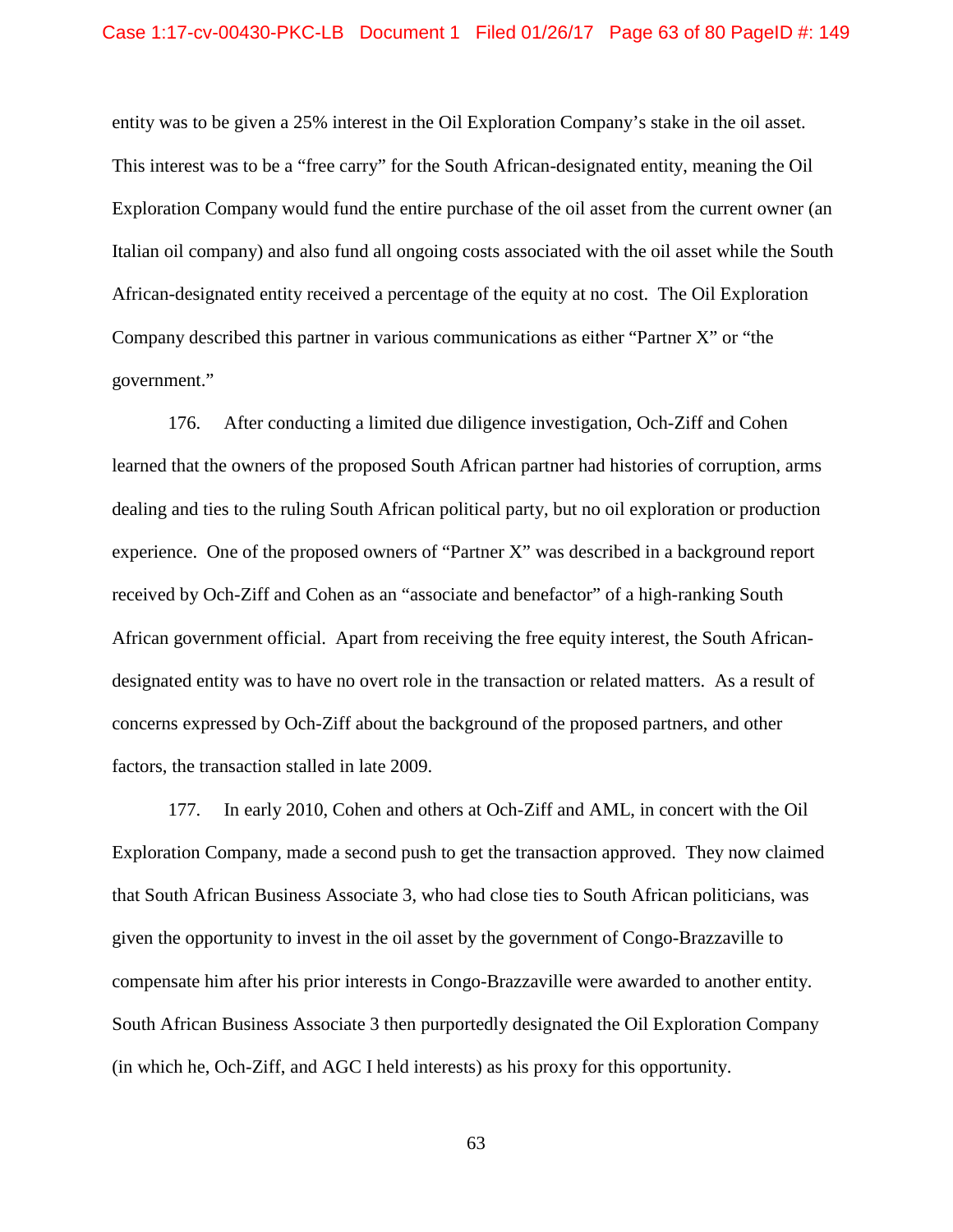### Case 1:17-cv-00430-PKC-LB Document 1 Filed 01/26/17 Page 64 of 80 PageID #: 150

 million by the Oil Exploration Company (funded by AGC II) as compensation for his prior "losses." Another individual with close ties to a high-ranking government official in Congo- Brazzaville (the "French Agent") was inserted into the transaction and described as an additional introducer. The French Agent was to be compensated for his purported role in arranging the with putting the deal together. For his supposed efforts, the French Agent was to receive a \$5 no cost. The \$5 million payment was to be funded by AGC II. 178. Under the new terms, South African Business Associate 3 would be paid \$13 transaction between South African Business Associate 3 and the high-ranking government official in Congo-Brazzaville even though all indications were that he had little or nothing to do million payment as well as 25% of the Oil Exploration Company's stake in the oil field project at

 179. The change of circumstances, new intermediaries and overall conduct surrounding work to complete the deal. Cohen was a vocal advocate for the deal. Och-Ziff directed the Oil new actors and supposed origin. As part of that due diligence, South African Business Associate the resurrected deal constituted a significant corruption risk, but Och-Ziff nonetheless began Exploration Company to conduct a due diligence investigation relating to the revived deal and its 3 and the French Agent submitted affidavits in which they confirmed the second origin story and the involvement of the French Agent. Neither affidavit referenced or explained the original source for the transaction or the involvement of "Partner X" or the government in the transaction. The Oil Exploration Company purportedly conducted due diligence on the deal and the individuals receiving funds, which Och-Ziff directed and reviewed.

 to a conference call where one Och-Ziff attorney called from his vacation in Italy in an effort to 180. Others at Och-Ziff, including members of the legal and compliance team, continued to have reservations about the transaction and the truthfulness of the parties. This led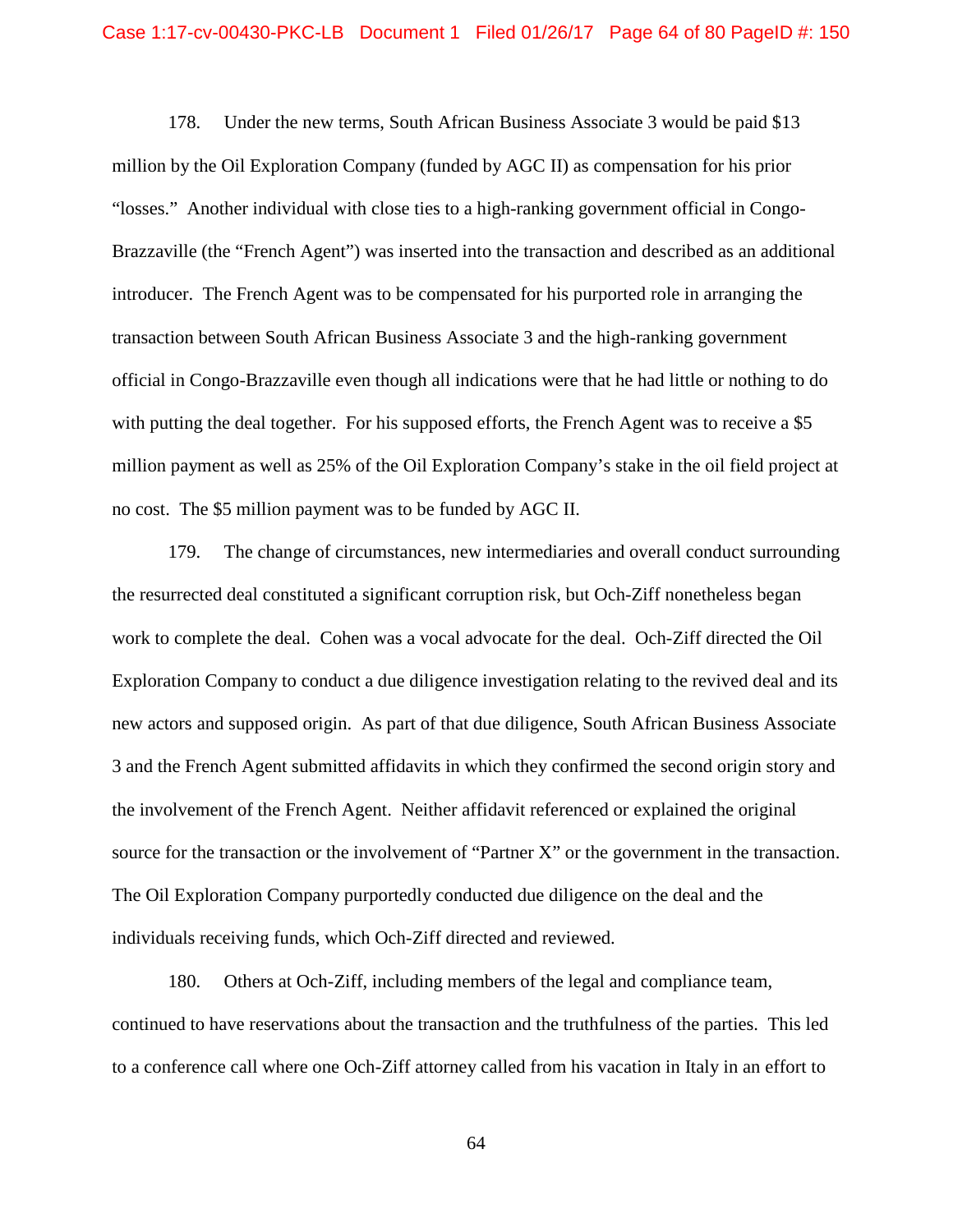stop the deal from going forward. However—at Cohen's urging—Och-Ziff Employee 1 transaction. overruled the objections of legal and compliance officials and approved going forward with the

 Business Associate 3), the investment agreement between Och-Ziff and the UK Investor mandated that Och-Ziff obtain the UK Investor's consent to proceed. Cohen was a primary contact for Och-Ziff with the UK Investor. In seeking and obtaining the consent, Och-Ziff and Cohen did not inform the UK Investor of all of the material circumstances surrounding the transaction or how the transaction came to the Oil Exploration Company. For example, Och-Ziff different proposed partner in the deal. Och-Ziff and Cohen also failed to inform the UK Investor including South African Business Associate 3. Further, Och-Ziff and Cohen failed to inform the UK Investor that neither South African Business Associate 3 nor the French Agent had a role in 181. Because the transaction involved payments to a related party (South African and Cohen failed to disclose the initial sourcing of the transaction or the initial presence of a that, under the original transaction terms, there were no payments to any intermediaries, sourcing the transaction when it was initially described to Och-Ziff.

 validity of paying \$18 million to two intermediaries in the transaction. Cohen and Och-Ziff assured the UK Investor that steps would be taken to ensure that the funds were used representations, Och-Ziff did not take steps to ensure such controls were instituted or followed. 182. The omitted information was directly related to the corruption risk and the appropriately, including paying the intermediaries via segregated accounts and monitoring future transfers by both intermediaries in order to prevent corruption. In reality, and contrary to those Nor did the Oil Exploration Company (using Och-Ziff funds) pay South African Business Associate 3 via a segregated account.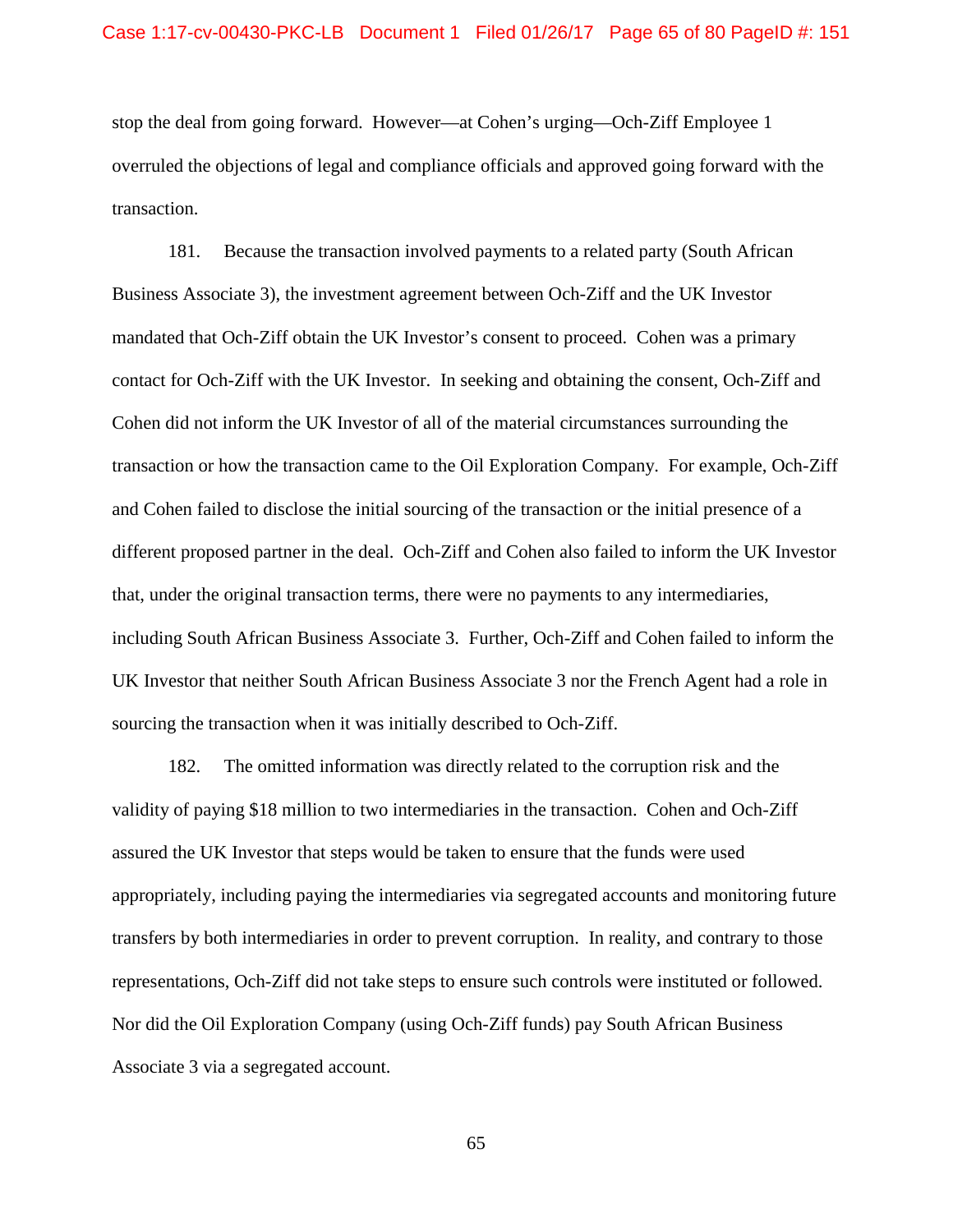183. The UK Investor consented to the transaction based on this false and misleading Company, which in turn were transferred to a non-segregated account controlled by South Business Associate 3 and the Oil Exploration Company did not follow the restrictions conveyed information and these significant omissions. AGC II provided funds to the Oil Exploration African Business Associate 3. Contrary to the description of the deal provided to the UK Investor by Cohen and Och-Ziff, South African Business Associate 3 then transferred a significant portion of the \$13 million he received from the Oil Exploration Company (approximately \$10 million) to the French Agent's account in Lebanon. Och-Ziff, South African to the UK Investor. Despite the extensive corruption and other risks, Och-Ziff failed to take reasonable and appropriate steps to ensure that its investor funds were used for legitimate purposes.

 transaction in order to circumvent internal controls at Och-Ziff. Cohen knew that by failing to that accurately and fairly reflected its transactions and disposition of assets. Finally, Och-Ziff 184. Cohen failed to communicate complete and accurate information about the communicate complete and accurate information about the above transaction to legal, compliance and other personnel at Och-Ziff, the firm would fail to maintain books and records failed to conduct adequate and appropriate due diligence investigation or impose adequate restrictions to prevent the secret aspects of the transaction from occurring, and to ensure payments made to intermediaries were not made for improper purposes. Failing to take these steps was contrary to Och-Ziff's anti-corruption guidelines and internal financial controls.

## **2. The Super Yacht Loan: Cohen Schemes To Use AGC II Funds to Repay a Personal Loan**

 2008. Cohen did not disclose the loan to Och-Ziff, in violation of Och-Ziff's Code of Ethics. 185. Cohen used his own funds to make an \$18 million personal loan to Agent 1 in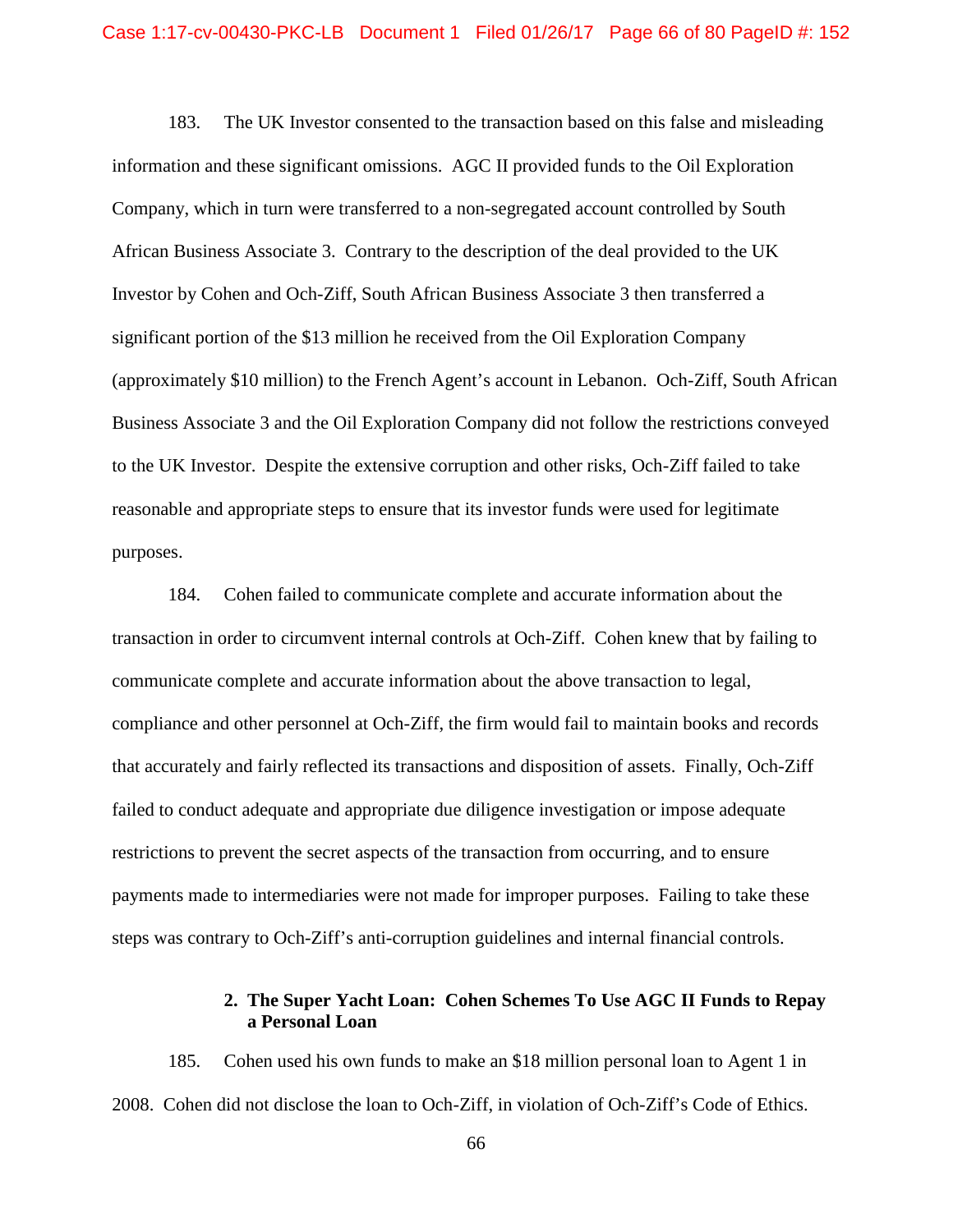The loan was intended to fund Agent 1's construction of a "super yacht." Cohen took security interest in several assets held by Agent 1 to secure his loan, but by 2010 Agent 1 had not repaid Holding Company, as did a third party with whom Cohen had a separate, outstanding \$1 million the loan. In order to provide Agent 1 with funds to repay the loan, Cohen arranged for AGC II to purchase shares in a London-based mining holding company from Agent 1 (the "London Holding Company"). South African Business Associate 3 also owned shares in the London loan arrangement.

 186. In December 2010, Cohen caused AGC II to purchase approximately \$20 million in shares in the London Holding Company, which owned two mining assets in Africa. The Business Associate 3. Och-Ziff, acting primarily through Cohen and with information provided by Cohen, falsely represented the transaction to the UK Investor as a legitimate investment for AGC II. The only sellers disclosed to the UK Investor by Cohen and Och-Ziff were Agent 1 and was finalized). South African Business Associate 3, who was a participant in the AML joint business venture through his Turks & Caicos Entity, was not disclosed as a seller.<br>187. Cohen knew that the funds paid by AGC II to Agent 1 would be used to satisfy sellers of the shares were Agent 1, to whom Cohen had loaned \$1 million, and South African the third individual (who repaid his \$1 million loan to Cohen in the days before the transaction

Cohen knew that the funds paid by AGC II to Agent 1 would be used to satisfy Agent 1's outstanding loan to Cohen and arranged the transaction to accomplish the repayment. Cohen had to approve the sale of shares in the London Holding Company by Agent 1 because he November 2010 to effectuate the AGC II purchase. The transaction also was arranged so that after the AGC II purchase was completed, and he did so the day after AGC II funds were held security in those shares through his personal loan to Agent 1. Cohen gave his approval in Cohen would receive a \$4 million partial repayment on his outstanding loan to Agent 1 soon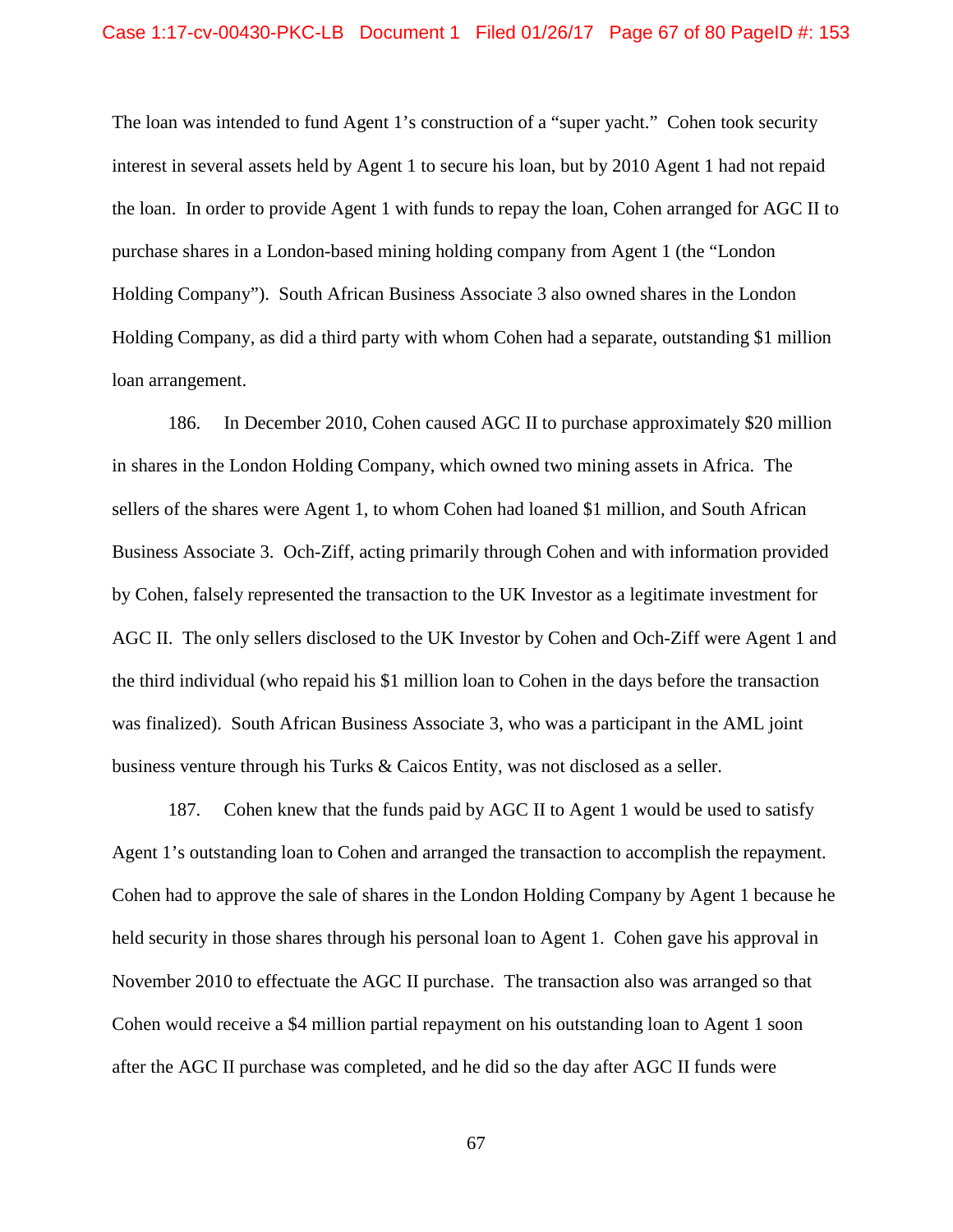transferred to Agent 1. Cohen did not inform Och-Ziff of his interest in the transaction or of his control over the shares, nor was this information conveyed to the UK Investor.

 self-dealing involving South African Business Associate 3. Baros received regular 188. Baros assisted Cohen in finalizing the transaction, and did so fully aware of the communications from a colleague of South African Business Associate 3, who also worked for AML, discussing the secret terms of the transaction, including the involvement of South African Business Associate 3.

 189. Cohen and Baros hid the sale of South African Business Associate 3's shares in the London Holding Company because they understood that the UK Investor could reject the Business Associate 3 was able to sell his shares in secret using Agent 1 as his proxy. deal due to the conflict of interest. Cohen and Baros worked to ensure that South African

 190. The UK Investor was not told of the self-dealing and personal interests of Cohen Company, but not that he was indirectly selling shares in the company to AGC II. The UK Agent 1. Cohen and Och-Ziff did not disclose to the UK Investor that money from AGC II's purchase of shares from the London Holding Company would be used to repay a significant portion of Cohen's loan to Agent 1. The UK Investor gave its approval of the transaction without the benefit of that material information. and South African Business Associate 3 in the transaction. The UK Investor had been told by Och-Ziff that South African Business Associate 3 owned shares in the London Holding Investor also was not told that Cohen previously had an interest in the shares being sold by

without the benefit of that material information.<br>191. AGC II transferred more than \$9 million from accounts in New York to Agent 1's account in late 2010. Agent 1 then transferred \$4 million to Cohen's personal account in partial repayment of the loan. In addition, Cohen directed that Agent 1 transfer another \$4 million to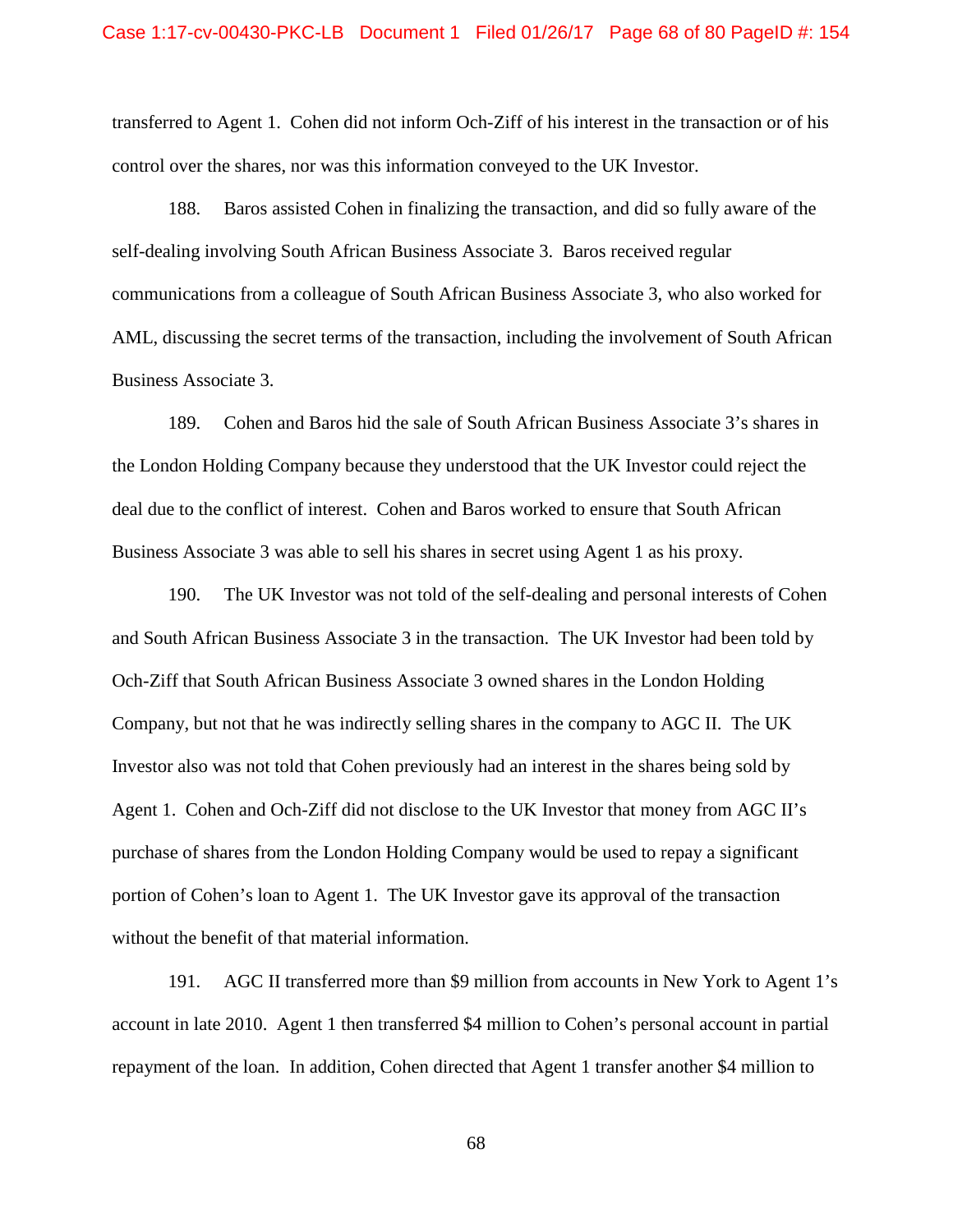accounts for the benefit of South African Business Associate 3.

 192. In 2012, Cohen and Agent 1 created a false document regarding the sale of shares interest in the transaction. The letter, which was addressed to Cohen, signed by Agent 1 and December 2010 came directly from the proceeds of the AGC II purchase of shares from Agent 1. relating to Och-Ziff's transactions in Africa. in Agent 1's London Holding Company in order to hinder and obstruct an ongoing investigation by the Enforcement Division of the SEC into conduct by, among others, Cohen and Och-Ziff. Cohen and Agent 1 created a backdated letter to make it appear that Cohen had no financial backdated to October 2010, stated in part: "I would like to confirm that should a transaction be executed between us, none of the sales proceeds will be applied towards any repayment of the outstanding loan that you provided to us." The letter was a lie, and the funds paid to Cohen in In response to a Commission subpoena issued as part of the Enforcement investigation, Cohen produced the false, backdated letter to the Commission during its investigation of his conduct

 Och-Ziff, the firm would fail to maintain books and records that accurately and fairly reflected its transactions and disposition of assets. Finally, Och-Ziff failed to conduct adequate and appropriate due diligence investigation or impose adequate restrictions to prevent the secret 193. Cohen and Baros failed to communicate complete and accurate information about AGC II's \$20 million purchase of shares in the London Holding Company in order to circumvent internal controls at Och-Ziff. Cohen and Baros knew that by failing to communicate complete and accurate information about the above transaction to legal, compliance and other personnel at aspects of the transaction from occurring. Failing to take these steps was contrary to Och-Ziff's anti-corruption guidelines and internal financial controls.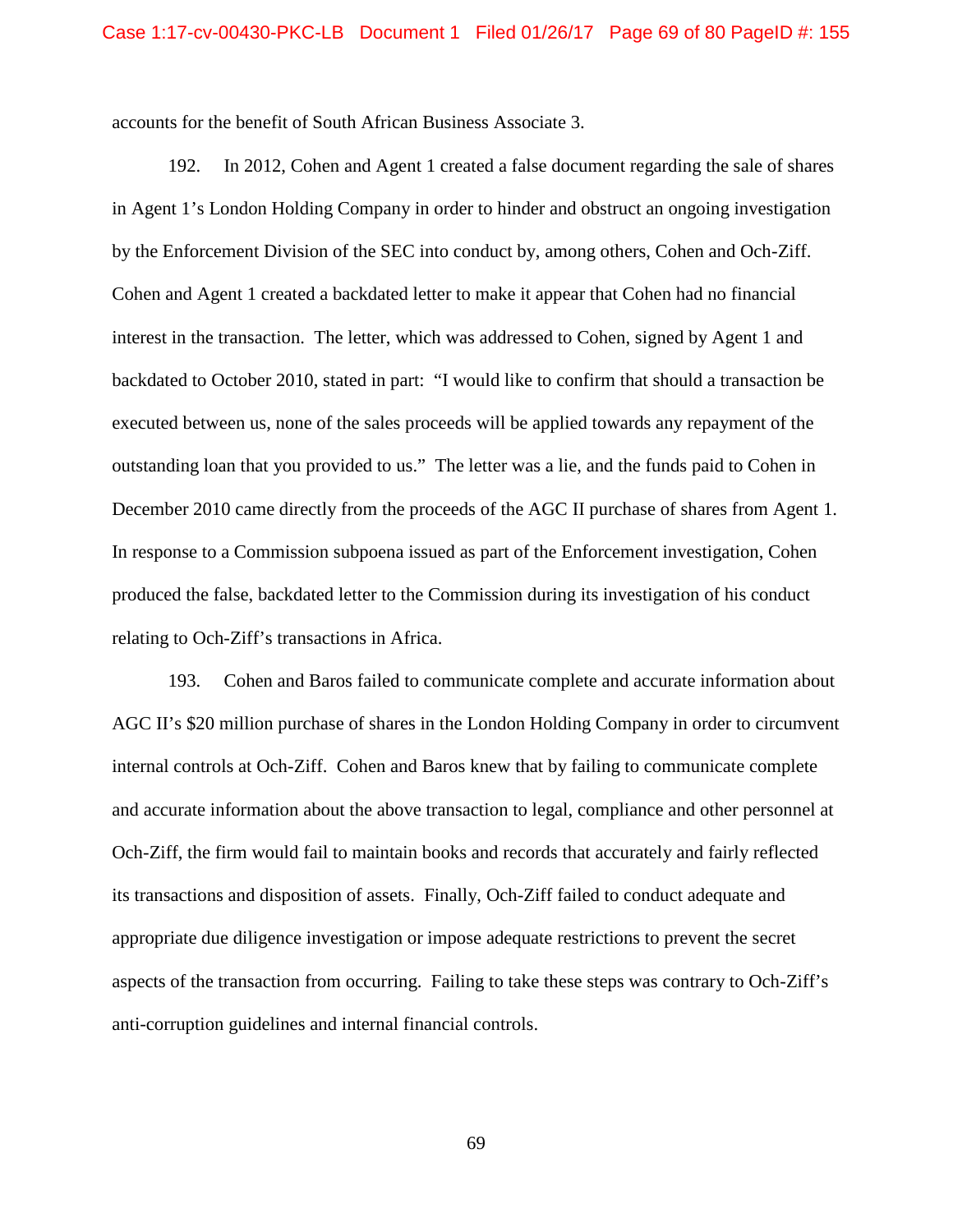### **H. Tolling Agreements**

194. Cohen signed and entered into two tolling agreements with the Commission, for the periods November 26, 2012, through November 25, 2013, and from December 23, 2013, through June 23, 2014. Collectively these agreements tolled the running of any limitations period or any other time-related defenses alleged in this Complaint for a period of 547 days.

195. Baros signed and entered into one tolling agreement with the Commission, for the period February 17, 2016, through May 17, 2016. This agreement tolled the running of any limitations period or any other time-related defenses alleged in this Complaint for a period of 90 days.

## **FIRST CLAIM**

# **Foreign Corrupt Practices Act, Section 30A of the Exchange Act Cohen and Baros Violated the Anti-Bribery Provisions of the**

 196. The Commission realleges and incorporates by reference each and every allegation contained in paragraphs 1 through 195 above as if set forth fully herein.

 promise to give, or authorization of the giving of anything of value to foreign officials for the purpose of influencing their acts or decisions in their official capacity, inducing them to do or 197. By engaging in the following corrupt transactions, Cohen and Baros, who were officers, directors, employees, or agents of Och-Ziff, a United States issuer, made use of the mails or other means or instrumentalities of interstate commerce corruptly in furtherance of an offer, payment, promise to pay, or authorization of the payment of any money, or offer, gift, omit to do any action in violation of their lawful duties, securing an improper advantage, or inducing such foreign officials to use their influence with foreign governments or instrumentalities thereof to affect or influence any act or decision of such government or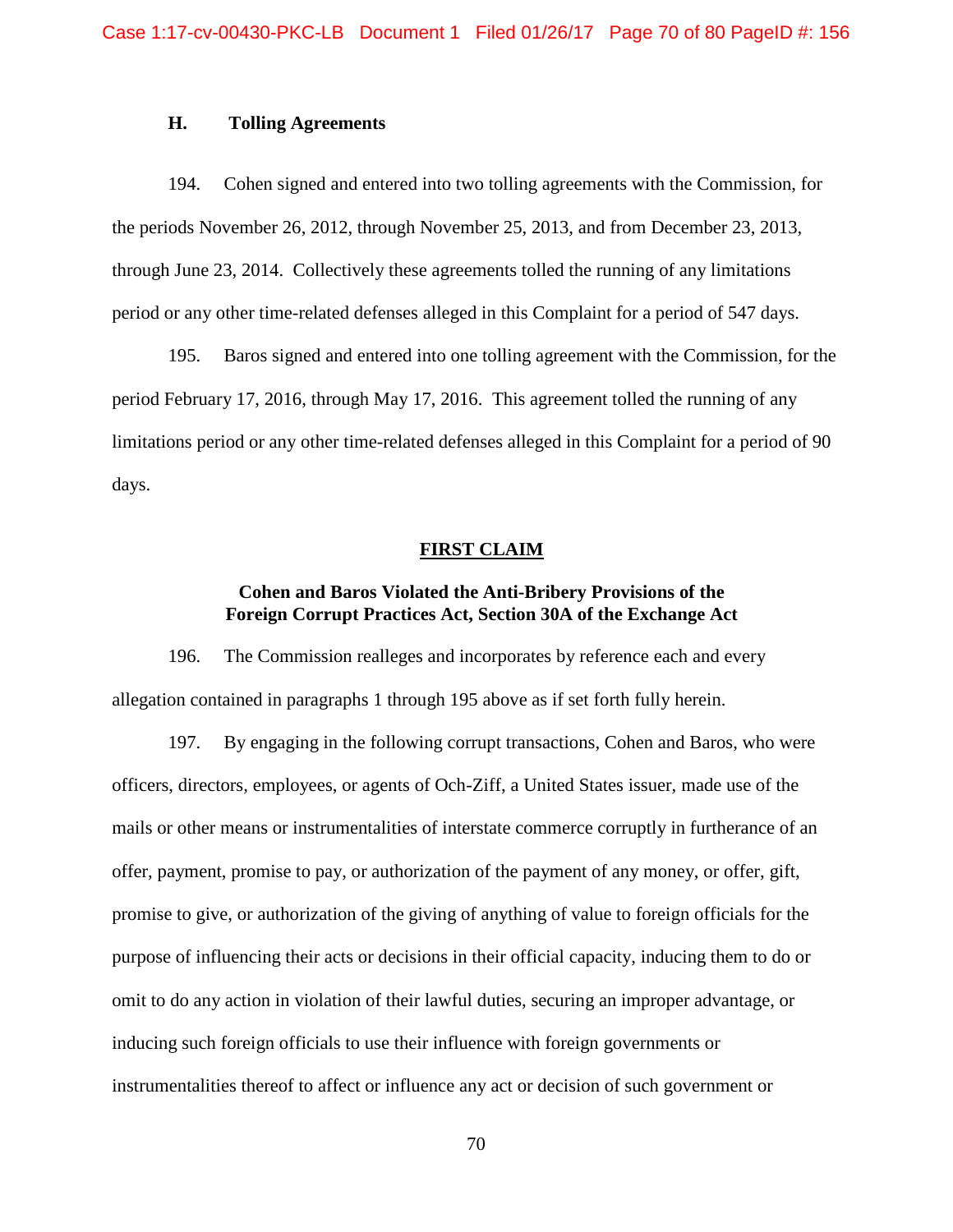## Case 1:17-cv-00430-PKC-LB Document 1 Filed 01/26/17 Page 71 of 80 PageID #: 157

 instrumentality, in order to assist Och-Ziff in obtaining or retaining business. The corrupt transactions included:

- The 2007 investment of \$300 million by the LIA into Och-Ziff Hedge Funds.
- The transaction that began as a convertible loan in or about October 2007, through which Och-Ziff invested approximately \$40 million into the Libya Real Estate Project.
- million to South African Business Associate 3. • The loan of approximately \$86 million, or more, to South African Business Associate 3's Turks & Caicos Entity and additional payments of more than \$10
- Och-Ziff's \$124 million Convertible Loan to Agent 3 through the DRC SPV.
- Och-Ziff's \$130 million in Margin Loans to Agent 3 through his BVI Shell Company.
- The transaction in or about 2010 and 2011, in which AGC II overpaid South African Business Associate 3 by at least \$52 million for shares in the London Mining Company.

198. By reason of the foregoing, Cohen and Baros violated Section 30A of the Exchange Act [15 U.S.C. §78dd-1].

## **SECOND CLAIM**

# **Cohen and Baros Aided and Abetted Och-Ziff's Violations of the Anti-Bribery Provisions of the Foreign Corrupt Practices Act, Section 30A of the Exchange Act**

199. The Commission repeats and incorporates by reference the allegations in

paragraphs 1 through 195 above as if set forth fully herein.

200. Och-Ziff violated Section 30A of the Exchange Act when it made use of the mails

or other means or instrumentalities of interstate commerce corruptly in furtherance of offers,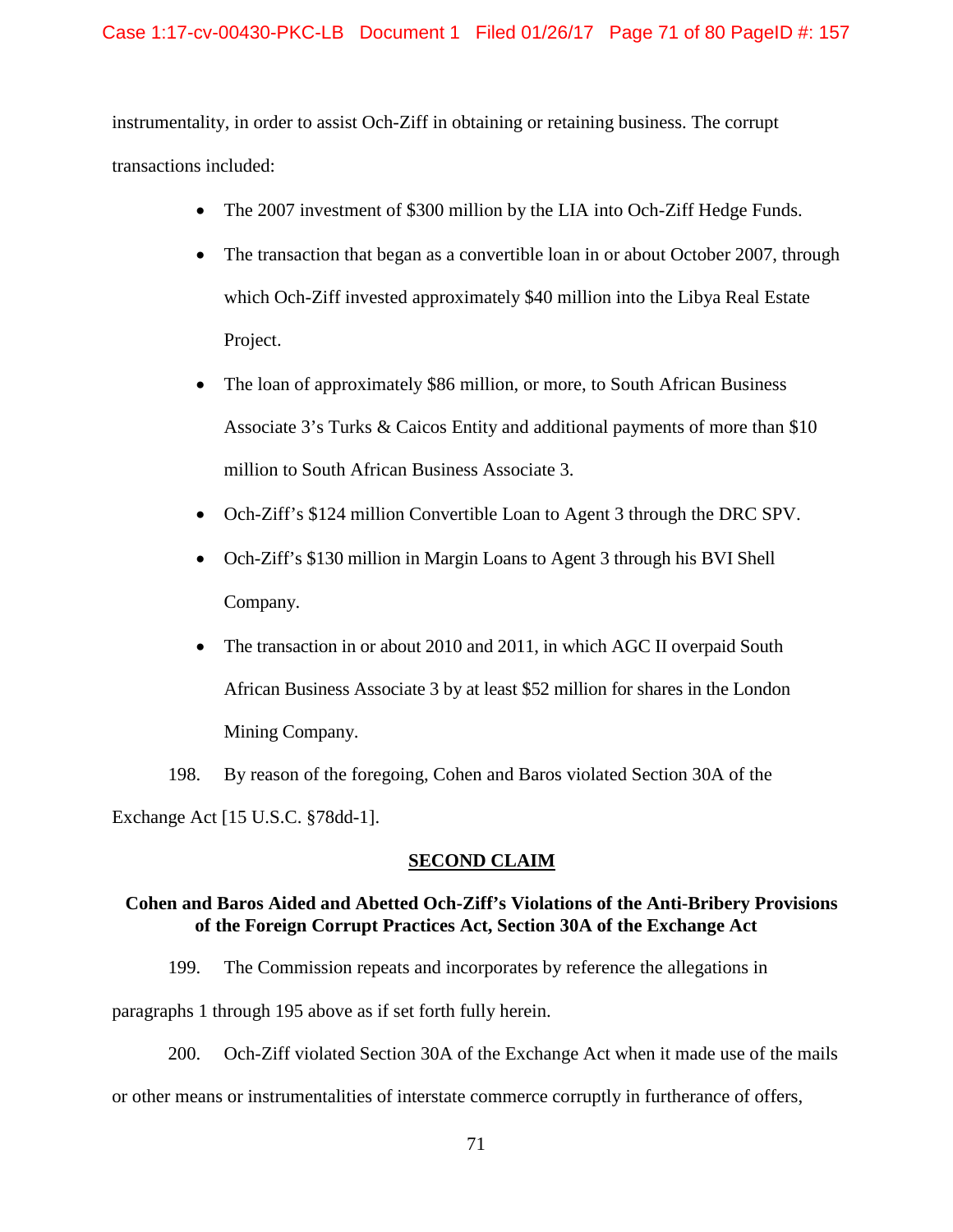### Case 1:17-cv-00430-PKC-LB Document 1 Filed 01/26/17 Page 72 of 80 PageID #: 158

 payments, promises to pay, or authorizations of the payments of any money, or offer, gift, promise to give, or authorizations of the giving of anything of value to foreign officials for the purposes of influencing their acts or decisions in their official capacity, inducing them to do or instrumentality in order to assist Och-Ziff in obtaining or retaining business. omit to do any action in violation of their lawful duties, securing an improper advantage, or inducing such foreign officials to use their influence with foreign governments or instrumentalities thereof to affect or influence any act or decision of such government or

- 201. The corrupt transactions engaged in by Och-Ziff included:
	- The 2007 investment of \$300 million by the LIA into Och-Ziff Hedge Funds. In to secure that investment. Agent 1 paid more than \$3 million in bribes to Libyan Ziff. order to obtain the investment Och-Ziff retained and used the services of Agent 1 to act on its behalf. Och-Ziff retained Agent 1's services knowing that he would need to, and intended to, make corrupt payments to Libyan government officials government officials in connection with securing the LIA investment for Och-
	- Project. In or about 2007, Och-Ziff invested approximately \$40 million of Och- main actor. In furtherance of that arrangement, Och-Ziff used investor funds to investment. A portion of the "deal fee" paid to Agent 1 was used to bribe Libyan • The transaction that began as a convertible loan in or about October 2007, through which Och-Ziff invested approximately \$40 million into the Libya Real Estate Ziff investor funds into the Libya Real Estate Project in which Agent 1 was a pay a bogus \$400,000 "deal fee" to an entity controlled by Agent 1 as part of its government officials in connection with the Libya Real Estate Project.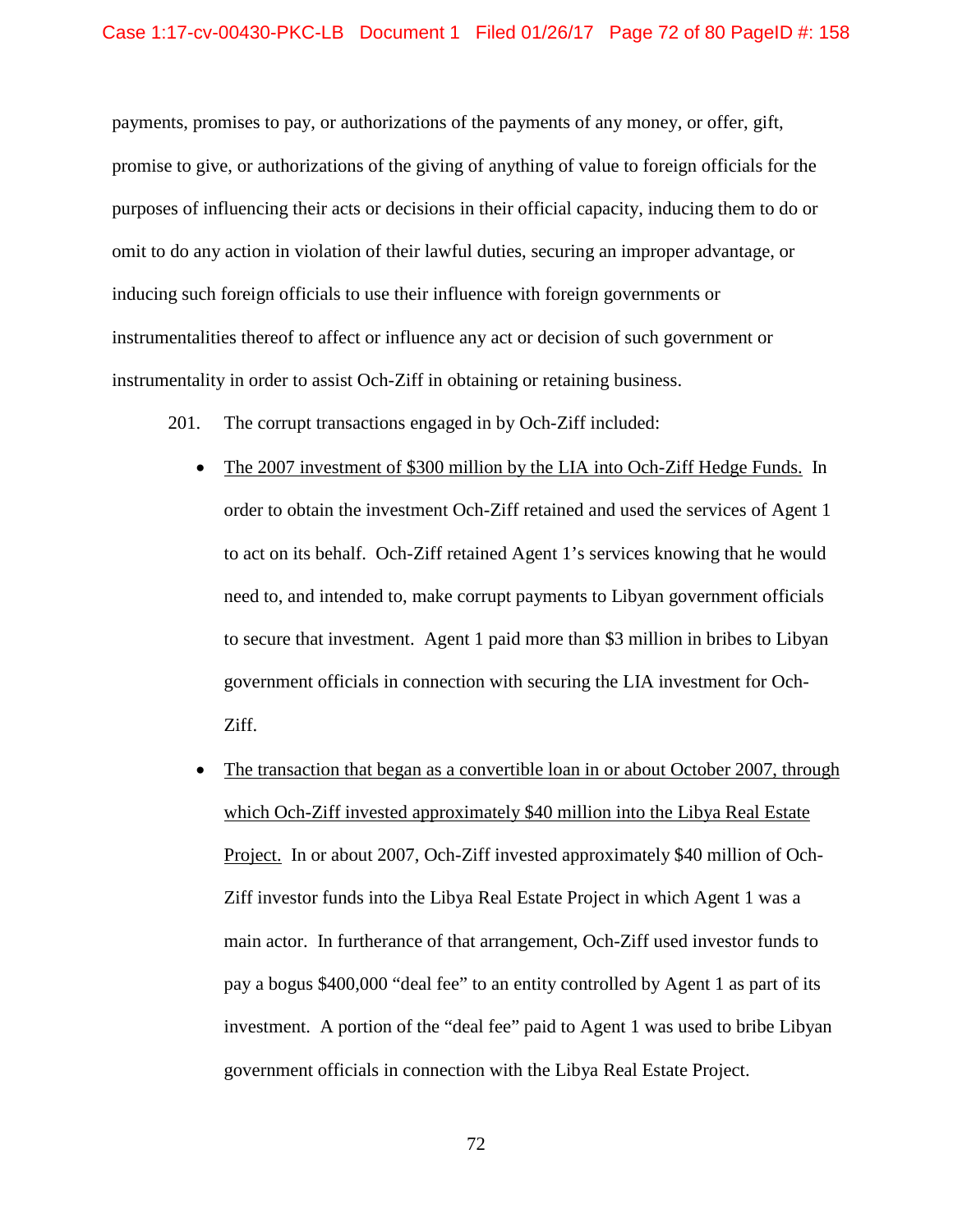- million to South African Business Associate 3. Beginning in or about 2007, Och- Ziff loaned more than \$86 million and made payments of more than \$10 million using Och-Ziff investor funds to South African Business Associate 3. Of the business partner, millions went towards a) bribes to high-ranking government partners, and d) expenditures unrelated to the investment. • The loan of approximately \$86 million, or more, to South African Business Associate 3's Turks & Caicos Entity and additional payments of more than \$10 investor funds provided to South African Business Associate 3, Och-Ziff's AGC I officials, b) illicit payments to middlemen, c) the personal benefit of its business
- the DRC. Monies from the Convertible Loan were used to pay bribes to high- Ziff. • Och-Ziff's \$124 million Convertible Loan to the DRC SPV. Beginning in or about December 2007 and continuing through at least March 2008, Och-Ziff made a Convertible Loan of approximately \$124 million from Och-Ziff investor funds through AGC I to the DRC SPV purportedly to purchase mining assets in ranking government officials related to the acquisition of assets on behalf of Och-
- Och-Ziff's \$130 million in Margin Loans to Agent 3 through his BVI Shell with no restrictions or oversight by Och-Ziff. Monies from the Margin Loan were used to pay bribes to high-ranking government officials related to the acquisition of assets on behalf of Och-Ziff.<br>
73 Company. In or about 2010 and 2011, Och-Ziff made a Margin Loan for approximately \$130 million from Och-Ziff investor funds to Agent 3's BVI Shell Company. Approximately \$84.1 million of the loaned amount went to Agent 3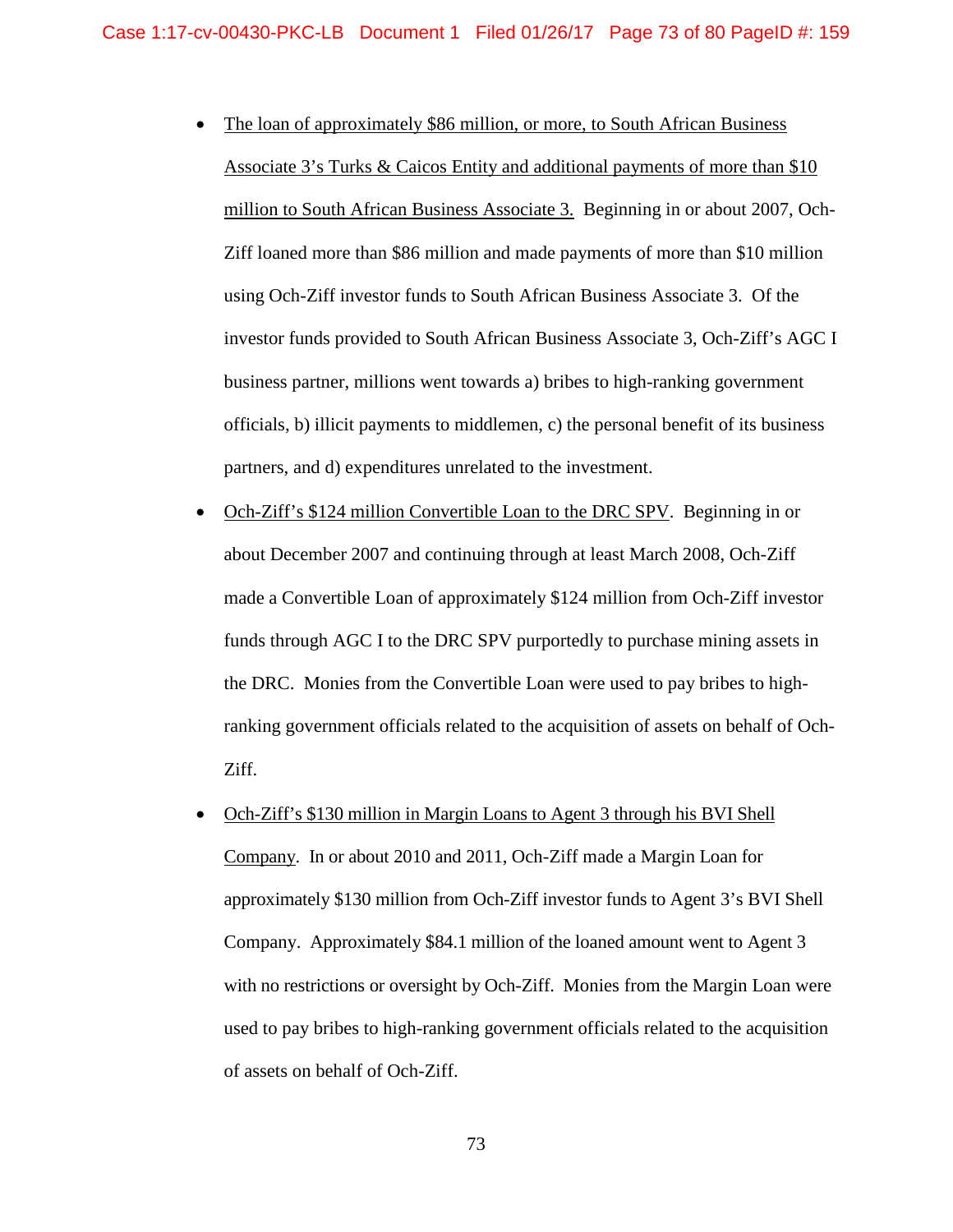• The transaction in or about 2010 and 2011, in which AGC II overpaid South African Business Associate 3 by at least \$52 million for shares in the London Mining Company. In or about 2010 and 2011, Och-Ziff arranged for the purchase of shares in the London Mining Company by AGC II. Och-Ziff caused AGC II to him with capital to use for other purposes. With the proceeds from the AGC II to the government of Guinea as a bribe, and \$1 million to Agent 2, who then used purchase the shares from South African Business Associate 3 in order to provide purchase, South African Business Associate 3 paid more than \$25 million directly \$150,000 of those funds to bribe high-ranking government officials in Guinea.

202. Cohen and Baros knowingly or recklessly provided substantial assistance to Och-Ziff in its violations of Section 30A of the Exchange Act.

203. By reason of the foregoing, Cohen and Baros violated Section 20(e) of the Exchange Act [15 U.S.C. §78t(e)] and Section 30A of the Exchange Act [15 U.S.C. §78dd-1] by aiding and abetting Och-Ziff's violations of Section 30A of the Exchange Act [15 U.S.C. §78dd-1].

### **THIRD CLAIM**

### **Cohen and Baros Aided and Abetted Och-Ziff's Violations of Exchange Act Section 13(b)(2)(A)**

204. The Commission repeats and incorporates by reference the allegations in paragraphs 1 through 195 above as if set forth fully herein.

 books, records, and accounts, which, in reasonable detail, accurately and fairly reflect the 205. Section  $13(b)(2)(A)$  of the Exchange Act requires issuers to make and keep transactions and dispositions of their assets.

206. Och-Ziff violated Section 13(b)(2)(A) of the Exchange Act by failing to make and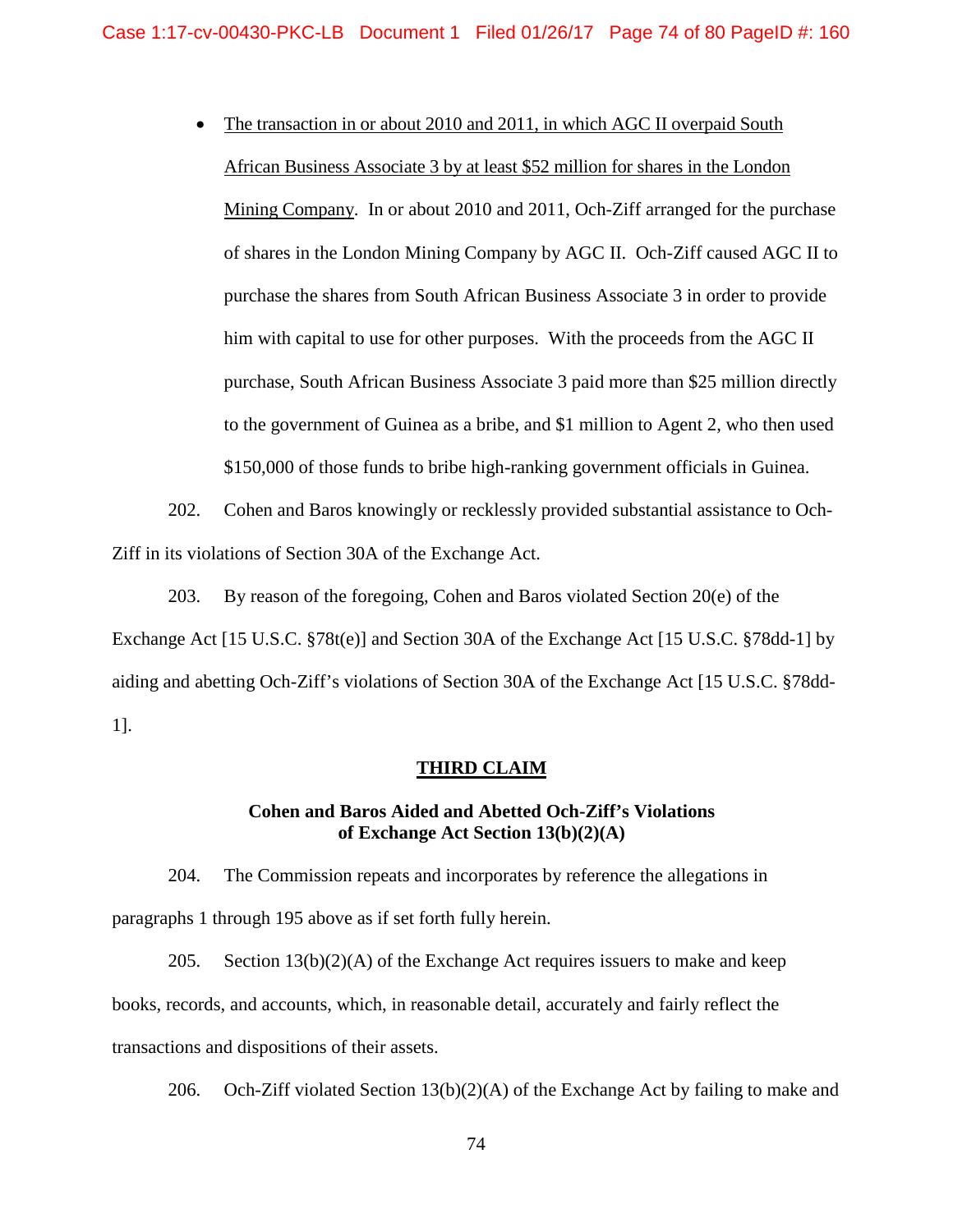transactions and disposition of its assets. keep books, records, and accounts, which, in reasonable detail, accurately and fairly reflected its

 207. By engaging in the conduct described above, Cohen and Baros knowingly or recklessly provided substantial assistance to Och-Ziff in its violations of Exchange Act Section  $13(b)(2)(A)$ .

 §78m(b)(2)(A)], by aiding and abetting Och-Ziff's violations of Sections 13(b)(2)(A) of the 208. By reason of the foregoing, Cohen and Baros violated Section 20(e) of the Exchange Act [15 U.S.C. §78t(e)] and Sections 13(b)(2)(A) of the Exchange Act [15 U.S.C. Exchange Act [15 U.S.C. §78m(b)(2)(A)].

### **FOURTH CLAIM**

# Cohen and Baros Violated Section 13(b)(5) of the Exchange Act<br>and Exchange Act Rule 13b2-1

209. The Commission repeats and incorporates by reference the allegations in paragraphs 1 through 195 above as if set forth fully herein.

210. By engaging in the conduct described above, Cohen and Baros knowingly or recklessly circumvented Och-Ziff's internal accounting controls.

 211. By reason of the foregoing, Cohen and Baros violated Section 13(b)(5) of the Exchange Act [15 U.S.C. §78m(b)(5)] and Exchange Act Rule 13b2-1 [17 C.F.R. §240.13b2-1].

### **FIFTH CLAIM**

### **Cohen Violated Section 206(1) and 206(2) of the Advisers Act**

212. The Commission realleges and incorporates by reference each and every

allegation contained in paragraphs 1 through 195 above as if set forth fully herein.

213. Cohen was an "investment adviser" within the meaning of Section 202(a)(11) of the Investment Advisers Act ("Advisers Act") [15 U.S.C. §80b-2(a)(11)] for each of the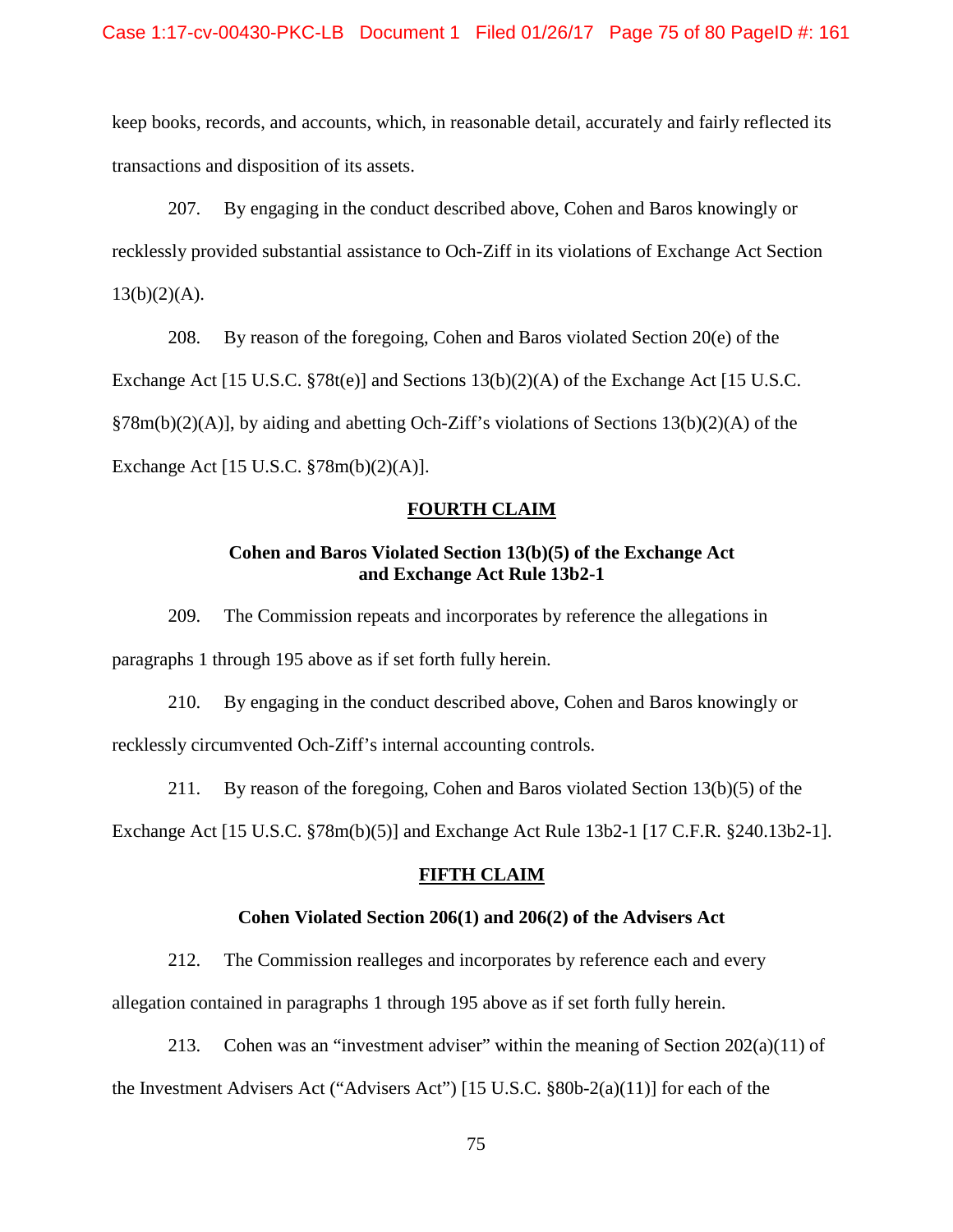#### Case 1:17-cv-00430-PKC-LB Document 1 Filed 01/26/17 Page 76 of 80 PageID #: 162

 transactions detailed above involving AGC I and AGC II, as well as all other Och-Ziff investments in Africa.

 or (b) engaged or is engaging in transactions, practices, or courses of business which operate as a the Advisers Act [15 U.S.C. §§ 80b-6(1) and (2)]. 214. By engaging in the conduct described above, Cohen, by use of the mails or any means or instrumentality of interstate commerce, directly or indirectly, acting intentionally, knowingly or recklessly: (a) employed or is employing devices, schemes, or artifices to defraud; fraud or deceit upon a client or prospective client in violation of Sections 206(1) and 206(2) of

 U.S.C. §§ 80b-6(1) and (2)]. 215. As a result, Cohen violated Sections 206(1) and 206(2) of the Advisers Act [15

### **SIXTH CLAIM**

### **Cohen and Baros Aided and Abetted OZ Management's Violations of Section 206(1) and 206(2) of the Advisers Act**

 216. The Commission realleges and incorporates by reference each and every allegation contained in paragraphs 1 through 195 above as if set forth fully herein.

 §80b-2(a)(11)]. OZ Management was an investment adviser to both AGC I and AGC II, as well as to the existing OZ Management funds that invested in AGC I and otherwise, within the meaning of Section 202(a)(11) of the Investment Advisers Act [15 U.S.C. §80b-2(a)(11)]. 217. OZ Management, a subsidiary of Och-Ziff, was an "investment adviser" within the meaning of Section 202(a)(11) of the Investment Advisers Act ("Advisers Act") [15 U.S.C.

 mails or any means or instrumentality of interstate commerce, directly or indirectly, acting 218. By engaging in the conduct described above, OZ Management, by use of the intentionally, knowingly or recklessly: (a) employed or are employing devices, schemes, or artifices to defraud; or (b) engaged or are engaging in transactions, practices, or courses of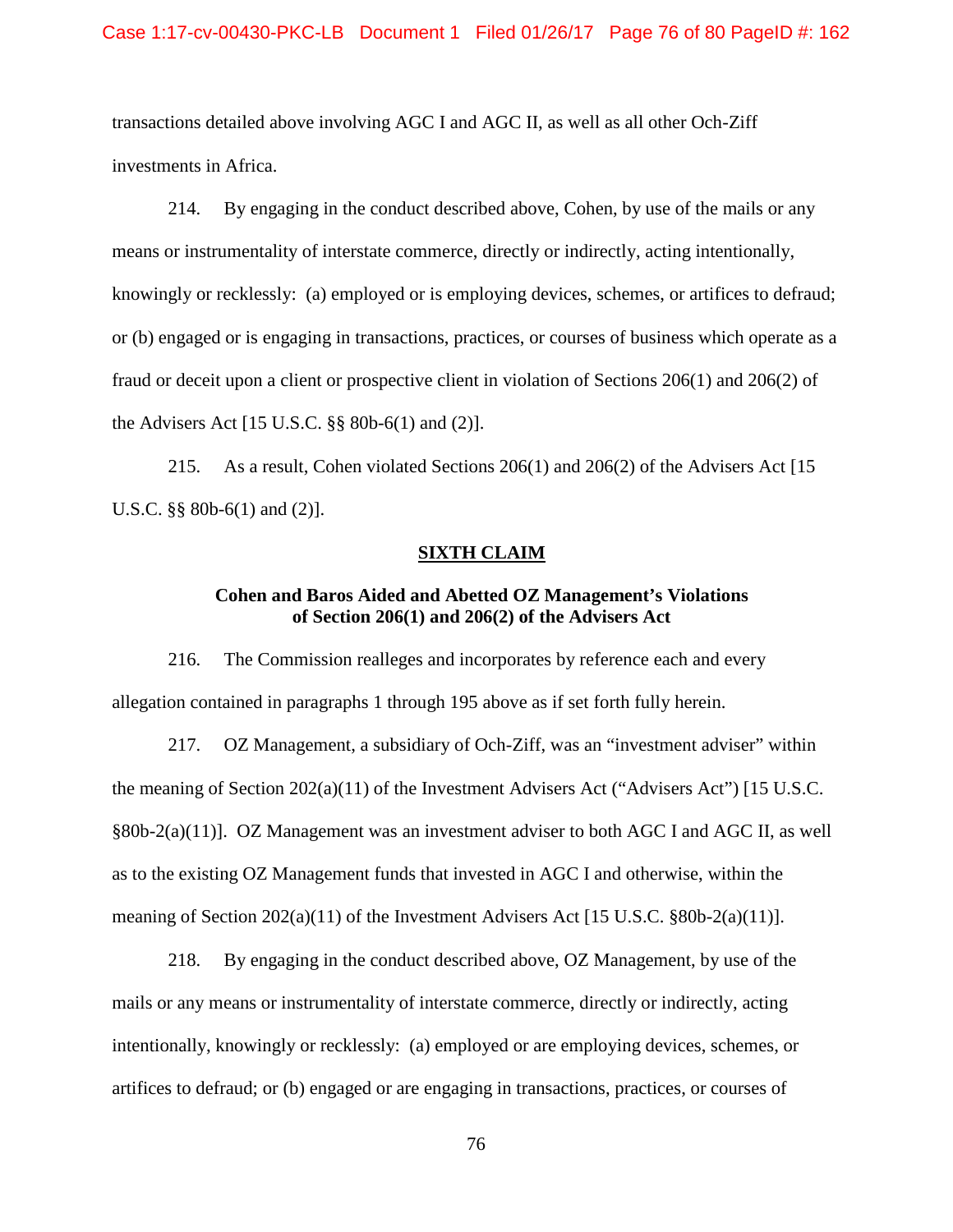Sections 206(1) and 206(2) of the Advisers Act [15 U.S.C. §§ 80b-6(1) and (2)]. business which operate as a fraud or deceit upon a client or prospective client in violation of

 219. By engaging in the conduct described above, Cohen and Baros knowingly or and 206(2) of the Advisers Act [15 U.S.C. §§ 80b-6(1) and (2)]. recklessly provided substantial assistance to OZ Management in its violations of Sections 206(1)

 220. As a result, Cohen and Baros violated Section 209(f) of the Advisers Act [15 U.S.C. §§ 80b-9(f)] and Sections 206(1) and 206(2) of the Advisers Act [15 U.S.C. §§ 80b-6(1) and (2)], by aiding and abetting OZ Management's violations of Sections 206(1) and 206(2) of the Advisers Act [15 U.S.C. §§ 80b-6(1) and (2)].

### **SEVENTH CLAIM**

### **Cohen and Baros Aided and Abetted OZ Management's Violations of Section 206(4) of the Advisers Act and Advisers Act Rule 206(4)-8**

 contained in paragraphs 1 through 195 above as if fully set forth herein. 221. The Commission repeats and incorporates by reference each and every allegation

 222. Both AGC I and AGC II constituted "pooled investment vehicles," as defined by Investment Advisers Act Rule 206(4)-8(b) [17 C.F.R. § 275.206(4)-8(b)]. The AGC I are pooled investment funds comprised of numerous institutional investors. AGC II, which involved the UK Investor as an institutional investor, was a partnership that pooled funds from multiple investors which were aggregated for the purpose of investments. transactions were funded from existing OZ Management funds, including OZ Master Fund, Ltd., OZ Europe Master Fund, Ltd. and OZ Global Special Investment Master Fund, LP all of which

multiple investors which were aggregated for the purpose of investments.<br>223. OZ Management was an "investment adviser" to both AGC I and AGC II, as well as to the existing OZ Management funds that invested in AGC I, within the meaning of Section  $202(a)(11)$  of the Investment Advisers Act [15 U.S.C.  $\S 80b-2(a)(11)$ ].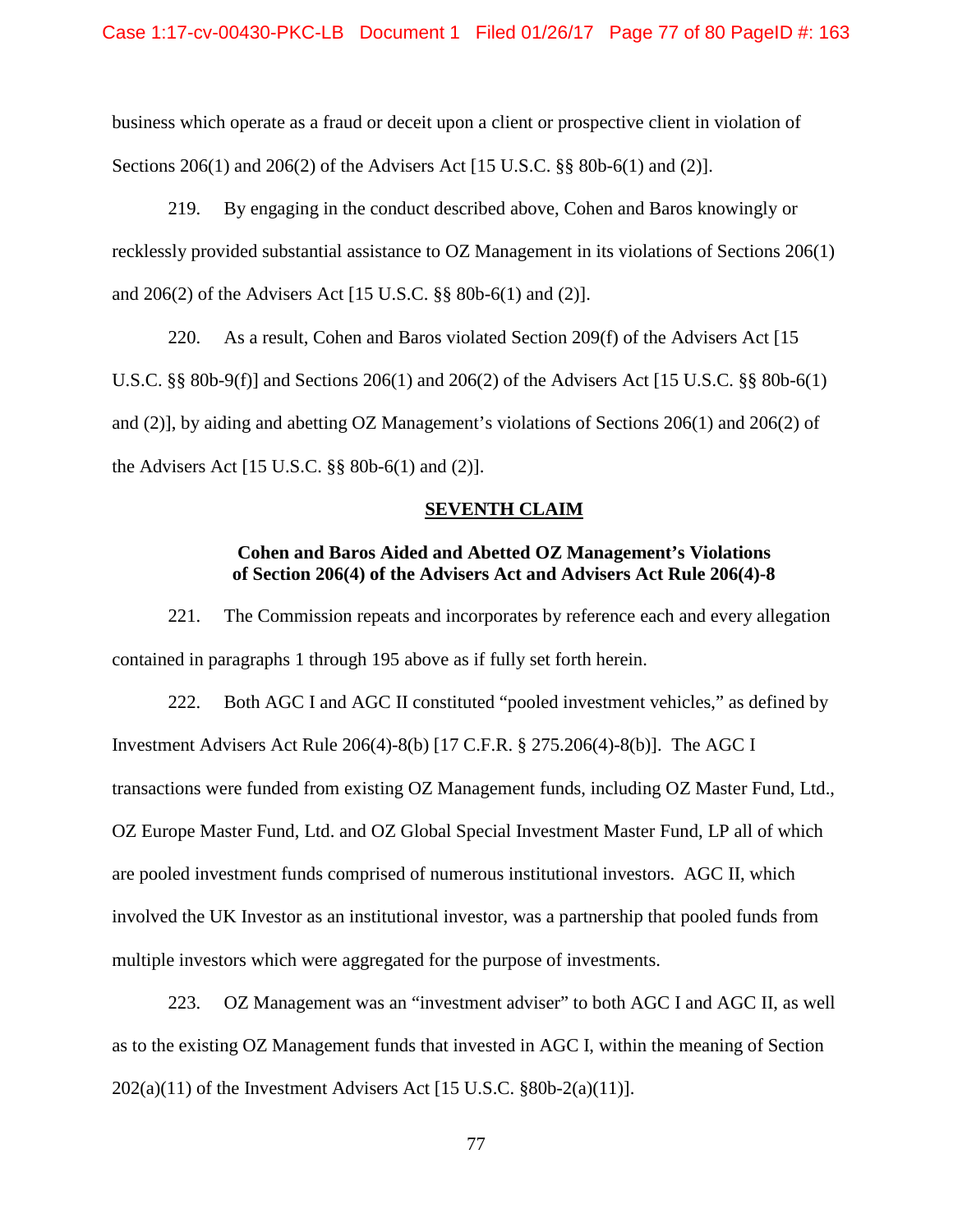224. By engaging in the conduct described above, OZ Management, acting as a registered investment adviser to a pooled investment vehicle, knowingly or recklessly a) made untrue statements of a material fact, or omitted to state a material fact necessary to make the acts, practices, or courses of business that were fraudulent, deceptive, or manipulative with statements made, in light of the circumstances under which they were made, not misleading, to any investor or prospective investor in the pooled investment vehicle, or b) otherwise engaged in respect to investors or prospective investors in the pooled investment vehicles.

 §80b-6(4)] and Rule 206(4)-8 thereunder [17 C.F.R. § 275.206(4)-8]. 225. By engaging in the conduct described above, OZ Management, by use of the mails or any means or instrumentality of interstate commerce, directly or indirectly, acting intentionally, knowingly or recklessly violated Section 206(4) of the Advisers Act [15 U.S.C.

 226. By engaging in the conduct described above, Cohen and Baros knowingly or recklessly provided substantial assistance to Och-Ziff and OZ Management in their violations of C.F.R. § 275.206(4)-8]. Section 206(4) of the Advisers Act [15 U.S.C. §80b-6(4)] and Rule 206(4)-8 thereunder [17

 227. As a result, Cohen and Baros violated Section 209(f) of the Advisers Act [15 U.S.C. §§ 80b-9(f)], Section 206(4) of the Advisers Act [15 U.S.C. §80b-6(4)] and Rule 206(4) 8 thereunder [17 C.F.R. § 275.206(4)-8] by aiding and abetting OZ Management's violations of C.F.R. § 275.206(4)-8]. Section 206(4) of the Advisers Act [15 U.S.C. §80b-6(4)] and Rule 206(4)-8 thereunder [17

### **PRAYER FOR RELIEF**

**WHEREFORE**, the Commission respectfully requests a Final Judgment that:

**I.**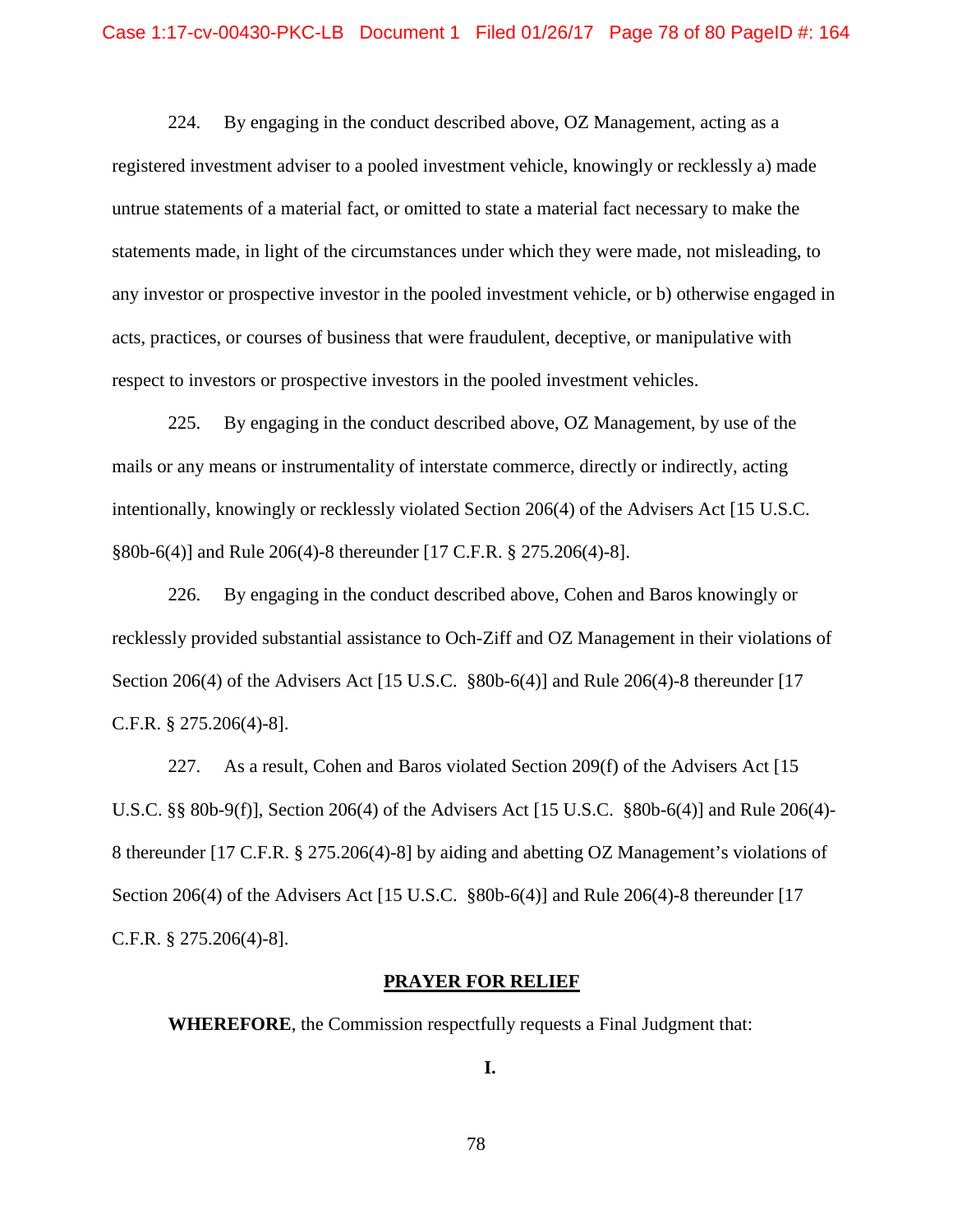Permanently restrains and enjoins Cohen, Baros and each of their agents, servants,

employees and attorneys and those persons in active concert or participation with them who receive actual notice of the injunction by personal service or otherwise, including facsimile transmission or overnight delivery service, from directly or indirectly engaging in the conduct described above, or in conduct of similar purport and effect, in violation of from violating:

- a) Exchange Act Section 30A [15 U.S.C. §78dd-1]
- b) Exchange Act Section 13(b)(2)(A) [15 U.S.C. §§78m(b)(2)(A)];
- c) Exchange Act Section 13(b)(5) and Rule 13b2-1 thereunder, [15 U.S.C. §78m(b)(5), and 17 C.F.R. 17 C.F.R. §240.13b2-1];
- d) Sections 206(1) and 206(2) of the Advisers [15 U.S.C. §§ 80b-6(1) and (2)]; and
- e) Section 206(4) of the Advisers Act and Rule 206(4)-8 thereunder [15 U.S.C. §§

80b-6(4) and17 C.F.R. § 275.206(4)-8];

### **II.**

Requires Cohen and Baros to disgorge their ill-gotten gains, plus pre-judgment interest;

### **III.**

 Orders Cohen and Baros to pay appropriate civil penalties pursuant to Section 21(d)(3) of the Exchange Act [15 U.S.C. §78u(d)(3)], and Section 209(e) of the Advisers Act [15 U.S.C. §80b-9(e)];

### **IV.**

Retains jurisdiction over this action to implement and carry out the terms of all orders and decrees that may be entered; and,

### **V.**

Grants such other and further relief as the Court may deem just and proper.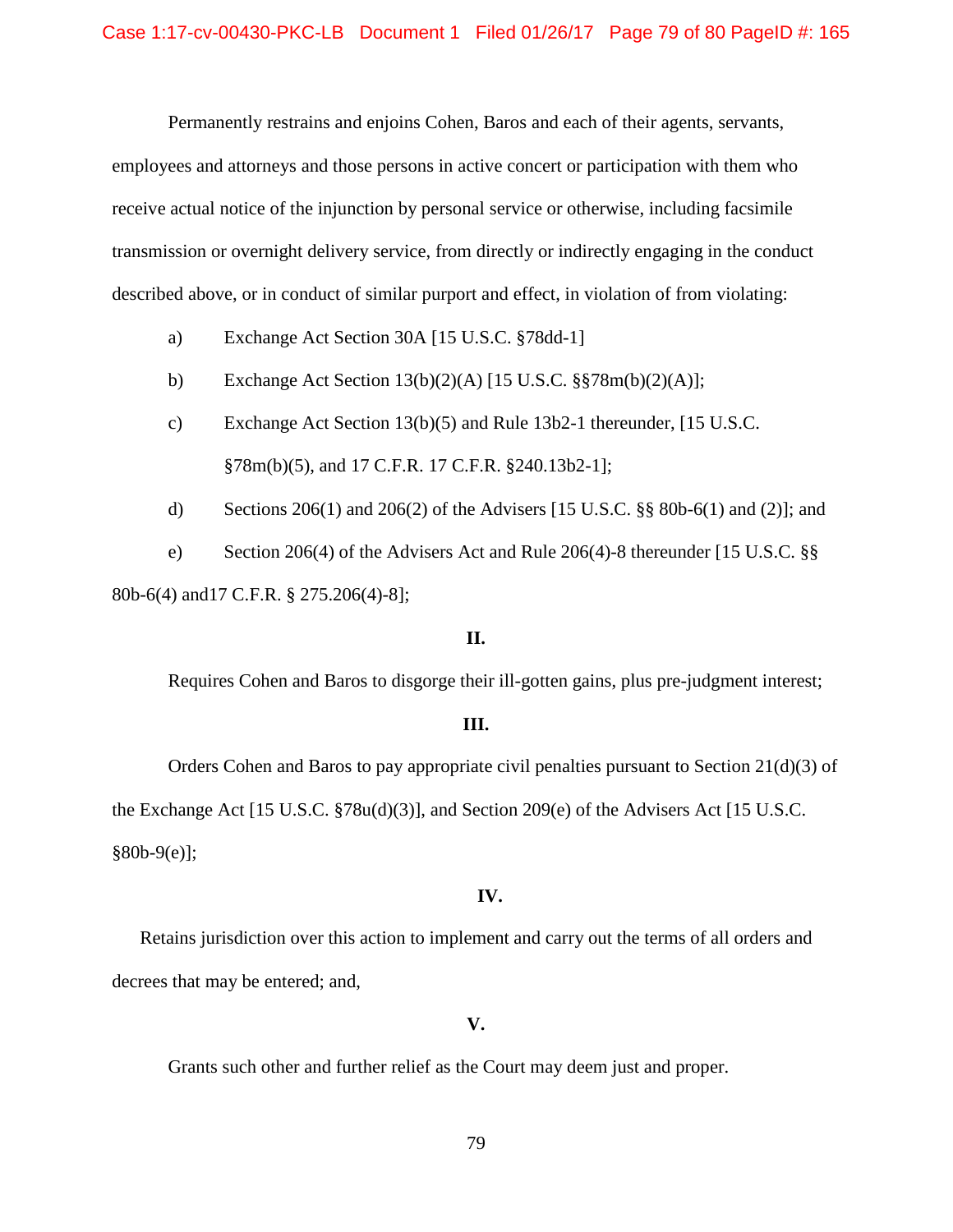Case 1:17-cv-00430-PKC-LB Document 1 Filed 01/26/17 Page 80 of 80 PageID #: 166

### **JURY DEMAND**

The Commission hereby demands a trial by jury on all claims so triable.

 $\overline{a}$ 

Dated: January 26, 2017 Boston, Massachusetts On behalf of the Commission,

//s// Alicia M. Reed

 Alicia M. Reed (NY Bar No. 4913596) Paul Block (MA Bar No. 551158)\* Neil T. Smith (MA Bar No. 651157)\* Marc J. Jones (MA Bar No. 645910)\* Martin F. Healey (MA Bar No.  $227550$ )\*

33 Arch Street, 23<sup>rd</sup> Floor (617) 573-8952 (Healey direct) Attorneys for Plaintiff SECURITIES AND EXCHANGE COMMISSION Boston Regional Office Boston, Massachusetts 02110 (617) 573-4590 (fax) [healeym@sec.gov](mailto:healeym@sec.gov) (Healey email)

\*Not admitted in E.D.N.Y.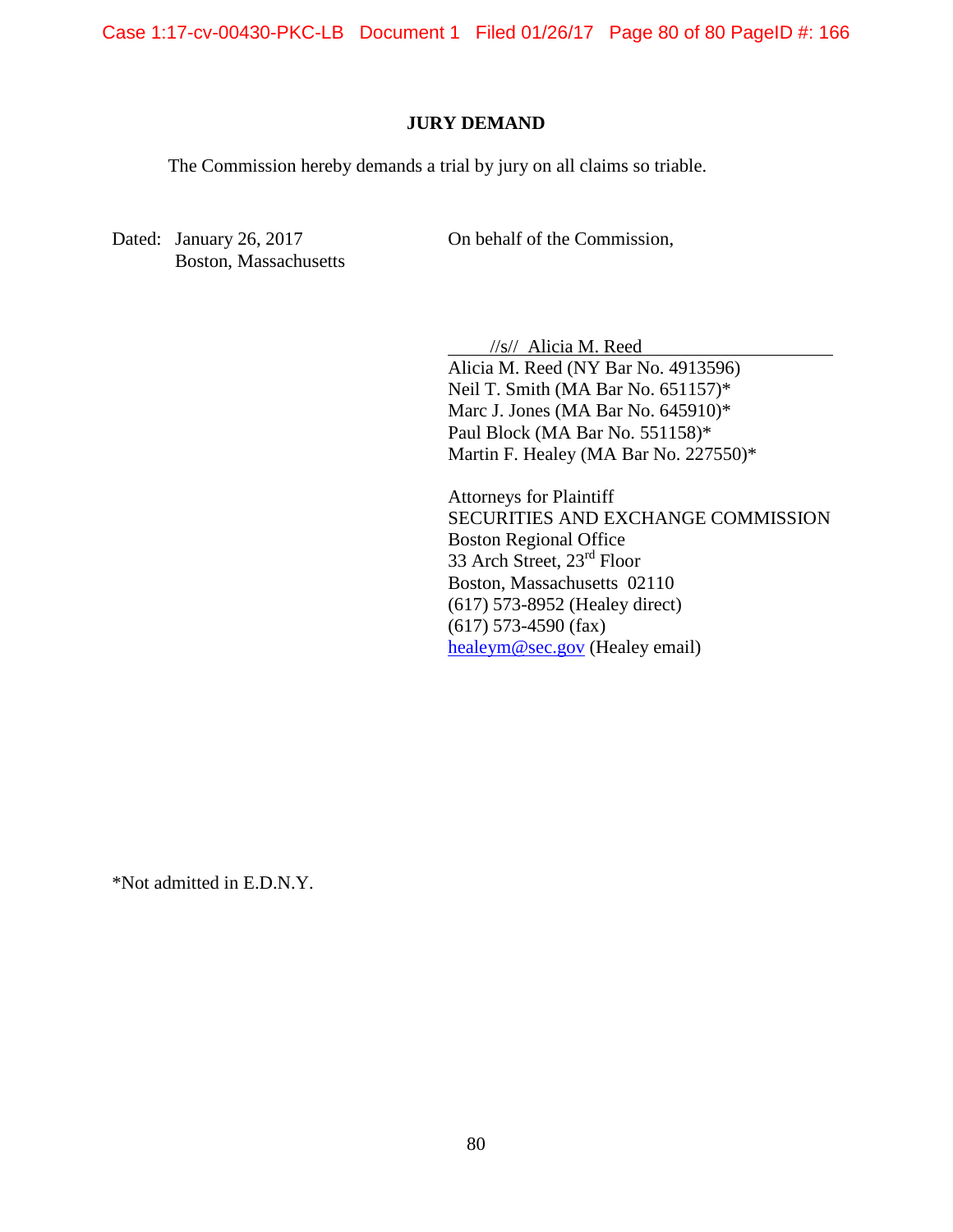### Case 1:17-cv-00430-PKC-LB Document 1-1 Filed 01/26/17 Page 1 of 2 PageID #: 81

JS 44 (Rev. 07/16)

### **CIVIL COVER SHEET**

The JS 44 civil cover sheet and the information contained herein neither replace nor supplement the filing and service of pleadings or other papers as required by law, except as provided by local rules of court. This form,

| I. (a) PLAINTIFFS<br>SECURITIES AND EXCHANGE COMMISSION                                                                                                                                                                                                                                                                                                                                                                                                                                                                                                                                                                          |                                                                                                                                                                                                                                                                                                                                                                                                                                                                                                                                                                                                                     |                                                                                                                                                                                                                                                                                                                                                                                                                                                                                                                                                                                                                                                                                                                                          |          | <b>DEFENDANTS</b><br>MICHAEL L. COHEN and VANYA BAROS                                                                                                                                                                                                                                                                                                                                                 |                                                                                                                                                                                  |                                                                                                                                                                                                                                                                             |                                                                                                                                                                                                                                                                                                                                                                                                                                                                                                                                                                                                                                                                               |                                   |                 |
|----------------------------------------------------------------------------------------------------------------------------------------------------------------------------------------------------------------------------------------------------------------------------------------------------------------------------------------------------------------------------------------------------------------------------------------------------------------------------------------------------------------------------------------------------------------------------------------------------------------------------------|---------------------------------------------------------------------------------------------------------------------------------------------------------------------------------------------------------------------------------------------------------------------------------------------------------------------------------------------------------------------------------------------------------------------------------------------------------------------------------------------------------------------------------------------------------------------------------------------------------------------|------------------------------------------------------------------------------------------------------------------------------------------------------------------------------------------------------------------------------------------------------------------------------------------------------------------------------------------------------------------------------------------------------------------------------------------------------------------------------------------------------------------------------------------------------------------------------------------------------------------------------------------------------------------------------------------------------------------------------------------|----------|-------------------------------------------------------------------------------------------------------------------------------------------------------------------------------------------------------------------------------------------------------------------------------------------------------------------------------------------------------------------------------------------------------|----------------------------------------------------------------------------------------------------------------------------------------------------------------------------------|-----------------------------------------------------------------------------------------------------------------------------------------------------------------------------------------------------------------------------------------------------------------------------|-------------------------------------------------------------------------------------------------------------------------------------------------------------------------------------------------------------------------------------------------------------------------------------------------------------------------------------------------------------------------------------------------------------------------------------------------------------------------------------------------------------------------------------------------------------------------------------------------------------------------------------------------------------------------------|-----------------------------------|-----------------|
| (b) County of Residence of First Listed Plaintiff<br>(EXCEPT IN U.S. PLAINTIFF CASES)<br>(c) Attorneys (Firm Name, Address, and Telephone Number)<br>Alicia Reed, Securities and Exchange Commission, 33 Arch St. #2400,<br>Boston, MA 02110, 617-573-5915                                                                                                                                                                                                                                                                                                                                                                       |                                                                                                                                                                                                                                                                                                                                                                                                                                                                                                                                                                                                                     |                                                                                                                                                                                                                                                                                                                                                                                                                                                                                                                                                                                                                                                                                                                                          |          | County of Residence of First Listed Defendant<br>NOTE:<br>Attorneys (If Known)<br>Ron White, Morrison & Foerster, 250 West 55th, NY, NY, 10019<br>Mark Cohen, Cohen & Gresser, 800 Third Ave, New York, NY, 10022                                                                                                                                                                                     | THE TRACT OF LAND INVOLVED.                                                                                                                                                      | (IN U.S. PLAINTIFF CASES ONLY)<br>IN LAND CONDEMNATION CASES, USE THE LOCATION OF                                                                                                                                                                                           |                                                                                                                                                                                                                                                                                                                                                                                                                                                                                                                                                                                                                                                                               |                                   |                 |
| II. BASIS OF JURISDICTION (Place an "X" in One Box Only)                                                                                                                                                                                                                                                                                                                                                                                                                                                                                                                                                                         |                                                                                                                                                                                                                                                                                                                                                                                                                                                                                                                                                                                                                     |                                                                                                                                                                                                                                                                                                                                                                                                                                                                                                                                                                                                                                                                                                                                          |          | III. CITIZENSHIP OF PRINCIPAL PARTIES (Place an "X" in One Box for Plaintiff                                                                                                                                                                                                                                                                                                                          |                                                                                                                                                                                  |                                                                                                                                                                                                                                                                             |                                                                                                                                                                                                                                                                                                                                                                                                                                                                                                                                                                                                                                                                               |                                   |                 |
| X 1 U.S. Government<br>Plaintiff                                                                                                                                                                                                                                                                                                                                                                                                                                                                                                                                                                                                 | <b>3</b> Federal Question<br>(U.S. Government Not a Party)                                                                                                                                                                                                                                                                                                                                                                                                                                                                                                                                                          |                                                                                                                                                                                                                                                                                                                                                                                                                                                                                                                                                                                                                                                                                                                                          |          | (For Diversity Cases Only)<br>Citizen of This State                                                                                                                                                                                                                                                                                                                                                   | DEF<br>PTF<br>7 <sub>1</sub>                                                                                                                                                     | 1 Incorporated or Principal Place<br>of Business In This State                                                                                                                                                                                                              | and One Box for Defendant)                                                                                                                                                                                                                                                                                                                                                                                                                                                                                                                                                                                                                                                    | PTF<br>$\Box$ 4                   | DEF<br>$\Box$ 4 |
| 1 2 U.S. Government<br>Defendant                                                                                                                                                                                                                                                                                                                                                                                                                                                                                                                                                                                                 | $\Box$ 4 Diversity                                                                                                                                                                                                                                                                                                                                                                                                                                                                                                                                                                                                  | (Indicate Citizenship of Parties in Item III)                                                                                                                                                                                                                                                                                                                                                                                                                                                                                                                                                                                                                                                                                            |          | Citizen of Another State                                                                                                                                                                                                                                                                                                                                                                              | $\Box$ 2                                                                                                                                                                         | 1 2 Incorporated and Principal Place<br>of Business In Another State                                                                                                                                                                                                        |                                                                                                                                                                                                                                                                                                                                                                                                                                                                                                                                                                                                                                                                               | 7 <sub>5</sub>                    | 75              |
|                                                                                                                                                                                                                                                                                                                                                                                                                                                                                                                                                                                                                                  |                                                                                                                                                                                                                                                                                                                                                                                                                                                                                                                                                                                                                     |                                                                                                                                                                                                                                                                                                                                                                                                                                                                                                                                                                                                                                                                                                                                          |          | Citizen or Subject of a<br>Foreign Country                                                                                                                                                                                                                                                                                                                                                            | $\Box$ 3                                                                                                                                                                         | 7 3 Foreign Nation                                                                                                                                                                                                                                                          |                                                                                                                                                                                                                                                                                                                                                                                                                                                                                                                                                                                                                                                                               | $\Box$ 6                          | $\square$ 6     |
| IV. NATURE OF SUIT (Place an "X" in One Box Only)                                                                                                                                                                                                                                                                                                                                                                                                                                                                                                                                                                                |                                                                                                                                                                                                                                                                                                                                                                                                                                                                                                                                                                                                                     |                                                                                                                                                                                                                                                                                                                                                                                                                                                                                                                                                                                                                                                                                                                                          |          |                                                                                                                                                                                                                                                                                                                                                                                                       |                                                                                                                                                                                  |                                                                                                                                                                                                                                                                             |                                                                                                                                                                                                                                                                                                                                                                                                                                                                                                                                                                                                                                                                               |                                   |                 |
| <b>CONTRACT</b><br>$\square$ 110 Insurance<br>120 Marine<br>130 Miller Act<br>□ 140 Negotiable Instrument<br>□ 150 Recovery of Overpayment<br>& Enforcement of Judgment<br>7 151 Medicare Act<br>152 Recovery of Defaulted<br>Student Loans<br>(Excludes Veterans)<br>153 Recovery of Overpayment<br>of Veteran's Benefits<br>7 160 Stockholders' Suits<br>190 Other Contract<br>195 Contract Product Liability<br>7 196 Franchise<br><b>REAL PROPERTY</b><br>1 210 Land Condemnation<br>7 220 Foreclosure<br>□ 230 Rent Lease & Ejectment<br>240 Torts to Land<br>7 245 Tort Product Liability<br>1 290 All Other Real Property | PERSONAL INJURY<br>7 310 Airplane<br>□ 315 Airplane Product<br>Liability<br>$\square$ 320 Assault, Libel &<br>Slander<br>7 330 Federal Employers'<br>Liability<br>7 340 Marine<br>□ 345 Marine Product<br>Liability<br>□ 350 Motor Vehicle<br>7 355 Motor Vehicle<br>Product Liability<br>360 Other Personal<br>Injury<br>7 362 Personal Injury -<br>Medical Malpractice<br><b>CIVIL RIGHTS</b><br>□ 440 Other Civil Rights<br>$\square$ 441 Voting<br>□ 442 Employment<br>7 443 Housing/<br>Accommodations<br>□ 445 Amer. w/Disabilities<br>Employment<br>7 446 Amer. w/Disabilities -<br>Other<br>□ 448 Education | <b>TORTS</b><br>PERSONAL INJURY<br>□ 365 Personal Injury -<br>Product Liability<br>1367 Health Care/<br>Pharmaceutical<br>Personal Injury<br>Product Liability<br>□ 368 Asbestos Personal<br>Injury Product<br>Liability<br>PERSONAL PROPERTY □ 710 Fair Labor Standards<br>7 370 Other Fraud<br>371 Truth in Lending<br>7 380 Other Personal<br>Property Damage<br>□ 385 Property Damage<br>Product Liability<br><b>PRISONER PETITIONS</b><br><b>Habeas Corpus:</b><br>1 463 Alien Detainee<br><b>310 Motions to Vacate</b><br>Sentence<br>□ 530 General<br><b>335 Death Penalty</b><br>Other:<br>□ 540 Mandamus & Other<br>□ 550 Civil Rights<br><b>355 Prison Condition</b><br>□ 560 Civil Detainee -<br>Conditions of<br>Confinement |          | <b>FORFEITURE/PENALTY</b><br>7 625 Drug Related Seizure<br>of Property 21 USC 881<br>7 690 Other<br>LABOR<br>Act<br>720 Labor/Management<br>Relations<br>740 Railway Labor Act<br>751 Family and Medical<br>Leave Act<br>790 Other Labor Litigation<br>791 Employee Retirement<br>Income Security Act<br><b>IMMIGRATION</b><br>7 462 Naturalization Application<br>7 465 Other Immigration<br>Actions | 7 423 Withdrawal<br>7 820 Copyrights<br>□ 830 Patent<br>340 Trademark<br>$\square$ 861 HIA (1395ff)<br>□ 864 SSID Title XVI<br>$\square$ 865 RSI (405(g))<br>371 IRS-Third Party | <b>BANKRUPTCY</b><br><b>D</b> 422 Appeal 28 USC 158<br>28 USC 157<br><b>PROPERTY RIGHTS</b><br><b>SOCIAL SECURITY</b><br>□ 862 Black Lung (923)<br>$\Box$ 863 DIWC/DIWW (405(g))<br><b>FEDERAL TAX SUITS</b><br>□ 870 Taxes (U.S. Plaintiff<br>or Defendant)<br>26 USC 7609 | <b>OTHER STATUTES</b><br>7 375 False Claims Act<br>7 376 Qui Tam (31 USC<br>3729(a)<br>7 400 State Reapportionment<br>$\Box$ 410 Antitrust<br>$\Box$ 430 Banks and Banking<br>7 450 Commerce<br>7 460 Deportation<br>7 470 Racketeer Influenced and<br><b>Corrupt Organizations</b><br>7 480 Consumer Credit<br>7 490 Cable/Sat TV<br>X 850 Securities/Commodities/<br>Exchange<br>7 890 Other Statutory Actions<br>7 891 Agricultural Acts<br>1 893 Environmental Matters<br>□ 895 Freedom of Information<br>Act<br>C 896 Arbitration<br>7 899 Administrative Procedure<br>Act/Review or Appeal of<br>Agency Decision<br>7 950 Constitutionality of<br><b>State Statutes</b> |                                   |                 |
| V. ORIGIN (Place an "X" in One Box Only)<br>$X1$ Original<br>Proceeding                                                                                                                                                                                                                                                                                                                                                                                                                                                                                                                                                          | 12 Removed from<br>$\Box$ 3<br>State Court                                                                                                                                                                                                                                                                                                                                                                                                                                                                                                                                                                          | Remanded from<br>Appellate Court                                                                                                                                                                                                                                                                                                                                                                                                                                                                                                                                                                                                                                                                                                         | Reopened | $\Box$ 4 Reinstated or $\Box$ 5 Transferred from                                                                                                                                                                                                                                                                                                                                                      | <b>Another District</b>                                                                                                                                                          | <b>1</b> 6 Multidistrict<br>Litigation -<br>Transfer                                                                                                                                                                                                                        |                                                                                                                                                                                                                                                                                                                                                                                                                                                                                                                                                                                                                                                                               | □ 8 Multidistrict<br>Litigation - |                 |
| VI. CAUSE OF ACTION                                                                                                                                                                                                                                                                                                                                                                                                                                                                                                                                                                                                              | Brief description of cause:                                                                                                                                                                                                                                                                                                                                                                                                                                                                                                                                                                                         | Foreign Corrupt Practices/Securities Fraud                                                                                                                                                                                                                                                                                                                                                                                                                                                                                                                                                                                                                                                                                               |          | (specify)<br>Cite the U.S. Civil Statute under which you are filing (Do not cite jurisdictional statutes unless diversity):<br>15 U.S.C. §78dd-1; 15 U.S.C. §78t(e); 15 U.S.C. §78t(e); 15 U.S.C. §78m(b)(2)(A); 17 C.F.R. §240.13b2-1                                                                                                                                                                |                                                                                                                                                                                  |                                                                                                                                                                                                                                                                             |                                                                                                                                                                                                                                                                                                                                                                                                                                                                                                                                                                                                                                                                               | Direct File                       |                 |
| VII. REQUESTED IN<br><b>COMPLAINT:</b>                                                                                                                                                                                                                                                                                                                                                                                                                                                                                                                                                                                           | UNDER RULE 23, F.R.Cv.P.                                                                                                                                                                                                                                                                                                                                                                                                                                                                                                                                                                                            | $\Box$ CHECK IF THIS IS A CLASS ACTION                                                                                                                                                                                                                                                                                                                                                                                                                                                                                                                                                                                                                                                                                                   |          | <b>DEMANDS</b>                                                                                                                                                                                                                                                                                                                                                                                        |                                                                                                                                                                                  | CHECK YES only if demanded in complaint:<br><b>JURY DEMAND:</b>                                                                                                                                                                                                             | X Yes                                                                                                                                                                                                                                                                                                                                                                                                                                                                                                                                                                                                                                                                         | $\Box$ No                         |                 |
| VIII. RELATED CASE(S)<br>IF ANY                                                                                                                                                                                                                                                                                                                                                                                                                                                                                                                                                                                                  | (See instructions):                                                                                                                                                                                                                                                                                                                                                                                                                                                                                                                                                                                                 | <b>JUDGE</b>                                                                                                                                                                                                                                                                                                                                                                                                                                                                                                                                                                                                                                                                                                                             |          |                                                                                                                                                                                                                                                                                                                                                                                                       |                                                                                                                                                                                  | DOCKET NUMBER                                                                                                                                                                                                                                                               |                                                                                                                                                                                                                                                                                                                                                                                                                                                                                                                                                                                                                                                                               |                                   |                 |
| DATE<br>1/26/17<br><b>FOR OFFICE USE ONLY</b>                                                                                                                                                                                                                                                                                                                                                                                                                                                                                                                                                                                    |                                                                                                                                                                                                                                                                                                                                                                                                                                                                                                                                                                                                                     | SIGNATURE OF ATTORNEY OF RECORD<br>alletaller                                                                                                                                                                                                                                                                                                                                                                                                                                                                                                                                                                                                                                                                                            |          |                                                                                                                                                                                                                                                                                                                                                                                                       |                                                                                                                                                                                  |                                                                                                                                                                                                                                                                             |                                                                                                                                                                                                                                                                                                                                                                                                                                                                                                                                                                                                                                                                               |                                   |                 |
| <b>RECEIPT#</b>                                                                                                                                                                                                                                                                                                                                                                                                                                                                                                                                                                                                                  | <b>AMOUNT</b>                                                                                                                                                                                                                                                                                                                                                                                                                                                                                                                                                                                                       | <b>APPLYING IFP</b>                                                                                                                                                                                                                                                                                                                                                                                                                                                                                                                                                                                                                                                                                                                      |          | <b>JUDGE</b>                                                                                                                                                                                                                                                                                                                                                                                          |                                                                                                                                                                                  | MAG. JUDGE                                                                                                                                                                                                                                                                  |                                                                                                                                                                                                                                                                                                                                                                                                                                                                                                                                                                                                                                                                               |                                   |                 |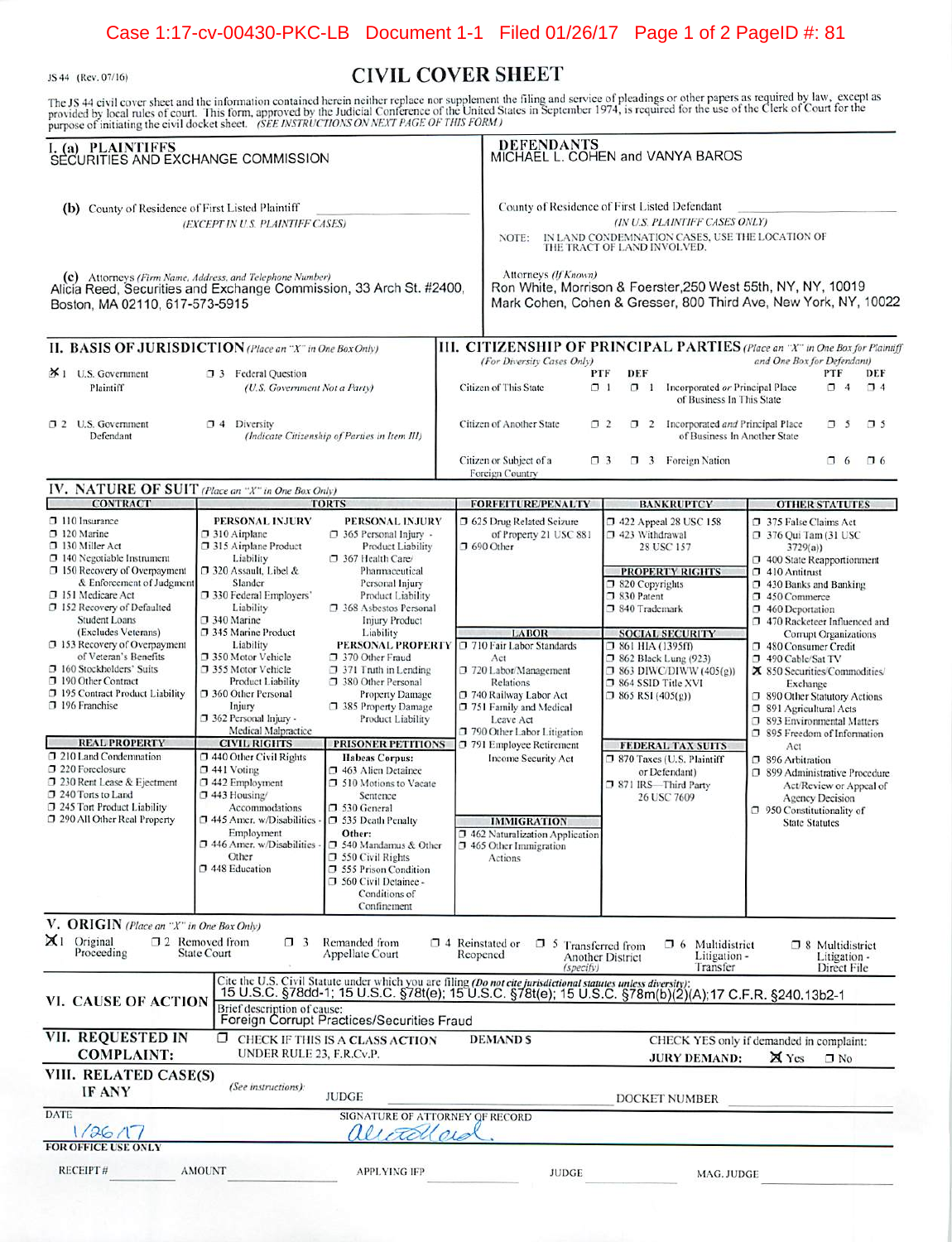#### CERTIFICATION OF ARBITRATION ELIGIBILITY

Local Arbitration Rule 83.10 provides that with certain exceptions, actions seeking money damages only in an amount not in excess of \$150,000, exclusive of interest and costs, are eligible for compulsory arbitration. The amount of damages is presumed to be below the threshold amount unless a certification to the contrary is filed.

I, Alicia Reed civil action is ineligible for compulsory arbitration for the following reason(s):

- □ monetary damages sought are in excess of \$150,000, exclusive of interest and costs,
- × the complaint seeks injunctive relief,
- $\Box$ the matter is otherwise ineligible for the following reason

#### DISCLOSURE STATEMENT - FEDERAL RULES CIVIL PROCEDURE 7.1

Identify any parent corporation and any publicly held corporation that owns 10% or more or its stocks:

#### RELATED CASE STATEMENT (Section VIII on the Front of this Form)

Please list all cases that are arguably related pursuant to Division of Business Rule 50.3.1 in Section VIII on the front of this form. Rule 50.3.1 (a) provides that "A civil case is "related" to another civil case for purposes of this guideline when, because of the similarity of facts and legal issues or because the cases arise from the same transactions or events, a substantial saving of judicial resources is likely to result from assigning both cases to the same judge and magistrate judge." Rule 50.3.1 (b) provides that " A civil case shall not be deemed "related" to another civil case merely because the civil case: (A) involves identical legal issues, or (B) involves the same parties." Rule 50.3.1 (c) further provides that "Presumptively, and subject to the power of a judge to determine otherwise pursuant to paragraph (d), civil cases shall not be deemed to be "related" unless both cases are still pending before the court."

#### NY-E DIVISION OF BUSINESS RULE 50.1(d)(2)

- Is the civil action being filed in the Eastern District removed from a New York State Court located in Nassau or Suffolk  $1.)$ County: NO
- $2.)$ If you answered "no" above: a) Did the events or omissions giving rise to the claim or claims, or a substantial part thereof, occur in Nassau or Suffolk County? NO

b) Did the events or omissions giving rise to the claim or claims, or a substantial part thereof, occur in the Eastern District? NO

If your answer to question 2 (b) is "No," does the defendant (or a majority of the defendants, if there is more than one) reside in Nassau or Suffolk County, or, in an interpleader action, does the claimant (or a majority of the claimants, if there is more than one) reside in Nassau or Suffolk County? NO

(Note: A corporation shall be considered a resident of the County in which it has the most significant contacts).

#### **BAR ADMISSION**

I am currently admitted in the Eastern District of New York and currently a member in good standing of the bar of this court. × Yes No

Are you currently the subject of any disciplinary action (s) in this or any other state or federal court? 冈 Yes (If yes, please explain) No

I certify the accuracy of all information provided above.

alwalleed

Signature: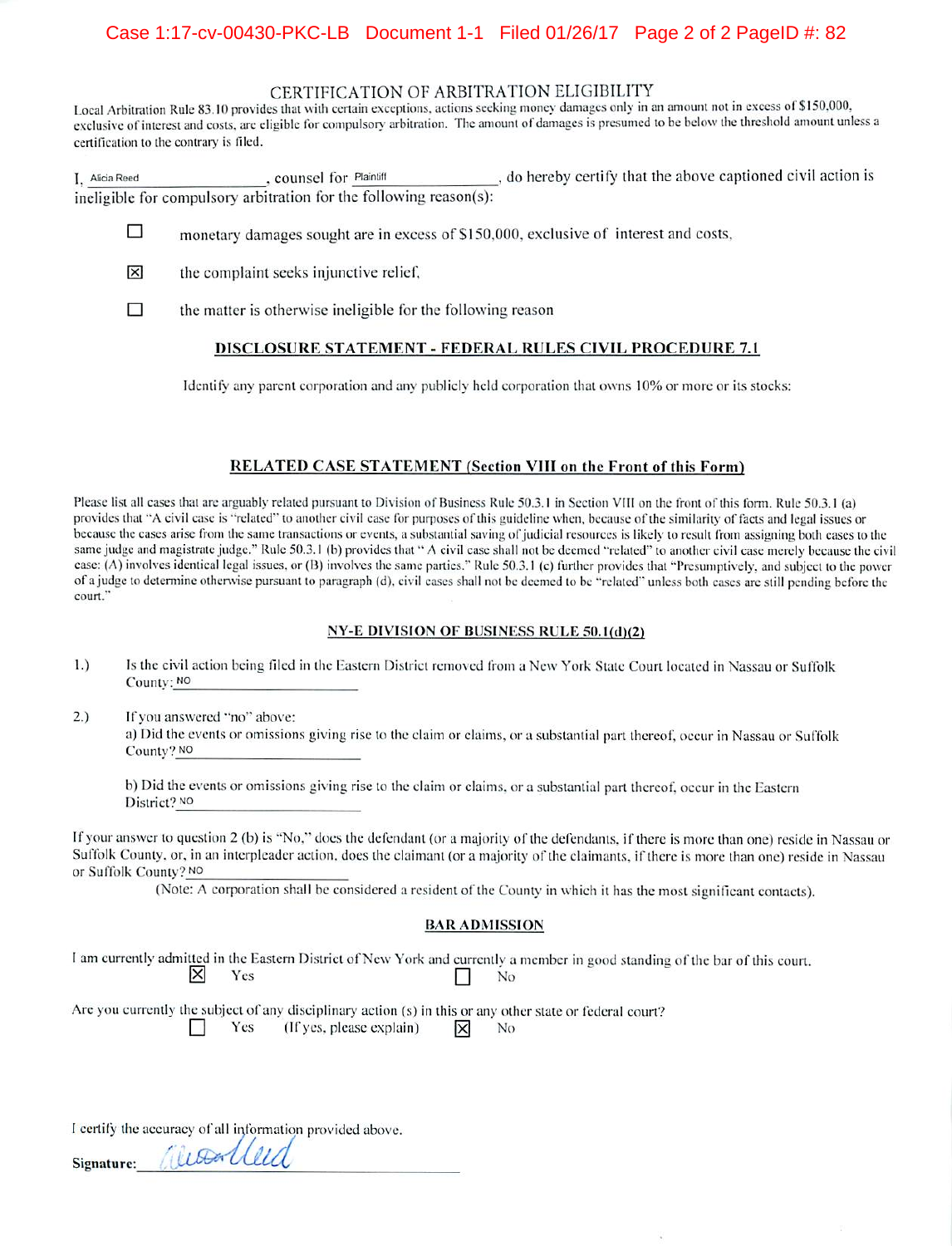Case 1:17-cv-00430-PKC-LB Document 1-2 Filed 01/26/17 Page 1 of 2 PageID #: 167

AO 440 (Rev. 06/12) Summons in a Civil Action

# UNITED STATES DISTRICT COURT

for the

Eastern District of New York

) ) )

) )

) ) )

Securities and Exchange Commmission )

*Plaintiff(s)*  v. Michael L. Cohen and Vanja Baros (a) *Defendant(s)* )

### **SUMMONS IN A CIVIL ACTION**

To: *(Defendant's name and address)* Michael Cohen

c/o Ron White Morrison & Foerster 250 West 55th Street New York, NY 10019

A lawsuit has been filed against you.

Within 21 days after service of this summons on you (not counting the day you received it) — or 60 days if you are the United States or a United States agency, or an officer or employee of the United States described in Fed. R. Civ. P. 12 (a)(2) or  $(3)$  — you must serve on the plaintiff an answer to the attached complaint or a motion under Rule 12 of the Federal Rules of Civil Procedure. The answer or motion must be served on the plaintiff or plaintiff's attorney, whose name and address are: Martin Healey

Securities and Exchange Commission 33 Arch Street #2400 Boston, MA 02110

If you fail to respond, judgment by default will be entered against you for the relief demanded in the complaint. You also must file your answer or motion with the court.

> DOUGLAS C. PALMER *CLERK OF COURT*

Date:

*Signature of Clerk or Deputy Clerk* 

 $\int$  Civil Action No.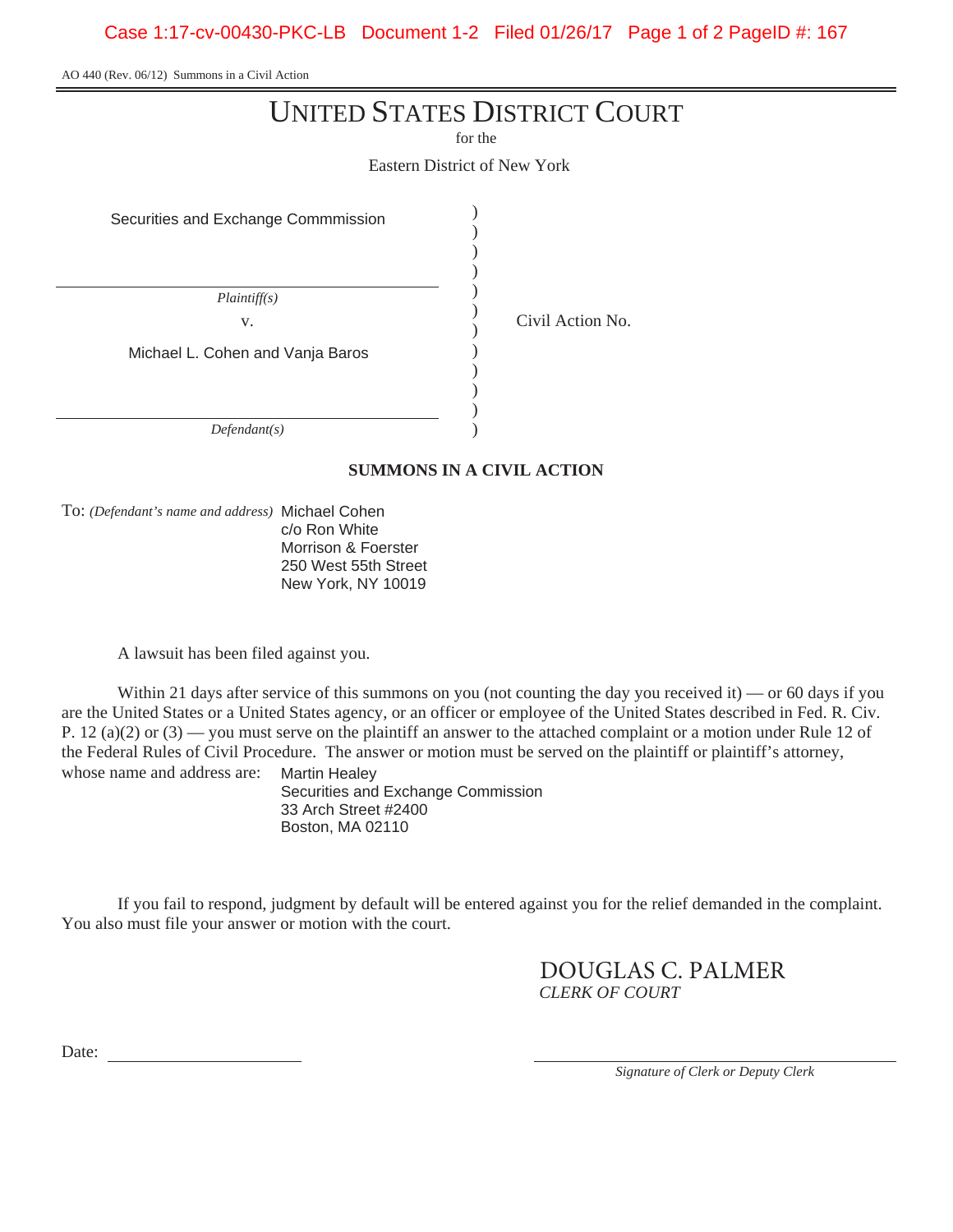### Case 1:17-cv-00430-PKC-LB Document 1-2 Filed 01/26/17 Page 2 of 2 PageID #: 168

AO 440 (Rev. 06/12) Summons in a Civil Action (Page 2)

Civil Action No.

### **PROOF OF SERVICE**

*(This section should not be filed with the court unless required by Fed. R. Civ. P. 4 (l))* 

|       |                                                                                                        | This summons for (name of individual and title, if any)             |                                                                                             |          |  |  |  |  |
|-------|--------------------------------------------------------------------------------------------------------|---------------------------------------------------------------------|---------------------------------------------------------------------------------------------|----------|--|--|--|--|
|       | was received by me on <i>(date)</i>                                                                    |                                                                     |                                                                                             |          |  |  |  |  |
|       |                                                                                                        | $\Box$ I personally served the summons on the individual at (place) |                                                                                             |          |  |  |  |  |
|       |                                                                                                        |                                                                     | on $(data)$                                                                                 | ; or     |  |  |  |  |
|       |                                                                                                        |                                                                     | $\Box$ I left the summons at the individual's residence or usual place of abode with (name) |          |  |  |  |  |
|       | , a person of suitable age and discretion who resides there,                                           |                                                                     |                                                                                             |          |  |  |  |  |
|       | on $\left( date\right)$ $\qquad \qquad$ , and mailed a copy to the individual's last known address; or |                                                                     |                                                                                             |          |  |  |  |  |
|       |                                                                                                        | $\Box$ I served the summons on (name of individual)                 |                                                                                             | , who is |  |  |  |  |
|       | designated by law to accept service of process on behalf of (name of organization)                     |                                                                     |                                                                                             |          |  |  |  |  |
|       |                                                                                                        |                                                                     | on <i>(date)</i>                                                                            | ; or     |  |  |  |  |
|       | $\Box$ I returned the summons unexecuted because                                                       |                                                                     |                                                                                             |          |  |  |  |  |
|       | $\Box$ Other (specify):                                                                                |                                                                     |                                                                                             |          |  |  |  |  |
|       | My fees are \$                                                                                         |                                                                     | for travel and $\$ for services, for a total of $\$                                         | 0.00     |  |  |  |  |
|       | I declare under penalty of perjury that this information is true.                                      |                                                                     |                                                                                             |          |  |  |  |  |
| Date: |                                                                                                        |                                                                     |                                                                                             |          |  |  |  |  |
|       |                                                                                                        |                                                                     | Server's signature                                                                          |          |  |  |  |  |
|       |                                                                                                        |                                                                     | Printed name and title                                                                      |          |  |  |  |  |
|       |                                                                                                        |                                                                     |                                                                                             |          |  |  |  |  |

*Server's address* 

Additional information regarding attempted service, etc: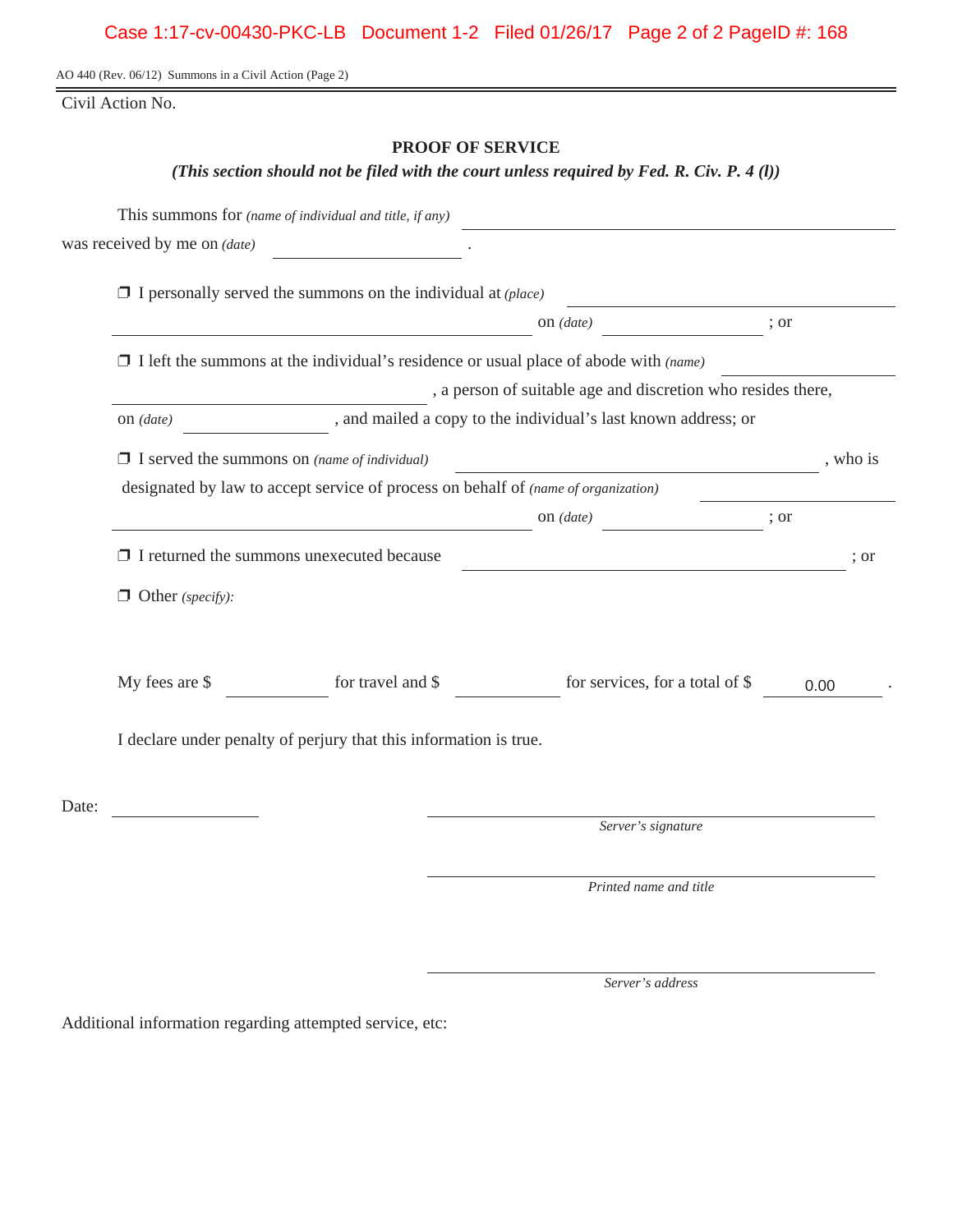Case 1:17-cv-00430-PKC-LB Document 1-3 Filed 01/26/17 Page 1 of 2 PageID #: 169

AO 440 (Rev. 06/12) Summons in a Civil Action

# UNITED STATES DISTRICT COURT

for the

Eastern District of New York

) ) )

) )

) ) )

Securities and Exchange Commmission )

*Plaintiff(s)*  v. Michael L. Cohen and Vanja Baros (a) *Defendant(s)* )

**SUMMONS IN A CIVIL ACTION** 

To: *(Defendant's name and address)* Vanja Baros

c/o Mark Cohen, Esq. Cohen & Gresser 800 Third Avenue New York, New York 10022

A lawsuit has been filed against you.

Within 21 days after service of this summons on you (not counting the day you received it) — or 60 days if you are the United States or a United States agency, or an officer or employee of the United States described in Fed. R. Civ. P. 12 (a)(2) or  $(3)$  — you must serve on the plaintiff an answer to the attached complaint or a motion under Rule 12 of the Federal Rules of Civil Procedure. The answer or motion must be served on the plaintiff or plaintiff's attorney, whose name and address are: Martin Healey

Securities and Exchange Commission 33 Arch Street #2400 Boston, MA 02110

If you fail to respond, judgment by default will be entered against you for the relief demanded in the complaint. You also must file your answer or motion with the court.

> DOUGLAS C. PALMER *CLERK OF COURT*

Date:

*Signature of Clerk or Deputy Clerk* 

 $\int$  Civil Action No.